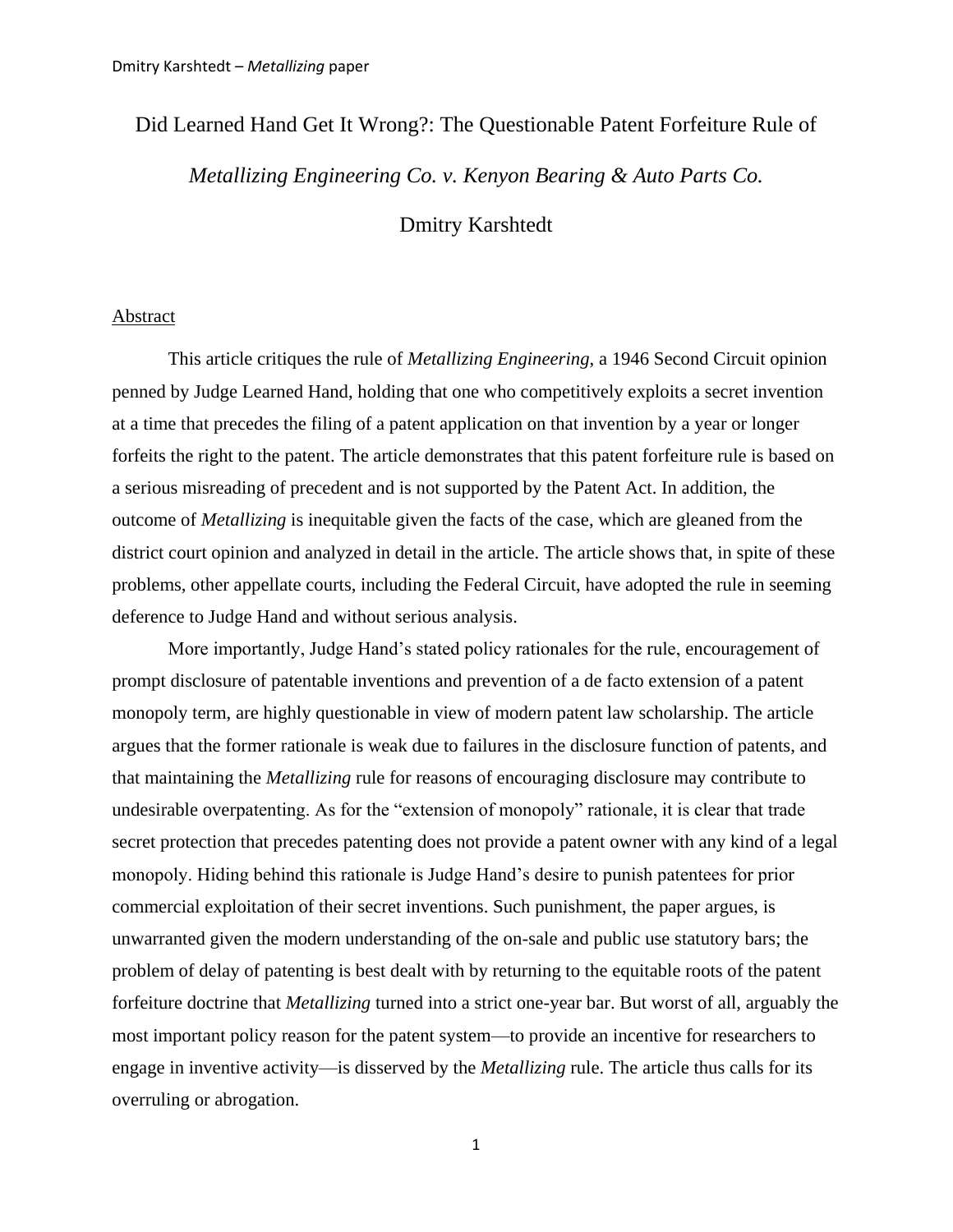# Table of Contents

I. Introduction . . . 3

- II. *METALLIZING* : THE INVENTION, THE CASE AND THE RULE . . . 10
	- A. The Invention and the Patent-in-Suit: An Introduction . . .10
	- B. District Court Proceedings . . . 13
		- *1. The facts* . . . 13
		- *2. The District Court"s legal analysis* . . . 17
			- a. Prior public use . . . 17
			- b. Abandonment . . . 20
	- C. Learned Hand . . . 24
	- D. *Metallizing*: The Aftermath and Influence . . . 30
		- *1. Regional circuits* . . . 30
			- *2. The Federal Circuit* . . . 32
				- a. *Auld* and *Gore* . . . 32
				- b. *Kinzenbaw* . . . 34

E. Limits of the *Metallizing* Doctrine . . . 37

# III. *METALLIZING*"S FLAWED POLICY RATIONALES . . . 41

A. Disclosure . . 41

- *1. Practical and theoretical problems with disclosure rationale* . . . 41
- *2. The problem of overpatenting* . . . 50
- B. Monopoly . . . 54
	- *1. Trade secrets are not monopoly rights* . . . 54

*2. Policy against commercial exploitation is weaker for secret inventions relative to inventions actually placed on sale in true on-sale bar cases* . . . 58

*3*. *Patent term "extension" may be salutary in some situations* . . . 62

IV. CONCLUSION . . . 65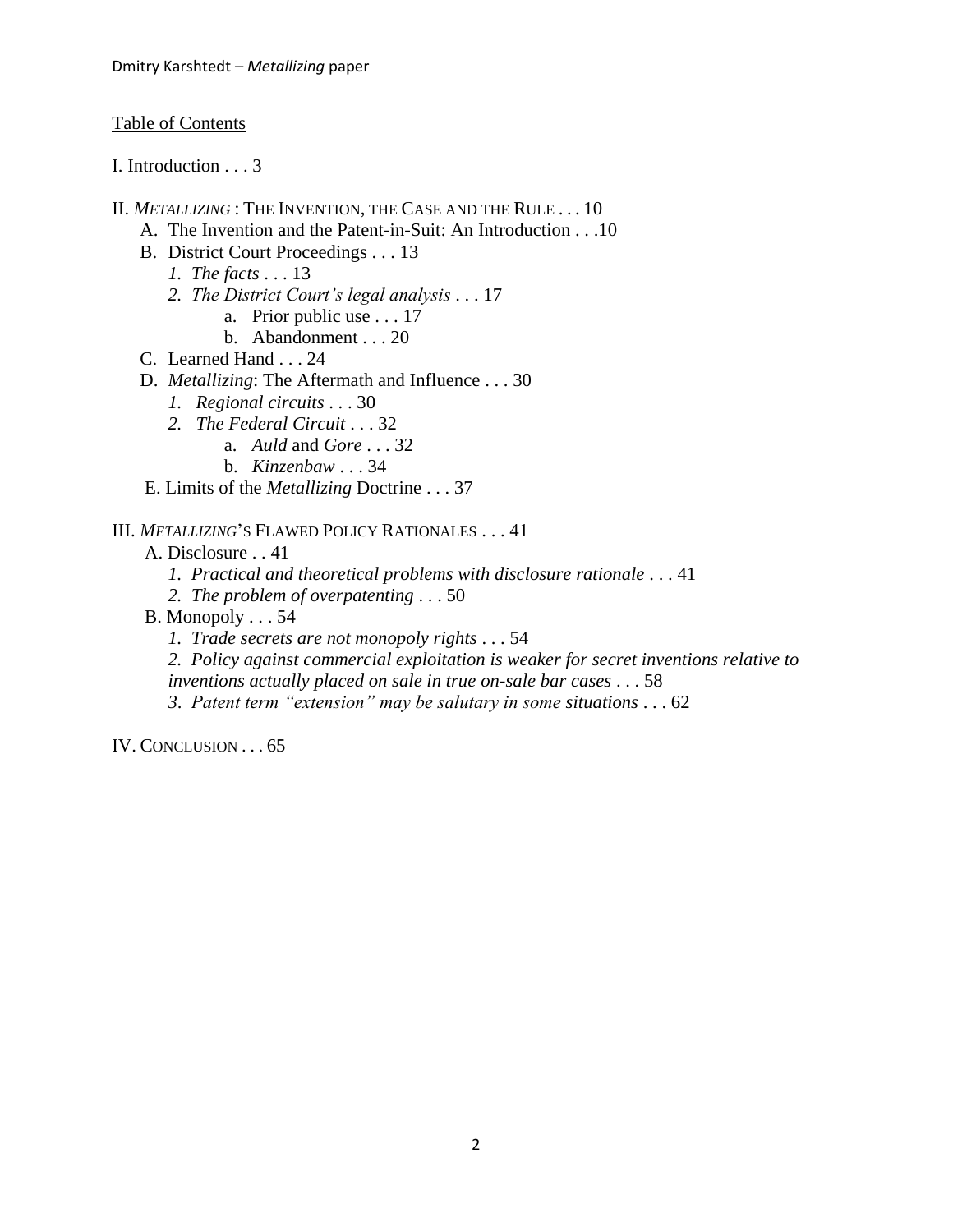<span id="page-2-0"></span>"[E]quity does not seek for general principle,

but weighs the opposed interests in the scales of conscience and fair dealing."

*Dwinell-Wright Co. v. White House Milk Co., Inc.*, 132 F.2d 822, 825 (2d Cir. 1943) (Hand, J.).

## I. INTRODUCTION

<span id="page-2-3"></span><span id="page-2-2"></span><span id="page-2-1"></span> $\overline{\phantom{a}}$ 

In his fifty-two years of service as a federal judge,<sup>1</sup> Learned Hand penned some of the most famous decisions in the history of intellectual property law. *Nichols v. Universal Pictures Co.*<sup>2</sup> in copyrights, *Bayer Co. v. United Drug Co.*<sup>3</sup> in trademarks, and *Parke-Davis & Co. v. H.K. Mulford Co.*<sup>4</sup> in patents are opinions that are both persuasive and analytically useful, influencing future courts for years to come. Judge Hand is rightly considered one of the greatest jurists in American history,<sup>5</sup> and his intellectual property jurisprudence has been singled out as particularly perceptive and valuable to the development of the law.<sup>6</sup> A rare exception to the universal praise Judge Hand has received is an article by Kenneth Port, who strongly criticized Hand's trademark law decisions.<sup>7</sup> To my knowledge, an analogous attack has not been lodged against Hand"s patent law jurisprudence; many of Hand"s patent opinions have withstood the test of time and continue to be taught, cited, and followed widely.<sup>8</sup> This article is about one such

<sup>1</sup> Charles Alan Wright, Book Review, *X. Lives in the Law: A Modern Hamlet in the Judicial Pantheon*, 93 MICH. L. REV. 1841, 1842 (1995) (reviewing GERALD GUNTHER, LEARNED HAND: THE MAN AND THE JUDGE (1994)).

 $2^{2}$  [45 F.2d 119](http://en.wikipedia.org/wiki/Case_citation) [\(2d Cir.](http://en.wikipedia.org/wiki/2d_Cir.) 1930) (introducing the "levels of abstraction" test in copyright law).

 $3$  272 F. 505 (S.D.N.Y. 1921) (establishing the concept known in contemporary trademark doctrine as "genericide").

<sup>&</sup>lt;sup>4</sup> 189 F. 95 (C.C.S.D.N.Y. 1911) (holding that natural extracts are patentable subject matter).

<sup>5</sup> *See* John F. Hagemann, Book Review, *The Judge"s Judge*, 40 S.D. L. REV. 576, 576 (1995) (quoting Justice Benjamin Cardozo, who had Judge Learned Hand in mind when he said "[t]he greatest living American jurist isn't on the Supreme Court.") <sup>6</sup> Gerald Gunther, *[Learned Hand: Outstanding](http://web2.westlaw.com/find/default.wl?serialnum=0104845934&tc=-1&rp=%2ffind%2fdefault.wl&sv=Split&rs=WLW11.04&db=1170&tf=-1&findtype=Y&fn=_top&vr=2.0&pbc=09CD61C9&ordoc=0106551290) Copyright Judge*, 41 J. COPYRIGHT SOC"Y USA 315 (1994); Oskar Liivak,

*Rethinking the Concept of Exclusion in Patent Law*, 98 GEO. L.J. 1643, 1646 (2010) ("[Judge Hand] was, and continues to be, one of the most venerated judges to ever preside over a patent case." (citing GUNTHER, *supra* note [1,](#page-2-0) at 306-15)); Stephen H. Philbin, *Judge Learned Hand and the Law of Patents and Copyrights*, 60 HARV. L. REV. 394 (1947).

<sup>7</sup> Kenneth L. Port, *Learned Hand"s Trademark Jurisprudence: Legal Positivism and the Myth of the Prophet*, 27 PAC. L.J. 221, 224-25 (1996) ("Hand"s superlative reputation in the area of substantive trademark law is not only unearned, but is based on complete myth. Very few Learned Hand trademark decisions should be cited today as controlling law. This is not a great legacy for "the greatest judge in the history of the federal courts of appeals."" (quoting Richard A. Posner, *The [Material Basis of](http://web2.westlaw.com/find/default.wl?referencepositiontype=S&serialnum=0103286265&referenceposition=31&rp=%2ffind%2fdefault.wl&sv=Split&rs=WLW11.04&db=1167&tf=-1&findtype=Y&fn=_top&tc=-1&vr=2.0&pbc=09CD61C9&ordoc=0106551290)  [Jurisprudence](http://web2.westlaw.com/find/default.wl?referencepositiontype=S&serialnum=0103286265&referenceposition=31&rp=%2ffind%2fdefault.wl&sv=Split&rs=WLW11.04&db=1167&tf=-1&findtype=Y&fn=_top&tc=-1&vr=2.0&pbc=09CD61C9&ordoc=0106551290)*, 69 IND. L.J. 1, 31 (1993))).

<sup>8</sup> *See, e.g.*, Reiner v. I. Leon Co., 285 F.2d 501 (2d Cir. 1960) ("secondary factors" and "combination patents" in nonobviousness jurisprudence) (cited in Graham v. John Deere Co. of Kansas City, 383 U.S. 1, 36 (1966) and Panduit Corp. v.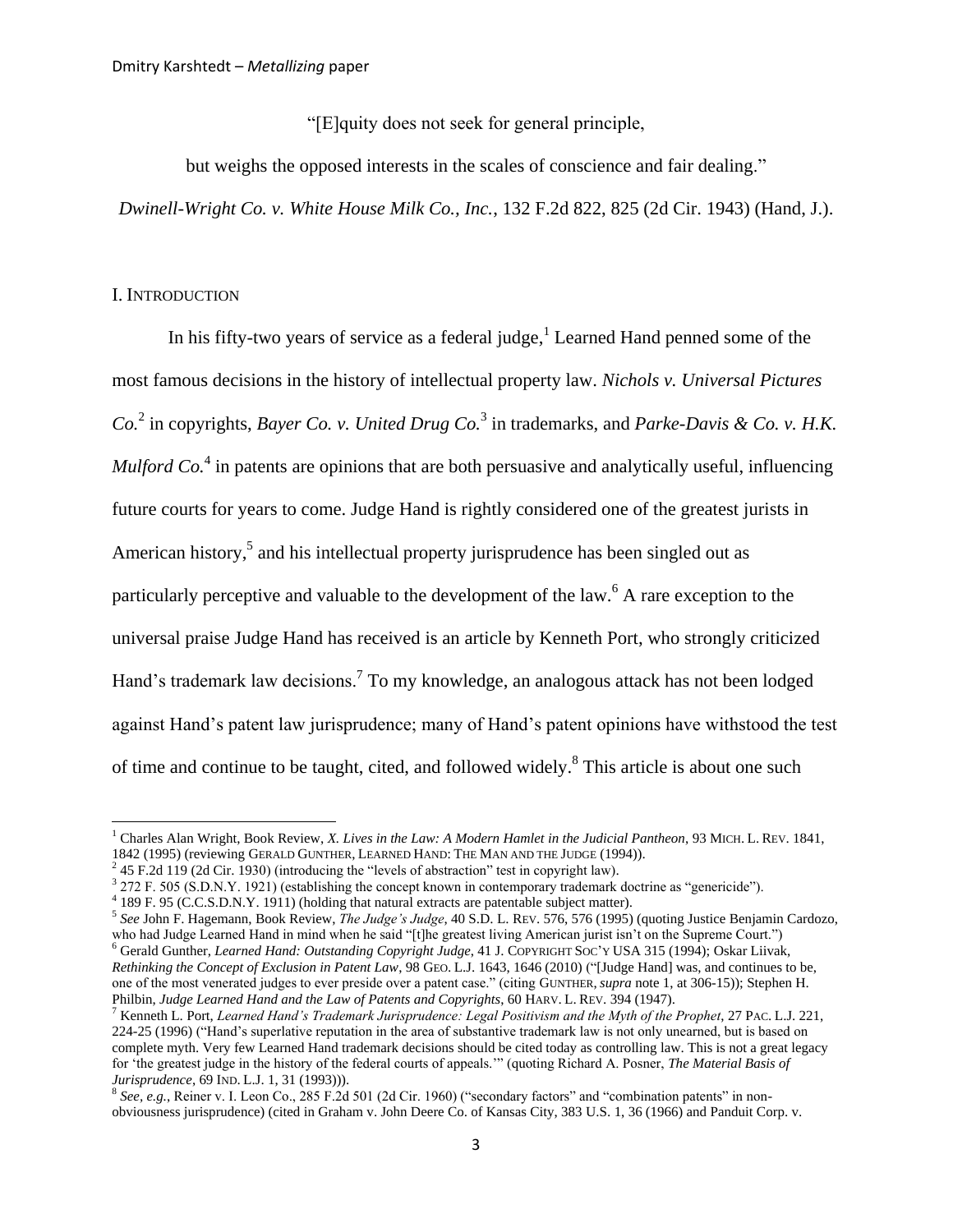case, *Metallizing Engineering Co. v. Kenyon Bearing & Auto Parts Co*. 9 The case held that one who "competitive[ly] exploit[s]" a secret invention at a time that precedes the filing of a patent application on that invention by a year or longer forfeits the right to the patent.<sup>10</sup>

<span id="page-3-1"></span>Although the case has been on the books for more than 65 years, the *Metallizing* rule, it appears,<sup>11</sup> has never been directly criticized or even seriously questioned in subsequent judicial decisions, and received surprisingly little scrutiny from academic commentators.<sup>12</sup> The two rationales for the rule, encouragement of prompt disclosure of patentable inventions and prevention of a de facto extension of the patent monopoly term, appear to have been embraced by the Supreme Court.<sup>13</sup> To be sure, commentators have pointed out that the rule is a bit of an oddity.<sup>14</sup> *Metallizing* makes it clear that secret commercial uses by inventors are to be treated

<sup>9</sup> 153 F.2d 516.

<span id="page-3-2"></span><span id="page-3-0"></span>Dennison Mfg. Co., 810 F.2d 1561, 1575 (Fed. Cir. 1987)); Metallizing Eng"g Co. v. Kenyon Bearing & Auto Parts Co., 153 F.2d 516 (2d Cir. 1946), *cert. denied*, 328 U.S. 840 (1946), *reh"g denied* 328 U.S. 881 (1946) (forfeiture of a patent via a commercial use of a secret invention before the critical date) (reprinted in ROBERT P. MERGES & JOHN F. DUFFY, PATENT LAW AND POLICY: CASES AND MATERIALS 533-35 (4th ed. 2007)); *Parke-Davis*, 189 F. 95 (patent eligibility of "natural products") (reprinted in ROBERT P. MERGES, PETER S. MENELL & MARK A. LEMLEY, INTELLECTUAL PROPERTY IN THE NEW TECHNOLOGICAL AGE 135-36 (4th ed. rev. 2007)); *see also infra* note [13](#page-3-0) (listing two of the three Supreme Court cases that cited *Metallizing*). *But see* Ass"n for Molecular Pathology v. USPTO, 702 F. Supp. 2d 181 (S.D.N.Y. 2010) (declining to follow *Parke-Davis* and invalidating patent claims to DNA containing breast cancer susceptibility genes), *appeal docketed*, No. 2010-1406 (Fed. Cir. June 22, 2010).

<sup>&</sup>lt;sup>10</sup> *Id.* at 520 ("IIf [the patent applicant] goes beyond that period of probation, he forfeits his right regardless of how little the public may have learned about the invention  $\dots$ .").

<sup>11</sup> My methodology for finding support for this statement involved keyciting the *Metallizing* case on Westlaw and examining briefly the references thus found. The case has been cited by 88 judicial opinions and 94 law review articles.

<sup>&</sup>lt;sup>12</sup> Andrew Ubel indirectly criticized the decision by arguing that judges who justify outcomes of *Metallizing* and cases like it by the statutory text of the Patent Act are in fact engaging in a "fiction which is used to serve independent policy objectives of the court. The traditional policy against removing inventions from the public domain does not seem to be the motivating factor in these decisions." F. Andrew Ubel, *Who"s on First?—The Trade Secret Prior User or a Subsequent Patentee*, 76 J. PAT. & TRADEMARK OFF. SOC"Y 401, 423 (1994); *see also* Toshiko Takenaka, *Rethinking the United States First-To-Invent Principle from a Comparative Law Perspective: A Proposal To Restructure § 102 Novelty and Priority Provisions*, 39 HOUS. L. REV. 621, 634-36 (2002) (lamenting that the *Metallizing* decision, which led to "inclusion of secret commercial use within the meaning of "public use or on sale"" provisions of 35 U.S.C. § 102(b), has "introduce[d] a significant uncertainty in U.S. patent validity"). While these commentators criticize in passing Judge Hand's approach to statutory interpretation and the uncertainty that the *Metallizing* rule has engendered, respectively, neither attempts a comprehensive criticism of the rule.

<sup>&</sup>lt;sup>13</sup> Pfaff v. Wells Elecs., Inc., 525 U.S. 55, 68 (1998) (policy of promoting disclosure); Bonito Boats, Inc. v. Thunder Craft Boats, Inc., 489 U.S. 141, 149-51 (1989) (policy against commercial exploitation). *But see infra* note [365](#page-60-0) and accompanying text (arguing that the *Pfaff* Court did not approve the rule of *Metallizing*).

<sup>14</sup> *See, e.g.*, MERGES & DUFFY, *supra* note [8](#page-2-1), at 582; CRAIG ALLEN NARD & R. POLK WAGNER, PATENT LAW 95-96 ("Certainly, the language of 102(b) does not distinguish between inventor-applicant-patentee and third party activity.... The rationale for this distinction remains controversial."); ROGER E. SCHECHTER & JOHN R. THOMAS, PRINCIPLES OF PATENT LAW 98 (2d ed. 2004) ("The treatment of prior, secret uses of an invention has . . . led to some strained interpretations of the term "public use"."); Ubel, *supra* not[e 12,](#page-3-1) at 422-25; *see also* 2 CHISUM ON PATENTS, § 6.02[5][b], at 6-62 ("As a result of Judge Hand"s opinion in *Metallizing*, it is now well established that commercial exploitation by the inventor of a machine or process constitutes a public use even though the machine or process is held secret.").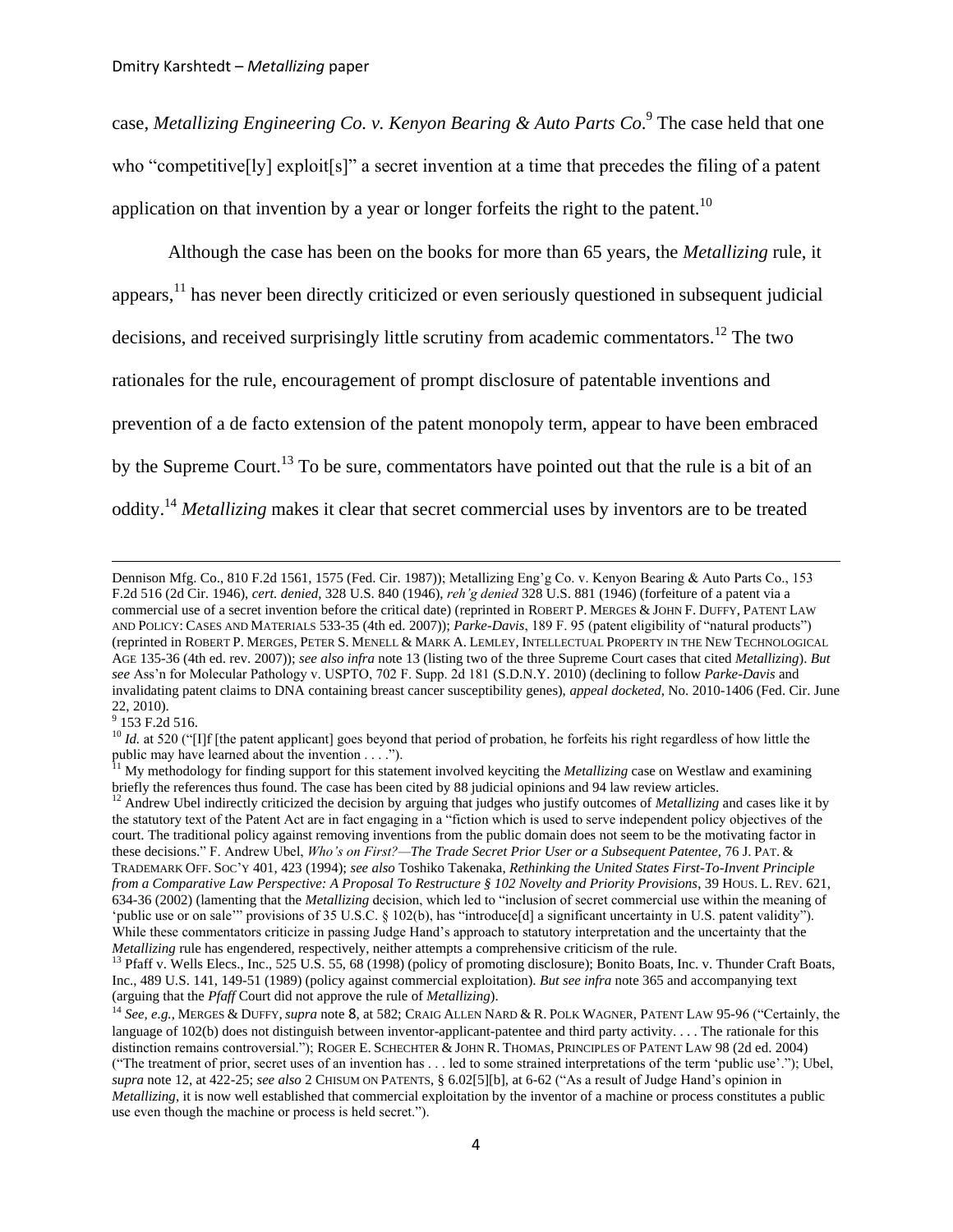<span id="page-4-1"></span>differently than those by third parties; the latter will not invalidate the inventor's patent.<sup>15</sup> The Patent Act's "statutory bars" to patent rights make no such distinction, with the language focusing on the history of "the invention": "[a] person shall be entitled to a patent unless . . . *the invention was . . . in public use or on sale in this country*, more than one year prior to the date of the application for patent in the United States.<sup> $16$ </sup> Thus, even a cursory glance at § 102(b) reveals that *Metallizing* is inconsistent with the plain language of the Patent Act, which makes "the invention" the grammatical subject of the sentence and does not single out the inventor's own activities in contradistinction to those of others.<sup>17</sup> In addition, it is not immediately clear how profiting from a secret invention results in a public use or places the invention on sale; adjectives "secret" and "public" contradict one another (they are antonyms), and courts ordinarily define "sale of an invention" as the sale of that which embodies the claims of a patent, not the sale of some secret machine or process that creates the item being sold.<sup>18</sup>

<span id="page-4-3"></span><span id="page-4-2"></span><span id="page-4-0"></span>There are other odd things about the case. For one thing, in *Metallizing*, Judge Hand essentially overruled himself, declaring that the opinion he wrote in an earlier case with closely analogous facts was simply wrong.<sup>19</sup> A clear reason for this departure from stare decisis is not to be found in Judge Hand"s opinion. *Metallizing* made no indication, as the Supreme Court had carefully done in overruling one its important precedents a few years earlier, that the discarded rule was such "a departure from the principles which have prevailed in the interpretation of [the relevant legal authorities] before and since the decision and that such vitality, as a precedent, as it

<sup>15</sup> *Metallizing*, 153 F.2d at 518.

<sup>16</sup> 35 U.S.C. § 102(b) (2006) (emphasis added).

<sup>&</sup>lt;sup>17</sup> *Cf. id.* § 102(c) (2006) ("A person shall be entitled to a patent unless . . . *he has abandoned* the invention") (emphasis added). <sup>18</sup> *See, e.g., Pfaff,* 525 U.S. at 68. While *Pfaff* deals with apparatus claims, the situation is more complicated for process claims, whose "sale" involves performance of the method for consideration or sale of a machine that can perform the steps of the process. *See In re Kollar*, 286 F.3d 1326, 1332-33 (Fed. Cir. 2002). Note, however, that the *Metallizing* rule applies to both process and apparatus claims, invalidating commercial exploitation of "secret machines" through sales of products made with their aid. <sup>19</sup> *Metallizing*, 153 F.2d at 518 (*overruling* Peerless Roll Leaf Co. v. Griffin & Sons, 29 F.2d 646 (2d Cir. 1928) (Hand, J.)).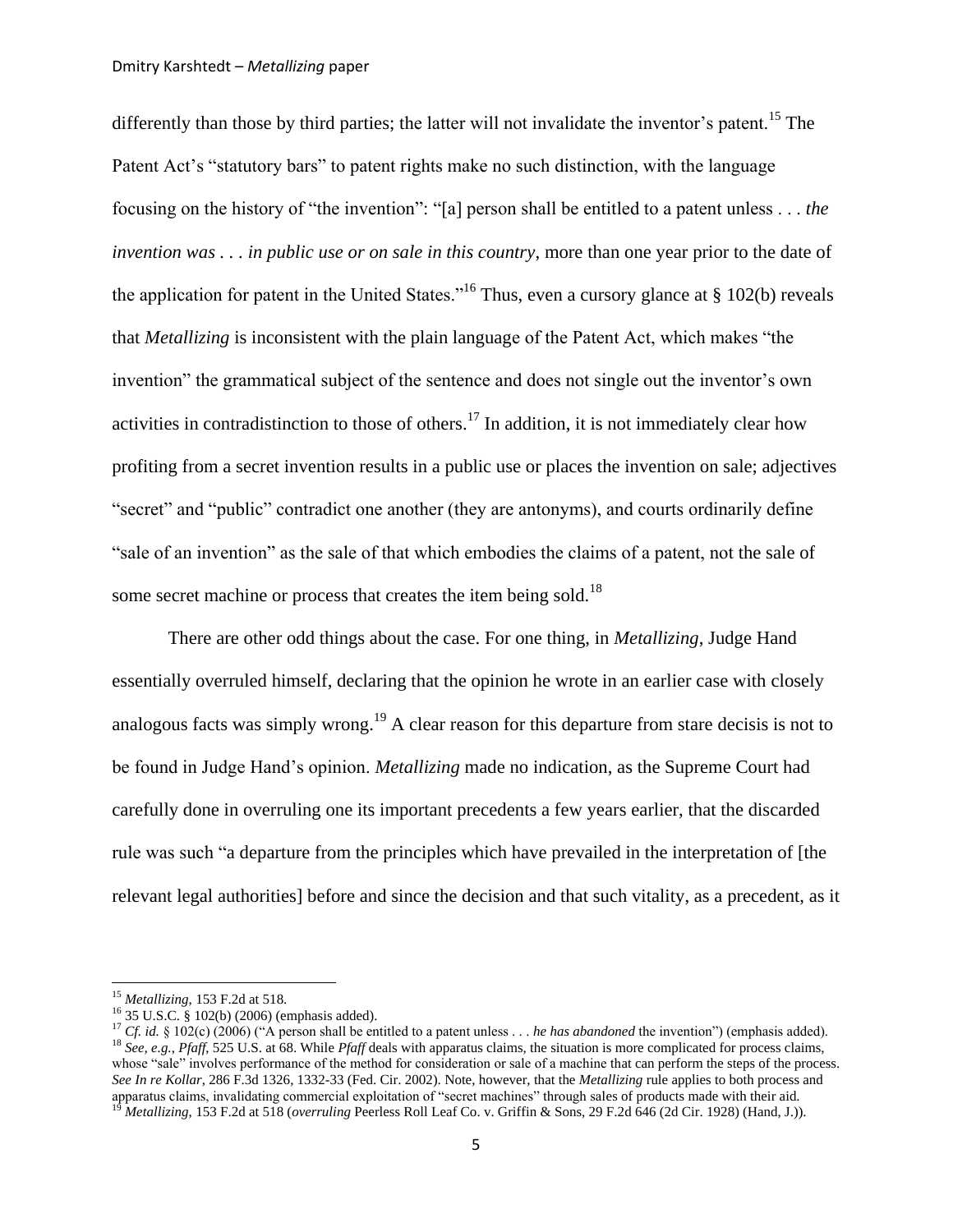<span id="page-5-2"></span>then had has long since been exhausted."<sup>20</sup> Nor did Judge Hand give anything like reasons for abandoning stare decisis articulated by the modern Supreme Court. He did not attempt to argue that the rule of *Peerless Roll Leaf* has became "unworkable," "could be removed without serious inequity to those who have relied upon it," or became "a doctrinal anachronism discounted by society," or that *Peerless*' "premises of fact have so far changed in the ensuing two decades as to render its central holding somehow irrelevant or unjustifiable.<sup>"21</sup> While Judge Hand briefly discussed Congressional intent in his ruling,  $^{22}$  he relied heavily on a Supreme Court case that predated the relevant statute by several years.<sup>23</sup> To compound the mystery of *Metallizing*, the opinion had to distinguish another case decided some six short years earlier, where Judge Hand again wrote the opinion, which established the rule that commercially exploited third-party secret activities pose no threat to patenting under the statutory bars.<sup>24</sup> Finally, neither *Metallizing* nor the cases relying on it ever made it clear whether the bar to the patent right created in that case was really a public use bar or an on-sale bar within the meaning of what is now § 102(b), or some *tertium quid*—a non-statutory third species of a bar.<sup>25</sup> While Hand speaks of an inventor's patent-defeating secret activities as a peculiar species of "public use," the language of

<span id="page-5-1"></span><span id="page-5-0"></span><sup>20</sup> [United States v. Darby Lumber Co.,](http://en.wikipedia.org/wiki/United_States_v._Darby_Lumber_Co.) 31[2 U.S.](http://en.wikipedia.org/wiki/United_States_Reports) [100,](http://supreme.justia.com/us/312/100/case.html) 116 (1941) (*overruling* Hammer v. Dagenhart[, 247 U.S. 251](http://en.wikipedia.org/wiki/Case_citation) (1918)).

<sup>21</sup> Planned Parenthood of S.E. Pa. v. Casey[, 505 U.S. 833,](http://en.wikipedia.org/wiki/Case_citation) 855 (1992); *see also* Citizens United v. Fed. Election Comm"n, 130 S. Ct. 876, 912 (2010) ("Beyond workability, the relevant factors in deciding whether to adhere to the principle of *stare decisis* include the antiquity of the precedent, the reliance interests at stake, and of course whether the decision was well reasoned." (citing Montejo v. Louisiana*,*[129 S. Ct. 2079, 2088-89 \(2009\)\)](http://web2.westlaw.com/find/default.wl?referencepositiontype=S&serialnum=2018897274&referenceposition=2088&rp=%2ffind%2fdefault.wl&sv=Split&rs=WLW11.04&db=708&tf=-1&findtype=Y&fn=_top&tc=-1&vr=2.0&pbc=008F951A&ordoc=2021175488)).

<sup>22</sup> *Metallizing*, 153 F.2d at 520.

<sup>&</sup>lt;sup>23</sup> *Id.* at 518-20 (citing Pennock v. Dialogue, 27 U.S. (2 Pet.) 1 (1829)). The provision of the Patent Act analogous to the modern statutory bars of § 102(b) was initially adopted in 1836 and amended to give a two-year "grace period" to inventors in 1839. The grace period has subsequently been reduced to one year. *Metallizing*, 153 F.2d at 520. For further discussion of the role of *Pennock* in the *Metallizing* decision, *see infra* note[s 143](#page-24-0)[-159,](#page-27-0) [356](#page-58-0)[-358](#page-58-1) and accompanying text.

<sup>24</sup> *See* Gillman v. Stern, 114 F.2d 28 (2d Cir. 1940).

<sup>&</sup>lt;sup>25</sup> *Compare Ubel, supra* not[e 12,](#page-3-1) at 416 n.48 ("the *Metallizing* decision is a non-statutory bar" which is not subject to the "in this country" limitation of § 102(b)), *with* Winslow B. Taub, Comment, *Blunt Instrument: The Inevitable Inaccuracy of an All-or-Nothing On-Sale Bar*, 92 CALIF. L. REV. 1479, 1498 (2004) ("Courts interpreting the on-sale bar have recognized many of [the] economic consequences [of imposing the bar], though generally not all in a single case. In *Metallizing* . . . , the Second Circuit observed that a sale by an inventor may forfeit the right to a patent in two ways: by "abandon[ing]" the invention to the public or by "competitive exploitation" of the invention too long before the filing date.") (alternations in original) (footnotes omitted), *and*  Charles C. Wells & Wayland S. Riggins, *Public Use and Sale As a Bar to Obtaining a Patent and Its Application to Government Activities*, 18 AM. U. L. REV. 42, 48-49 (1968) (characterizing the *Metallizing* decision as applying the public use bar); *see also infra Part II.D.2 (detailing the Federal Circuit's inconsistent rationales in cases applying the <i>Metallizing bar*).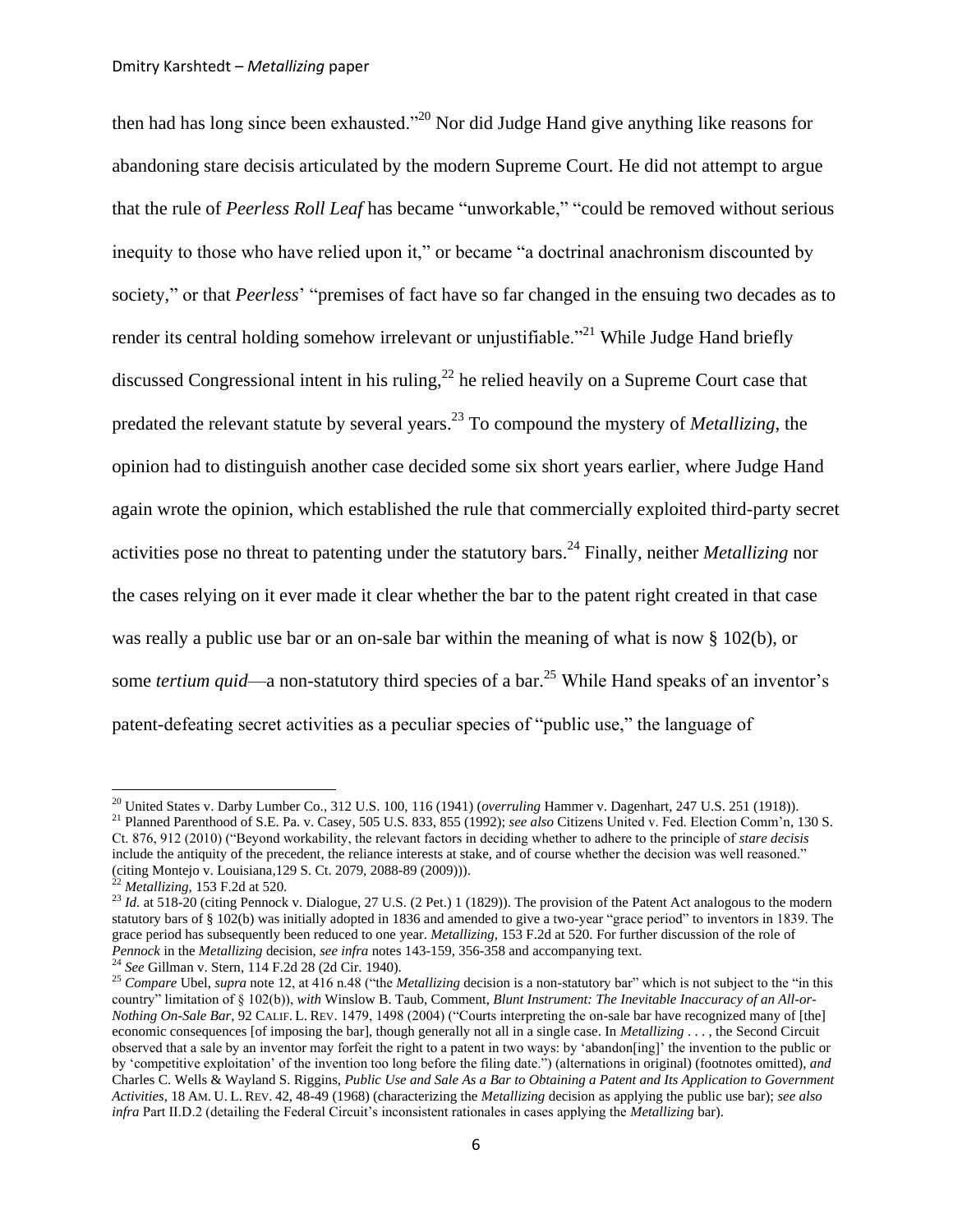"competitive exploitation" implicates the policies of the on-sale bar.<sup>26</sup> The two statutory bars are certainly related, but the policies behind the on-sale and public use provisions are distinct and the two sets of doctrinal rules regarding what it means to be in "public use" or "on sale" are quite independent of one another, $27$  though courts have been known to conflate the two bars.<sup>28</sup> Because the rule is not supported by the plain language of the statute, it is probably most logical to view the *Metallizing* bar as non-statutory. Nevertheless, it clearly must have some relationship to the statute because *Metallizing*, like the bars specified in § 102(b), sets the critical date<sup>29</sup> at one year before the patent application. The precise nature of the relationship between *Metallizing* and the statute, however, has yet to be articulated. $30$ 

<span id="page-6-0"></span>Although the Supreme Court has never actually reviewed the *Metallizing* rule,<sup>31</sup> other

circuits have followed it readily.<sup>32</sup> The Court of Appeals for the Federal Circuit, which has

exclusive jurisdiction over patent appeals,  $33$  embraced the rule shortly after the court's creation in

<sup>26</sup> *Metallizing*, 153 F.2d at 517, 520; *see also* Stephen Bruce Lindholm, Comment, *Revisiting* Pfaff *and The On-Sale Bar*, 15 ALB. L.J. SCI. & TECH. 213, 241 (2004) ("Although Judge Hand continued to use the phrase "public use," he spoke in terms of two doctrines that the Federal Circuit later identified with the on-sale bar and the public-use bar, respectively.") (footnotes omitted); Taub, *supra* not[e 25,](#page-5-0) at 1498.

<sup>27</sup> *See* Continental Plastic Containers v. Owens Brockway Plastic Prods., 141 F.3d 1073, 1078-79 (Fed. Cir. 1998) ("*Tone Bros.* is a 'public use' case. We see no reason to extend the analysis to the 'on-sale' context. 'Public use' and 'on-sale' bars, while they share the same statutory basis, are grounded on different policy emphases." (Rich, J.) (citing Tone Bros., Inc. v[. Sysco Corp.](http://web2.westlaw.com/find/default.wl?returnto=BusinessNameReturnTo&rs=WLW11.04&fn=_top&sv=Split&findtype=l&lvbp=T&docname=CIK%280000096021%29&db=BC-COMPANYSRBD&vr=2.0&rp=%2ffind%2fdefault.wl&pbc=649508BD), 28 F.3d 1192, 1198-99 (Fed. Cir. 1994))); Dart Indus., Inc. v. E.I. du Pont de Nemours & Co.[, 489 F.2d 1359,](http://web2.westlaw.com/result/default.wl?tf=0&fn=_top&scxt=WL&elmap=Inline&cite=489+F.2d+1359&pbc=3F1E7F52&uw=0&cxt=DC&vr=2.0&sv=Split&cnt=DOC&rs=LAWS3.0&ss=CNT&tc=0&rlt=CLID_FQRLT31440334420234&migkccrresultid=1&rp=%2fFind%2fdefault.wl&n=1&rlti=1&service=Find) 1364 (7th Cir. 1973) ("We first note that 102(b) contains several distinct bars to patentability, each of which relates to activity or disclosure more than one year prior to the date of the application. Two of these—the "public use" and the "on sale" objections—are sometimes considered together although it is quite clear that either may apply when the other does not." (Stevens, J.)).

<sup>28</sup> *See* Katherine E. White, *A General Rule of Law Is Needed To Define Public Use in Patent Cases*, 88 KY. L.J. 423, 429 (2000) ("In looking at the totality of the circumstances, the courts are not required to treat the public use and on sale bars as serving distinct and clear purposes. Because a more rule-oriented approach in analyzing these issues has not been used, their distinct and separate purposes have been overlooked.").

<sup>&</sup>lt;sup>29 "</sup>Critical date" is the date that is one year before the filing of the patent application. If the invention is placed in public use on sale before the critical date, the patent is invalid. *See* 35 U.S.C. § 102(b) (2006).

<sup>&</sup>lt;sup>30</sup> 2 CHISUM ON PATENTS, *supra* note [14,](#page-3-2) § 6.02[5][c], at 6-71. One author described the distinction between first and third parties that courts have read into § 102(b) as an example of a "policy polymorphism." Jonathan R. Siegel, *The Polymorphic Principle and the Judicial Role in Statutory Interpretation*, 84 TEX. L. REV. 339, 364-65 n.131 (2005). Siegel noted that, "for policy reasons, secretly practicing a process and selling the output both *is* and *is not* a "public use" of the process within the meaning of  $\S$  102(b), depending on who does it." *Id.* (emphasis in original).

See infra not[e 182](#page-31-0) and accompanying text.

<sup>32</sup> *See infra* Part II.D.

<sup>33</sup> [28 U.S.C.](http://en.wikipedia.org/wiki/Title_28_of_the_United_States_Code) § [1295](http://www.law.cornell.edu/uscode/28/1295.html) (2006).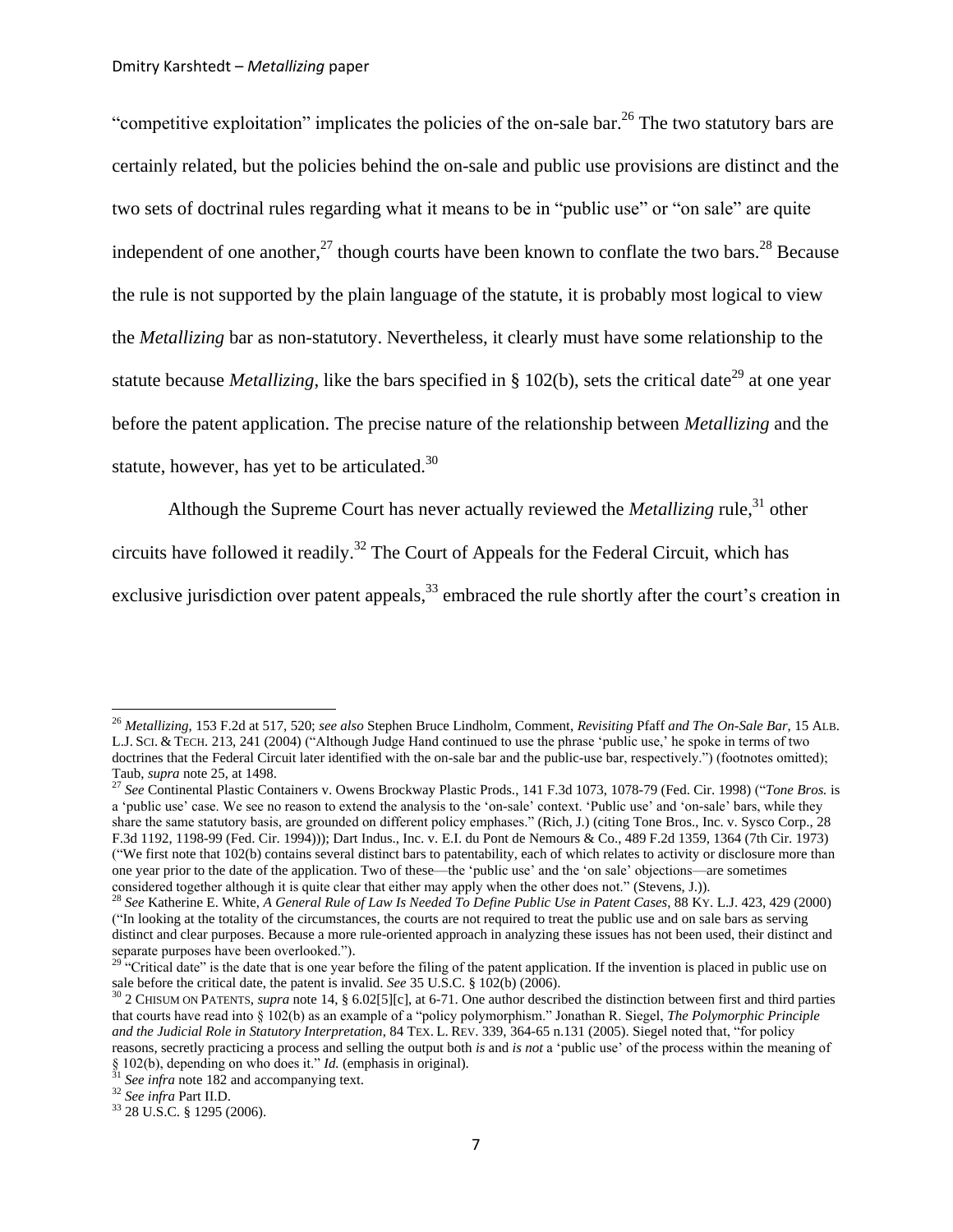<span id="page-7-1"></span><span id="page-7-0"></span>1982, $34$  though its opinions arguably did little to clarify the doctrine.<sup>35</sup> Without fail, courts have found Hand"s two rationales for the forfeiture rule, prompt disclosure and fidelity to the patent term mandated by the statute, to be persuasive. The defining sentence in the opinion, "[the patentee] must content himself with either secrecy, or legal monopoly,"<sup>36</sup> has been quoted with apparent approval by the Supreme Court,  $3^7$  courts of appeals,  $3^8$  district courts,  $3^9$  and patent law casebooks.<sup>40</sup> Indeed, the *Metallizing* rule appears to be as much a part of patent law as the Patent Act itself.<sup>41</sup> But the fact that a common law rule has been followed for a long time does not make it immune from attack. The venerable judge-made doctrine of equivalents, which dates back to the nineteenth century<sup>42</sup> and has been clearly affirmed by a 1950 Supreme Court decision,  $43$  has  $faced^{44}$  and continues to face<sup>45</sup> severe criticism, though it ultimately survived a relatively recent Supreme Court challenge.<sup>46</sup> One wonders if the hagiography of Judge Learned Hand,<sup>47</sup> whose

 $34$  D.L. Auld Co. v. Chroma Graphics Corp., 714 F.2d 1144, 1147 (Fed. Cir. 1983) ("If [the patent owner] produced an emblem by the method of the invention and offered that emblem for sale before the critical date, the right to a patent on the method must be declared forfeited." (citing Metallizing Eng"g Co. v. Kenyon Bearing & Auto Parts Co., 153 F.2d 516 (2d Cir. 1946)). <sup>35</sup> Roderick M. Thompson, Eric W. Bass & Karen Kimmey, *The Section 102(b) Bar —Four Years After* Pfaff v. Wells Electronics, IP LITIGATOR (March/April 2003), *available* at http://www.fbm.com/docs/publications/7FA6A34C-0EA3-483E-B052-EE9D3A2DAC6A\_document.pdf, manuscript at \*11.

<sup>36</sup> *Metallizing*, 153 F.2d at 520.

<sup>&</sup>lt;sup>37</sup> *See supra* not[e 13](#page-3-0) and accompanying text.

<sup>38</sup> *See, e.g.*, Russo v. Ballard Med. Prods., 550 F.3d 1004, 1013 (10th Cir. 2008); Painton & Co. v. Bourns, Inc., 442 F.2d 216, 224 n.6 (2d Cir. 1971) (Friendly, J.); Koehring Co. v. National Automatic Tool Co., Inc., 362 F.2d 100, 104 (7th Cir. 1966) (Swygert, J.). For a detailed discussion of the Federal Circuit"s *Metallizing* jurisprudence, *see infra* Part II.D.2.

<sup>39</sup> For a recent example, see Minemyer v. B-Roc Representatives, Inc., 695 F. Supp. 2d 797, 806 (N.D. Ill. 2009).

<sup>40</sup> CRAIG ALLEN NARD, THE LAW OF PATENTS 287 (2008); *see also* MERGES & DUFFY, *supra* note [8](#page-2-1), at 533-35.

<sup>41</sup> NARD & WAGNER, *supra* not[e 14,](#page-3-2) at 91 ("The *Metallizing* principle is now well established.") (citations omitted).

<sup>42</sup> *See* Winans v. Denmead, 56 U.S. (15 How.) 330 (1853).

<sup>43</sup> *See* Graver Tank & Mfg. Co. v. Linde Air Prods. Co., [339 U.S. 605](http://en.wikipedia.org/wiki/Case_citation) (1950).

<sup>44</sup> *See, e.g.*, Mark D. Janis, *Heat of Passion: What Really Happened in* Graver Tank, 24 AIPLA Q.J. 1, 154-55 (1996) (concluding that "[t]he doctrine of equivalents has outlived its usefulness and should now be abolished"); *see also id.* at 109 n.392 (detailing criticisms of the doctrine *by lower-court judges*).

<sup>45</sup> *See, e.g.,* Joshua D. Sarnoff, *Abolishing the Doctrine of Equivalents and Claiming the Future After* Festo, 19 BERKELEY TECH. L.J. 1157, 1157 ("This Article argues that the Supreme Court or Congress should abolish patent law"s modern doctrine of equivalents, articulated in *[Graver Tank & Manufacturing Co. v. Linde Air Products Co.](http://web2.westlaw.com/find/default.wl?tf=-1&rs=WLW11.04&serialnum=1950117294&fn=_top&sv=Split&tc=-1&pbc=BD69C608&ordoc=0303362804&findtype=Y&db=780&vr=2.0&rp=%2ffind%2fdefault.wl&mt=Westlaw)*, 339 U.S. 605 (1950), and extended to later-arising technological equivalents in *[Warner-Jenkinson Co. v. Hilton Davis Chemical Co.](http://web2.westlaw.com/find/default.wl?tf=-1&rs=WLW11.04&serialnum=1997060689&fn=_top&sv=Split&tc=-1&pbc=BD69C608&ordoc=0303362804&findtype=Y&db=780&vr=2.0&rp=%2ffind%2fdefault.wl&mt=Westlaw)*, 520 U.S. 17 (1997), and *[Festo](http://web2.westlaw.com/find/default.wl?tf=-1&rs=WLW11.04&serialnum=2002330186&fn=_top&sv=Split&tc=-1&pbc=BD69C608&ordoc=0303362804&findtype=Y&db=780&vr=2.0&rp=%2ffind%2fdefault.wl&mt=Westlaw)  [Corp. v. Shoketsu Kinzoku Kogyo Kabushiki Co.](http://web2.westlaw.com/find/default.wl?tf=-1&rs=WLW11.04&serialnum=2002330186&fn=_top&sv=Split&tc=-1&pbc=BD69C608&ordoc=0303362804&findtype=Y&db=780&vr=2.0&rp=%2ffind%2fdefault.wl&mt=Westlaw)*, 535 U.S. 722 (2002). The modern doctrine of equivalents lacks theoretical justification, imposes high costs on society, and likely impedes innovation.").

<sup>&</sup>lt;sup>5</sup> See [Warner-Jenkinson Co., Inc. v. Hilton Davis Chem.](http://en.wikipedia.org/wiki/Warner-Jenkinson_Company,_Inc._v._Hilton_Davis_Chemical_Co.) Co.[, 520 U.S. 17](http://en.wikipedia.org/wiki/Case_citation) (1997).

<sup>47</sup> *See* Port, *supra* note [7,](#page-2-2) at 221 n.2.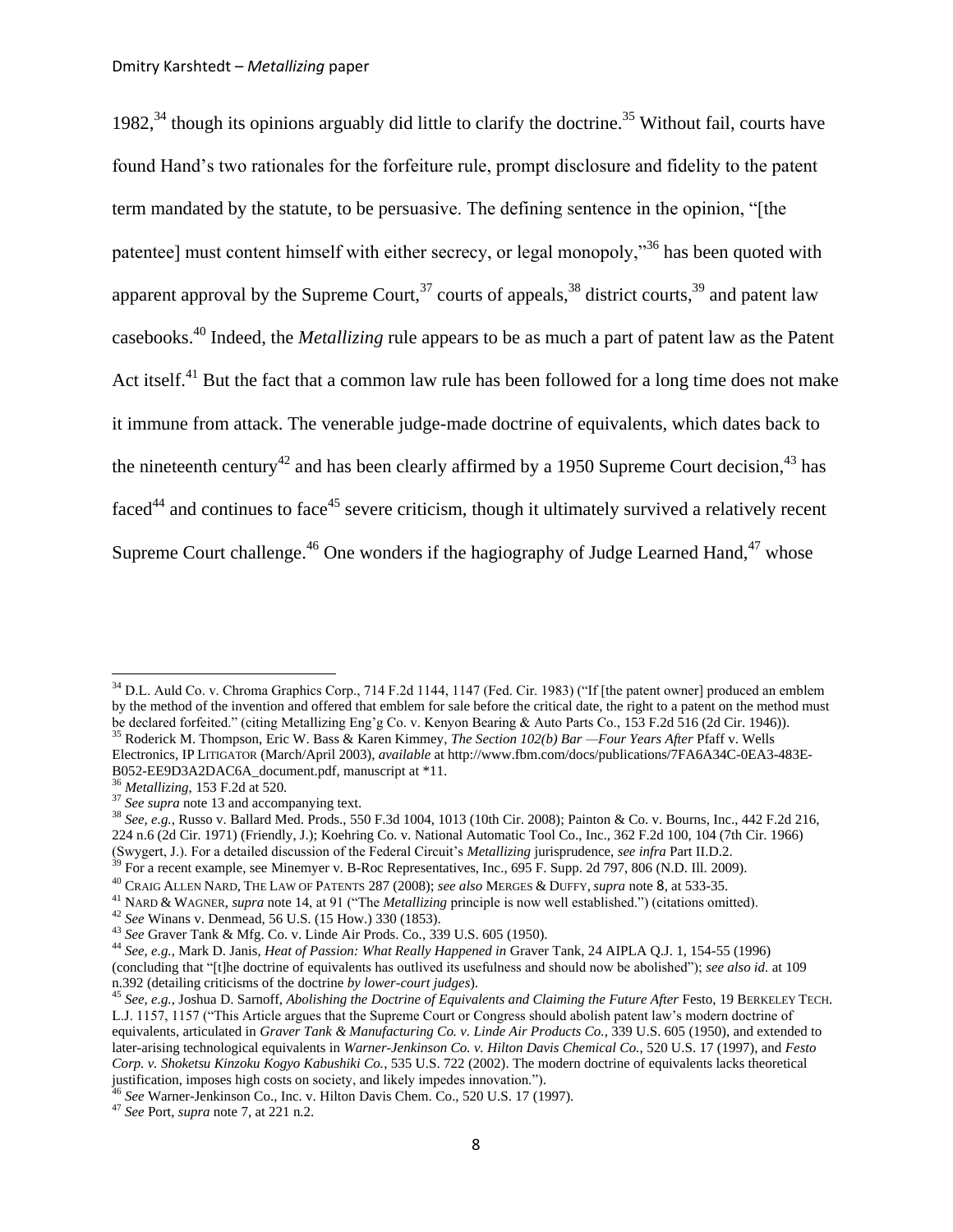<span id="page-8-0"></span>reputation is so strong that his name is frequently mentioned in "invocations" by judges who cite his opinions,<sup>48</sup> has something to do with the lack of criticism of the *Metallizing* rule.

I contend that this judge-made patent forfeiture rule does more harm than good, and should be reexamined by the Federal Circuit or the Supreme Court in an appropriate case, or abrogated by statute. It is difficult to say whether *Metallizing* was correct at the time it was decided. All I argue is that, today, the rule is contributing to certain persistent problems in the patent system.<sup>49</sup> More fundamentally, the two policy rationales advanced by Judge Hand are at least debatable. For example, recent scholarly work, which questions traditional descriptive accounts of the value of patent disclosure and reevaluates the importance of disclosure in patent law, provides ammunition for displacing the first pillar on which *Metallizing* rests.<sup>50</sup> The second pillar may not fare much better. The "extension of monopoly" language is misleading at best, as it is unclear precisely what kind of a monopoly a commercializer of a secret invention really has. $51$ 

This article proceeds in four parts. Part II, which follows this Introduction, reviews the *Metallizing* case itself, noting that the Court of Appeals' ruling is in considerable tension with the text of the Patent Act in force in 1946 and with precedents on patent forfeiture and abandonment.<sup>52</sup> This Part finds that the opinion misapprehends the equitable dimensions of the cases it relies on, and ultimately reaches an inequitable result. This Part also looks at the *Metallizing* rule in action, reviewing the circumstances where courts invalidated patents by relying on *Metallizing*, and examines some representative cases where patents survived validity

 $48$  For a recent example, see Dippin' Dots, Inc. v. Mosey, 476 F.3d 1337, 1344 (Fed. Cir. 2007).

<sup>49</sup> *See infra* Part III.

<sup>50</sup> *See infra* Part III.A

<sup>&</sup>lt;sup>51</sup> See infra Part III.B. This part also explores whether Judge Hand's problem with patenting of commercially exploited secret inventions has more to do with delay, rather than extension, of the patent monopoly and addresses this view of the *Metallizing*  case.

<sup>52</sup> In contrast, the ruling of the District Court was faithful to both statute and precedent. *See infra* Part II.B.2.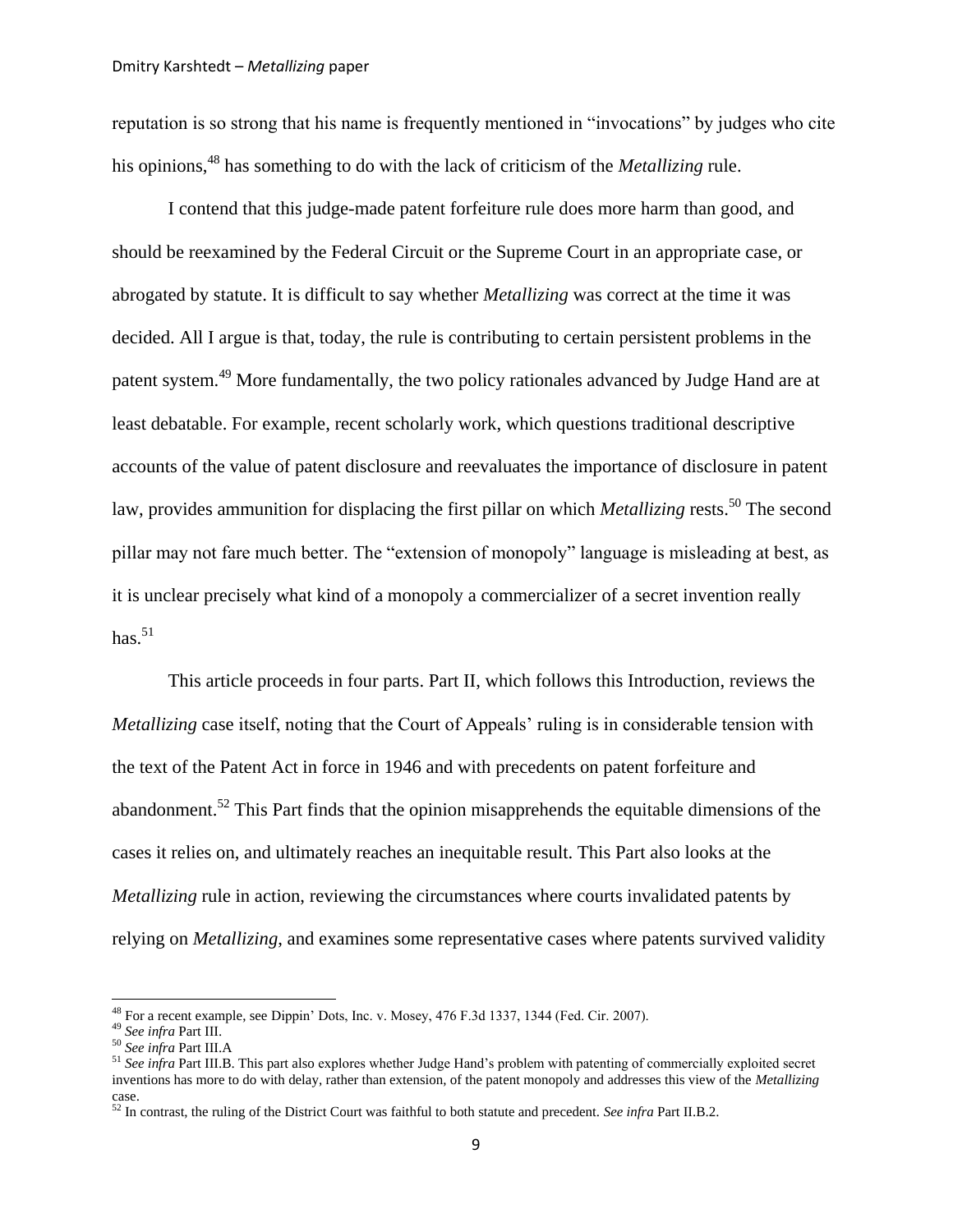challenges based on the *Metallizing* rule. Part III closely analyzes and critiques the disclosure and "extension of monopoly" rationales of the *Metallizing* case in order to understand whether the patent forfeiture rule that they support is correct. This Part considers benefits and harms of disclosure and reviews the features of patent law, including the *Metallizing* rule, that encourage (if not force) inventors to opt promptly into the patent system. It then connects this balancing analysis to the work of other scholars who question whether early patenting is desirable. Part III also challenges the view that trade secret followed by patent protection results in harmful extensions or delays of a monopoly; as with the discussion of disclosure, it considers both benefits and harms of competitive exploitation of secret inventions. In the course of this analysis, this Part shows that *Pfaff v. Wells*,<sup>53</sup> the Supreme Court's leading on-sale bar case, did not endorse the *Metallizing* rule even though it quoted *Metallizing* with approval. It also explains that "patent term extension," such as it is, may be salutary in some situations. Overall, Part III demonstrates that Judge Hand"s rationales do not support the rule he created in *Metallizing*. The Conclusion recapitulates the reasons that *Metallizing* was wrongly decided, notes that its methodology is inconsistent with the Supreme Court's modern patent law jurisprudence, and calls for the *Metallizing* rule to be abrogated or overruled.<sup>54</sup>

## II. *METALLIZING* : THE INVENTION, THE CASE AND THE RULE

A. The Invention and the Patent-in-Suit: An Introduction

<sup>53</sup> 525 U.S. 55 (1998).

<sup>&</sup>lt;sup>54</sup> The House version of the patent reform bill current as of this writing contains a provision that, according to some commentators, may abrogate the rule of *Metallizing*. *See, e.g.*, Ted Sichelman, *Fixing the "First Inventor To File" One-Year Grace-Period Provision of the Patent Reform Bills*, PATENTLY-O (Apr. 12, 2011), [http://www.patentlyo.com/p](http://www.patentlyo.com/)atent/2011/04/ fixing-the-first-inventor-to-file-one-year-grace-period-provision-of-the-patent-reform-bills.html. Even if the law is changed, however, the *Metallizing* rule would still apply to all the patents issued prior to the reform bill"s adoption, and should be overruled by a judicial decision for reasons discussed in the article. Sichelman favors the retention of the *Metallizing* rule by Congress, but, as the article makes clear, the author disagrees with Sichelman"s recommendation.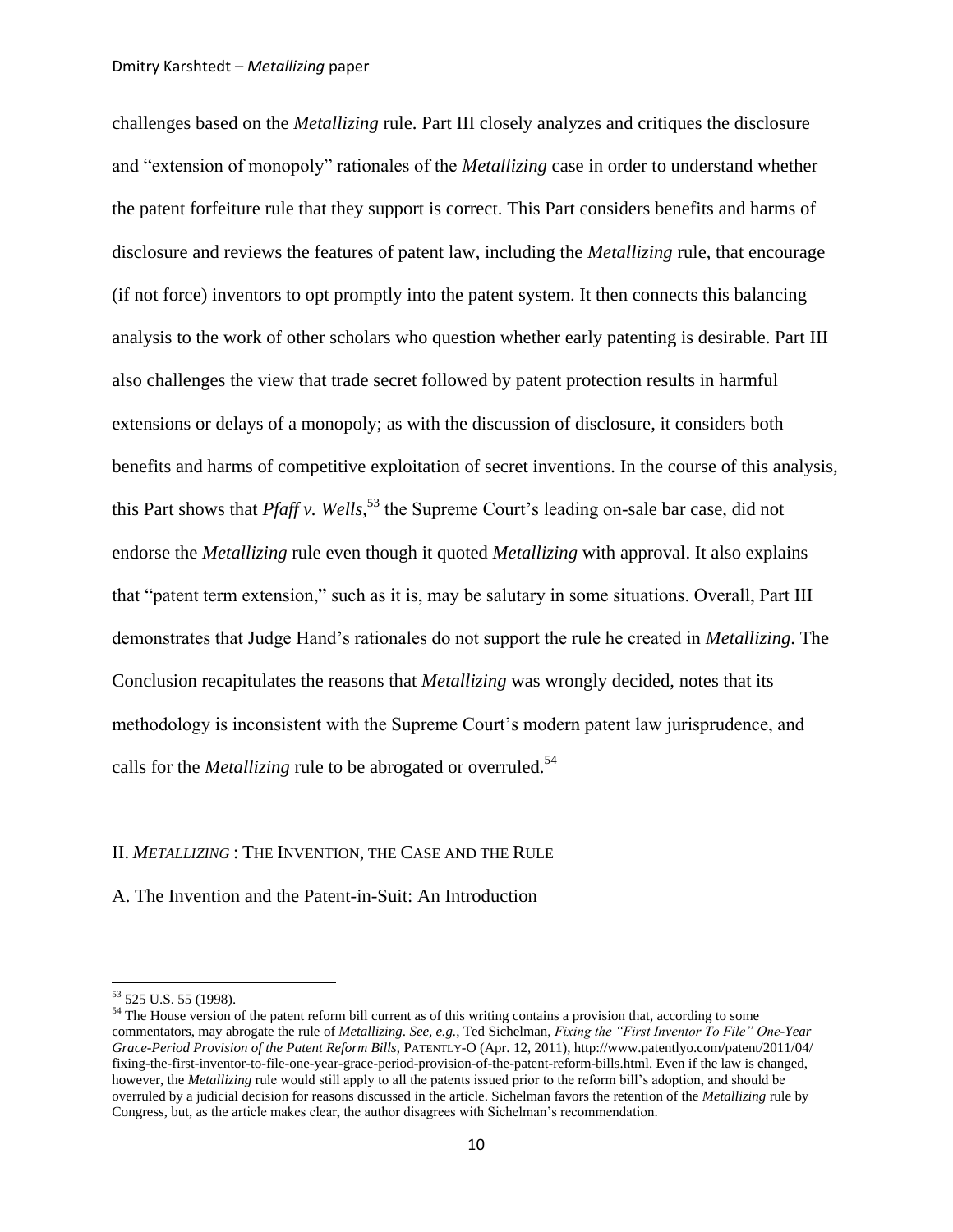<span id="page-10-0"></span>On reading the pithy (just three and a half pages of the Federal Reporter) appellate opinion, one gets the impression that the facts of *Metallizing* are relatively simple. An inventor named Frank Meduna developed a method for refurbishing surfaces of machine parts and other metal objects by improving upon a process called "metalizing."<sup>55</sup> Prior to Meduna"s invention, it was known that corroded or worn-down metal parts—be they steel plate components of factory machines or beams used to support bridges—could be reconditioned by spraying molten metal onto their surfaces.<sup>56</sup> The problem, however, was that the layer of sprayed metal did not always bond well with the native surface and would often come off if the surface was not conditioned in any way.<sup>57</sup> To solve this problem, prior inventors used "mechanical roughening or heating"<sup>58</sup> of the surface on which the molten metal was to be applied. The roughening process, which created grooves on the surface that would fill up with the spray, could be accomplished by blasting the surface with sand or grit.<sup>59</sup> As Meduna noted in his patent, however, this approach "will not often yield a surface capable of bonding applied spray metal with a satisfactory degree of bond,"<sup>60</sup> especially for hardened metal surfaces. The other approach, heating, would sometimes warp the metal parts, ultimately making them unusable.<sup>61</sup>

Meduna discovered an alternative solution. Using an electrode, he repeatedly applied an electric current to surfaces that needed to be repaired, resulting in deposits of small amounts of

<sup>55</sup> Metallizing Eng"g Co. v. Kenyon Bearing & Auto Parts Co., 153 F.2d 516, 517 (2d Cir. 1946), *cert. denied*, 328 U.S. 840 (1946). The name of the process is apparently spelled with one "l," in contrast to the name of the company. I follow this distinction throughout the article.

<sup>56</sup> *Id.*

<sup>57</sup> *Id.*

<sup>&</sup>lt;sup>58</sup> Application of Spray Metal to Metal Surfaces, U.S. Reissue Patent 22,397 (reissued Nov. 30, 1943), col. 1, 1. 33. The patent-insuit, a reissue, was based on the original U.S. Patent No. 2,320,327 (filed Aug. 6, 1942; issued May 25, 1943). The propriety of the reissue, which involved fairly minor changes to the original patent, was not in controversy in the litigation: "no claim is pressed of infirmity in the reissue not attaching to the original patent." Metallizing Eng"g Co. v. Kenyon Bearing & Auto Parts Co., 62 F. Supp. 42, 43 (D. Conn. 1945), *rev"d*, 153 F.2d 516 (2d Cir. 1946).

<sup>59</sup> U.S. Reissue Patent 22,397, col. 1, l. 41.

<sup>60</sup> *Id.* col. 1, l. 43-45.

<sup>61</sup> *Id.* col. 2, l. 8-28; *see also Metallizing*, 62 F. Supp. at 44.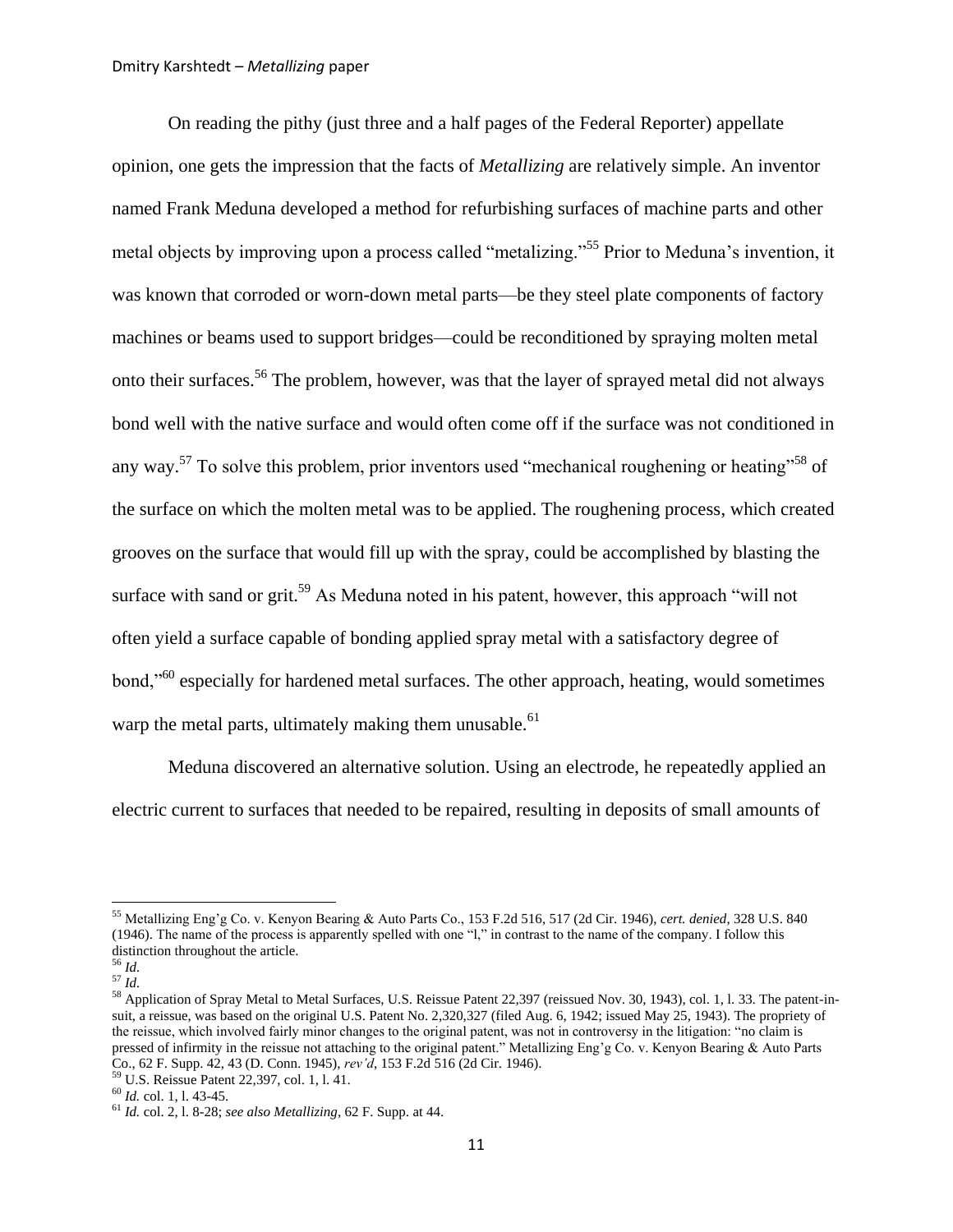electrode metal onto the surfaces.<sup>62</sup> These "projections," which significantly improved the ability of the spray metal to bond to the surface, could be patterned in various ways (and further modulated by varying the electrode metal) depending on the condition and chemical characteristics of the surface to be refurbished, resulting in a highly modular, versatile method for preparing surfaces for spraying.<sup>63</sup> While Judge Hand noted that the deposition method itself was known in the art, accomplished by means of a "McQuay-Norris machine" which "[the inventor] used  $\ldots$  unchanged,"<sup>64</sup> he did not question the novelty of the application of the machine to the preparation of metal surfaces for metalizing.<sup>65</sup> The patent is, indeed, highly focused on the process of priming metal surfaces: it contains eight independent and three dependent claims, all directed to "improvement[s]" in the "method for applying spray metal to a metal surface with a high degree of bond."<sup>66</sup>

<span id="page-11-1"></span><span id="page-11-0"></span>In district court proceedings, in addition to its attacks on the patent based on the inventor"s own activities, the defendant unsuccessfully challenged the validity of the patent on various theories of anticipation by other inventors and lack of "patentable invention,"<sup>67</sup> as well as claim indefiniteness.<sup>68</sup> Anticipation issues, however, were not examined on appeal, as the panel found that the case could be disposed of on a theory of invalidity arising ostensibly from the

<sup>62</sup> U.S. Reissue Patent 22,397, col. 3, l. 8-20.

<sup>63</sup> *Id.* col. 5, l. 60 to col. 6, l. 31.

<sup>64</sup> Metallizing Eng"g Co. v. Kenyon Bearing & Auto Parts Co., 153 F.2d 516, 517 (2d Cir. 1946), *cert. denied*, 328 U.S. 840 (1946).

 $65$  The district judge rejected the defendant's challenges to the novelty and inventive quality of the patent in a comprehensive analysis, which Judge Hand did not disturb. *Metallizing*, 62 F. Supp. at 44-46, 53-54. The case predated the Patent Act of 1952, which codified the non-obviousness requirement in 35 U.S.C. § 103, so the inventiveness analysis was driven by the thencommon-law requirement of "patentable invention." *Metallizing*, 62 F. Supp. at 53. The district judge held that the invention passed muster under the inventiveness standards of *Cuno Eng"g Co. v. Automatic Devices Corp.*, 314 U.S. 84 (1941) (the "flash of genius" test abrogated by § 103) and relevant Second Circuit cases. *Metallizing*, 62 F. Supp. at 54. It is interesting to note that patents on improvements to the metalizing process still continue to be issued. *See, e.g.*, Metallizing Process, U.S. Patent No. 5,770,032 (filed Oct. 16, 1996, issued June 23, 1998).

<sup>66</sup> U.S. Reissue Patent 22,397, col. 8, l. 64-66; *see also id.* at col. 9, l. 10 to col. 11, l. 6. The patent specification, it must be added, is written in very easy-to-read, flowing language, generally avoiding legalese. *Cf.* Lisa Larrimore Ouellette, *Do Patents Disclose Useful Information?*, *available at* http://ssrn.com/abstract=1762793 (examining whether modern patent documents are useful to scientists).

<sup>67</sup> *See supra* not[e 65.](#page-11-0)

<sup>68</sup> *Metallizing*, 62 F. Supp. at 55.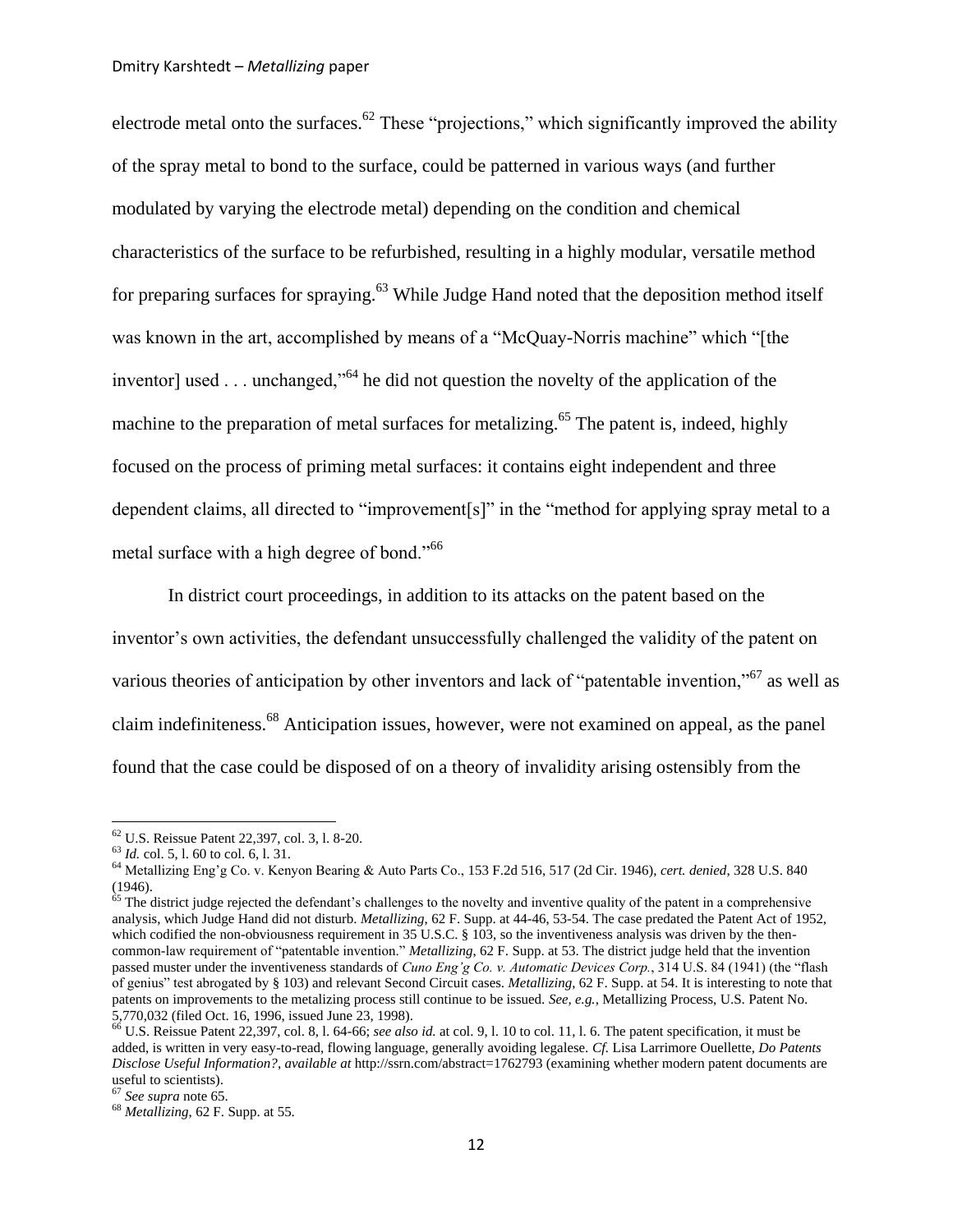inventor's "public use." <sup>69</sup> Thus, Judge Hand stated that "[t]he only question we find necessary to decide is as to Meduna"s public use of the patented process more than one year before [the patent application date of August 6, 1942. $\frac{370}{9}$  Summarizing some of the district judge's findings of fact, Hand noted that "the inventor"s main purpose in his use of the [new metalizing] process prior to August 6, 1941, was commercial" and that "the use [of the process] was not public but secret."<sup>71</sup> After describing the invention and briefly restating these selected findings of fact, Judge Hand began the legal analysis, which I will consider in due course.<sup>72</sup>

## B. District Court Proceedings

### *1. The facts*

A much richer picture of the case emerges when one fully examines Judge Hincks<sup> $73$ </sup> findings of fact, which Judge Hand cited to only briefly in his opinion. "Early in the spring of 1940," Meduna purchased "a small machine shop" whose previous owner apparently performed metalizing work on occasion, though Meduna himself had been "without experience in the more recent art of metalizing."<sup>74</sup> After another mechanic told Meduna of problems with the metalizing process as currently practiced,<sup>75</sup> Meduna had a eureka moment: "he recalled the characteristic roughened surface of the deposited electrode-material produced by the McQuay-Norris transformer" and realized that "a roughened surface thus fused upon the base [of the metal part to

l

<sup>69</sup> *Metallizing*, 153 F. 2d at 517.

<sup>70</sup> *Id.*

<sup>71</sup> *Id.* at 517-18.

<sup>72</sup> *See infra* Part II.C.

<sup>&</sup>lt;sup>73</sup> Judge Carroll C. Hincks, a Yale Law School graduate and a U.S. Army Captain, was later elevated to the Court of Appeals for the Second Circuit by President Eisenhower, to a seat that became open when Judge Thomas Swan took senior status in 1953. There, he served alongside Judge Learned Hand until Hand"s death in 1961. Prior to his confirmation as a Court of Appeals judge, Judge Hincks had served as a Chief Judge of the United States District Court for the District of Connecticut for over five years, and as a district judge for a total of over 22 years. *See* Federal Judicial Center, Biography of Judge Carroll Clark Hincks, *available at* http://www.fjc.gov/servlet/nGetInfo?jid=1052&cid=999&ctype=na&instate=na (last visited Apr. 24, 2011). <sup>74</sup> *Metallizing*, 62 F. Supp. at 46.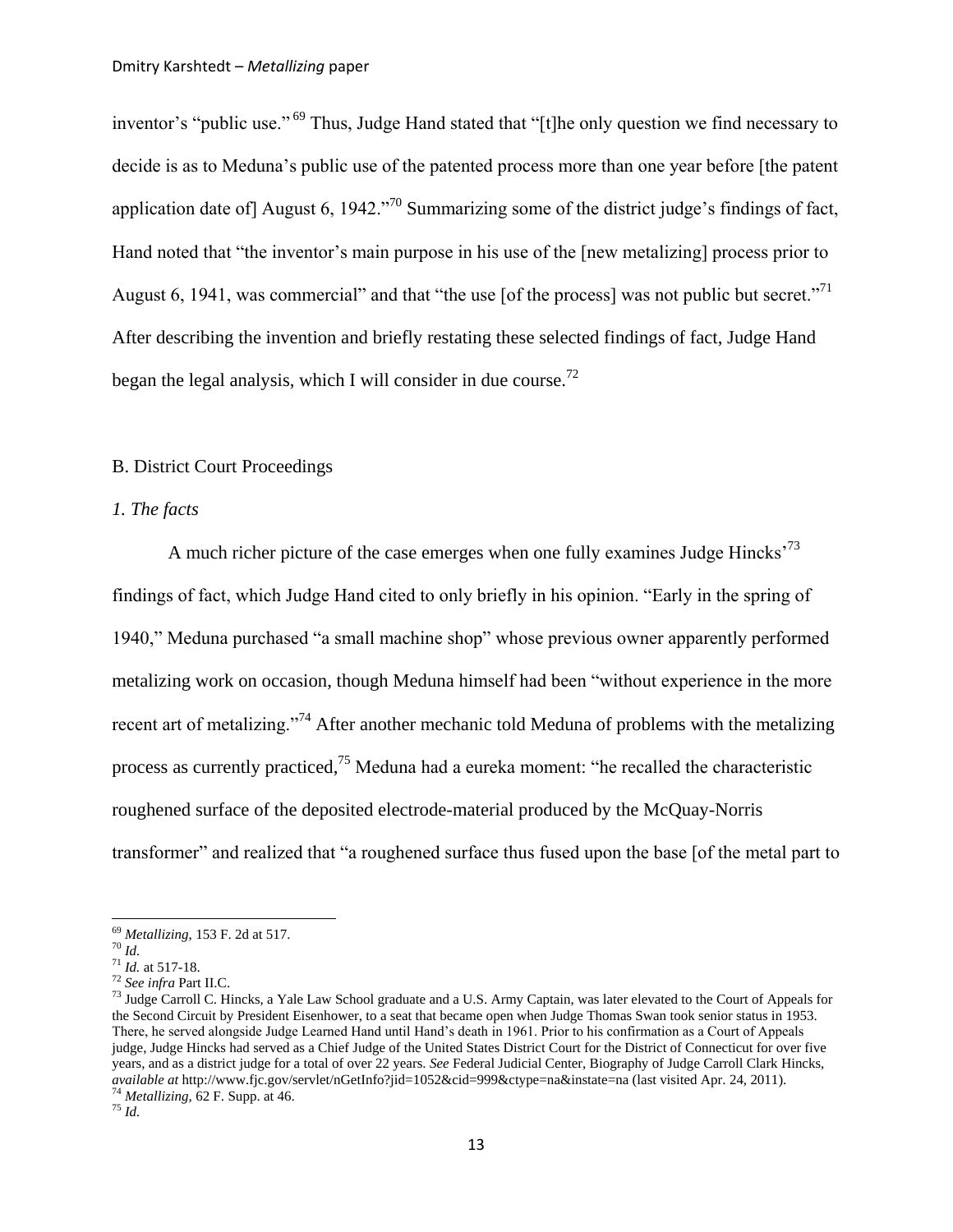be refurbished] might constitute a suitable bond for the sprayed metal."<sup>76</sup> Sure enough, sometime in March 1940, Meduna experimented with the McQuay-Norris machine and found that the grooves or projections it made on metal surfaces really did improve the ability of spray metal to bond to surfaces.

<span id="page-13-1"></span>"Elated by the apparent results of his experiment,"<sup>77</sup> Meduna then pondered what to do next. He "sought the advice of a friendly engineer who told him that the process would indeed be valuable if it served to produce a satisfactory bond but advised him to test it out thoroughly in actual service before attempting to patent it."<sup>78</sup> To a person uninitiated in the state of patenting today, the advice would seem sound: isn"t it a good idea, before rushing off an application to the patent office, to make sure that one"s invention works well for its intended purpose? Of course, in the eyes of Judge Hand, the friendly engineer's advice ultimately doomed the validity of Meduna's patent. The inventor began to "solicit<sup>[]</sup> metalizing jobs for hardened metal as well as soft," and made a total of \$1,100 thanks to his new process in the next few months.<sup>79</sup> In a finding of fact that helped establish both secret use and the absence of experimental use, $80$  the district judge stated that "most of these jobs were done . . . for owners who were without knowledge as

<sup>78</sup> *Id.*

<span id="page-13-0"></span> $\overline{\phantom{a}}$ <sup>76</sup> *Id.*

<sup>77</sup> *Id.*

<sup>79</sup> *Id.*

<sup>&</sup>lt;sup>80</sup> The common-law experimental use "exception" can negate the finding of a public use or an on-sale bar, allowing the inventor to keep his or her patent rights. "If a use is judged experimental, then it is not a public use within the meaning of § 102(b). The experimental use doctrine also applies to inventions placed "on sale" prior to the critical date . . . ." SCHECHTER & THOMAS, supra not[e 14,](#page-3-2) at 98. The leading Supreme Court case on the doctrine held that, to qualify for experimental use, the inventor must have made "a bona fide effort to bring the invention to perfection, or to ascertain whether it will answer the purpose intended." City of Elizabeth v Am. Nicholson Pavement Co., 97 U.S. 126, 137 (1877) (cited in SCHECHTER & THOMAS, *supra* not[e 14,](#page-3-2) at 98). Under the modern doctrine, courts analyze the inventor's actions through the prism of a multi-factor test to determine whether experimental use negation is warranted. See Allen Eng"g Corp. v. Bartell Indus., Inc. 299 F.3d 1336, 1353 (Fed. Cir. 2002) (discussing such factors as the "(1) the necessity for public testing, (2) the amount of control over the experiment retained by the inventor, (3) the nature of the invention, (4) the length of the test period, (5) whether payment was made, (6) whether there was a secrecy obligation, (7) whether records of the experiment were kept, (8) who conducted the experiment, . . . (9) the degree of commercial exploitation during testing[,] . . . (10) whether the invention reasonably requires evaluation under actual conditions of use, (11) whether testing was systematically performed, (12) whether the inventor continually monitored the invention during testing, and (13) the nature of contacts made with potential customers." (citing [EZ Dock v. Schafer Sys., Inc.,](http://web2.westlaw.com/find/default.wl?tf=-1&rs=WLW11.04&referencepositiontype=S&serialnum=2002067752&fn=_top&sv=Split&referenceposition=1357&pbc=CBB4B191&tc=-1&ordoc=2002479186&findtype=Y&db=506&vr=2.0&rp=%2ffind%2fdefault.wl&mt=208) 276 F.3d 1347, [1357 \(Fed. Cir. 2002\)](http://web2.westlaw.com/find/default.wl?tf=-1&rs=WLW11.04&referencepositiontype=S&serialnum=2002067752&fn=_top&sv=Split&referenceposition=1357&pbc=CBB4B191&tc=-1&ordoc=2002479186&findtype=Y&db=506&vr=2.0&rp=%2ffind%2fdefault.wl&mt=208) (Linn, J., concurring)) (alterations in original)). As the District Court opinion suggests, Meduna failed to satisfy the requirements of the experimental use negation, primarily because, not knowing the identify of those who used the parts refurbished by the metalizing process, he did not have sufficient control over the "experiment" and did not receive feedback from the customers as a matter of course.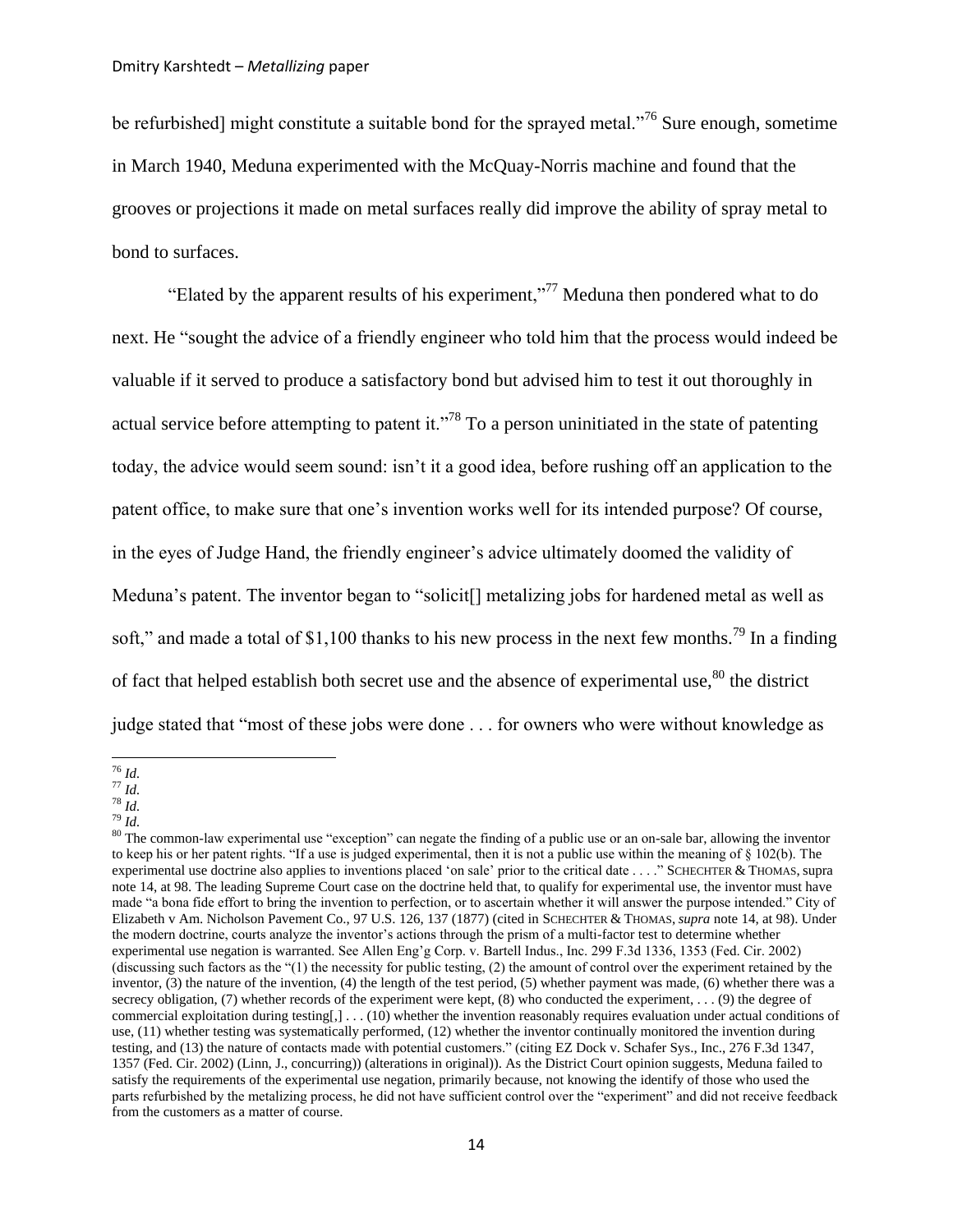<span id="page-14-4"></span><span id="page-14-3"></span><span id="page-14-0"></span>to the process to be used, and whose identity was never known to the inventor and whose identity he never sought to ascertain."<sup>81</sup> As he continued to offer the metalizing service with his newly discovered process, however, Meduna kept the possibility of patenting in mind.<sup>82</sup> In fact, a representative of Kenyon Bearing & Auto Parts, a company that ultimately became the defendant in the litigation, offered Meduna "a contract whereby the inventor was to apply for a patent and give [Kenyon] an exclusive license thereunder."<sup>83</sup> Meduna rejected this advance, "not because he was averse to patenting his process, but because he was not satisfied with the terms and because of unwillingness to deal with [the representative] personally, rather than his corporate principal."<sup>84</sup> Instead, Meduna later entered into an agreement to sell the rights to his invention to Metallizing Engineering Company, the eventual plaintiff, culminating in a formal assignment of his rights in July of 1942.<sup>85</sup> Earlier, representatives of Metallizing had "agreed to investigate the patentability of the process . . . and if [the company] should find the invention patentable to make application for the patent thereon and to prosecute the same diligently.<sup> $36$ </sup> A patent application was filed on August 6, 1942, shortly after the assignment.<sup>87</sup> The district judge had no doubt, and the Second Circuit did not dispute, that the inventor kept the process secret; it was a powerful process trade secret which, according to the judge, members of the public would never be able to deduce by reverse engineering:<sup>88</sup>

<span id="page-14-5"></span><span id="page-14-2"></span><span id="page-14-1"></span><sup>81</sup> *Metallizing*, 62 F. Supp. at 46.

 $82 \overline{Id}$ .

<sup>83</sup> *Id.*  $\overline{^{84}}$  *Id.* 

<sup>85</sup> *Id.* at 46-47. <sup>86</sup> *Id.* at 47.

<sup>87</sup> *Id.*

<sup>&</sup>lt;sup>88</sup> If the process could be deduced by reverse engineering, the defendants could have perhaps had a stronger "public use" invalidation argument articulated in the modern "non-informing public use" doctrine. *See* SCHECHTER & THOMAS, *supra* note [14,](#page-3-2) at 128-33. The doctrine holds that, when a non-patenting inventor sells a product embodying a trade secret capable of being reverse-engineered, he or she does not "abandon, suppress, or conceal" the invention within the meaning of 35 U.S.C. §  $102(g)(2)$ . This non-informing public use can thus invalidate someone else's patent on the same invention. In the leading case, *Dunlop Holdings Ltd. v. Ram Golf Corp.*, 524 F.2d 33 (7th Cir. 1975), the defendant, golfer Butch Wagner, made and sold golf balls made with a highly durable material called Surlyn, which was protected as a trade secret. Because the commercially available product actually contained the secret material, there was no abandonment, suppression, or concealment. The use was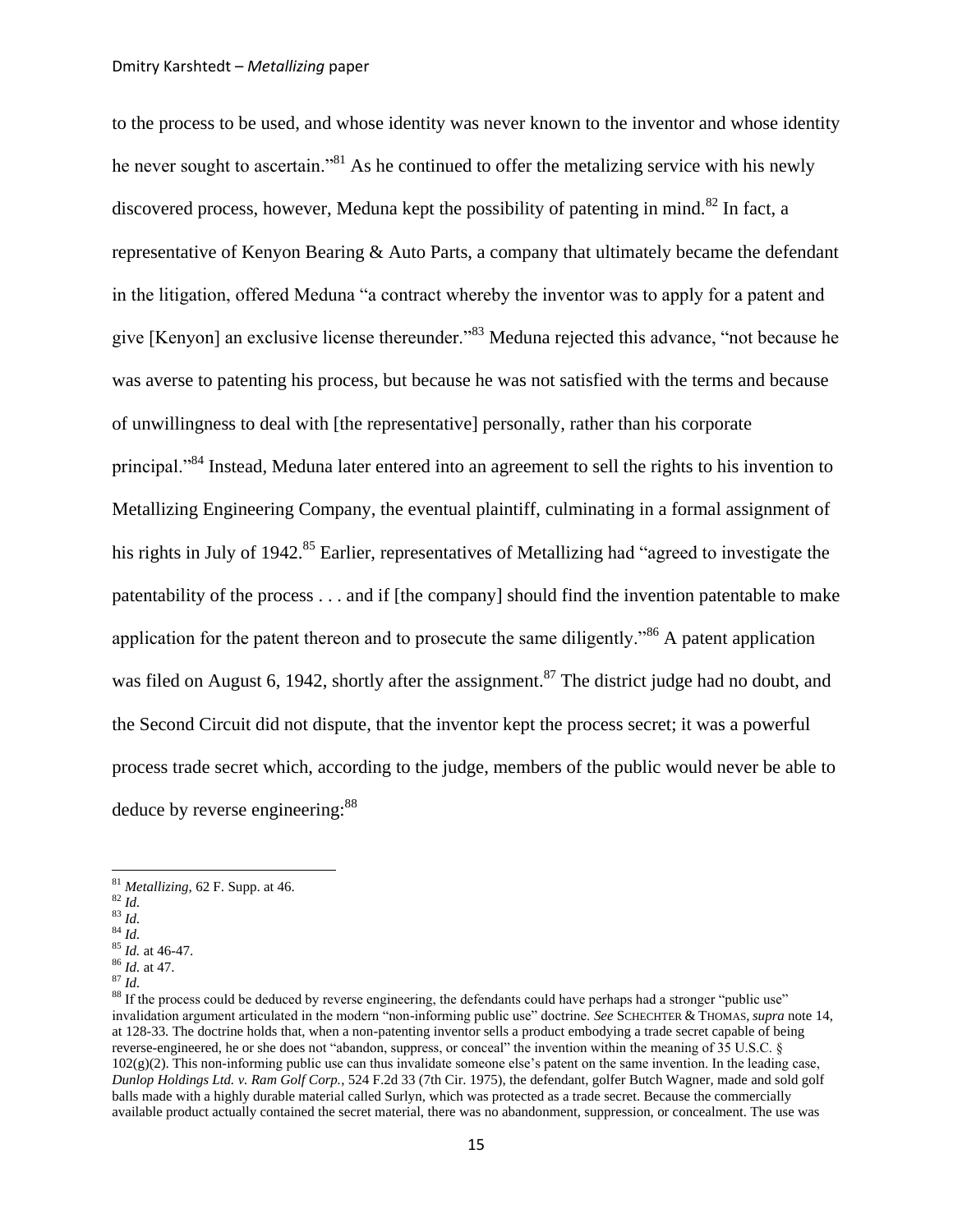At all times prior to [the critical date of] August 6, 1941, the practice of the process was so guarded as not to come to public knowledge; its nature was disclosed only to a few employees and advisers of the inventor, less than half a dozen in number, in all cases under a promise of confidence which was not abused. Although there was some conflict in the evidence on the point, I find that prior to August 6, 1941, *the nature of the process could not have been deduced from inspection or physical tests upon specimens of the processed product in the hands of the public*. 89

To support the conclusion of secret use, Judge Hincks noted wryly in passing that "the defendants" manufacturer, who knew of the existence of the process even before its acquisition by the plaintiff and whose eagerness to use the process is fully apparent, offered no evidence to show that it had fathomed the process and begun its practice prior to its publication."<sup>90</sup>

All of these facts, missing from the appellate opinion, add up to paint a rather sympathetic picture of the inventor. He owned a small shop, discovered a new and valuable variant of the metalizing process, used it to support his own livelihood,  $91$ carefully considered his options for assigning and patenting the invention, and ultimately sold his rights to a corporate buyer who promptly filed a patent application. Kenyon, the buyer whom Meduna had spurned, apparently began infringing the patent soon after it

<sup>&</sup>quot;public" and therefore distinguishable from product-of-secret-invention cases like *Gillman v. Stern*, 114 F.2d 28 (2d Cir. 1940), which held that there was no public use. *See Dunlop Holdings*, 524 F.2d at 35-36; *see also supra* not[e 24](#page-5-1) and accompanying text. Alhough the first inventor was not trying to apply for a patent but tried instead to invalidate another"s patent, then-Judge Stevens, the author of the opinion, assumed that the first inventor had lost his own patent rights under these facts under a straightforward application of 35 U.S.C. § 102(b): "If Wagner had applied for a patent more than a year after commencing the public distribution of Surlyn covered golf balls, his application would have been barred notwithstanding the noninforming character of the public use or sale." *Dunlop Holdings*, 524 F.2d at 36 (citing Egbert v. Lippmann, 104 U.S. 333 (1881)). Of course, *Metallizing*, like *Gillman*, involved a fully non-public use because the commercially available product did not in any way embody the secret invention, so that no reverse engineering of this kind of a trade secret was possible. With Butch Wagner"s Surlyn, however, then-Judge Stevens acknowledged that at least a possibility of reverse engineering exists, making the use "public": "[E]ven though there may be no explicit disclosure of the inventive concept, when the article itself is freely accessible to the public at large, it is fair to presume that its secret will be uncovered by potential competitors long before the time when a patent would have expired if the inventor had made a timely application and disclosure . . . . [C]ompeting manufacturers of golf balls in search of a tough new material to be used as a cover, might make inquiries of Wagner"s Surlyn supplier that would soon reveal his secret ingredient." *Dunlop Holdings*, 524 F.2d at 37, 37 n.13.

<sup>89</sup> *Metallizing*, 62 F. Supp. at 46 (emphasis added).

<sup>90</sup> *Id.* at 56.

<sup>91</sup> *See id.* at 58; *see also infra* not[e 128](#page-22-0) and accompanying text.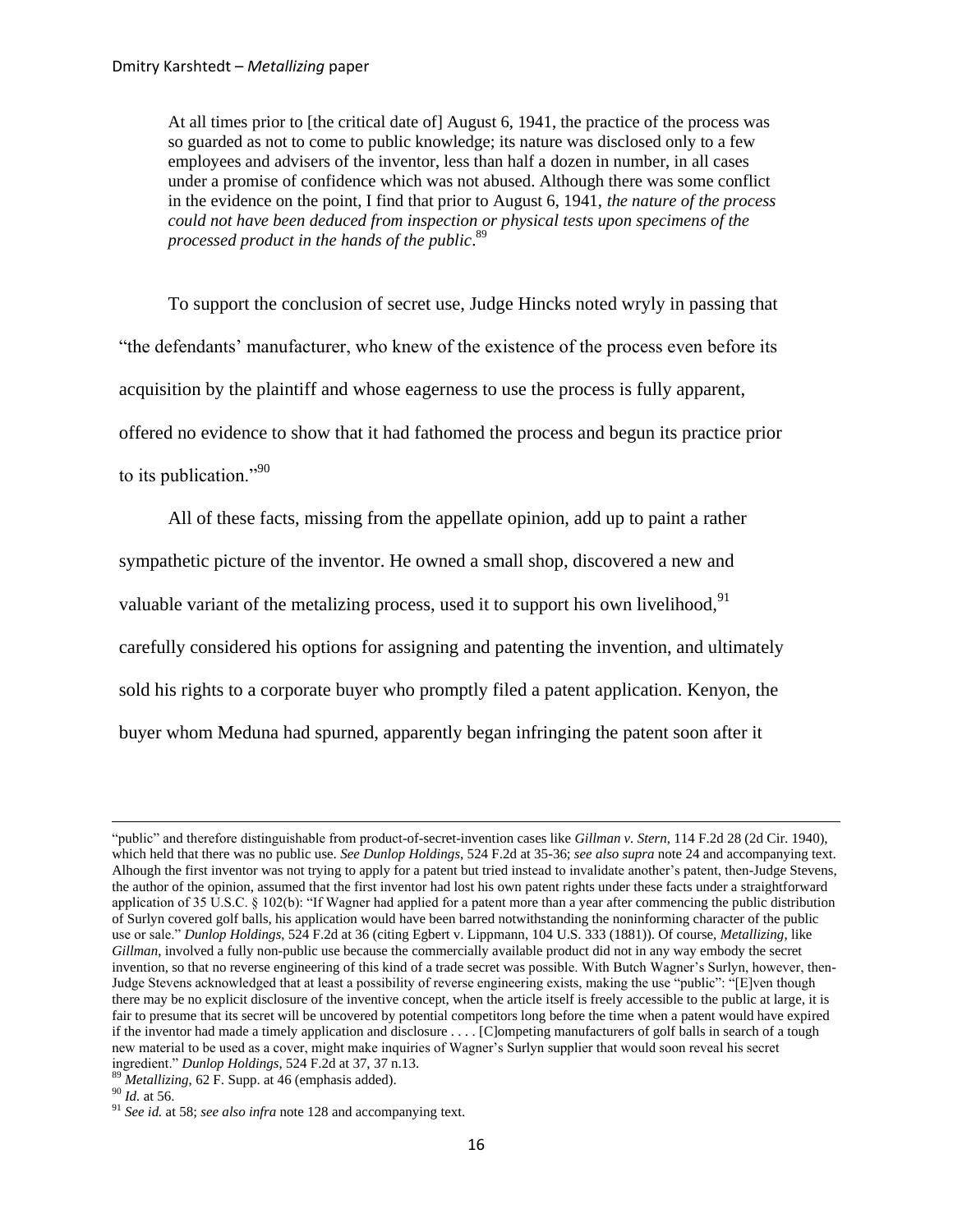<span id="page-16-1"></span><span id="page-16-0"></span>was granted;<sup>92</sup> if Meduna's patent were valid, Kenyon would no doubt be subject to enhanced damages for willful infringement under today's law.<sup>93</sup> Of course, we have no way of knowing what happened between Meduna and the representatives from Kenyon and Metallizing with whom he negotiated the assignment. It"s no stretch to speculate, however, that one of Meduna"s big selling points was that his customers did not complain about the quality of the parts refurbished by his novel metalizing process, though most of them had no idea the process had recently been invented and used on their parts. Indeed, as mentioned above, Meduna did not follow up with most of the customers about the quality of his work, which precluded the finding of experimental use as a legal matter. <sup>94</sup> However, according to the record developed by the district court, only one customer complained about the quality of Meduna"s work, and Meduna performed the job again for that customer "at his own expense."<sup>95</sup> The fact that the repair stations who sent the jobs Meduna"s way continued to do so for several months after he switched to the new process suggests that there weren"t too many other complaints.<sup>96</sup>

## *2. The District Court"s legal analysis*

#### a. Prior public use

<sup>92</sup> *See Metallizing*, 62 F. Supp. at 47 ("Since the date of Meduna"s original application, the process disclosed therein has had a wide commercial application. Both the plaintiff and *the defendants" manufacturer have developed electrical bonding machines adapted to facilitate the practice of the process which have been widely distributed through commercial channels*. As a result, a great volume of worn machine parts of hardened metal which under the earlier art were junked as being not susceptible of metallizing it is now economically advantageous and mechanically possible to rebuild by metallizing.") (emphasis added). Unlike Judge Hand, Judge Hincks spelled the word "metallizing" with two "ls."

<sup>93</sup> *See* 35 U.S.C. § 284 (2006); *see also In re* Seagate Tech., LLC, 497 F.3d 1360 (Fed. Cir. 2007) (en banc) (setting forth the legal standards for willful infringement).

<sup>&</sup>lt;sup>94</sup> See supra notes [80-](#page-13-0)[81](#page-14-0) and accompanying text. As discussed above, both the District Court and the Court of Appeals assumed that experimental use would have negated the bar and rescued the validity of the patent.

<sup>95</sup> *Metallizing*, 62 F. Supp. at 46.

<sup>&</sup>lt;sup>96</sup> *Id. But see id.* at 56 (suggesting that the absence of complaints from customers could be attributed to causes other than Meduna"s successful execution of his metalizing invention).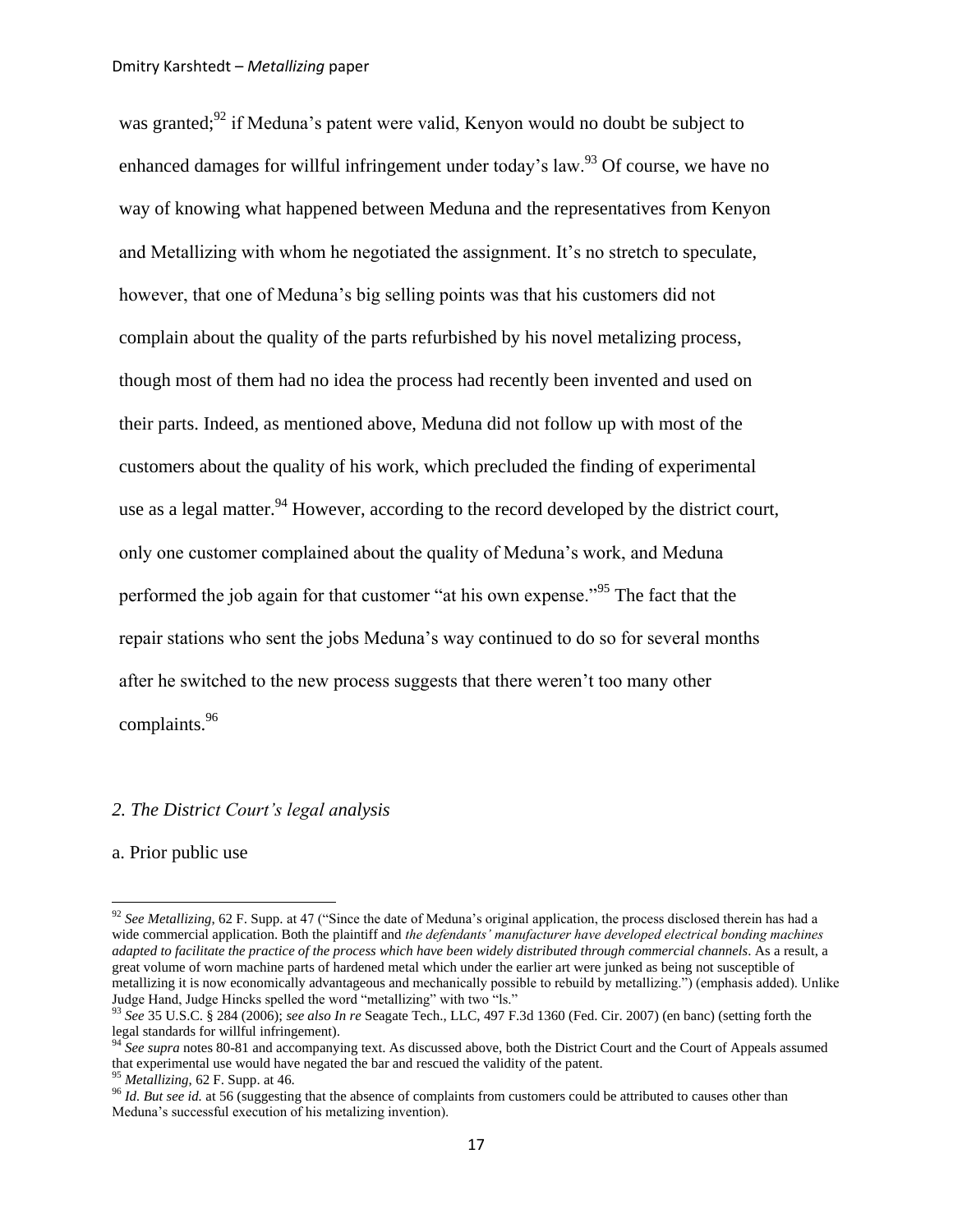<span id="page-17-2"></span><span id="page-17-0"></span>Judge Hincks" analysis of whether the facts of the case warranted a finding of "public use" by Meduna was rather thorough and well-grounded in statute and precedent,<sup>97</sup> though at times he conceded that the legal issue before him was confusing and unsettled.<sup>98</sup> The distinction he attempted to capture<sup>99</sup> appeared to be roughly analogous to the distinction that modern courts have drawn between "secret use" and "non-informing public use" in analyzing priority issues under 35 U.S.C.  $\S$  102(g), with the former type of activity constituting "concealment" that destroys a prior inventor's rights under the statute and the latter allowing the inventor to maintain a claim of priority over later inventions in an interference,  $100$  or at least to invalidate a later inventor's patent.<sup>101</sup> In the context of the district court's *Metallizing* opinion and outside the factual scenario of the priority contest, however, "concealment" appeared to be a good thing for the inventor, since the use of an invention in secret does not appear to give rise to a patentdefeating "public use" under the plain language of what is now 35 U.S.C.  $\frac{102}{b}$ . Judge Hincks started with the well-established proposition that "to put an invented article subsequently patented into the hands of the public . . . will constitute a public use of the invention even though the essence of the invention is not thereby disclosed to the public."<sup>103</sup> Thus, for a court to find that a patented device is in public use, the inventor need not teach the public how the invention works in explicit detail—all that is required is that the device be minimally accessible to the

<span id="page-17-1"></span><sup>97</sup> *Id.* at 57 ("If, as is well established (*Gillman v. Stern*, *supra*), an invented machine may be secretly operated and its product freely sold without involving a public use or sale of the invention inherent in the machine, I can see no reason whatever for withholding the same immunity from an invented process, provided it is proved that the inherent invention could not be learned from the product sold. Certainly there is nothing in the statute to require a distinction.").

<sup>98</sup> *Id.* at 56 ("[A] question relating to sales of the product of a process secretly practiced, is one of considerable difficulty."). <sup>99</sup> *Id.* at 56-58.

<sup>&</sup>lt;sup>100</sup> See supra not[e 88.](#page-14-1) For a helpful analysis of "prior user" invalidation of patents under 35 U.S.C. § 102(g) and comparison with the public use bar under 102(b), see James R. Barney, *The Prior User Defense: A Reprieve for Trade Secret Owners or a Disaster for the Patent Law?*, 82 J. PAT. & TRADEMARK OFF. SOC"Y 261, 279-72 (2000). For another set of views on the doctrine, see Ami Patel, Note, *Advocating a Totality of the Circumstances Test To Analyze a Noninforming Use of an Invention*, 48 WAYNE L. REV. 1287 (2002). *See also infra* note[s 187](#page-32-0)[-192](#page-33-0) and accompanying text.

<sup>101</sup> *See supra* not[e 88.](#page-14-1)

<sup>102</sup> Recall that, unlike the secret user in the *Dunlop Holdings* case discussed *supra* at not[e 88,](#page-14-1) who was a non-patenting infringement defendant trying to invalidate a later inventor's patent, Metallizing was a patent-owning plaintiff trying to defend the validity of its own patent right.

<sup>&</sup>lt;sup>103</sup> Metallizing, 62 F. Supp. at 57 (citing Hall v. Macneale, 107 U.S. 90 (1883) and Egbert v. Lippmann, 104 U.S. 333 (1881)).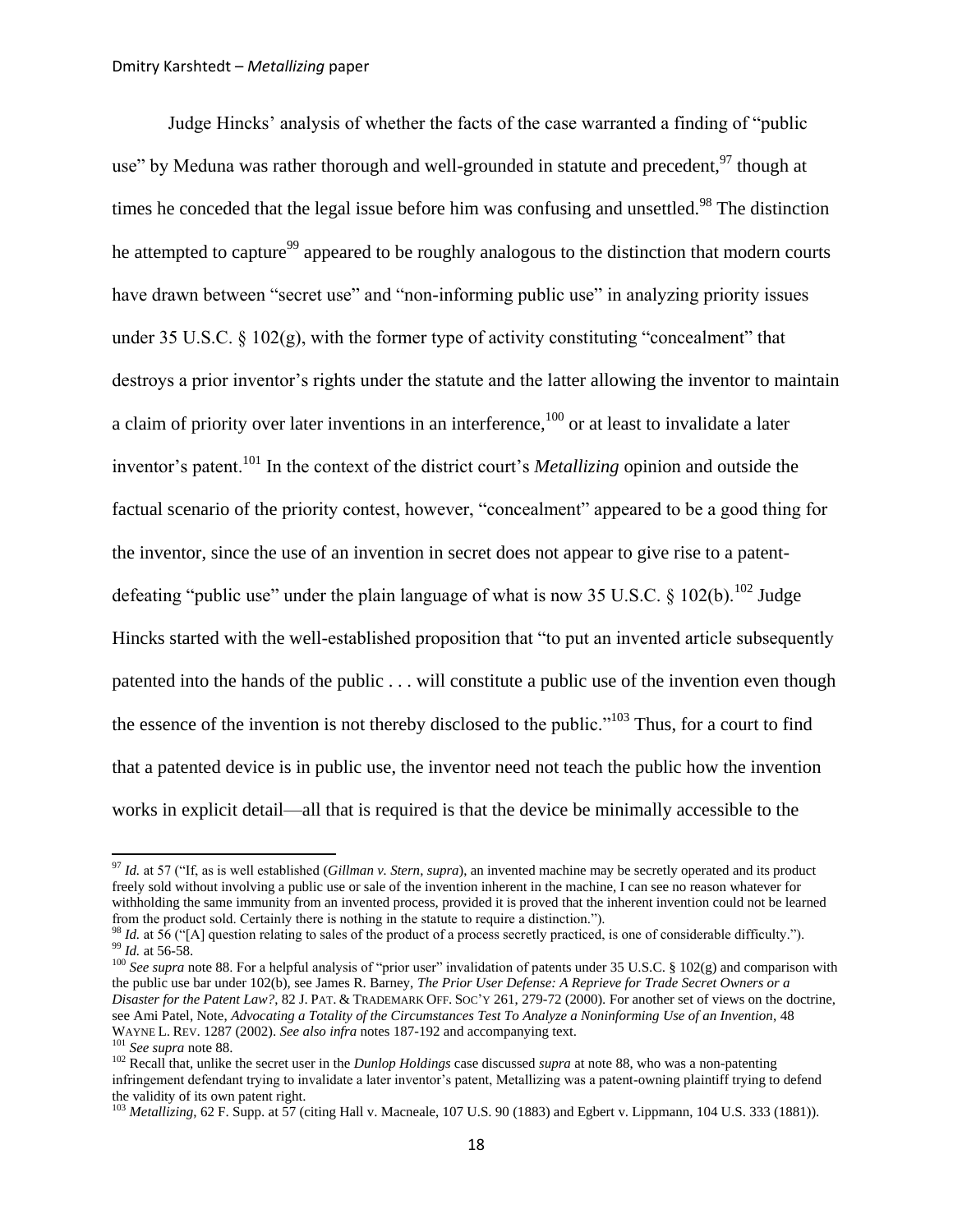<span id="page-18-2"></span>public.<sup>104</sup> In contrast, two appellate decisions penned by Judge Hand led Hincks to state confidently that "the sale of the product of an invented machine subsequently patented does not constitute a public use [of the machine] if the machine in producing the product was secretly operated."<sup>105</sup>

<span id="page-18-0"></span>The unsettled issue facing Judge Hincks was whether a *secret process* that generated a publicly used product was barred from patentability by the public use provision of the statute. Yet another Learned Hand decision, *Grasselli v. National Aniline and Chemical Co.*, 106 complicated matters and made Hincks pause before deciding that *Gillman* and *Peerless* were dispositive of the *Metallizing* case on the public use issue.<sup>107</sup> Addressing the validity of a patent on a process for the vulcanization of rubber, Hand had stated that "[o]nce the invention has been embodied in goods which are put in public use it becomes impossible for a later inventor to secure a patent."<sup>108</sup> This statement was dicta, however, since the vulcanization process did not appear to be kept secret and thus constituted true public use; more importantly, the vulcanization patent was invalidated on the independent ground of being anticipated by a prior patent.<sup>109</sup> Another Second Circuit precedent examined by  $Hincks$ ,  $110$  in which a process patent was

<span id="page-18-1"></span><sup>104</sup>*See* NARD & WAGNER, *supra* note [14,](#page-3-2) at 89-80; *see also supra* not[e 88](#page-14-1) and accompanying text.

<sup>&</sup>lt;sup>105</sup> *Metallizing*, 62 F. Supp. at 57 (citing Gillman v. Stern, 114 F.2d 28 (2d Cir. 1940) and Peerless Roll Leaf Co. v. Griffin & Sons, 29 F.2d 646 (2d Cir. 1928)).

<sup>106</sup> 26 F.2d 305 (2d Cir. 1928).

<sup>107</sup> *See supra* not[e 105](#page-18-0) and accompanying text; *cf. supra* note[s 19-](#page-4-0)[24](#page-5-1) and accompanying text.

<sup>108</sup> *Metallizing*, 62 F. Supp. at 56 (quoting *Grasselli*, 26 F.2d at 309).

<sup>109</sup> *Metallizing*, 62 F. Supp. at 56. Moreover, the language quoted at text accompanying *supra* not[e 108](#page-18-1) says nothing of the distinction between secret activities by the inventor himself and those of third parties—a distinction that became all-important on appeal.

<sup>&</sup>lt;sup>110</sup> *Metallizing*, 62 F. Supp. at 57 ("There a prior use of the invention had been proved which the plaintiff sought to avoid by proof that the use was not public but secret only, notwithstanding that the product of the process had been put upon the market. To accomplish this avoidance, the plaintiff had tried to prove that at the time (1926) when the product was marketed the invented process could not have been learned from its product. But as to this, the court concluded its opinion by saying: "The plaintiff argues that this was not true in 1926, but the record does not affirmatively bear this out; once more it has failed to carry the burden of proof."" (citing Aerovox Corp. v. Polymet Corp., 67 F.2d 860, 863 (2d Cir. 1933))). In the appellate opinion, Judge Hand agreed with this characterization of *Aerovox*: "[T]he patent was also for a process, the use of which we held not to have been experimental, though not secret." Metallizing Eng'g Co. v. Kenyon Bearing & Auto Parts Co., 153 F.2d 516, 519 (2d Cir. 1946), *cert. denied*, 328 U.S. 840 (1946). It is interesting to note, however, that Second Circuit placed the burden of proving secrecy on the patent owner when some type of commercial use of the invention was made. The plaintiff in Metallizing carried that burden, as the text accompanying *infra* note [114](#page-19-0) suggests.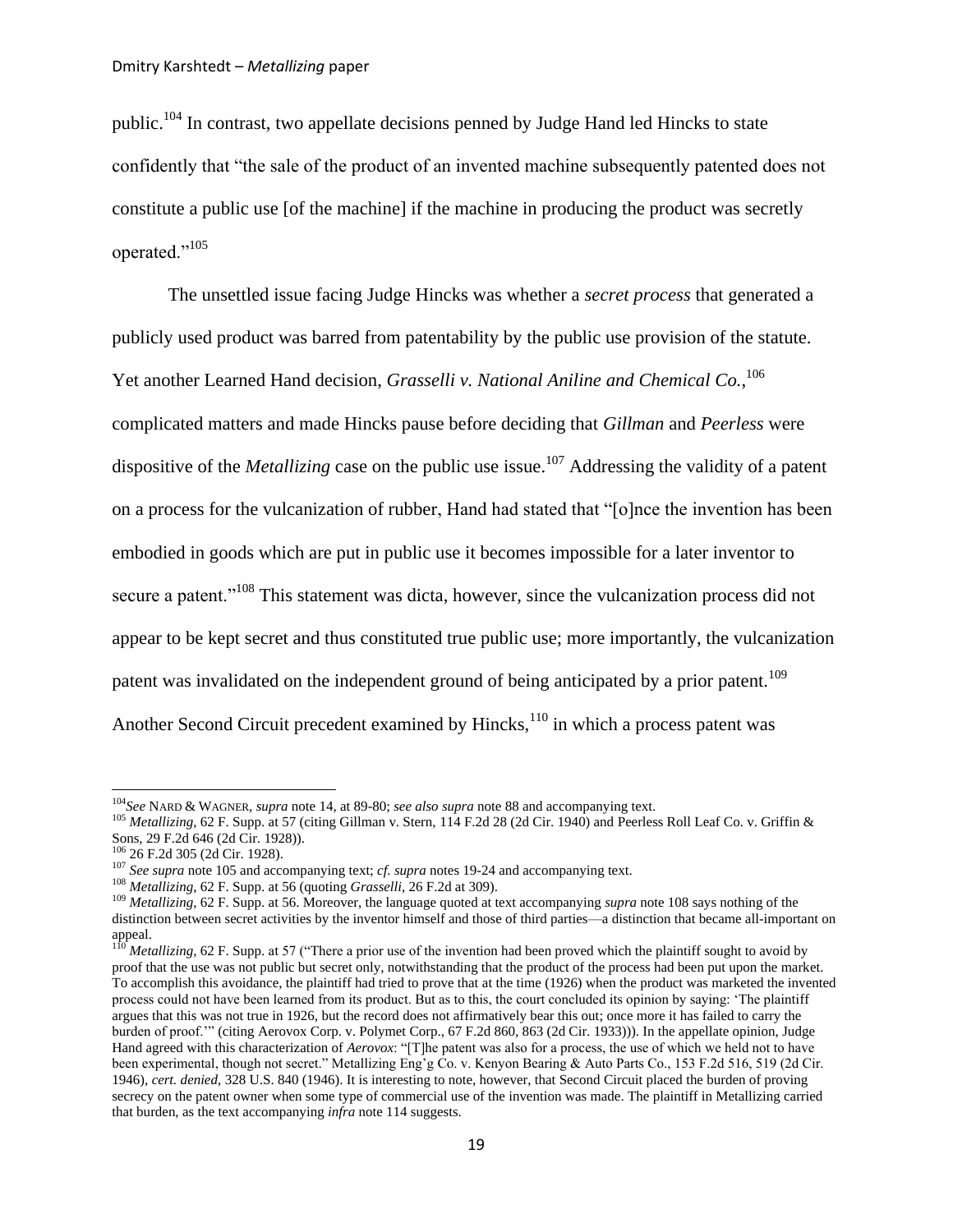invalidated on the basis of public use—in yet another opinion written by Judge Hand!—also turned squarely on the fact that both the product and the process were not kept sufficiently secret by the patentee.

With the authorities now canvassed and distilled, Judge Hincks was ready to decide the issue of public use. While in some apparent tension with one another, upon close analysis the Second Circuit cases on public use of secret inventions could be summarized in the following rule: as long as "the plaintiff sustains the burden of proving that at the time the product is sold the process could not have been learned from the product,"<sup>111</sup> there is no public use. The use of the passive voice is notable—in the final analysis, Hincks relied heavily on *Gillman v. Stern*, 112 which held that a secret use of an invention by a *third party* was not a bar to a patent, and noted that the statute did not differentiate between first- and third-party uses.<sup>113</sup> The burden of showing that Meduna"s process invention could not be gleaned from its products, which were the refurbished machine parts turned out by Meduna"s shop, "has been amply sustained by the plaintiff."<sup>114</sup> The patent withstood the public use challenge at the district court level.

## <span id="page-19-0"></span>b. Abandonment

Another pesky, and closely related, attack on the patent remained to be dealt with by the district judge; the defendant pled abandonment. Today"s version of the Patent Act mentions abandonment in two places: § 102(c) says that an "inventor shall be entitled to a patent . . . unless he has abandoned the invention," and  $\S 102(g)$  denies priority to those who "abandoned, suppressed, or concealed" an invention. At the time of the *Metallizing* decision, there existed

<sup>111</sup> *Metallizing*, 62 F. Supp. at 57.

<sup>112</sup> 114 F.2d 28 (2d Cir. 1940).

<sup>&</sup>lt;sup>113</sup> *See supra* not[e 97](#page-17-0) and accompanying text.

<sup>114</sup> *Metallizing*, 62 F. Supp. at 57.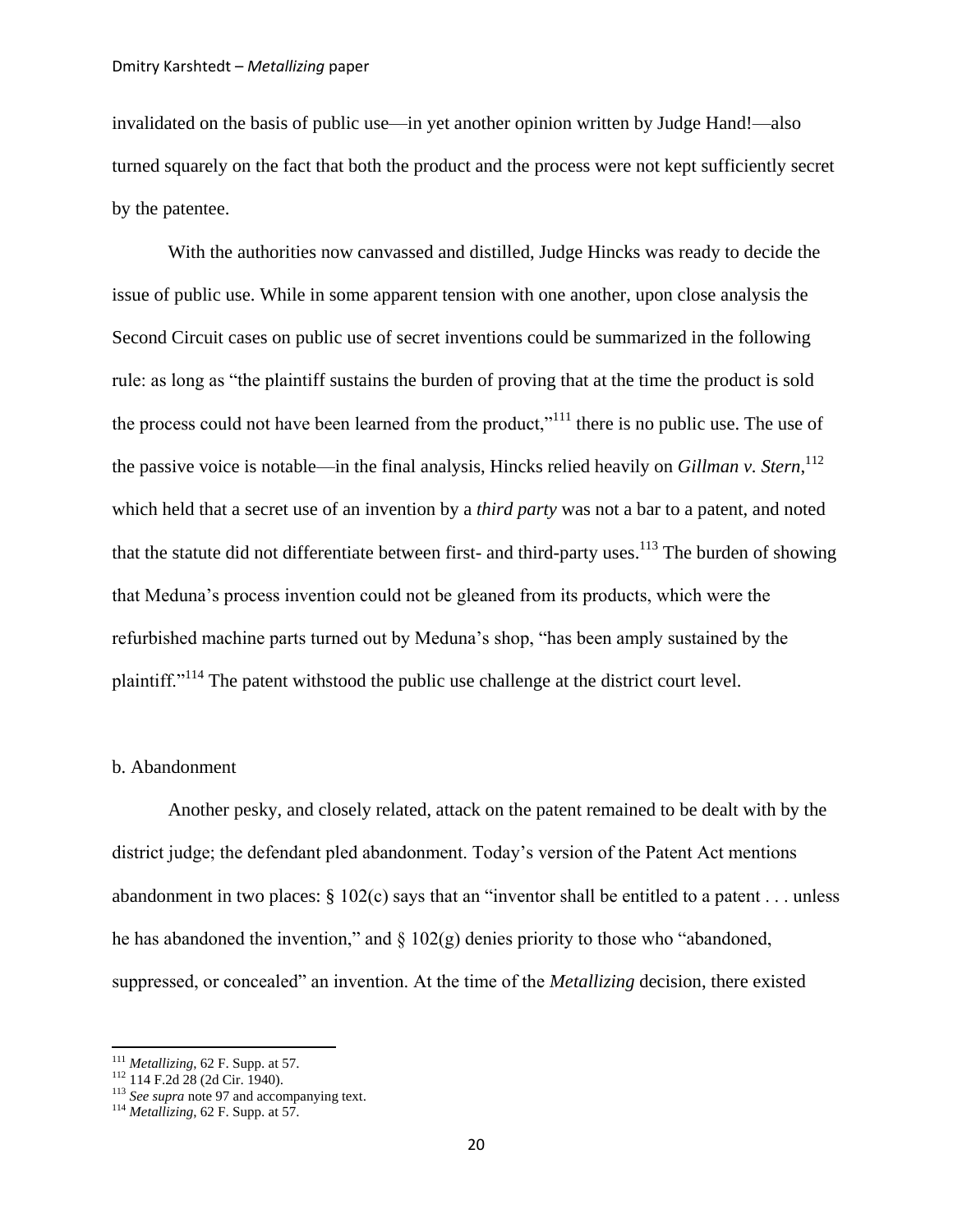only the equivalent of the modern  $\S 102(c)$ —which, unlike  $\S 102(b)$ , explicitly calls out the inventor's own activities by referring to the inventor as "he" rather than using the passive voice.<sup>115</sup> More importantly, in contrast to the one-year bar of  $\S$  102(b), there is no specific time frame for § 102(c) abandonment—to warrant a finding of abandonment, the court must take into account the length of time during which the invention was set aside, the subjective intent of the inventor, and even personal circumstances in the inventor's life that prevented him or her from applying for a patent on the invention.<sup>116</sup> The doctrine around abandonment has generated some confusion since, in many cases invoking the defense of patent invalidity by abandonment, the inventor did not seek affirmatively to abandon patent rights but instead delayed filing for a patent by attempting to maintain the invention as a trade secret for as long as possible.<sup>117</sup>

<span id="page-20-1"></span><span id="page-20-0"></span>The leading case dealing with the defense of abandonment, *Macbeth-Evans Glass Co. v.* General Electric Co., <sup>118</sup> is in part to blame for the confusion because it appeared to find abandonment precisely in such a scenario. A corporation kept a process secret for nine years, but after a close call where a former employee stole the secret and was prevented from revealing it only upon a successful misappropriation suit, it decided to apply for a patent on the secret invention.<sup>119</sup> The *Macbeth* court invalidated the patent,<sup>120</sup> but it was unclear whether the court really thought the inventor abandoned the invention within the meaning of the statute.<sup>121</sup> Indeed, an abandonment argument against an inventor who continues to develop and exploit an invention

l

<sup>&</sup>lt;sup>115</sup> See supra notes [16-](#page-4-1)[17](#page-4-2) and accompanying text.

<sup>&</sup>lt;sup>116</sup> As summarized in the MANUAL OF PATENTING EXAMINING PROCEDURE § 2134 (8th ed. Rev. 7, July 2008): "Actual abandonment unde[r 35 U.S.C. § 102\(c\)](http://www.uspto.gov/web/offices/pac/mpep/documents/appxl_35_U_S_C_102.htm#usc35s102) requires that the inventor intend to abandon the invention, and intent can be implied from the inventor's conduct with respect to the invention. Such intent to abandon the invention will not be imputed, and every reasonable doubt should be resolved in favor of the inventor." (Citing *In re* Gibbs, 437 F.2d 486 (C.C.P.A. 1971) and *Ex Parte*  Dunne, 20 U.S.P.Q. 2d 1479 (B.P.A.I. 1991)).

<sup>117</sup> *See generally* Paut T. Meiklejohn, *Abandonment Under § 102(g) and Forfeiture*, 20 IDEA 227 (1979); Note, *"Prior Public Use" As Embracing "Prior Secret Use"*, 46 COLUM. L. REV. 477 (1946).

<sup>118</sup> 246 F. 695 (6th Cir. 1917), *cert. denied*, 246 U.S. 659 (1918).

<sup>119</sup> *Id.* at 697. <sup>120</sup> *Id.* and 707.

<sup>121</sup> *Id.* at 697-707; *see also "Prior Public Use" As Embracing "Prior Secret Use"*, *supra* not[e 117,](#page-20-0) at 481-82, 482 n.20.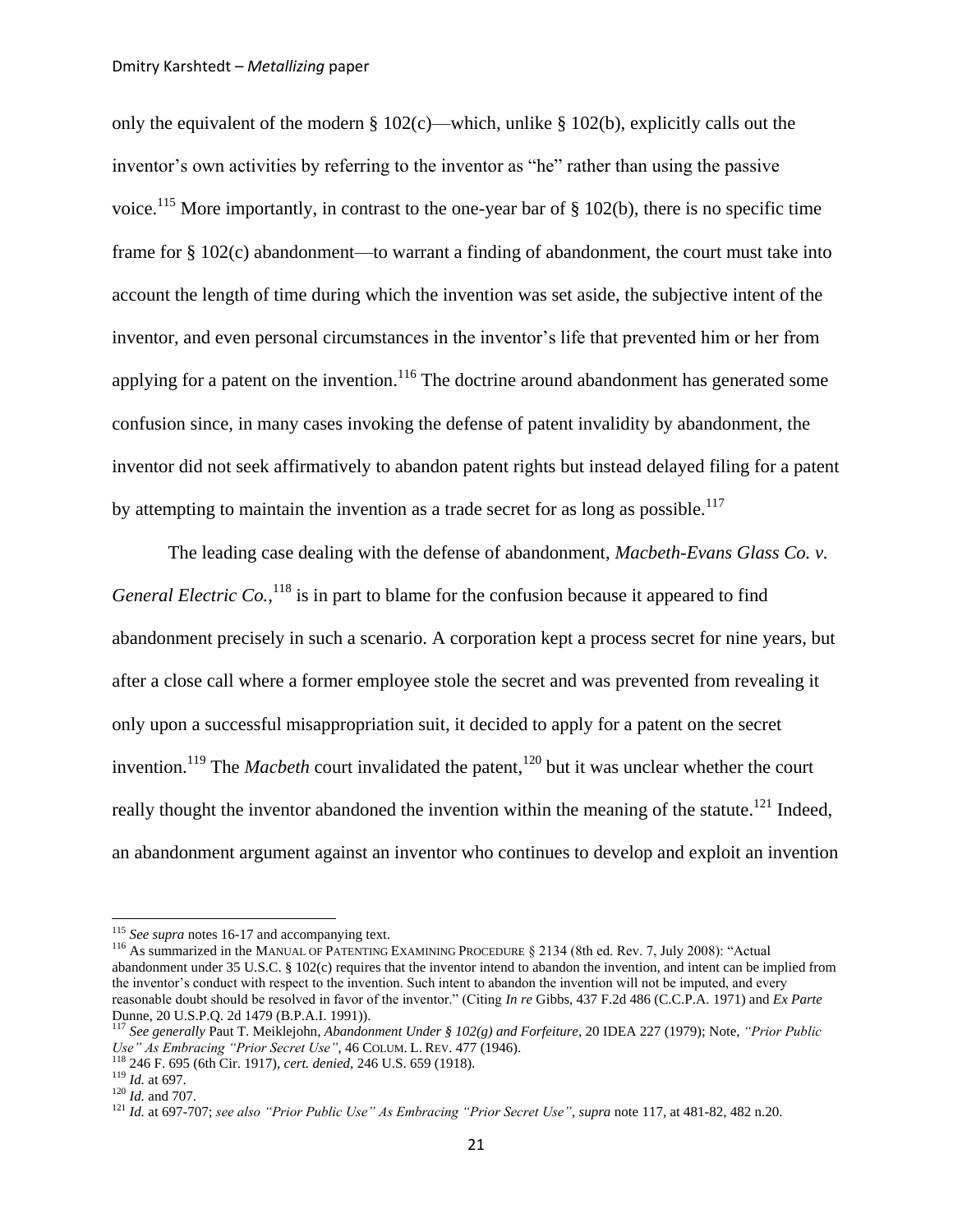$\overline{a}$ 

at issue, all while jealously guarding it as trade secret, seems formalistic at best and disingenuous at worst. A better interpretation of *Macbeth* is that, as a matter of equity of public policy, the court thought that it was simply unfair for an inventor to attempt keeping an invention a trade secret in perpetuity, which Macbeth-Evans Glass apparently sought to do, and then run to the PTO when the secret became threatened or when other circumstances suggested that patent protection would be useful.<sup>122</sup> Indeed, after a rather strained argument where the court suggested that election of trade secret protection over patent protection constitutes abandonment under the Patent Act,<sup>123</sup> the *Macbeth* court advanced what seemed to be alternative, non-statutory grounds for its decision based on language in the Supreme Court"s *Pennock* case:

<span id="page-21-1"></span><span id="page-21-0"></span>There is still another view to be taken of the course pursued by the present inventor and his assignee. Their conduct was inconsistent with the duty of diligence resting upon an inventor desiring to patent his invention. This duty was in effect defined by the Supreme Court as early as 1829 when, speaking through Mr. Justice Story, it was in substance declared that withholding disclosure of an invention for *a long period of time* and for purposes only of profit was opposed to the intent and policy of the constitutional provision and the statutes in relation to patents.<sup>124</sup>

While this language and the language of *Pennock* convinced Judge Hand ultimately to rule against the patentee, Judge Hincks decided that there was neither statutory abandonment nor non-statutory forfeiture—however one is to read *Macbeth*—under the facts of *Metallizing*. <sup>125</sup> He held that "the secret practice of a process prior to application for a patent thereon, even for more than a year prior to the application," does not have to be "conclusive evidence of an election to

<sup>122</sup> *See generally "Prior Public Use" As Embracing "Prior Secret Use"*, *supra* note [117.](#page-20-0) Further confusion was sowed by *Woodbridge v. United States*, 263 U.S. 50 (1923), a Supreme Court case that cited *Macbeth* with approval. This case, which invalidated a patent which the inventor intentionally kept pending for several years before asking for it to be issued, originated the modern doctrine of prosecution laches—an equitable doctrine that punishes highly strategic use of the Patent Office by those who keep patents pending so as to spring the patent on competitors in just the right time. *See* SCHECHTER & THOMAS, *supra* note [14,](#page-3-2) at 270-73. As did the *Macbeth* court, *Woodbridge* sought to punish abusive behavior by patentees. <sup>123</sup> *Macbeth*, 246 F. at 698-702.

<sup>124</sup> *Id.* at 702-03 (emphasis added) (referencing Pennock v. Dialogue, 27 U.S. (2 Pet.) 1 (1829)). Notably, unlike the *Macbeth*  court, Judge Hand simply omitted the phrase "for a long period of years" in his quote from *Pennock* in the *Metallizing* opinion. *See infra* note[s 356](#page-58-0)[-358](#page-58-1) and accompanying text. In so doing, Judge Hand misapprehended the equitable import of *Pennock*"s language and turned the fact-specific approach asking whether the inventor deserved to forfeit the patent into a strict one-year bar. *See infra* Part II.C; *infra* not[e 398](#page-64-0) and accompanying text. Thus, the author agrees with the policy of forfeiture through delay announced in *Pennock*, but disagrees with Judge Hand"s implementation of this policy through the one-year bar. <sup>125</sup> *Metallizing*, 62 F. Supp. at 57 (analyzing the issue primarily in terms of statutory abandonment).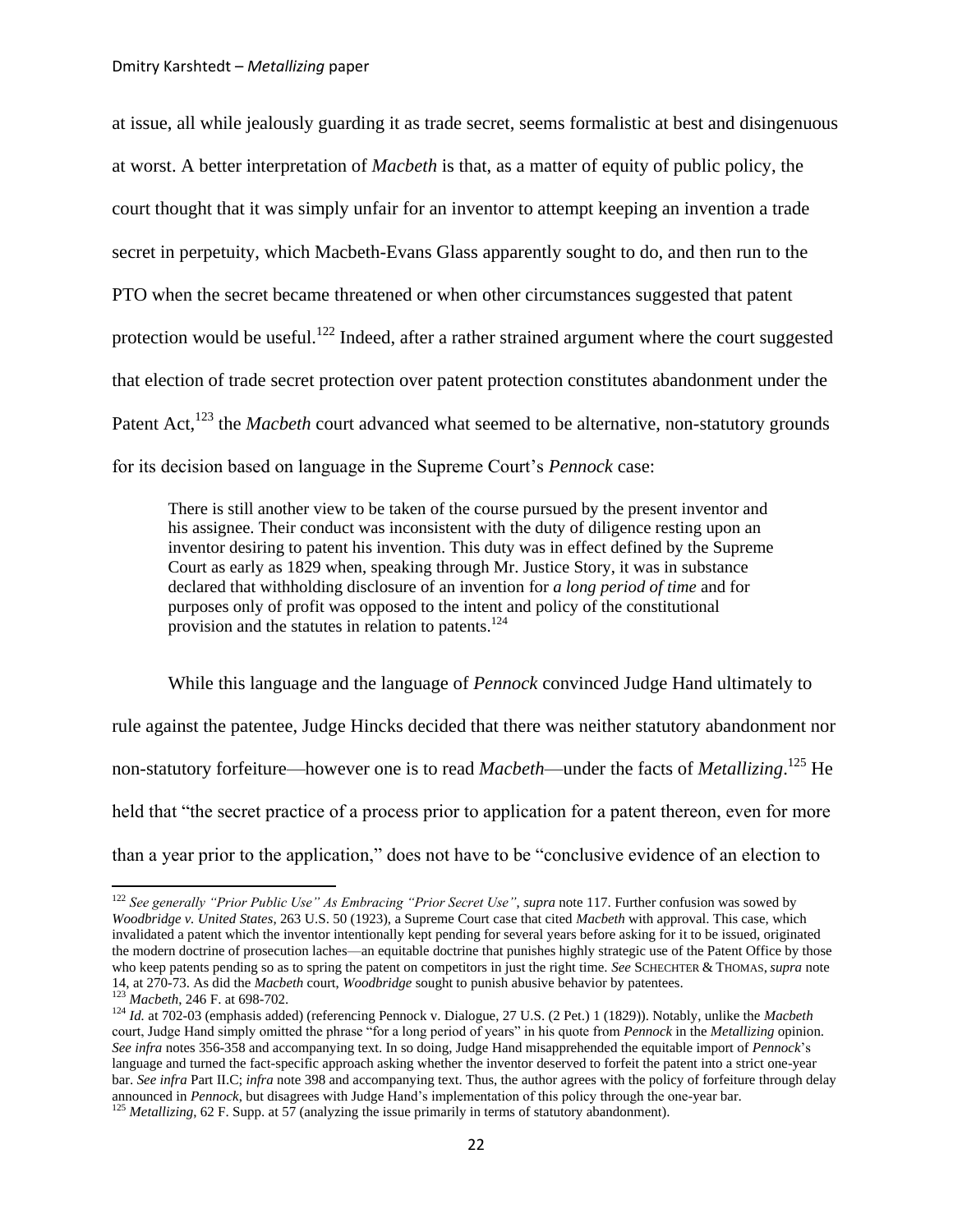forego patent protection."<sup>126</sup> Meduna"s "delay in making application for a patent was not necessarily attributable to an intent to forego a patent" and was "at most of moderate dimension."<sup>127</sup> The district court's abandonment-forfeiture analysis thus reflected a totality of circumstances approach and eschewed a one-year bright-line rule. Given that the statute does not specify a precise time period for an abandonment finding, and the equitable, policy-based forfeiture doctrine is inimical to bright-line rules almost by definition, Judge Hincks" approach makes a great deal of sense:

<span id="page-22-0"></span>While developing his invention it was necessary for him to continue to earn a living in the little two-man machine shop which he had recently acquired. Nothing in the law required him to give up all his other work and devote his whole time to the task [of preparing a patent application] . . . . And while on the whole it seems clear that the invention had been reduced to practice by some time before August, 1941, his secret practice of the invention for the time intervening was of slight weight in itself, and of wholly inadequate weight in the light of the entire situation, to support a finding of an intent to abandon. <sup>128</sup>

Thus, Meduna"s behavior was clearly distinguishable from that of the plaintiff in *Macbeth*, who filed a patent application nearly ten years after beginning to exploit it commercially, and was spurred to do so by trade secret theft. Although the district court did not address that case, Meduna"s behavior was also distinguishable from that of the patentee in *Woodbridge v. United States*,<sup>129</sup> who asked the patent office to store his application files in secret until he decided that time was ripe to spring the patent on his competitors.<sup>130</sup> Since Meduna did

<sup>&</sup>lt;sup>126</sup> *Id.* (citing Peerless Roll Leaf Co. v. Griffin & Sons, 29 F.2d 646, 649 (2d Cir. 1928)).

<sup>127</sup> *Metallizing*, 62 F. Supp. at 58.

<sup>&</sup>lt;sup>128</sup> Metallizing, 62 F. Supp. at 58. Judge Hincks' characterization of Meduna's conduct resembles an inquiry into "reasonable diligence" of inventors who were first to conceive an invention but reduced it to practice after another inventor under as described by 35 U.S.C. § 102(g)(2), as well as an inquiry into "abandonment, suppression, or concealment" of an invention by the first inventor as provided by this statute and discussed at *supra* not[e 88.](#page-14-1) *See, e.g.*, Griffith v. Kanamaru, 816 F.2d 624 (Fed. Cir. 1987) (discussing factors that point to presence or absence of reasonable diligence); Horwath v. Lee, 564 F.2d 948 (C.C.P.A 1977) (unexplained five-year delay between reduction to practice and application for a patent practice is prima facie evidence of suppression or concealment); Peeler v*.* Miller, 535 F.2d 647, 656 (C.C.P.A. 1976) ("[M]ere delay, without more, is not sufficient to establish suppression or concealment."). Of course, there are no strict one-year bars under  $\S$  102(g)(2); the reasonable diligence inquiry is highly fact-specific.

 $129$  263 U.S. 50 (1923).

<sup>130</sup> *See supra* not[e 122.](#page-21-0)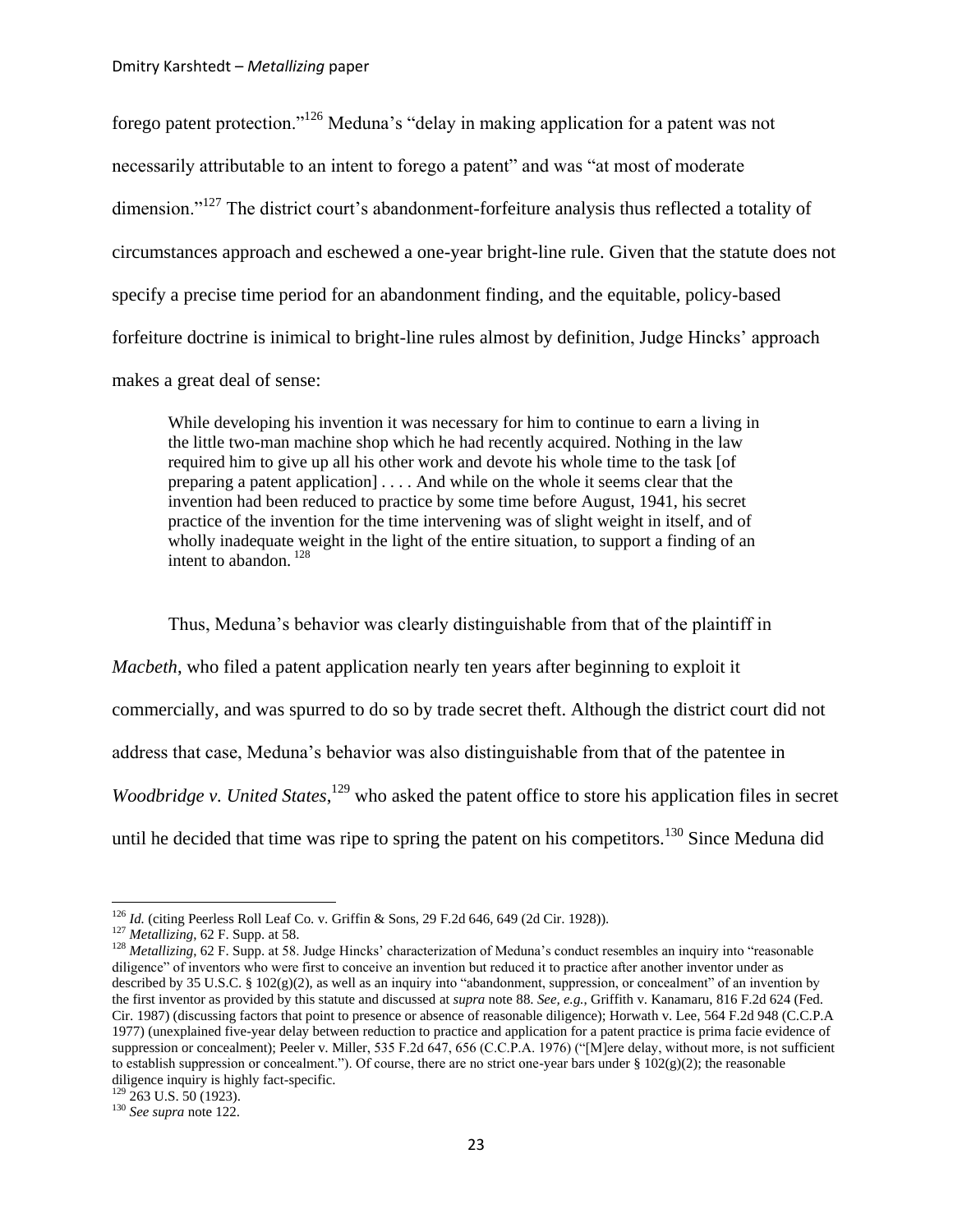not act in such a way as to abandon the invention, and did not do anything so inequitable as to deserve to forfeit the patent,<sup>131</sup> the abandonment-forfeiture challenge failed. Kenyon's other defenses, which were not examined on appeal, were also unavailing and the patent was therefore adjudged not invalid.<sup>132</sup> The defendant's process infringed several of the valid claims of the patent-in-suit, and the plaintiff won its case at the district court level.<sup>133</sup>

## C. Learned Hand

<span id="page-23-0"></span>On appeal, the case was heard by the panel of Learned Hand, his cousin Augustus Noble Hand, and a former Yale Law School Dean Charles Edward Clark. Those were the golden years for the Second Circuit. In addition to the three judges on the *Metallizing* panel, other luminaries like Jerome Frank, a leading legal realist, and Thomas Swan, another Yale dean, served on this court during the period that *Metallizing* was decided.<sup>134</sup> The judges of the Second Circuit of the time issued numerous highly influential decisions; $135$  some controversial rulings were left undisturbed by the Supreme Court<sup>136</sup> perhaps precisely because of the respect accorded to its illustrious judges.<sup>137</sup> *Metallizing* did not seem to have the makings of a case that would change

<sup>131</sup> *See* Thomas K. Landry, *Creativity and Discretion in Patent Law: The On Sale Bar, the Doctrine of Equivalents, and Judicial Power in the Federal Circuit*, 67 S. CAL. L. REV. 1151, 1181 (1994). ("Forfeiture should be found only in a case sufficiently egregious that reasonable people, considering the various policies behind the patent laws, could come to only one conclusion. This accords with the Supreme Court"s caution that forfeiture "is never favored." The most egregious abusers would be denied patents or validity; debatable behavior would be excused; and breathing room would be afforded to all. In short, the level of confidence of inventors and other private actors would be heightened, while a safeguard against abuse would be preserved." (quoting Woodbridge v. United States, 263 U.S. 50, 62 (1923) (internal quotations omitted) (quoting Macbeth-Evans Glass Co. v. General Elec. Co., 246 F. 695, 706 (6th Cir. 1917), *cert. denied*, 246 U.S. 659 (1918)))).

<sup>132</sup> *Metallizing*, 62 F. Supp. at 54-55, 58.

<sup>133</sup> *Id.* at 58.

<sup>&</sup>lt;sup>134</sup> MARVIN SCHICK, LEARNED HAND'S COURT 9-38 (1970).

<sup>135</sup> *Id.* at 369-71.

<sup>136</sup> *See, e.g.*, Perlman v*.* Feldmann, 219 F.2d 173 (2d Cir. 1955), *cert. denied*, 349 U.S. 952 (1955) (holding that a controlling shareholder selling his stock must share the "control premium" with other shareholders); *see* Richard A. Booth, Symposium, *Derivative Suits and Pro Rata Recovery*, 61 GEO. WASH. L. REV. 1274, 1275 (1994) ("The case prompted an avalanche of commentary addressing the question of whether control belongs to a controlling shareholder personally or is instead an asset of the corporation. . . . [T]he remedy was clearly an inappropriate one.") (footnotes omitted); Anupam M. Chander, Essay, *Minorities, Shareholder and Otherwise*, 113 YALE L.J. 119, 131 (2003) ("*Perlman v. Feldmann* is a controversial case.").

<sup>137</sup> *See* SCHICK, *supra* not[e 134,](#page-23-0) at 336 ("Because the Second Circuit was so highly thought of by just about everyone who observed its operations and its members were known to try to interpret Supreme Court decisions properly, the High Court was more willing to go along with its views than with those of the other intermediate courts. . . . [I]n cases that represented intercircuit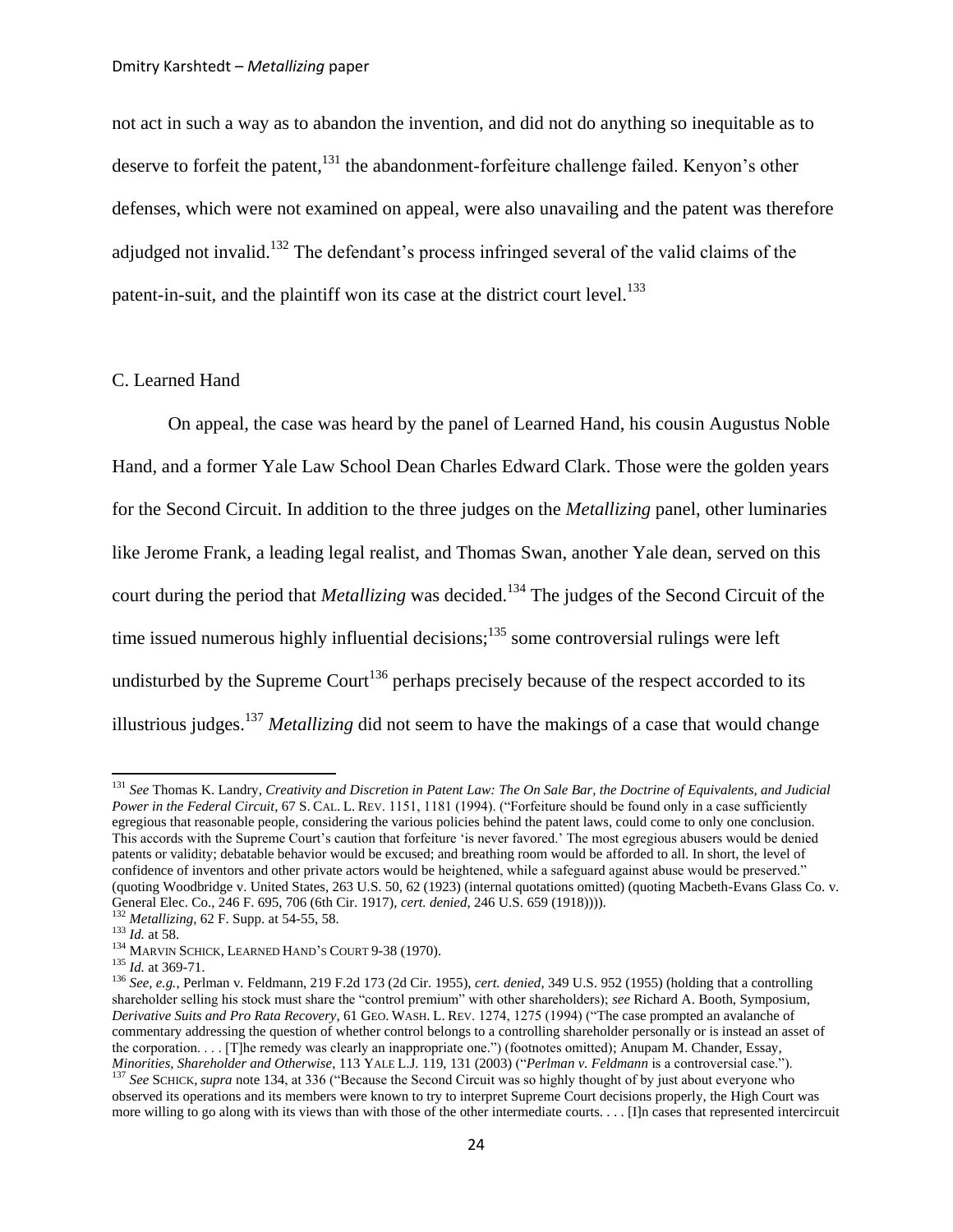the law, however. As discussed above, the Second Circuit's "public use of secret inventions" cases—*Peerless Roll Leaf Co. v. Griffin & Sons*, <sup>138</sup> decided in 1928, and *Gillman v. Stern*, 139 decided in 1940—were on point and the abandonment-forfeiture attack on the patent appeared weak since the equities favored the inventor. Yet thanks to a remarkable sleight of Hand, if one may pardon the expression, the patent was invalidated. One has to sympathize with the plaintiff, who, in its reply brief to the respondent Kenyon"s certioriari opposition brief, complained that "there is no doubt that the decision of the District Court . . . "was altogether correct" on the basis of the law as it stood in the Second Circuit until it was reversed by the decision in the instant case."140

The trick that got Judge Hand to the result he desired was a conflation of the bright-line one-year rule of the statutory bars and the equitable principles embodied in the abandonment statute and the common-law "patent forfeiture" cases such as *Woodbridge* and, arguably,<sup>141</sup> *Macbeth*. As did *Metallizing*, these two decisions relied heavily on the language of the 1829 case of *Pennock v. Dialogue*. <sup>142</sup> But in *Pennock*, Justice Story attempted to ground the holding of the opinion firmly in the patent invalidation provisions of the statute, engaging in careful interpretation of the phrase "known or used before the application" in the Patent Act then in force.<sup>143</sup> After concluding that this phase must mean "known or used by the public,"<sup>144</sup> Justice

<sup>143</sup> *Id.* at 17-19.

<span id="page-24-0"></span>conflict involving the Second Circuit, the Supreme Court supported the Second Circuit substantially more often than it did the other circuits."). Justice Harlan himself expressed unbridled admiration for Judge Hand: "May I say that when you read in Monday"s *New York Times* "Certiorari Denied" to one of your cases, then despite the usual teachings, what the notation really means is "Judgment Affirmed."" Proceedings of a Special Session of the United States Court of Appeals for the Second Circuit to Commemorate Fifty Years of Federal Judicial Services, by the Honorable Learned Hand, April 10, 1959, 264 F.2d at 23 (cited in SCHICK, *supra* not[e 134,](#page-23-0) at 331 n.2).

<sup>138</sup> 29 F.2d 646, 649 (2d Cir. 1928).

<sup>139</sup> 114 F.2d 28 (2d Cir. 1940).

<sup>&</sup>lt;sup>140</sup> Metallizing Eng'g Co. v. Kenyon Bearing & Auto Parts Co., Petitioner's Reply Brief, 1946 WL 50103, at  $*2$  (quoting Metallizing Eng'g Co. v. Kenyon Bearing & Auto Parts Co., 153 F.2d 516, 517 (2d Cir. 1946)).

<sup>&</sup>lt;sup>141</sup> "[I]n *Macbeth-Evans Glass Co.* . . . the court apparently invalidated the patent on two grounds: one was that the inventor had abandoned the right to a patent, or had forfeited it by his long delay." *Metallizing*, 153 F.2d at 519. <sup>142</sup> 27 U.S. (2 Pet.) 1, 17-19 (1829).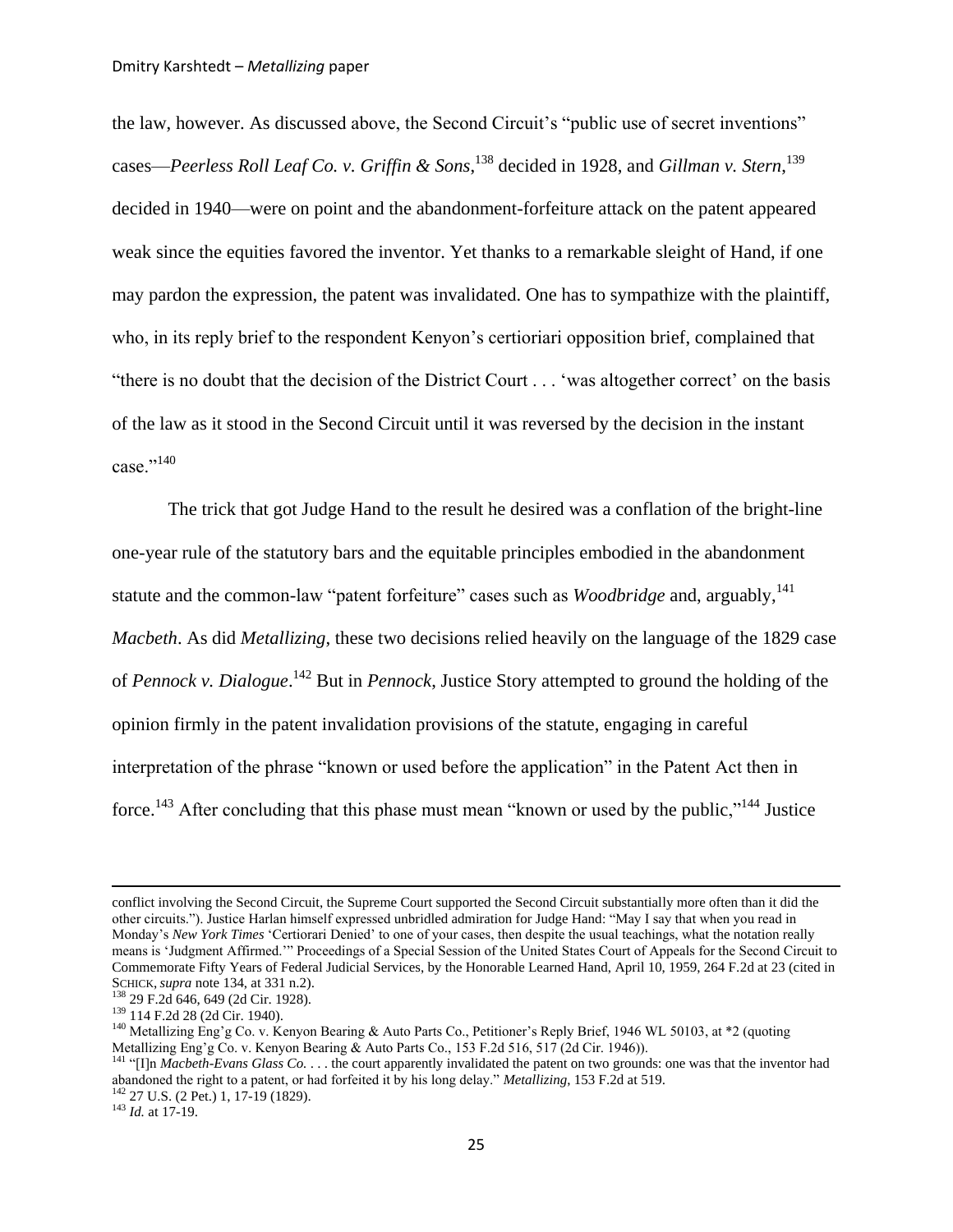Story was careful to state that "the first inventor cannot acquire a good title to a patent; if he *suffers the thing invented* to go into public use, or to be publicly sold for use, before he makes application for a patent."<sup>145</sup> He thus rejected the plaintiff's argument that the manufacture of an invention under the control of the inventors and its sale with their consent allowed them to maintain the right to patent the invention.<sup>146</sup>

<span id="page-25-2"></span><span id="page-25-0"></span>Judge Hand assumed that *Pennock*, like *Metallizing* itself, involved sales of a product of a secret process.<sup>147</sup> But this is by no means clear from the *Pennock* opinion, and "the thing invented" language strongly points to the contrary conclusion. Moreover, at least one nineteenth century Supreme Court case read *Pennock* as an example of patent invalidation due to something like non-informing public use<sup>148</sup> rather than commercialization of a truly secret invention: "Decided cases . . . show that *a very limited public use or sale of the invention*, if prior to the application . . . was held to be sufficient to defeat the right of the inventor to the protection of the Patent Act."<sup>149</sup> To be sure, it is widely recognized that Congress apparently viewed Justice Story"s interpretation of the Patent Act of 1793 in *Pennock* to be so authoritative that it codified it<sup>150</sup> by changing the language of the Patent Act from "not known or used before the application" to "not known or used by others before his or their discovery or invention thereof, and not, at the time of his application for a patent, in public use or on sale."<sup>151</sup> Nevertheless, the above

<span id="page-25-1"></span><sup>&</sup>lt;sup>144</sup> *Id.* at 19. Later in his argument, Justice Story noted: "If such a public use is not a use within the meaning of the statute, what other use is?" *Id.* at 21.

<sup>&</sup>lt;sup>145</sup> *Id.* at 23 (emphasis added).

<sup>146</sup> *Id.* at 12-14; *see also* Joseph N. Hosteny, *How Law Is Made*, INTELL. PROP. TODAY (June 2000), *available at*  [http://www.hosteny.com/archive/hosteny%2006-00.pdf,](http://www.hosteny.com/archive/hosteny%2006-00.pdf) at \*2.

<sup>147</sup> *Metallizing*, 153 F.2d at 518.

<sup>&</sup>lt;sup>148</sup> *See supra* notes [88,](#page-14-1) [103](#page-17-1)[-104](#page-18-2) and accompanying text.

<sup>149</sup> Bates v. Coe, 98 U.S. 31, 46 (1878) (emphasis added) (citing *Pennock*, 27 U.S. at 16, and three other cases).

<sup>150</sup> *See* Taub, *supra* not[e 25,](#page-5-0) at 1498 ("The rule stated in *Pennock* is that an inventor may not obtain a patent "if he suffers the thing invented to go into public use, or to be publicly sold for use" before filing a patent application. Congress first codified the *Pennock* holding in the Patent Act of 1836, but in doing so it changed the wording of the rule slightly to 'in public use or on sale."" (citing *Pennock*, 27 U.S. at 23)).

<sup>&</sup>lt;sup>151</sup> Patent Act of 1836, Ch. 357, 5 Stat. 117, Sec. 6 (repealed 1870). The Act was further amended in 1839 to give the inventor a "grace period," which was initially two years. Patent Act of 1839, Ch. 88, 5 Stat. 353-355, Sec. 7 (current version at 35 U.S.C. § 102(b) (2006)); *see also supra* not[e 23](#page-5-2) and accompanying text.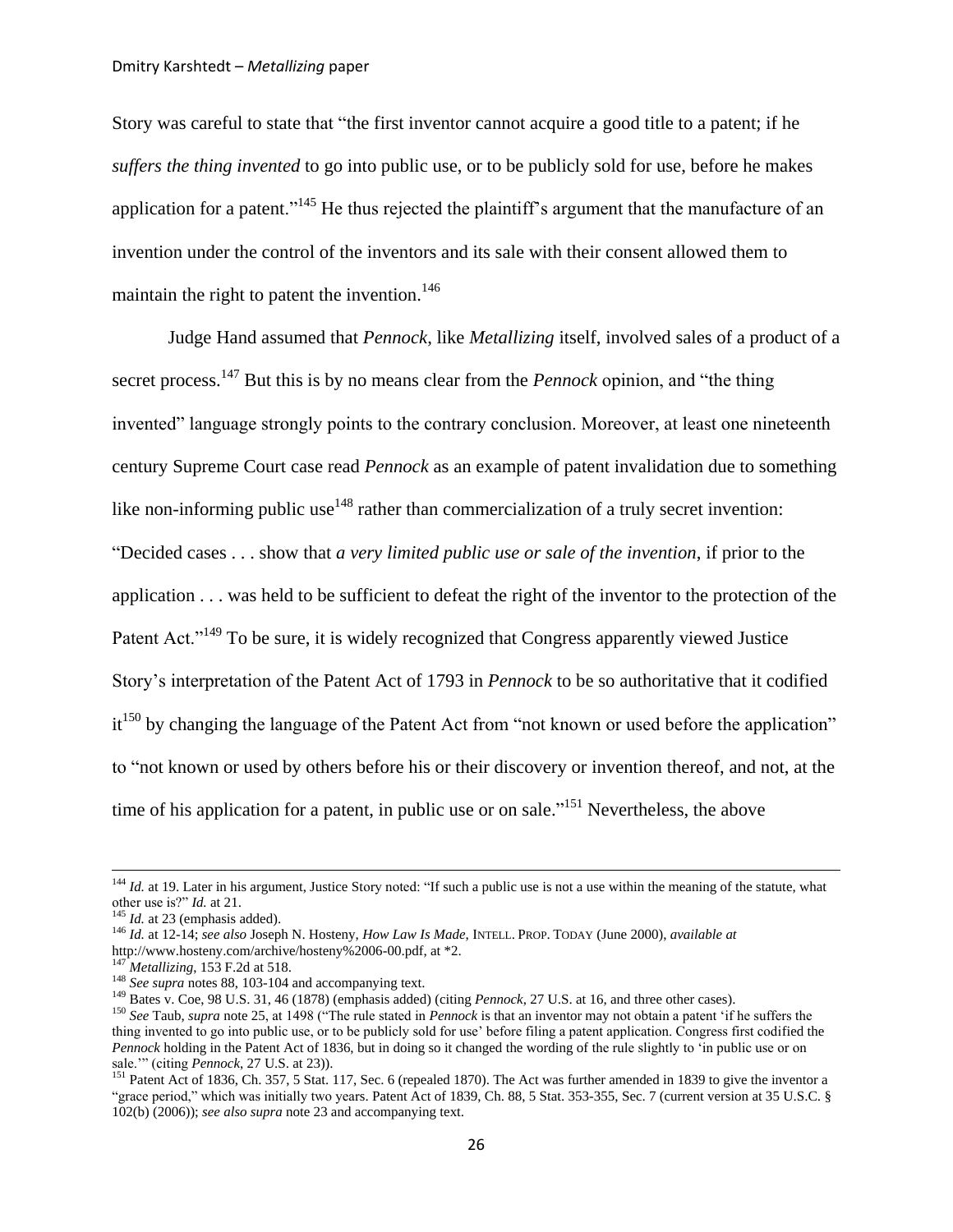<span id="page-26-1"></span>discussion,<sup>152</sup> as well as the nature of the invention at issue in *Pennock*, <sup>153</sup> makes it clear that *Pennock* does not support the interpretation of the phrase "public use" in the modern Patent Act as encompassing commercialized secret uses. Indeed, in drawing a distinction between *Gillman*  and *Metallizing*, Judge Hand grudgingly admitted that the bar to patentability he created was non-statutory.<sup>154</sup>

<span id="page-26-0"></span>What we are left with, then, is the "equitable forfeiture" language of *Pennock*, which is strictly speaking dicta, but persuasive dicta nonetheless as it convinced the *Woodbridge* Court to invalidate a patent on the "prosecution laches" theory.<sup>155</sup> In *Pennock*, Justice Story condemned the patentee in sweeping language for keeping an invention secret "for a long period of years," thus "hold[ing] back from the knowledge of the public the secrets of his invention" and filing for a patent only "when the danger of competition should force him to secure the exclusive right."<sup>156</sup> While it emphasized the role of the patent system in promoting disclosure, the dicta unmistakably focused on punishing strategic behavior by the inventor who engaged in willful delay of patenting. In the statement of the facts, it is noted that the pressure-resistant hose that ultimately led to the invalidation of the patent-in-suit was sold widely for seven years before the inventors obtained a patent;<sup>157</sup> the inventors' licensee sold "about *thirteen thousand feet of hose*,

<sup>153</sup> *See* Metallizing Eng"g Co. v. Kenyon Bearing & Auto Parts Co., Petitioner"s Reply Brief, 1946 WL 50103, at \*2-3 ("Respondent says that the question presented here is an old question "decided according to the highest precedents" (p. 4). It finds support for that assertion in *Pennock v. Dialogue*, 2 Peters 1, *only by making the same mistake that the Second Circuit Court of Appeals made in supposing that the patent was "for a process of making hose" when, in fact, the patent was for a hose structure so that the patented thing was the very thing publicly sold and used* (our brief, pp. 25-6).") (emphasis added).

<sup>152</sup> *See supra* notes [147-](#page-25-0)[149](#page-25-1) and accompanying text.

<sup>154</sup> "The only issue [in *Gillman v. Stern*] was whether a prior use which did not disclose the invention to the art was within the statute; and it is well settled that it is not." Metallizing Eng"g Co. v. Kenyon Bearing & Auto Parts Co., 153 F.2d 516, 519 (2d Cir. 1946), *cert. denied*, 328 U.S. 840 (1946). The debate over the question of whether the *Metallizing* bar is statutory or nonstatutory continues, however. *See supra* not[e 25](#page-5-0) and accompanying text.

<sup>155</sup> *See supra* notes [122-](#page-21-0)[124](#page-21-1) and accompanying text.

<sup>156</sup> *Pennock*, 27 U.S. at 19.

<sup>157</sup> *Id.* at 9.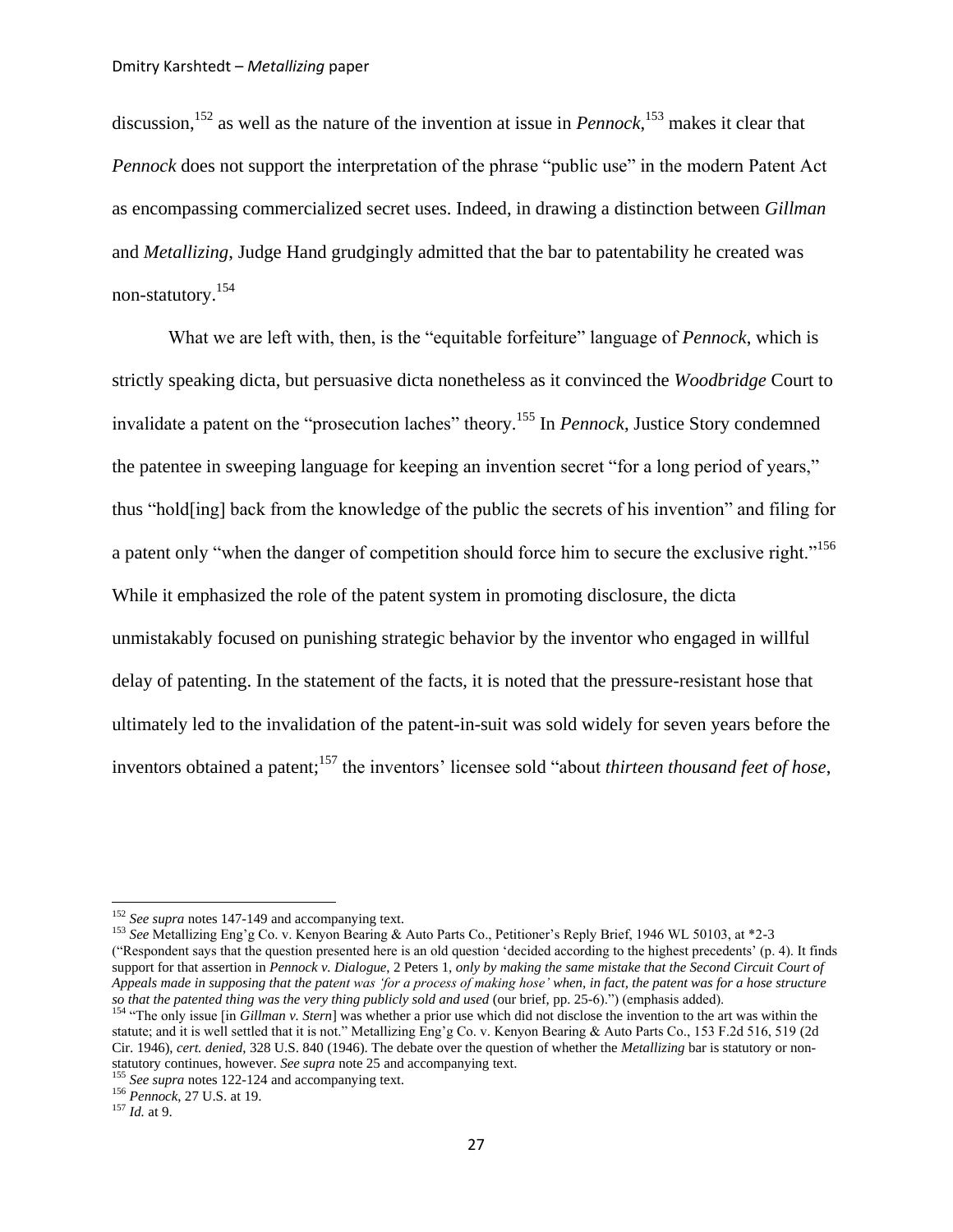<span id="page-27-0"></span>constructed according to the invention of the patentees" <sup>158</sup> before Pennock and his partner decided to opt into the patent system.<sup>159</sup>

<span id="page-27-1"></span>In contrast, as far as can be gleaned from the record developed by the District Court, Meduna did not seek to use the patent system in an abusive or strategic manner. He was trying to make a living as he negotiated to sell the rights to his invention, all while hoping to patent the invention as soon as it was practicable.<sup>160</sup> Ignoring the equitable spirit of the *Pennock*, *Macbeth*, and *Woodbridge* decisions, which implicitly endorsed case-by-case analysis of the patentee's actions, Judge Hand placed no weight on the relatively short time (about two and a half years) and relatively small earnings from sales, though not trivial for the 1940s (a little over  $$1,100$ )<sup>161</sup> made from the date that the invention was "ready for patenting" until the date of the patent application.<sup>162</sup> The interesting fact that Meduna first considered assigning his rights to Kenyon, which was to become the defendant in the infringement action, was also omitted from the appellate opinion; $163$  if one were to take this fact into account, the equities would lie squarely on the side of Metallizing—perhaps, if Kenyon had given Meduna a better offer, the delay would

<sup>&</sup>lt;sup>158</sup> *Id.* at 1 (emphasis in original).

<sup>159</sup> Justice Clifford, who wrote the opinion in *Bates v. Coe* that in turn referenced *Pennock*, discussed at *supra* note [149,](#page-25-1) made the following statement in an opinion he wrote while riding circuit: "Such an inference [of intention to surrender the invention to the public] is never favored, nor will it in general be sufficient to prove such a defense, unless it appears that the use, exercise, or practice of the invention was somewhat extensive, and for the purpose of gain, evincing an intent on the part of the inventor to secure the exclusive benefits of his invention without applying for the protection of letters patent." Jones v. Sewall, 13 F. Cas. 1017, 1029 (C.C. Me. 1873) (No. 7,495), *rev"d on other grounds*, 91 U.S. 171 (1875) (cited in Woodbridge v. United States, 263 U.S. 50, 62 (1923) and Macbeth-Evans Glass Co. v. General Elec. Co., 246 F. 695, 706 (6th Cir. 1917), *cert. denied*, 246 U.S. 659 (1918)) (alteration in *Macbeth*)). Both *Macbeth* and *Woodbridge* viewed this language as helpful for reconciling *Pennock*  and *Bates*, as *Bates* appeared to undermine *Pennock* when it said in dicta that "[i]nventors may, if they can, keep their invention secret; and if they do for any length of time, they do not forfeit their right to apply for a patent, unless another in the mean time has made the invention, and secured by patent the exclusive right to make, use, and vend the patented improvement." Bates v. Coe, 98 U.S. 31, 46 (1878). By thus relying on Justice Clifford"s Circuit Court opinion, *Woodbridge*, with the help of the analysis in *Macbeth*, reaffirmed *Pennock*"s suggestion that a patent may be forfeited for equitable reasons in spite of the language in *Bates*. Whatever one thinks of the Supreme Court"s analysis, *Woodbridge* continues to stand for the proposition that abusive or strategic behavior by the patentee can work a forfeiture of a patent. But Justice Clifford"s views make it clear that such forfeiture is not favored.

<sup>160</sup> Metallizing Eng"g Co. v. Kenyon Bearing & Auto Parts Co., 62 F. Supp. 42, 46 (D. Conn. 1945) ("As early as April, 1940, the inventor caused a patent search to be made with a view to determining whether his invention was patentable.").

<sup>161</sup> *See supra* notes [78-](#page-13-1)[86](#page-14-2) and accompanying text.

<sup>&</sup>lt;sup>162</sup> Metallizing Eng'g Co. v. Kenyon Bearing & Auto Parts Co., 153 F.2d 516, 520 (2d Cir. 1946), *cert. denied*, 328 U.S. 840 (1946).

<sup>&</sup>lt;sup>163</sup> See supra notes [83-](#page-14-3)[84,](#page-14-4) [92](#page-16-0)[-93](#page-16-1) and accompanying text.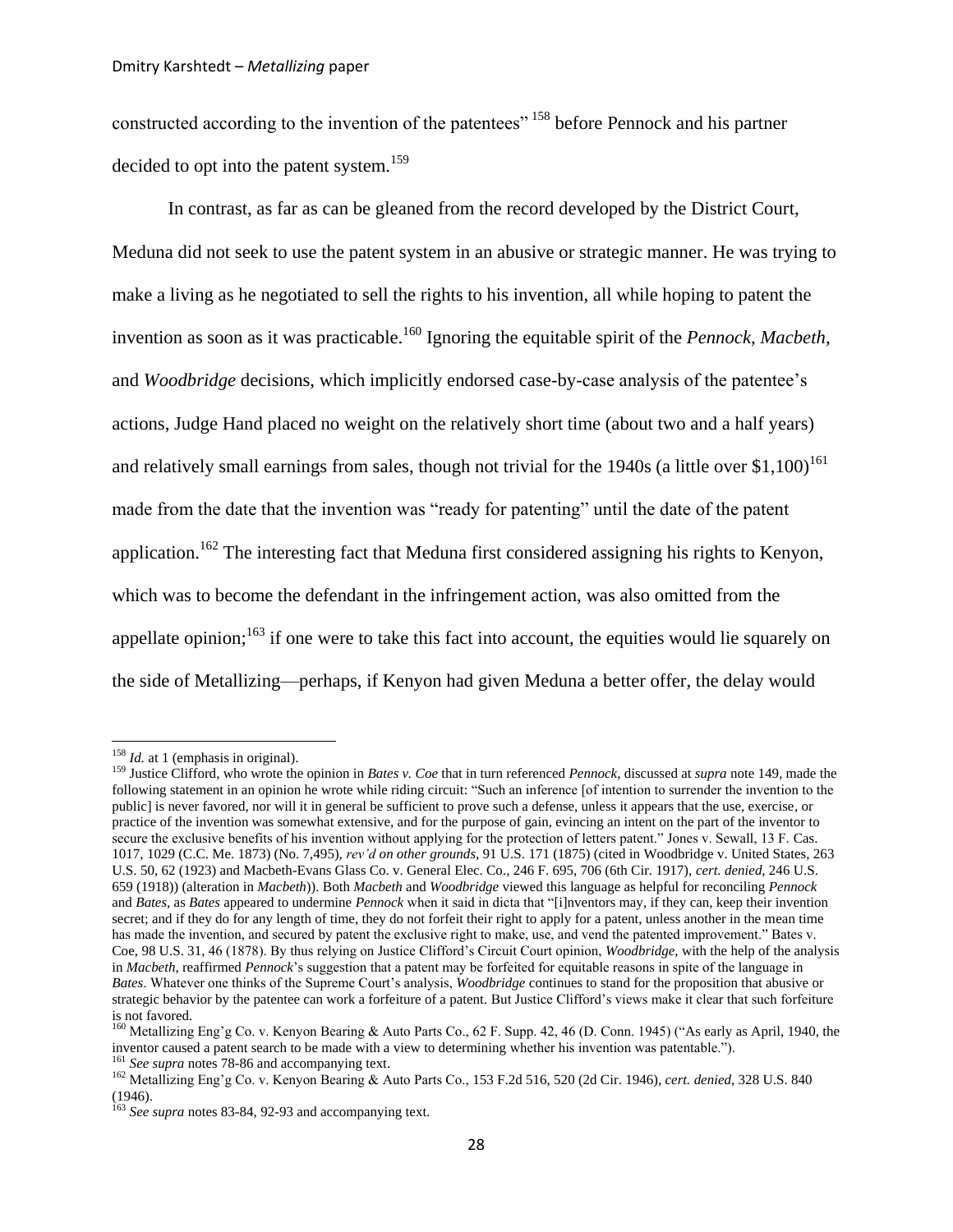<span id="page-28-2"></span>not have been as long.<sup>164</sup> Instead, Judge Hand read in the forfeiture principles of *Pennock*, *Macbeth*, and *Woodbridge*, which were aimed at preventing bad-faith "competitive exploitation of [inventor"s] machine of his process . . . regardless of how little the public may have learned about the invention," <sup>165</sup> into a statute that specified precisely that an inventor loses his or her right to a patent one year after the invention is placed in "public use or on sale,"<sup>166</sup> whether by the inventor or by a third party.

<span id="page-28-0"></span>Metallizing's arguments for certioriari picked up on many of the inconsistencies in Judge Hand"s opinion, though the argument would have perhaps been stronger if the petitioner clearly distinguished the facts of *Metallizing* from those of the equitable forfeiture cases cited by Hand. Nevertheless, the argument in Metallizing"s reply brief, which focused on abandonment, is welltaken as it implies that the equitable rationales behind the abandonment statute conflict in spirit with the strict one-year bars of what is now § 102(b): "Congress . . . has seen fit to cover the matter of secret use under the abandonment statute which unlike the public use provision is not subject to any fixed and arbitrary time limit but is left at large to be determined on the facts of the particular case."<sup>167</sup> The petition also noted that Judge Hand's apparent shoehorning of Meduna"s invention into the "public use" provision is completely unwarranted, quoting a leading treatise that explained that public use "is distinguished . . . from a secret use. It is a use which places the invention in such a relation to the public that if they choose to be acquainted with it,

<span id="page-28-1"></span><sup>&</sup>lt;sup>164</sup> *Cf.* Woodbridge v. United States, 263 U.S. 50, 62 (1923) (patent forfeited because applicant asked the PTO to keep his application secretly pending for several years); Pennock v. Dialogue, 27 U.S. (2 Pet.) 1 (1829) (loss of patent right by application of the novelty statute then in force to the patentee"s activities, with the Court criticizing the patentee in dicta for making commercial use of the invention for seven years); Macbeth-Evans Glass Co. v. General Elec. Co., 246 F. 695, 706 (6th Cir. 1917), *cert. denied*, 246 U.S. 659 (1918) (patent forfeited because the patentee kept the process secret without intention to patent for nearly ten years, and was spurred to apply for a patent only when an employee misappropriated the secret). <sup>165</sup> *Metallizing*, 153 F.2d at 520.

<sup>166</sup> 35 U.S.C. § 102(b) (2006).

<sup>&</sup>lt;sup>167</sup> Metallizing Eng'g Co. v. Kenyon Bearing & Auto Parts Co., Petitioner's Reply Brief, 1946 WL 50103, at \*5 (citing *Macbeth*, 246 F. 695 at 702).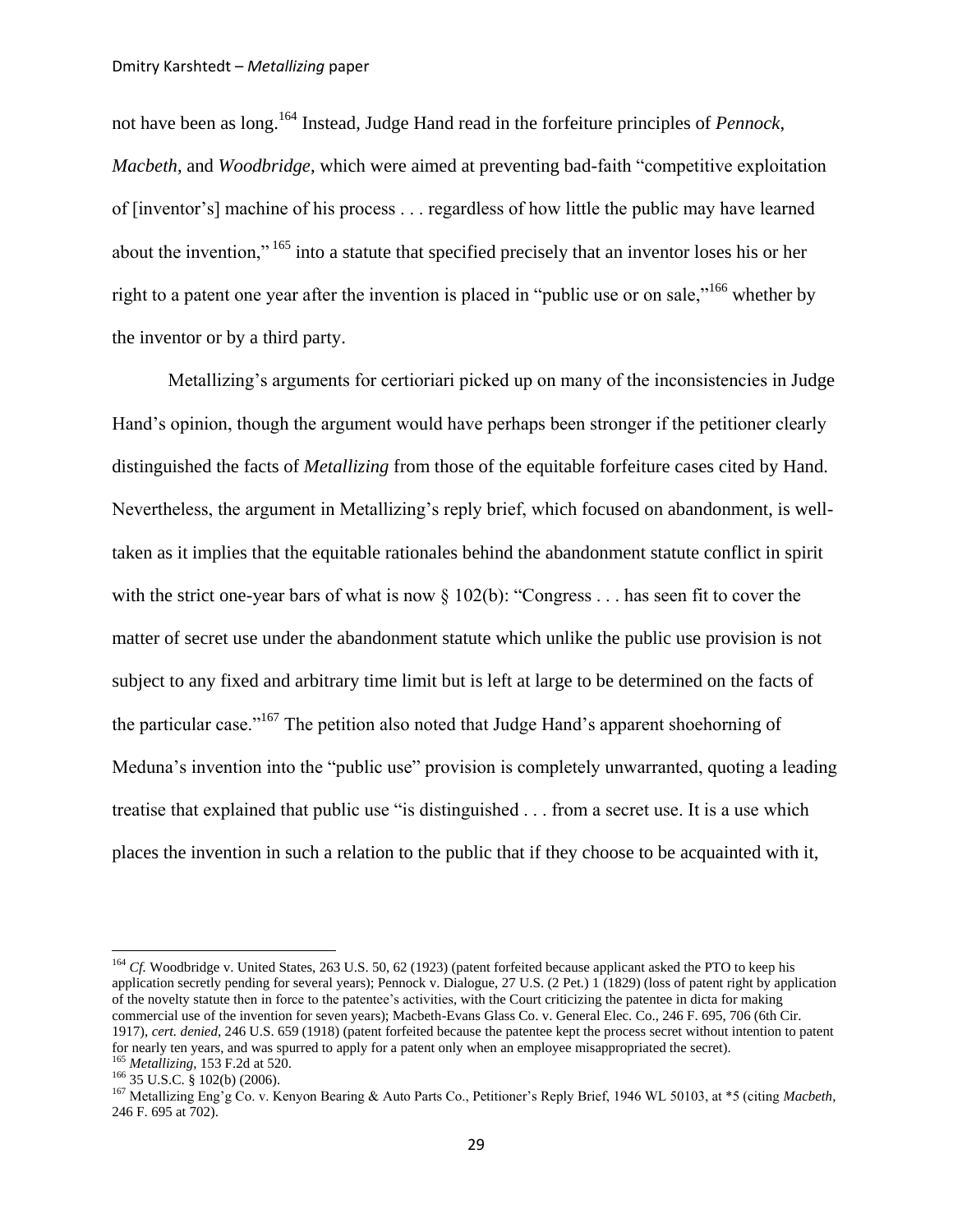they can do so."<sup>168</sup> The statutory public use bar was simply inapplicable because the patented process of metalizing was not embodied in the refurbished machine parts and could not be gleaned from them by the public: "The intent of the public use provision of the law was to prevent an inventor from acquiring a monopoly of an invention "of which they [the public] were fairly in possession." Until the public acquires possession by disclosure the statute does not come into operation." <sup>169</sup> Finally, to drive home the point that the public use bar was inapposite, the reply brief referred to the already-discussed "distinction which the Court makes between secret use by an inventor and by a stranger."<sup>170</sup> The fact that, according to Hand, the statute did not bar the patent in the latter scenario suggested that it could not also be used to invalidate the patent in the former. The plaintiff"s arguments proved unavailing, however; the Supreme Court denied certioriari and *Metallizing* became law.

### <span id="page-29-0"></span>D. *Metallizing*: The Aftermath and Influence

#### *1. Regional circuits*

 $\overline{\phantom{a}}$ 

Subsequent decisions adopted *Metallizing* without much challenge or analysis, often invoking Judge Hand by name seemingly as if to say that if he so held, the case must be right.<sup>171</sup> This is quite surprising. The last major amendment to the Patent Act, which was passed in 1952, introduced the judge-made doctrine of obviousness as a distinct requirement of patentability, added § 102(g), and made some other significant substantive and procedural changes,  $172$  but did not modify the statutory bars. Perhaps, this omission could be understood to mean that Congress

<sup>&</sup>lt;sup>168</sup> Reply Brief at \*5, n.\* (quoting 1 WILLIAM C. ROBINSON, THE LAW OF PATENTS FOR USEFUL INVENTIONS § 320, at 434 (1890) and citing Elec. Storage Battery Co. v. Shimadzu, 307 U.S. 5, 20 (1939)).

<sup>169</sup> Reply Brief at \*4-5 (quoting Shaw v. Cooper, 32 U.S. (7 Pet.) 292, 298 (1833)). Again, however, public disclosure need only be minimal to invalidate a patent under what is now § 102(b). *See supra* notes [148](#page-25-2)-[149](#page-25-1) and accompanying text; *see also* Egbert v. Lippmann, 104 U.S. 333 (1881) (a man's giving a corset to his girlfriend to wear was found sufficient to constitute public use).

<sup>170</sup> Reply Brief at \*4; *see also supra* not[e 154](#page-26-0) and accompanying text; Ubel, *supra* note [12,](#page-3-1) at 422.

<sup>&</sup>lt;sup>171</sup> See also supra not[e 48](#page-8-0) and accompanying text.

<sup>172</sup> 1952 Patent Act, Pub. L. No. 82-593, 1952 U.S.C.C.A.N (66 Stat. 792) 753.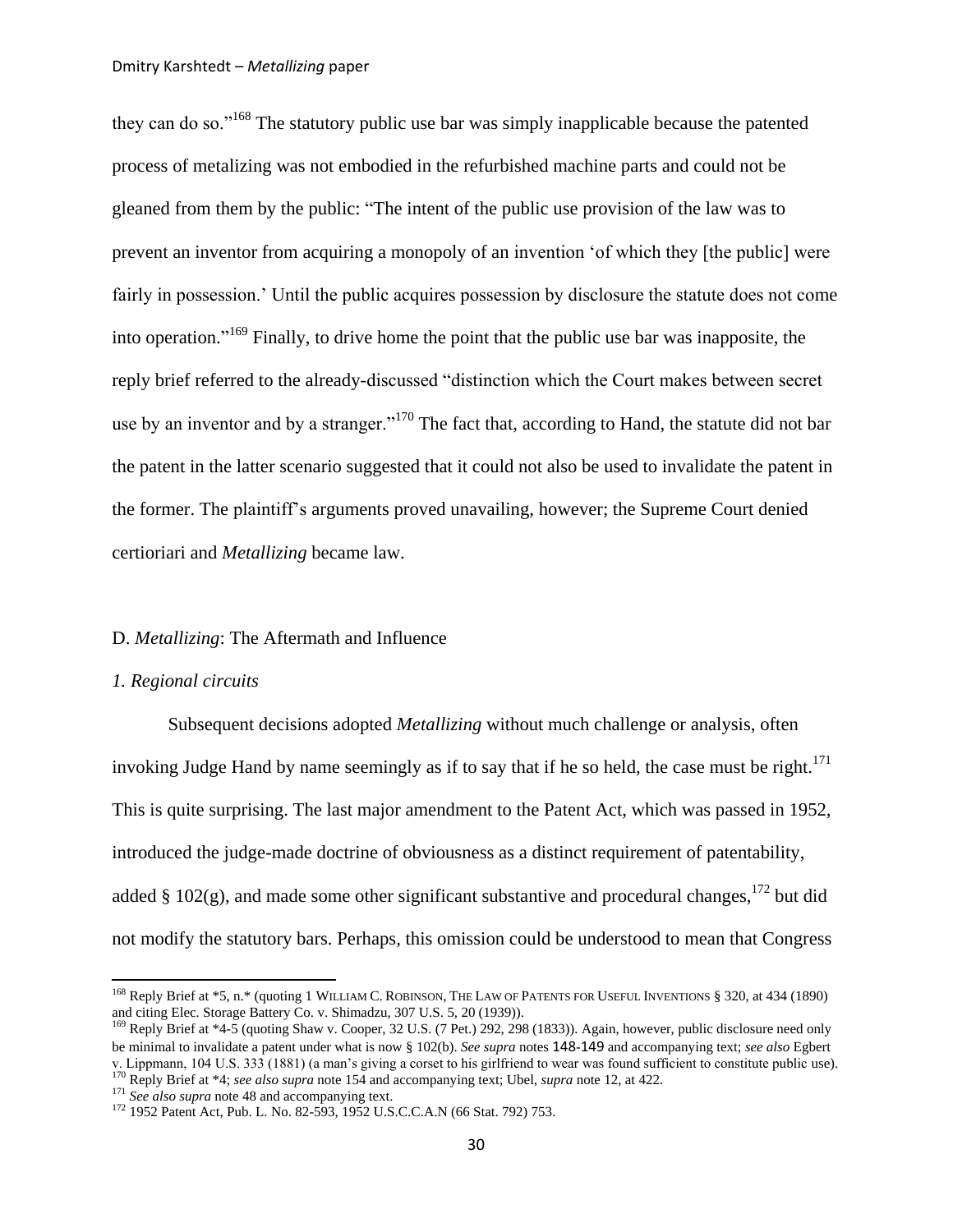intended for the *Metallizing* rule to stand, though of course nothing forced the sister circuits to follow that case. In any event, post-1952 opinions did not address what Congress' failure to codify *Metallizing* meant for the rule, and perhaps more importantly, did not even attempt to reexamine the rationales for the case's holding. For example, the Third Circuit, in a 1957 decision, said simply:

The issue is what is a public use or sale within the purview of the statute. This question was cogently discussed by Judge Learned Hand in the *Metallizing Engineering Co.* case, *supra*. We can add little of value to what Judge Hand said in the cited decision. We are in accord with what he stated.<sup>173</sup>

The three-page *U.S. Chemical* opinion, however, did add something to Judge Hand"s contribution. While Hand seemed to argue that the "public use" prong of the statutory bars figured prominently in his decision to invalidate Meduna's patent,  $174$  Chief Judge Biggs of the Third Circuit read the *Metallizing* case as applying to "prior use or sale,"<sup>175</sup> thereby potentially expanding the reach of the doctrine. Also, the *U.S. Chemical* case said flatly that commercial exploitation of a secret invention falls within "the purview of the statute,"<sup>176</sup> though the *Metallizing* case could more plausibly be read as creating a non-statutory bar to a patent right that simply borrows the one-year term from  $\S 102(b)$ .<sup>177</sup> Be that as it may, several other circuits also cited *Metallizing* with approval and appeared, for the most part, to view the case as an interpretation or a creative application of the statutory bars.<sup>178</sup> The Ninth Circuit, for example, opined that the *Metallizing* rule effectuated "the purpose of 102(b)"<sup>179</sup> and stated the prevailing law as follows: "Where a process patent is involved and there is a sale of a product of the

<sup>173</sup> U.S. Chemical Corp. v. Plastic Glass Corp. 243 F.2d 892, 894 (3d Cir. 1957), *cert. denied*, 335 U.S. 836 (1957) (Biggs, C.J.). <sup>174</sup> Metallizing Eng'g Co. v. Kenyon Bearing & Auto Parts Co., 153 F.2d 516, 517 (2d Cir. 1946), *cert. denied*, 328 U.S. 840 (1946).

<sup>175</sup> *U.S. Chemical*, 243 F.2d at 894.

 $^{176}$  *Id.* 

<sup>&</sup>lt;sup>177</sup> *See supra* notes [25,](#page-5-0) [153,](#page-26-1) [170](#page-29-0) and accompanying text.

<sup>&</sup>lt;sup>178</sup> See 2 CHISUM ON PATENTS, *supra* note [14,](#page-3-2) § 6.02[5]b, at 6-62 n.60 (collecting cases).

<sup>179</sup> Tool Research & Eng"g Corp. v Honcor Corp., 367 F.2d 449, 454 (9th Cir. 1967), *cert. denied*, 387 U.S. 919 (1967), *reh"g denied*, 389 U.S. 893 (1967).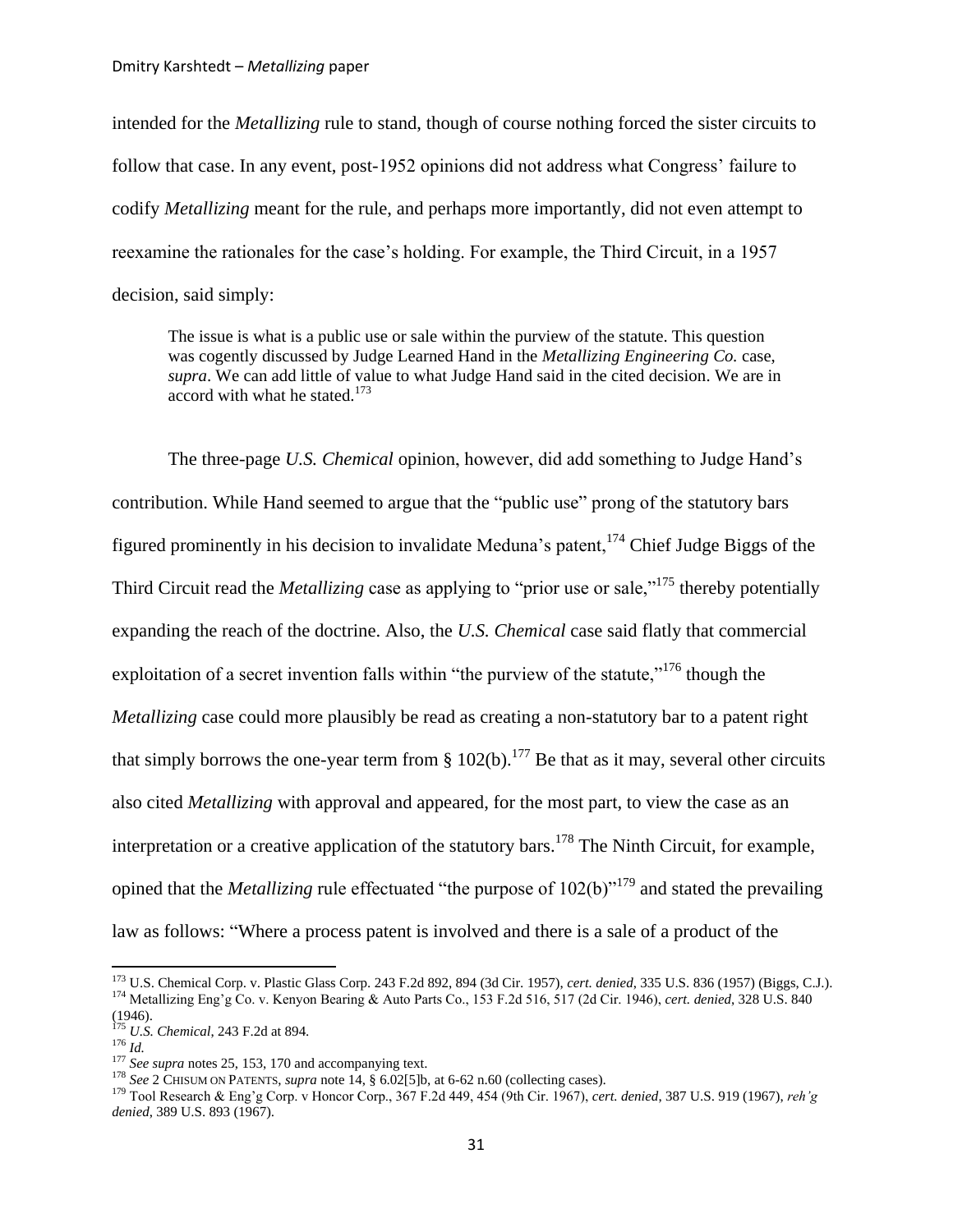process, such is a public use of the process if the product sold discloses the process, or even if it does not."<sup>180</sup> The court then invalidated the method patent at issue under  $\S 102(b)$ .<sup>181</sup> The Supreme Court continued to stay out of the fray, refusing to grant certioriari in the *U.S. Chemical*  and *Tool Research* cases.<sup>182</sup>

## <span id="page-31-0"></span>*2. The Federal Circuit*

#### a. *Auld* and *Gore*

The Federal Circuit had an opportunity to review the *Metallizing* doctrine in the second year of its existence. Though it was not binding authority upon the court,  $183$  the Federal Circuit panel treated *Metallizing* as settled law in applying it to a product-of-secret-process case before it, affirming a summary judgment order that invalidated a patent on a molding process for making decorative emblems:

<span id="page-31-1"></span>If Auld produced an emblem by the method of the invention and offered that emblem for sale before the critical date, the right to a patent on the method must be declared forfeited. The "forfeiture" theory expressed in *Metallizing parallels the statutory scheme* of 35 U.S.C. § 102(b), the intent of which is to preclude attempts by the inventor or his assignee to profit from commercial use of an invention for more than a year before an application for patent is filed. . . . The magistrate correctly applied the concept explicated in *Metallizing,* i.e. that a party"s placing of the product of a method invention on sale more than a year before that party"s application filing date must act as a forfeiture of any

<sup>180</sup> *Id.* at 454. A later 9th Circuit opinion explained the confusion surrounding on-sale and public use applications of *Metallizing* as follows: "The district judge"s jury instruction combined the "on sale" and "in public use" defenses because the [potentially invalidating] transaction raised a possibility that the patent was invalid under either. Although it is clear that the "on sale" and "in public use' defenses are separate, many courts have evaluated them together. This is entirely appropriate in cases in which the product of the process is sold. In such cases the sale of a product before the critical date will invalidate the process patent under the "in public use" defense." Handgards, Inc. v. Ethicon, Inc., 743 F.2d 1282, 1291 (9th Cir. 1984) (citing Metallizing Eng"g Co. v. Kenyon Bearing & Auto Parts Co., 153 F.2d 516, 517 (2d Cir. 1946)) (some citations omitted).

<sup>181</sup> *Tool Research*, 367 F.2d at 1292.

<sup>182</sup> *See* 2 CHISUM ON PATENTS, *supra* note [14,](#page-3-2) § 6.02[5][b], at 6-60 ("The Supreme Court has never passed on the precise question [addressed in *Metallizing*] although in a number of cases it indicated by way of dicta that use under 'injunction of secrecy' might not constitute public use.") (citing Elec. Storage Battery Co. v. Shimadzu, 307 U.S. 5, 19-20 (1939) and Egbert v. Lippmann, 104 U.S. 33 (1881)).

<sup>&</sup>lt;sup>183</sup> In its very first decision, *South Corp. v. United States*, 690 F.2d 1368 (1982), the Federal Circuit adopted the decisions of the Court of Customs and Patent Appeals and the Court of Claims as binding precedent; opinions of the regional circuits would have merely persuasive authority. *See* Jeffrey A. Lefstin, *The Constitution of Patent Law: The Court of Customs and Patent Appeals and the Shape of the Federal Circuit"s Jurisprudence*, 43 LOY. L.A. L. REV. 843 (2010).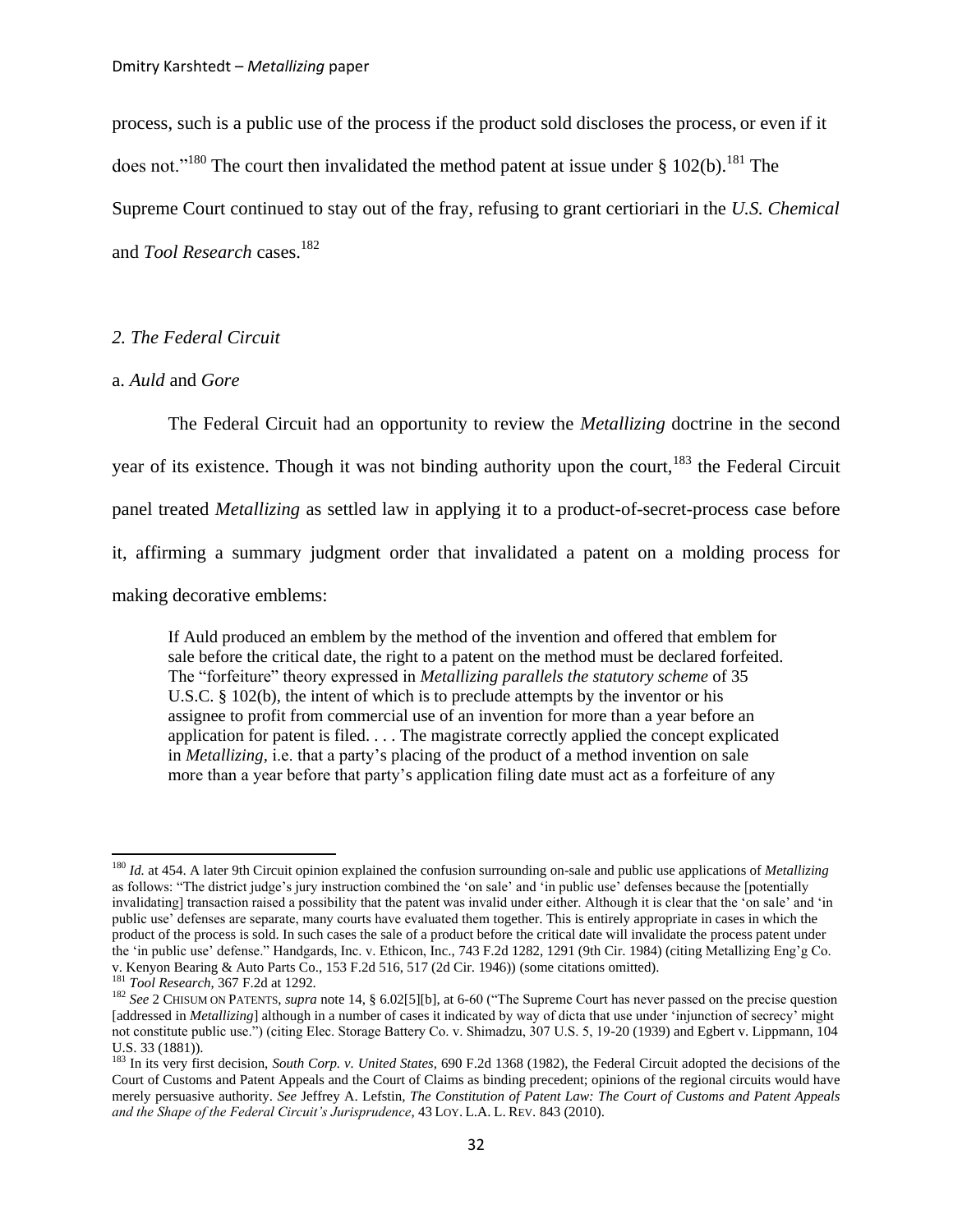<span id="page-32-1"></span>right to the grant of a valid patent on the method to that party if *circumvention of the policy animating § 102(b) is to be avoided* in respect of patents on method inventions.<sup>184</sup>

The Federal Circuit thus apparently acknowledged that invalidation of a patent on a secret invention that was commercially exploited by the inventor before the critical date was not dictated by the statute itself, but by the rationale of preventing a patentee from"[circumventing] the policy animating"<sup>185</sup> the statute. This phrase does not make it clear if the court was relying on Congressional intent, general public policy, both of those considerations, or perhaps some other authority like *Pennock v. Dialogue*, <sup>186</sup> which preceded the modern version of § 102(b). The Federal Circuit's language did hark back to the equitable and policy-focused origins of *Metallizing*, but the *Auld* court did not question whether the importation of the strict statutory one-year bar into the non-statutory patent forfeiture doctrine is reasonable.

<span id="page-32-2"></span><span id="page-32-0"></span>Further underscoring the non-statutory nature of the *Metallizing* rule, some three months later the Federal Circuit decided the famous case of *W.L. Gore & Associates, Inc. v. Garlock, Inc*.<sup>187</sup> *Gore* reaffirmed the principle of *Gillman v. Stern*<sup>188</sup> and is often cited for the proposition that U.S. patent law does not recognize prior user rights.<sup>189</sup> The opinion, which held that thirdparty sale of Teflon made by a secret stretching process did not invalidate the patent on essentially the same process, explicitly commented on the holding of *Metallizing* that had been recently adopted by *Auld*: "If [inventors themselves] commercialized the tape, that could result in a forfeiture of a patent granted them for their process on an application filed by them more than a

 $\overline{a}$ 

<sup>188</sup> 114 F.2d 28 (2d Cir. 1940).

<sup>184</sup> D.L. Auld Co. v. Chroma Graphics Corp., 714 F.2d 1144, 1147 (Fed. Cir. 1983) (citing *Metallizing,* 153 F.2d 516) (emphases added).

<sup>185</sup> *Auld*, 714 F.2d at 1147.

<sup>186</sup> 27 U.S. (2 Pet.) 1 (1829).

<sup>187</sup> 721 F.2d 1540 (Fed. Cir. 1983), *cert. denied*, [469 U.S. 851 \(1984\).](http://web2.westlaw.com/find/default.wl?tf=-1&rs=WLW11.04&serialnum=1984239243&fn=_top&sv=Split&tc=-1&pbc=DB79DFF2&ordoc=0106632357&findtype=Y&db=780&vr=2.0&rp=%2ffind%2fdefault.wl&mt=208)

<sup>189</sup> *See, e.g.*, SCHECHTER & THOMAS, *supra* not[e 14,](#page-3-2) at 134; Barney, *supra* note [100,](#page-17-2) at 522; Kyla Harriel, Note, *Prior User Rights in a First-To-Invent System: Why Not?*, 36 IDEA 543, 562, 566 (1996); Leslie Hill, *Prior User Defense: The Road to Hell Is Paved with Good and Bad Intentions*, 10 FED. CIRCUIT B.J. 513, 522 (2001); Ubel, *supra* not[e 12,](#page-3-1) at 427-31.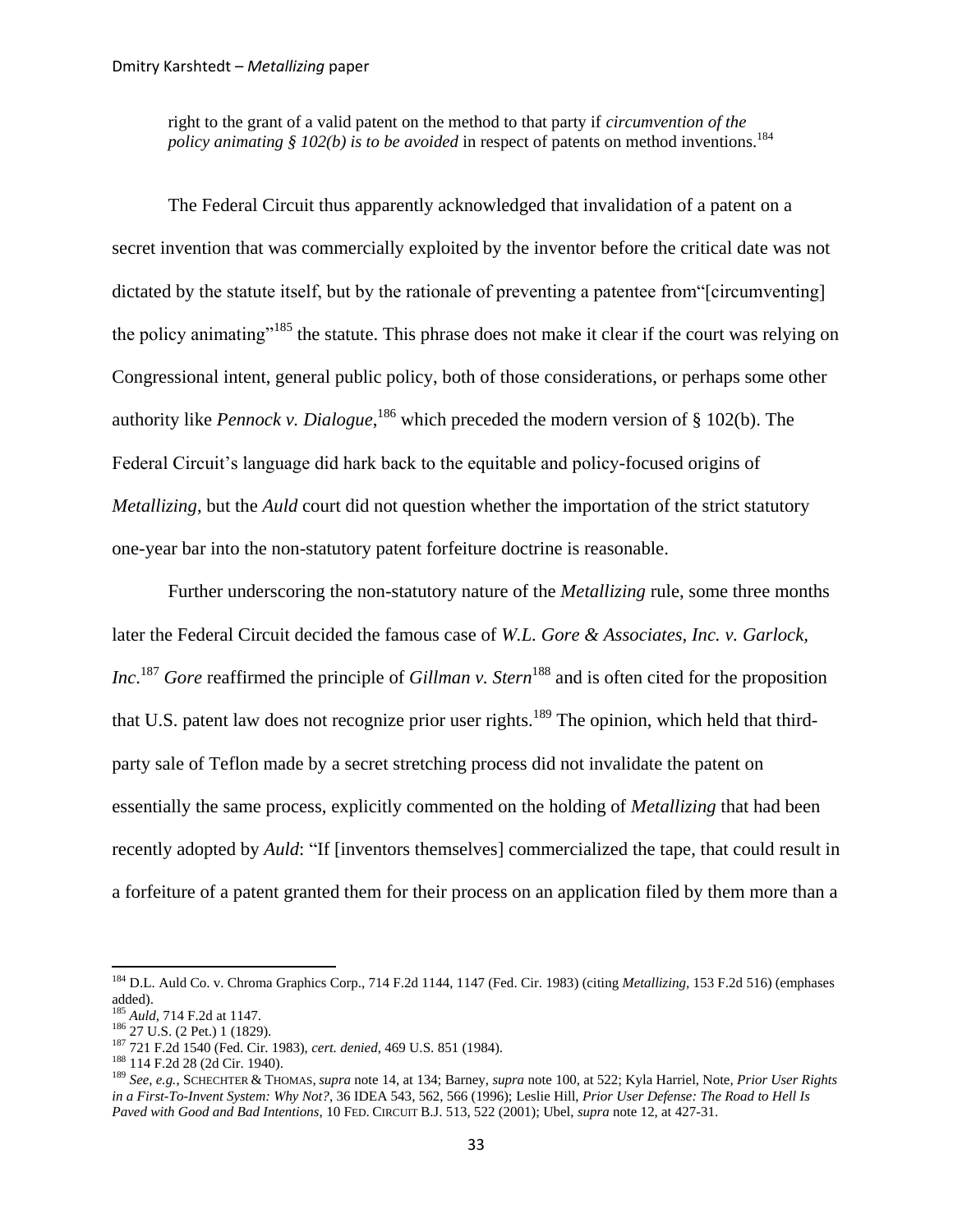year later."<sup>190</sup> As to the factual scenario at issue, the court held that "[t]here is no *reason* or statutory basis, however, on which . . . secret commercialization of a process [by others], if established, could be held a bar to the grant of a patent to [the inventor] on that process."<sup>191</sup> One may infer from this phrase that the court"s belief in the correctness of the forfeiture doctrine is grounded in "reason," since it cannot be grounded in the statute. Legal reasoning, of course, drives the development of common law, but a statute that is directly on point would appear to constrain the ability of judges to rely on reason alone.<sup>192</sup> To be sure, the *Metallizing*-*Auld*-*Gore* line of cases pays homage to the statute by borrowing its one-year bar in the first-party cases, but significantly rewrites its language by according different treatment to activities of inventors and third parties. Policy reasons aside, the absence of clear authority for this rule<sup>193</sup> alone suggests that it may be in need for reexamination.

## <span id="page-33-0"></span>b. *Kinzenbaw*

Federal Circuit cases following *Auld* and *Gore* did little to clarify the rationales for the *Metallizing* doctrine,<sup>194</sup> but subsequent opinions did provide some examples of factual scenarios where the *Metallizing* bar would or would not apply. *Kinzenbaw v. Deere & Co.*, <sup>195</sup> decided by a five-judge panel a few months after *Gore*, is notable because the patent owner did not, strictly speaking, sell any products of a secret invention.<sup>196</sup> This odd case also confirmed that *Metallizing*  could apply to all sorts of secret inventions that are commercially exploited, since the patent-in-

 $\overline{\phantom{a}}$ 

<sup>195</sup> 741 F.2d 383 (Fed. Cir. 1984).

<sup>190</sup> 721 F.2d at 1550.

<sup>191</sup> *Id.*

<sup>&</sup>lt;sup>192</sup> *See* Siegel, *supra* not[e 30,](#page-6-0) at 364-65 n.131 (attempting to justify this distinction as a form of "policy polymorphism"). <sup>193</sup> This issue was noted by a leading commentator: "Unfortunately, the court in *Gore* gave sparse treatment to the point [of treating first and third parties differently], citing only *Metallizing*, dictum in its prior *D.L. Auld* opinion, and general policy considerations favoring inventors who make an early public disclosure. Both *D.L. Auld* and *Gore* leave unclear the theory for finding a bar when the secret commercial use of a process or machine is by the inventor/patentee but not when it is by another." 2 CHISUM ON PATENTS, *supra* note [14,](#page-3-2) § 6.02[5][c], at 6-71.

<sup>194</sup> *See* Thompson, Bass & Kimmey, *supra* note [35,](#page-7-0) at \*11.

<sup>196</sup> *See infra* notes [203-](#page-34-0)[205](#page-35-0) and accompanying text.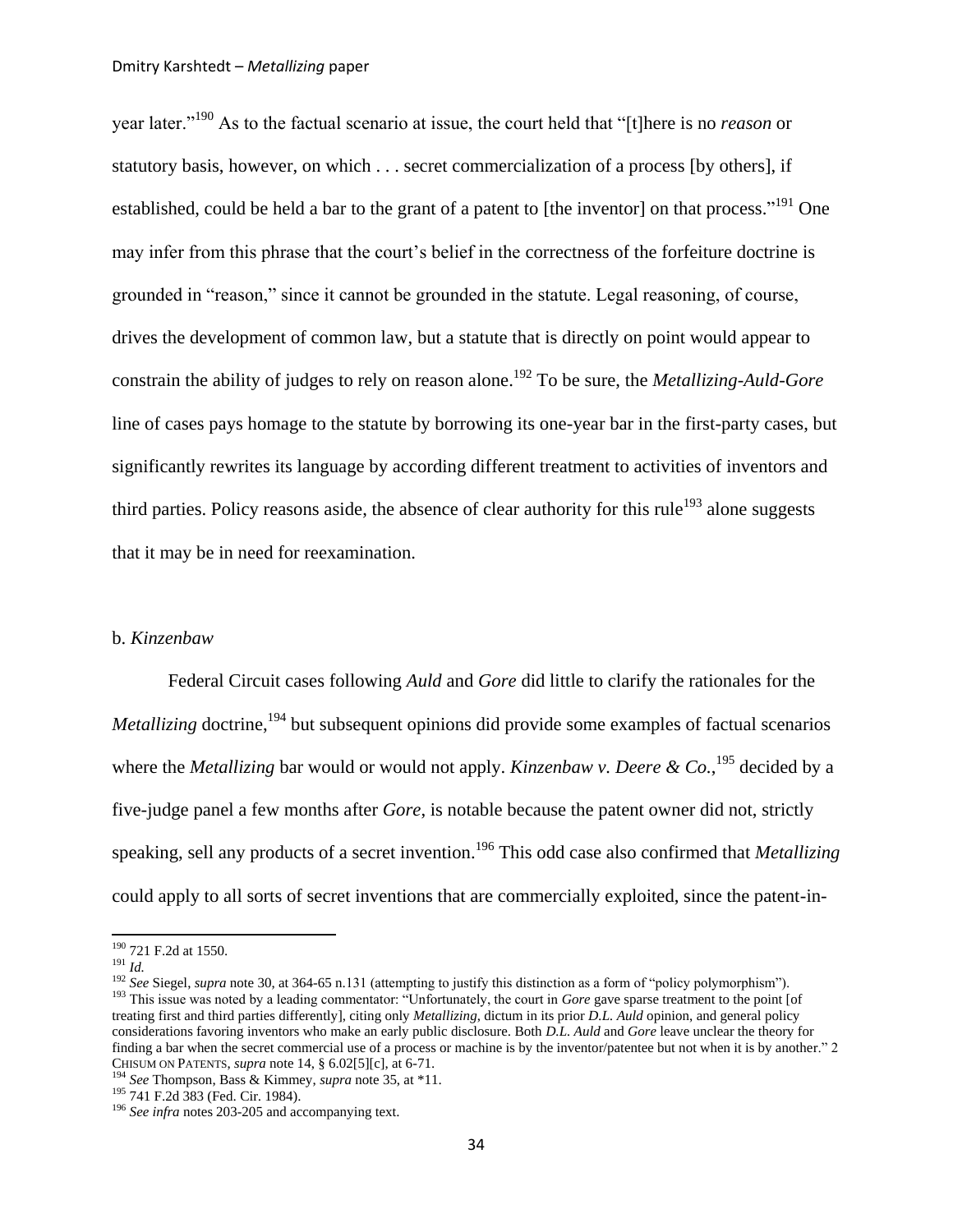suit was directed to a machine rather than to a process.<sup>197</sup> The offending activity at issue was as follows: Deere & Company "made . . . available"<sup>198</sup> (not sold!) planting machines to a number of farmers, which Deere argued the farmers used at its behest to test for their "warrantability, durability, and acceptability."<sup>199</sup> Strangely, in oral argument, the plaintiff "disavowed any claim" that such use was experimental $^{200}$  and relied solely on secrecy to defend its patent against charges of public use. The court held that it did not need to consider whether or not Deere lent planters to the farmers with an expectation of confidentiality, since the use, even if secret, invalidated the patent under *Metallizing*. <sup>201</sup> The court reasoned that the farmers were "agents" of the inventor, and that "[i]n using the machines to test them for Deere, the farmers served Deere"s commercial purposes."<sup>202</sup>

<span id="page-34-0"></span>The Federal Circuit never made it clear precisely what the nature of the commercial use was. Since Deere did not sell or offer to sell the planting machines to the farmers, but merely lent them,<sup>203</sup> the court could not rely on the on-sale bar of  $\S$  102(b). But if there was no sale of any sort, how could *Metallizing*—a case where sales activities appeared important to invalidating the patent—apply here? To be sure, *the farmers* likely derived a commercial benefit from growing and selling the agricultural products made possible with the help of Deere"s planters, which the farmers used to plant a total 40,000 acres in the course of two planting seasons.<sup>204</sup> But if the farmers were really "agents," they owed the profits derived from such agricultural output to

<span id="page-34-1"></span><sup>197</sup> *Kinzenbaw*, 741 F.2d at 385.

<sup>198</sup> *Id.* at 390.

 $^{199}$  *Id.* 

<sup>200</sup> *Id.* at 390-91.

<sup>&</sup>lt;sup>201</sup> *Id.* at 390. In the court's words, Deere applied for a patent on the planters on "July 30, 1975, three years after Deere began using the invention" by lending planters to farmers. *Id.*

<sup>202</sup> *Id.* at 391.

<sup>203</sup> *Id.* at 390.

<sup>204</sup> *Id.*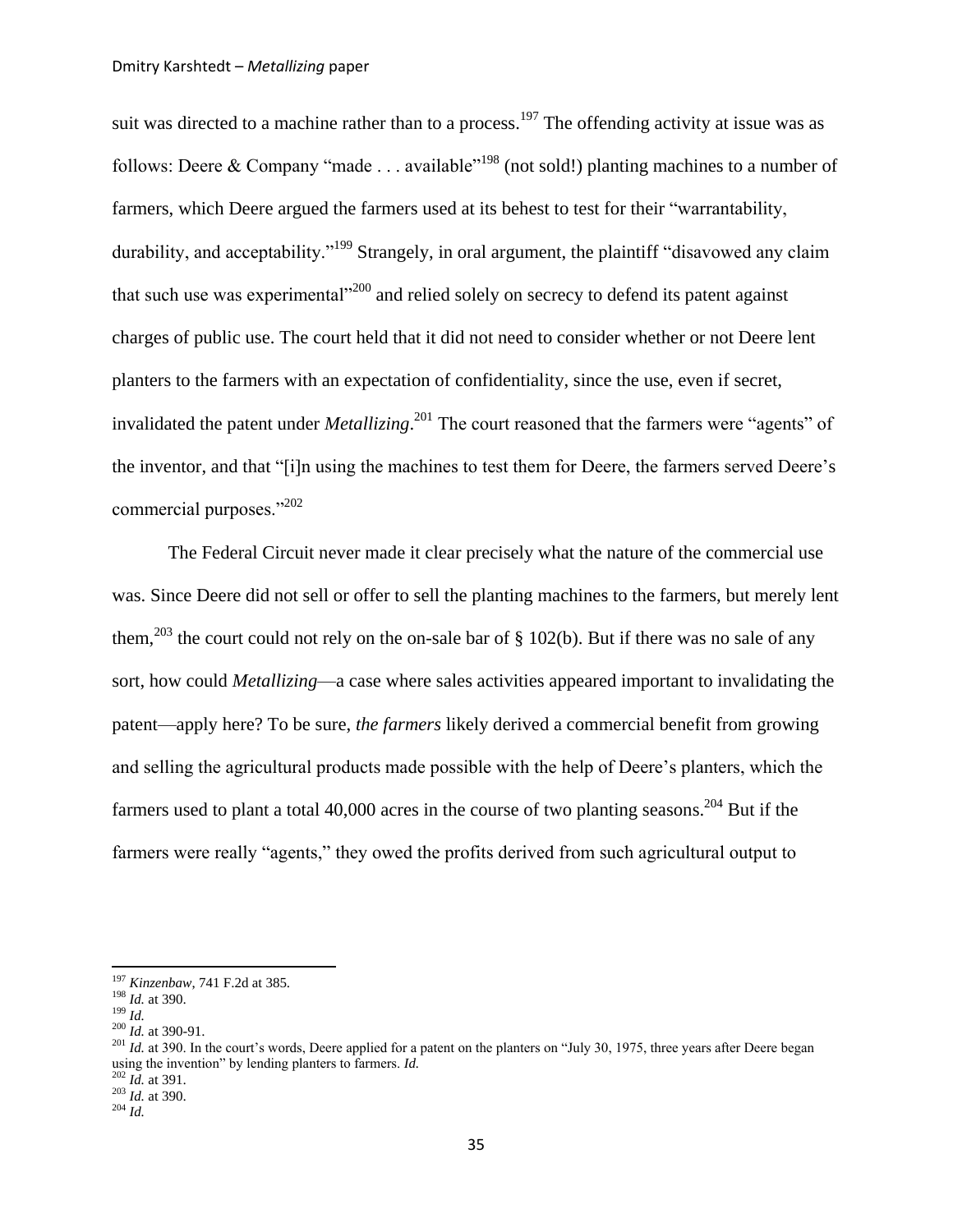<span id="page-35-2"></span> $\overline{\phantom{a}}$ 

<span id="page-35-0"></span>Deere under the laws of agency,  $205$  with Deere being the ultimate beneficiary of the sales as the principal. This scenario, where the eventual patentee collects a profit from a secret invention through its agents, falls in a straightforward manner under the rule of *Metallizing*. But this was obviously not what actually occurred in *Kinzenbaw*. The farmers were not agents of Deere & Co. under any conceivable legal definition of an agent. More plausibly, Deere leased the planters to the farmers for free as a form of advertising, hoping that they would enjoy using the product and buy it later. While such activity may be "commercial" in a broad sense of the word, it is a long way from a sale of a product of a secret invention, which was the activity at issue in *Metallizing*. A creative lawyer could have perhaps argued that Deere"s activity fell directly under the on-sale bar after all, with the "sale" involving free use of planters in consideration for Deere"s building goodwill with the farming community (which would in turn help Deere make actual sales at a later time). This argument avoids *Metallizing* altogether, but this is not how the *Kinzenbaw* court approached the issue.

<span id="page-35-1"></span>Instead, the court cited with apparent approval the jury instructions that said that "if you find that . . . [the planters were used] primarily for commercializing the apparatus or process or *toward gaining a competitive advantage* or realizing a commercial gain, then such work . . . makes invalid any patent issuing on such applications<sup> $206$ </sup> if conducted before the critical date.<sup>207</sup> The court summarized the settled law with the phrase "a commercial use is a public use even if it is kept secret,"<sup>208</sup> citing *Metallizing*, *Auld*, Chisum on Patents, and invoking Judge Hand by

<sup>205</sup> *See, e.g.*, RESTATEMENT (SECOND) OF AGENCY § 403 ("If an agent receives anything as a result of his violation of a duty of loyalty to the principal, he is subject to a liability to deliver it, its value, or its proceeds, to the principal."). <sup>206</sup> *Kinzenbaw*, 741 F.2d at 390 (emphasis added).

<sup>207</sup> To be sure, the "competitive exploitation" language in *Metallizing* supports such a broad reading of the case. *See* Metallizing Eng"g Co. v. Kenyon Bearing & Auto Parts Co., 153 F.2d 516, 517 (2d Cir. 1946), *cert. denied*, 328 U.S. 840 (1946). Nevertheless, the facts of *Metallizing* involved sales rather than building commercial goodwill in a general sense. <sup>208</sup> *Kinzenbaw*, 741 F.2d at 390.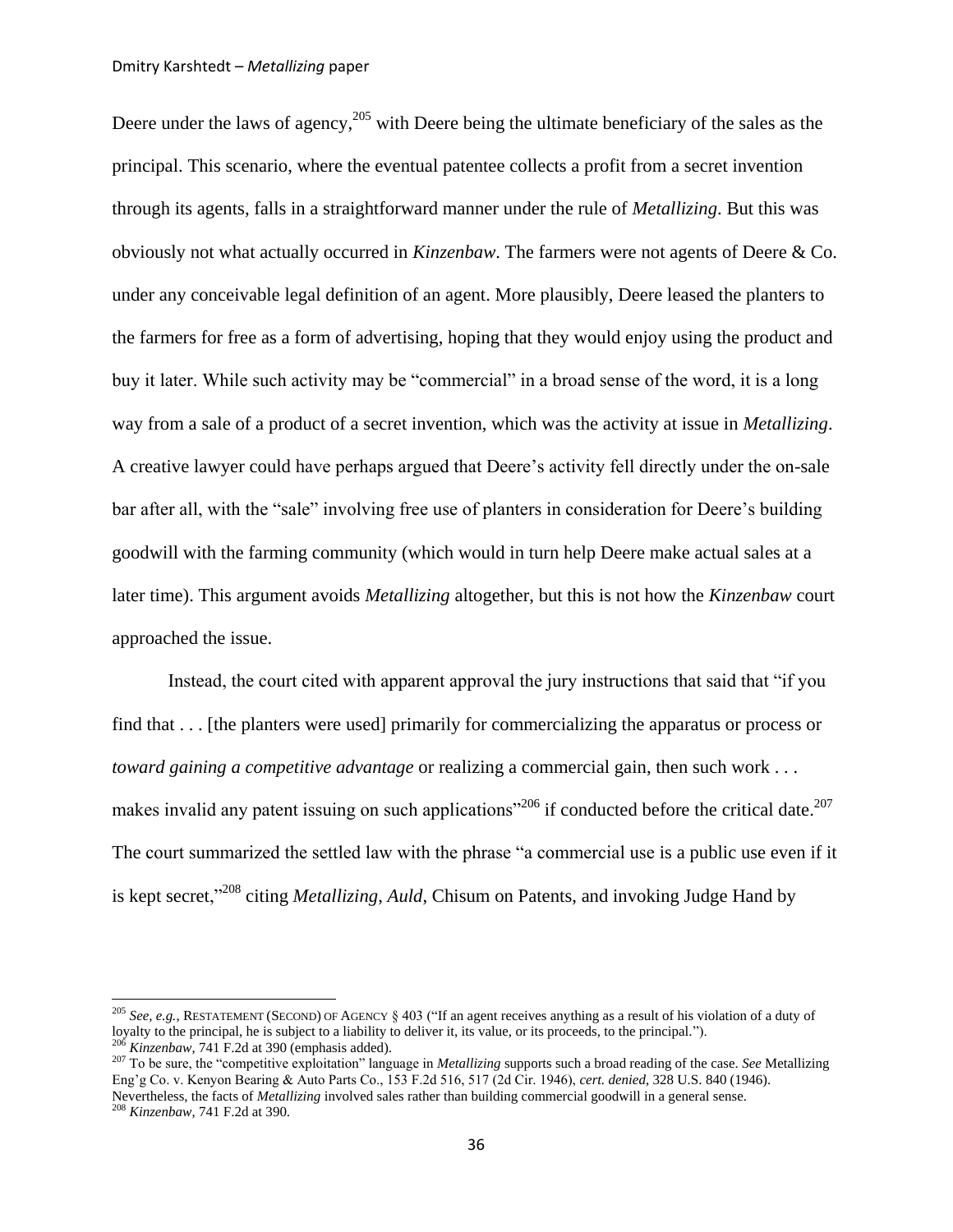name. Under its expansive reading of *Metallizing*<sup>209</sup> (again, activities at issue were not sales but "uses" apparently directed toward fostering goodwill among "customers"<sup>210</sup>), the court invalidated the patent.<sup>211</sup> In a final twist of irony, the court wrote definitively that "102(b) barred the issuance of the patent,"<sup>212</sup> rejecting *Auld*"s non-statutory forfeiture theory of *Metallizing*. 213 For those keeping score at home, the use of the planters was not "public" but secret, as the court stipulated.<sup>214</sup> There was no "sale" or even an "offer for sale" in the conventional sense of those terms.<sup>215</sup> And yet § 102(b) was held to be applicable.

## <span id="page-36-1"></span>E. Limits of the *Metallizing* Doctrine

<span id="page-36-2"></span>*Kinzenbaw*"s gloss on *Metallizing* suggests a very expansive sweep of the *Metallizing* rule. The raison d"etre of commercial entities is "to gain a competitive advantage" and "realize a commercial gain."<sup>216</sup> Therefore, any pre-critical date activities in the ordinary course of business that somehow implicate a secret invention that later becomes the subject of a patent application could invalidate the patent. In two important subsequent decisions, however, the Federal Circuit significantly limited *Kinzenbaw. In re Kollar*<sup>217</sup> dealt generally with the question of whether a

<span id="page-36-0"></span><sup>&</sup>lt;sup>209</sup> To this end, Professor Chisum noted that the "appropriate approach" for what "constitutes 'commercial exploitation' within the meaning of *Metallizing* . . . would seem to be to ask whether the product of the secret process or machine was in public use or on sale as those terms are used in Section 102(b)." 2 CHISUM ON PATENTS, *supra* not[e 14,](#page-3-2) § 6.02[5]b, at 6-62 n.60 (citing Wells & Riggins, *supra* note [25\)](#page-5-0). The *Kinzenbaw* court did not follow this approach, however. As mentioned above, the *agricultural products* (presumably, grain) made with the aid of the secret planter were clearly on sale and in public use, but the benefit of the sales did not inure to Deere, the inventor, which prevented a straightforward application of *Metallizing* in the manner suggested by Professor Chisum. Instead, the court thought that *Metallizing* applied because, "[i]n using the machines to test them for Deere, the farmers served Deere"s commercial purposes." The "commercial purpose" test is unhinged from the doctrines surrounding the public use and on-sale provisions.

<sup>210</sup> *Kinzenbaw*, 741 F.2d at 390.

<sup>211</sup> *Id.*

<sup>212</sup> *Id.* at 391.

<sup>213</sup> *See supra* notes [184-](#page-32-1)[186](#page-32-2) and accompanying text.

<sup>&</sup>lt;sup>214</sup> More precisely, the *Kinzenbaw* court said that it did not matter whether the use was public or secret, because, even if secret, the patent was forfeited under *Metallizing*. *Kinzenbaw*, 741 F.2d at 390.

<sup>215</sup> *See supra* notes [205-](#page-35-0)[206](#page-35-1) and accompanying text.

<sup>216</sup> *Kinzenbaw*, 741 F.2d at 390.

<sup>217</sup> 286 F.3d 1326 (Fed. Cir. 2002). For a cogent criticism of *Kollar* and similar cases as inconsistent with *Metallizing*"s policy against commercial exploitation, see Roderick M. Thompson, *The Licensing Exception to the On-Sale Bar: A Wrong Turn on the Path to Predictability*, 45 IDEA 35 (2004).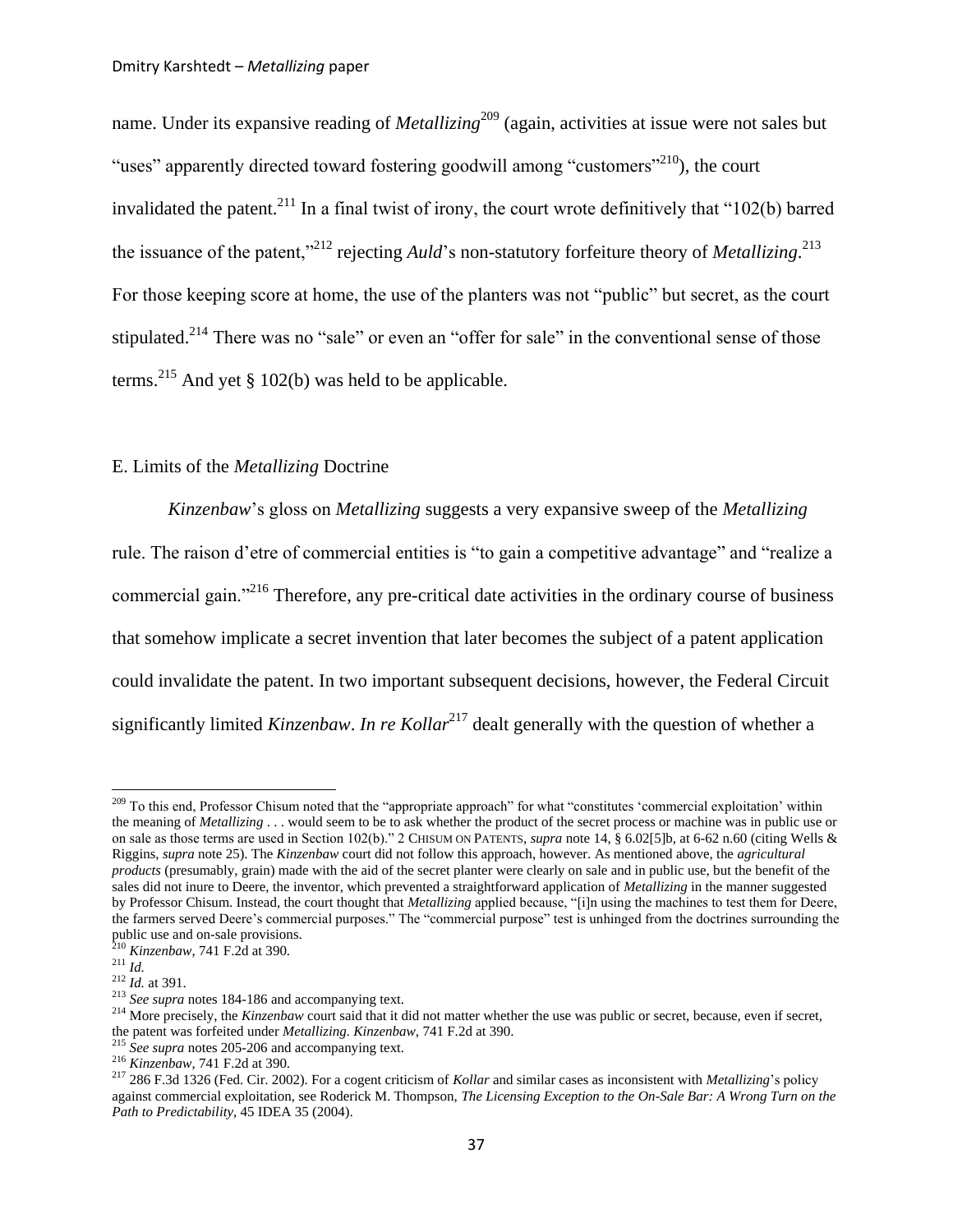license agreement that transfers the ownership of know-how that is subsequently patented triggers the on-sale bar, and held that it does not. The court reasoned that "such a transaction is not a 'sale' of the invention within the meaning of  $\S$  102(b) because the process has not been carried out or performed as a result of the transaction."<sup>218</sup> The court stressed, however, that its holding applied to the unique context of licensing and took pains to note that it was not overruling the principle of *Metallizing* as explained in *Auld*: "Surely a sale by the patentee or a licensee of the patent of a product made by the claimed process would constitute such a [patentbarring] sale because that party is commercializing the patented process in the same sense as would occur when the sale of a tangible patented item takes place."<sup>219</sup> Presumably, though its precise holding interpreted the on-sale bar of [§ 102\(b\),](http://web2.westlaw.com/find/default.wl?tf=-1&rs=WLW10.10&referencepositiontype=T&referenceposition=SP%3ba83b000018c76&fn=_top&sv=Split&docname=35USCAS102&tc=-1&pbc=0CE54B5C&ordoc=2002249504&findtype=L&db=1000546&vr=2.0&rp=%2ffind%2fdefault.wl&mt=208) *Kollar* means that a license to a product of a secret process within the meaning of *Metallizing* likewise does not invalidate the patent.<sup>220</sup> *Kollar* did not specifically mention the messy *Kinzenbaw* case, whose broad reading of *Metallizing* is in significant tension with *Kollar* given the latter case's focus on sales instead of "competitive exploitation."<sup>221</sup> Three years after *Kollar*, in *Invitrogen Corp. v. Biocrest*  Manufacturing, L.P.,<sup>222</sup> Judge Rader attempted to clean up the mess.

The *Invitrogen* opinion engaged *Kinzenbaw*"s reading of *Metallizing* directly and explicitly limited the *Kinzenbaw* case, though in a backhanded sort of way. The patent-in-suit in *Invitrogen* involved a process for producing E. coli cells with improved ability to replicate exogenous DNA.<sup>223</sup> The district court held the patent invalid under  $\S$  102(b) because "Invitrogen had used the claimed process in its own laboratories [before the critical date] to further other

<sup>218</sup> *Kollar*, 286 F.3d at 1332.

<sup>&</sup>lt;sup>219</sup> Id. at 1333 (citing [D.L. Auld Co. v. Chroma Graphics Corp.,](http://web2.westlaw.com/find/default.wl?tf=-1&rs=WLW11.04&referencepositiontype=S&serialnum=1983138411&fn=_top&sv=Split&referenceposition=1147&pbc=E5BC7519&tc=-1&ordoc=2002249504&findtype=Y&db=350&vr=2.0&rp=%2ffind%2fdefault.wl&mt=208) 714 F.2d 1144, 1147-48 (Fed. Cir. 1983) and W.L. Gore & Assocs., Inc. v. Garlock, Inc., [721 F.2d 1540, 1550 \(Fed. Cir. 1983\)\).](http://web2.westlaw.com/find/default.wl?tf=-1&rs=WLW11.04&referencepositiontype=S&serialnum=1983151589&fn=_top&sv=Split&referenceposition=1550&pbc=E5BC7519&tc=-1&ordoc=2002249504&findtype=Y&db=350&vr=2.0&rp=%2ffind%2fdefault.wl&mt=208)

<sup>220</sup> *See* Thompson, *supra* not[e 217,](#page-36-0) at 36

<sup>221</sup> *Id.*

<sup>&</sup>lt;sup>222</sup> 424 F.3d 1374 (Fed. Cir. 2005).

<sup>223</sup> *Id.* at 1377-78.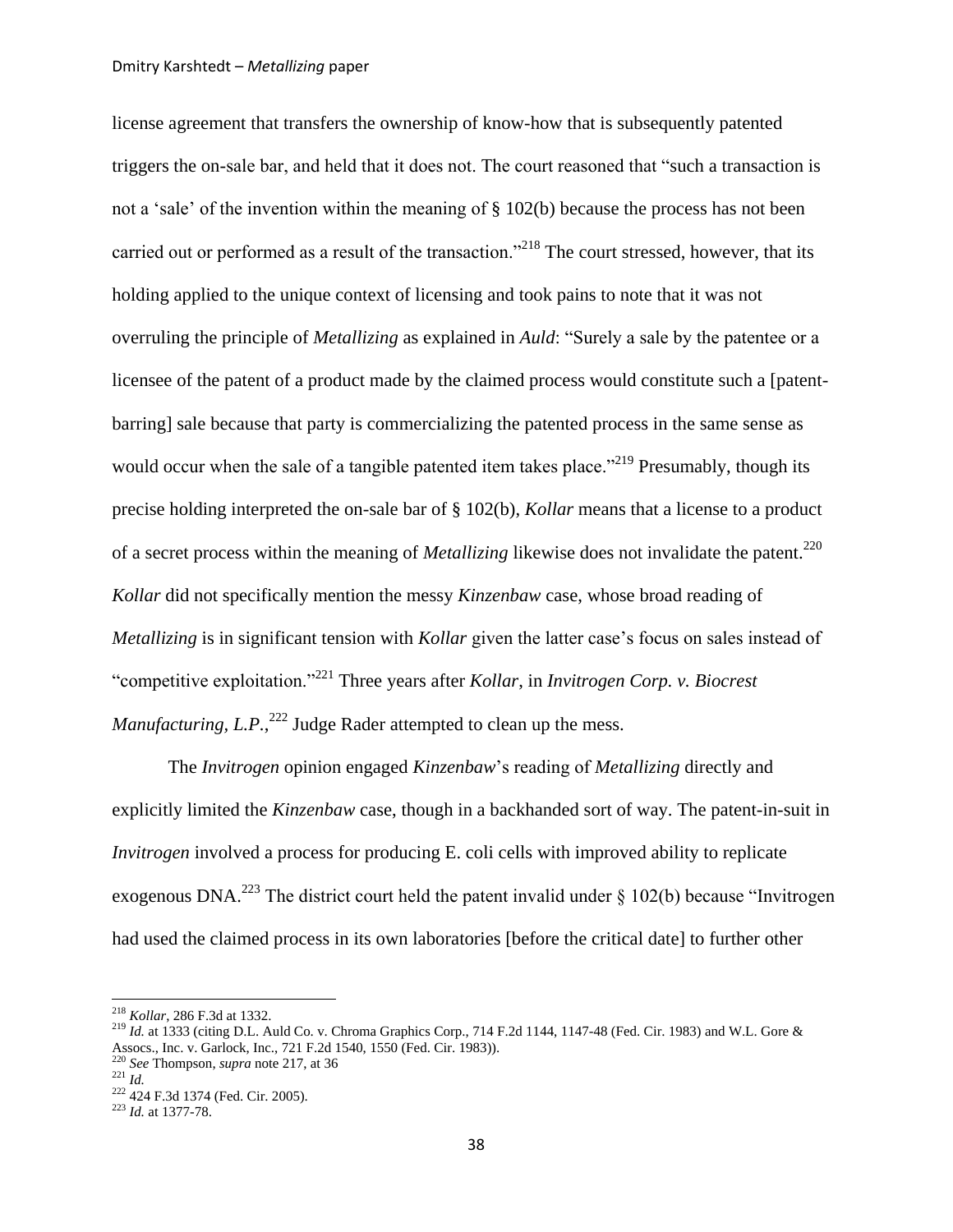projects beyond development of the claimed process and to acquire a commercial advantage."<sup>224</sup> In other words, Invitrogen used the improved cells "in other projects within the company," which generated "commercial benefits" for "Invitrogen's general business of widespread research."<sup>225</sup> On appeal, Invitrogen contended that "it kept its use of the claimed process confidential" and that "this secret internal use was not "public use" . . . because it neither sold nor offered for sale the claimed process or any product derived from the process."<sup>226</sup> The Federal Circuit agreed with the plaintiff and held that the patent was not invalid.<sup>227</sup> The court approvingly cited *Metallizing* for the proposition what "there are instances in which a secret or confidential use of an invention will . . . give rise to the public use bar,"<sup>228</sup> but distinguished the case at issue because Invitrogen used the cells only "internally to develop future products that were never sold."<sup>229</sup>

In a footnote, the court dealt with *Kizenbaw*'s broad "commercial gain" language.<sup>230</sup> Though the *Kinzenbaw* said that whether the farmers' use was public or secret did not matter, and proceeded on the assumption that the use was secret,<sup>231</sup> the *Invitrogen* court re-characterized the case by stating that "the jury had good reason to find Deere"s widespread commercial exploitation of the invention 'public."<sup>232</sup> After citing the facts suggesting that the use of the planters had to become public at some point (since it would be tough to plant 40,000 acres in secret),<sup>233</sup> the *Invitrogen* court opined, "[n]o wonder this court sustained a finding that Deere's wide-spread activities were 'primarily for commercializing the apparatus' and therefore

<sup>&</sup>lt;sup>224</sup> *Id.* at 1380 (internal quotations omitted).

<sup>225</sup> *Id.*

<sup>&</sup>lt;sup>226</sup> *Id.* (internal quotations omitted).

 $^{227}$  *Id.* 

<sup>&</sup>lt;sup>228</sup> *Id.* at 1382 (citing Metallizing Engineering Co. v. Kenyon Bearing & Auto Parts Co., 153 F.2d 516, 250 (2d Cir. 1946)).

<sup>229</sup> *Invitrogen*, 424 F.3d at 1383.

<sup>230</sup> *Id.* at 1381 n.*\*.*

<sup>231</sup> *See supra* notes [208-](#page-35-2)[214](#page-36-1) and accompanying text.

<sup>232</sup> *Invitrogen*, 424 F.3d at 1381 n.\*.

<sup>233</sup> *See supra* not[e 204](#page-34-1) and accompanying text.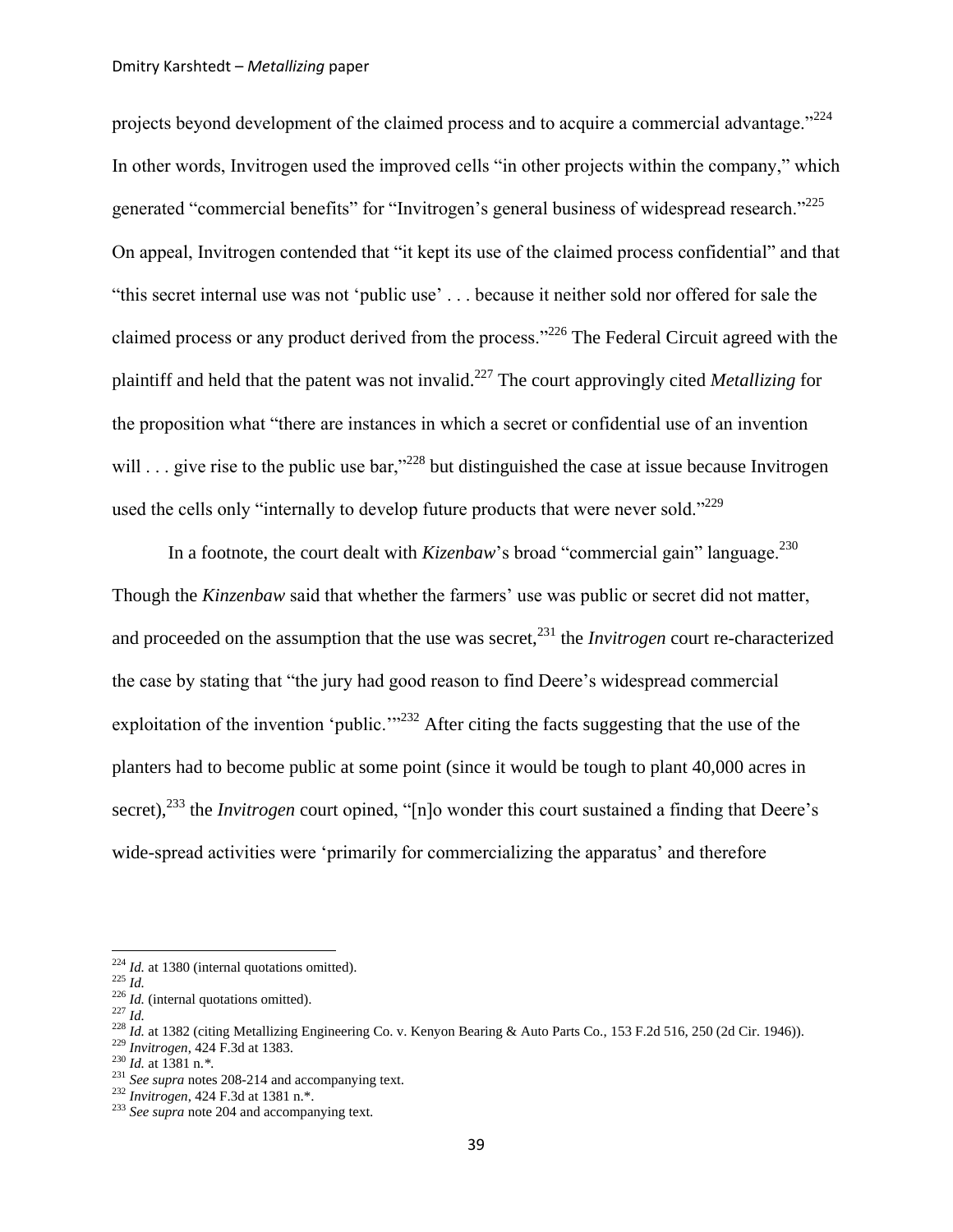$\overline{\phantom{a}}$ 

public."<sup>234</sup> This revision of *Kinzenbaw* suggests that Deere lost the case because its invention was actually in public use; there was no need to rely on the legal fiction that the use became "public" through Deere"s lending of planting machines to its potential customers. Of course, that was not the reasoning of *Kinzenbaw* itself.

<span id="page-39-0"></span>Be that as it may, *Invitrogen* did not overrule *Kinzenbaw*, though the latter case"s "commercial gain" language appears now to be limited to some type of a concrete monetary gain derived from a secret invention. After *Invitrogen*, creation of goodwill, business intelligence, or internal research advancements owing to secret inventions should not work patent forfeiture under *Metallizing*. A recent district court decision made it clear that the fact that the patentee "did not use its claimed process to make money since it never sold any later product developed using the process"<sup>235</sup> explained the result in *Invitrogen*. The court relied partly on *Kinzenbaw*, however, to rule that a triable issue of invalidity existed where the defendant produced facts tending to show that the patentee "used his inventive software for personal commercial gain prior to the critical date."<sup>236</sup> The software at issue was used to analyze the stock market; the court opined that if the patentee "did in fact use the software to trade and make money, such action, in our determination, falls within the ambit of public use under [§ 102\(b\).](http://web2.westlaw.com/find/default.wl?tf=-1&rs=WLW10.10&referencepositiontype=T&referenceposition=SP%3ba83b000018c76&fn=_top&sv=Split&docname=35USCAS102&tc=-1&pbc=26062F87&ordoc=2012987038&findtype=L&db=1000546&vr=2.0&rp=%2ffind%2fdefault.wl&mt=208)"<sup>237</sup> The *Trading Techs.* scenario is unusual because no sale of a product of a secret invention is involved, as the

<sup>234</sup> *See* 424 F.3d at 1381-82 n.\* (citing Kinzenbaw v. Deere & Co., 741 F.2d 383, 389-90 (Fed. Cir. 1983)). Capturing the confusion surrounding this area of law, another case Judge Rader cited to in *Invitrogen*, *TP Labs. Inc. v. Professional Positioners, Inc.*, which addressed the *Metallizing* principle in dicta, lamented with admirable honesty that "[d]ecisions under [the on-sale bar] provision and comparable provisions in earlier statutes are marked by confusion and inconsistency." 724 F.2d 965, 968 (Fed. Cir. 1984).

<sup>&</sup>lt;sup>235</sup> Trading Techs. Intern., Inc. v. eSpeed, Inc. 507 F. Supp. 2d 883, 893 (N.D. Ill. 2007) (case involving a software invention for improving stock market analysis).

<sup>236</sup> *Id.* The court then made the following cryptic statement, conflating the competing principles of *Kinzenbaw* and *Invitrogen*: "If defendants succeed in proving that [plaintiff] *used his invention to trade for profit—to garner a competitive advantage in the marketplace*—such is a barring public use different from the use discussed in *[Invitrogen.](http://web2.westlaw.com/find/default.wl?tf=-1&rs=WLW11.04&serialnum=2007423393&fn=_top&sv=Split&tc=-1&pbc=8A19D0B7&ordoc=2012987038&findtype=Y&vr=2.0&rp=%2ffind%2fdefault.wl&mt=Westlaw)* Further, because [plaintiff"s] invention need not have been disclosed to the public in order to be commercially exploited, [plaintiff"s] exclusively private use of the invention would not abrogate the public use bar." *Id.* In the spirit of *Metallizing*, defendants had thus successfully argued that *Invitrogen* is not controlling: "[A] rule requiring that an inventive method be placed 'on sale' would render the 'public use' prong o[f § 102\(b\)](http://web2.westlaw.com/find/default.wl?tf=-1&rs=WLW11.04&referencepositiontype=T&referenceposition=SP%3ba83b000018c76&fn=_top&sv=Split&docname=35USCAS102&tc=-1&pbc=8A19D0B7&ordoc=2012987038&findtype=L&db=1000546&vr=2.0&rp=%2ffind%2fdefault.wl&mt=Westlaw) meaningless, and would permit inventive methods to be used for commercial gain in secret for years and still be eligible for patent protection whenever the inventor decided it was time to share it with the public, an outcome antithetical to the public policy of offering a limited term of exclusivity in exchange for prompt disclosure." *Id.* (internal quotations omitted). <sup>237</sup> *Id.*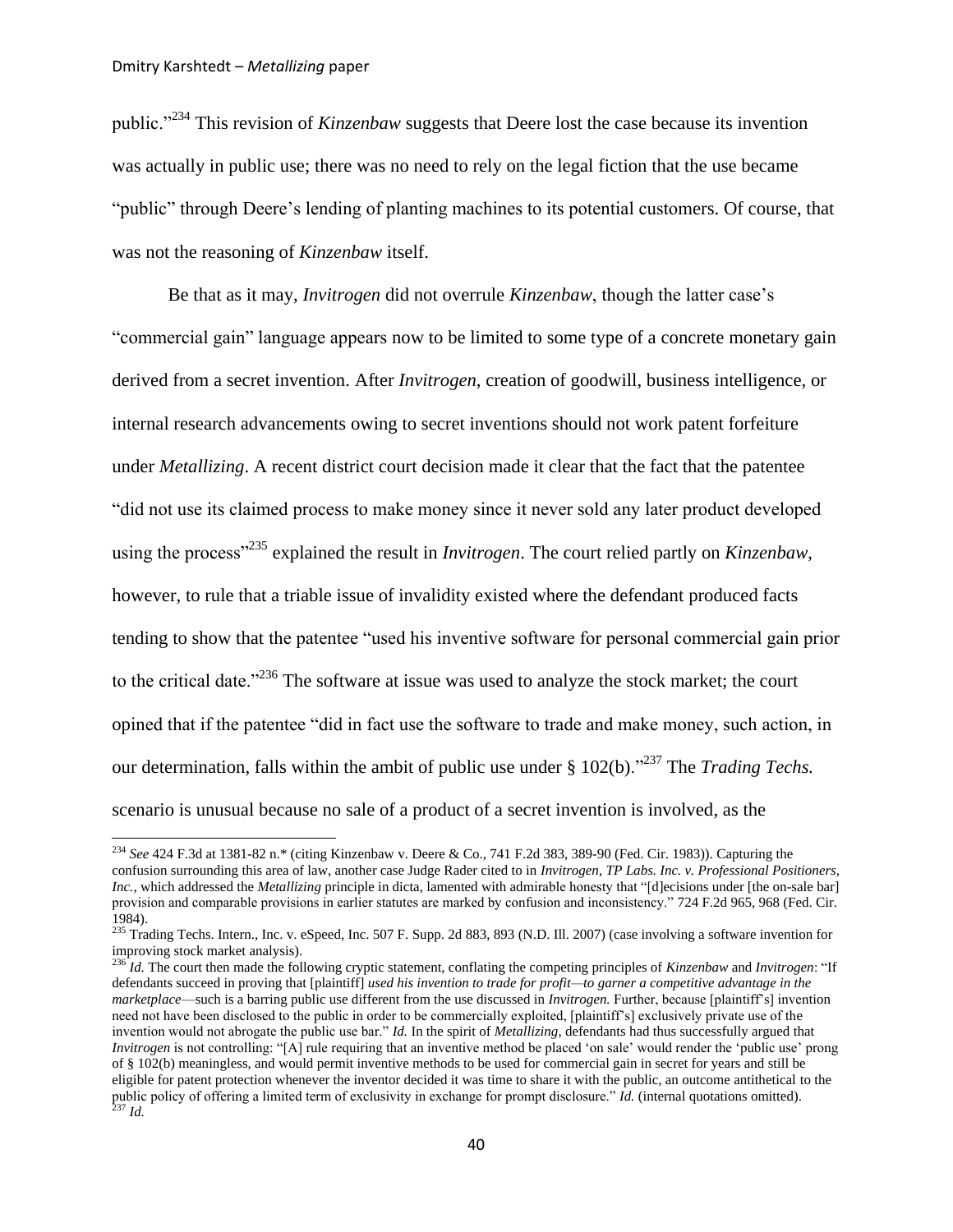<span id="page-40-0"></span>invention makes money for the trader quite literally by helping him or her become more successful in the market;  $^{238}$  one wonders if the court would have felt the same way if the inventor was actually losing money on the stock market with the software.<sup>239</sup> The courts have yet to address this tantalizing issue directly, though the *Trading Techs.* court suggested in dicta that evidence of the inventor"s monetary loss was probative of patent-defeating commercial exploitation.<sup>240</sup> It is thus clear that, even in the wake of *Invitrogen*, the *Metallizing* rule lives on. 241

## <span id="page-40-1"></span>III. *METALLIZING*"S FLAWED POLICY RATIONALES

## A. Disclosure

#### *1. Practical and theoretical problems with the disclosure rationale*

The foregoing discussion indicates that, as a matter of common law and statutory interpretation, Judge Hand"s analysis in *Metallizing* was shaky at best. As noted bluntly by one commentator on *Metallizing* and similar cases, "[s]ome of these uses are deemed "public" primarily to penalize the inventor for her own delay in seeking a patent. . . . Clearly the "public" nature of the use in these cases is a fiction which is used to serve independent policy objectives

 $^{238}$  The inventor hurt his case when he testified that, "the minute I started trading with MD Trader, the trajectory of my trading went up and never came close to tracing back to that original point . . . ." *Id.* at 897 (internal quotations omitted).

<sup>&</sup>lt;sup>239</sup> A plausible case can be made that such use is "competitive exploitation" since it is made with the intention of achieving commercial gain. The *Invitrogen*-*Kinzenbaw* issue became moot when the jury ultimately determined that the commercial use at issue did not occur more than one year before the critical date. The District Court did note in dicta that, even though the inventor experienced monetary losses with his market-analysis invention, the use was still commercial. *See* Trading Techs. Intern., Inc. v. eSpeed, Inc. 581 F. Supp. 2d 915, 916-17 (N.D. Ill. 2008), *aff"d*, 595 F.3d 1340 (Fed. Cir. 2010) ("[Inventor"s] receipts for the day, also presented at the hearing, showed that a large amount of trading actually occurred that day, resulting in a loss. We agree with [defendant's] expert . . . that it is not common practice to engage in a substantial amount of trading, ultimately resulting in a large loss when testing software in a live environment. Therefore, we find [the defendant] has proved by clear and convincing evidence that Brumfield engaged in commercial use of the invention . . . .").

<sup>240</sup> *See supra* not[e 239.](#page-40-0)

<sup>241</sup> *See* Bradley C. Wright, *Recent Developments in Patent Law*, 5 J. MARSHALL REV. INTELL. PROP. L. 630, 633 (2006). ("In *Invitrogen*, the Federal Circuit distinguished the circumstances in *Metallizing Engineering*. . . . The court held that the correct test is the traditional public use test, which asks whether the use was either accessible to the public or if there was a commercially exploited use. There was no evidence in this case that the patent owner received any compensation for its internal, secret use. Merely using the invention to develop future products was held not to be commercial exploitation. Here, the court really put a crimp in the secret public use doctrine.") (footnotes omitted).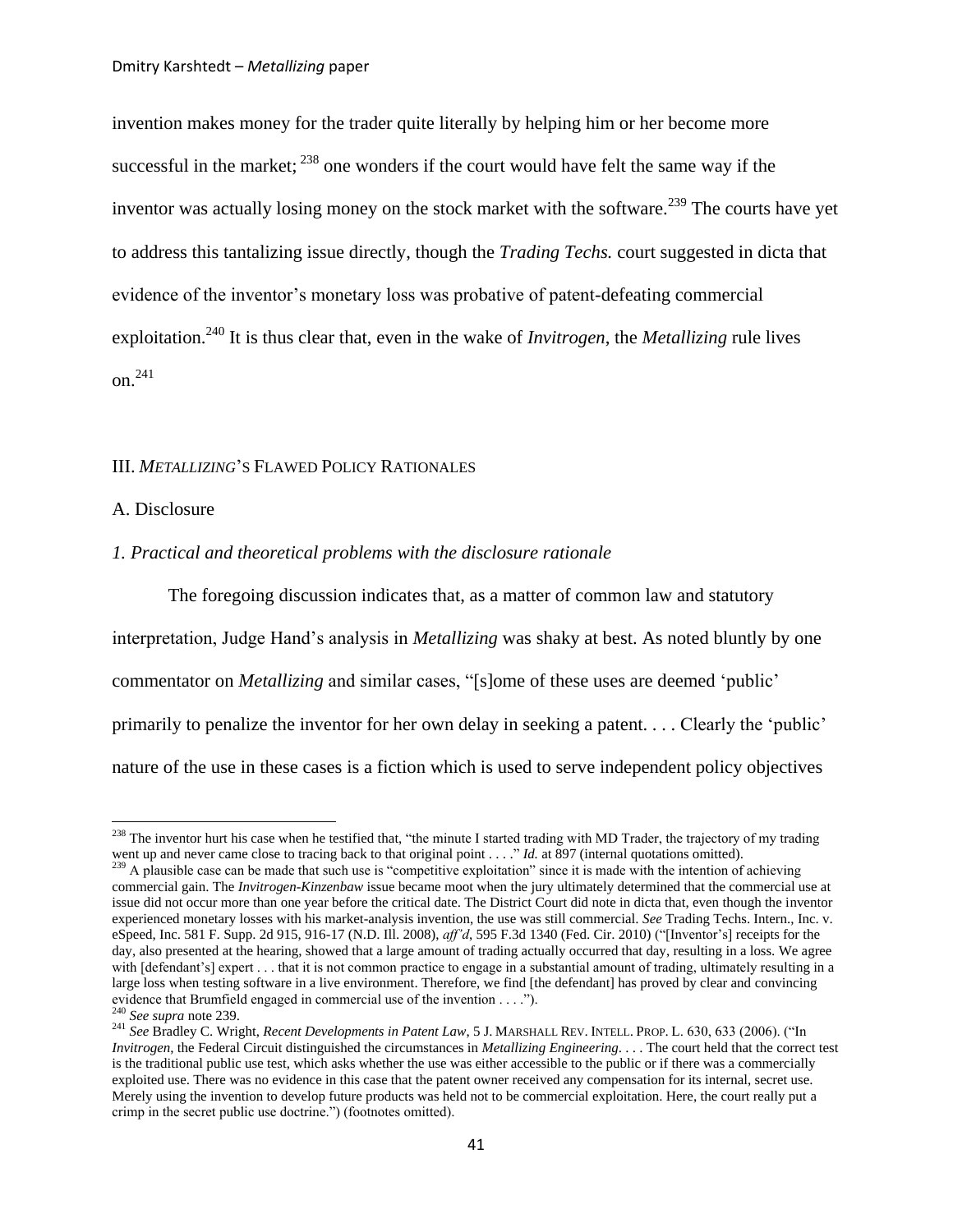<span id="page-41-2"></span>of the court."<sup>242</sup> Since, for Judge Hand, policy objectives were apparently strong enough to override the statute by importing first-party secret inventions into the statutory bars of § 102(b), they are worth examining in detail. As mentioned above, one of Judge Hand"s rationales for the rule was to encourage prompt disclosure of inventions to the public via early filing of patent applications.<sup>243</sup> He held that "it is part of the consideration for a patent that the public shall as soon as possible begin to enjoy the disclosure."<sup>244</sup> As this language reveals, the disclosure rationale for the patent system can be framed as part of the "quid pro quo" of the patent system: the patentee receives a monopoly right to exclude others from practicing his or her invention in exchange for revealing technical information to the public.<sup>245</sup> The patentee's disclosures, the reasoning goes, will stimulate future research building on the patentee"s invention; moreover, after the expiration of the patent, the invention will enter the public domain, free for everyone to use.<sup>246</sup> The Supreme Court has highlighted disclosure as an important reason for the existence of the patent system, $^{247}$  and several patent theorists have commented positively on the role of the patent system in promoting technological progress by disseminating information.<sup>248</sup> In addition, an important of function of a patent is to disclose the existence of a claim of ownership of an

<sup>245</sup> *See* Orin S. Kerr, *Rethinking Patent Law in the Administrative State*, 42 WM. & MARY L. REV. 127, 133-37, 182-83 (2000); A. Samuel Oddi, *[Un-Unified Economic Theories of Patents—The Not-Quite-Holy Grail](http://web2.westlaw.com/find/default.wl?tf=-1&rs=WLW11.04&referencepositiontype=S&serialnum=0106127233&fn=_top&sv=Split&referenceposition=271&findtype=Y&tc=-1&ordoc=0281621512&db=1211&vr=2.0&rp=%2ffind%2fdefault.wl&pbc=ADB895E3)*, 71 NOTRE DAME L. REV. 267, 274 (1996). <sup>246</sup> *See* Jeanne C. Fromer, *Patent Disclosure*, 94 IOWA L. REV. 539, 553 (2009) ("The accepted understanding in patent policy and doctrine is that disclosure of a patented invention to the public—and its dedication to the public after the expiration of the patent term—is part of a quid pro quo the patentee must provide to gain the broad patent right."); Elizabeth Pesses, Note, *Patent and Contribution: Bringing the Quid Pro Quo into* eBay v. MercExchange, 11 YALE J.L. & TECH. 309, 320-323 (2009), and

references therein.

<span id="page-41-1"></span><span id="page-41-0"></span> $\overline{a}$ 

<sup>247</sup> See supra not[e 13](#page-3-0) and accompanying text.

<sup>242</sup> Ubel, *supra* not[e 12,](#page-3-1) at 422-23.

<sup>&</sup>lt;sup>243</sup> *See supra* not[e 13](#page-3-0) and accompanying text.

<sup>244</sup> Metallizing Eng"g Co. v. Kenyon Bearing & Auto Parts Co., 153 F.2d 516, 520 (2d Cir. 1946), *cert. denied*, 328 U.S. 840 (1946).

<sup>&</sup>lt;sup>248</sup> *See, e.g.*, Fromer, *supra* not[e 246,](#page-41-0) at 599 (criticizing problems with patent disclosure but arguing for "the deserved centrality" of the disclosure function in the patent system to promote the flow of information about inventions from patentees to potential future innovators, thereby stimulating increased and speedier follow- up innovation"); Robert P. Merges, *Commercial Success and Patent Standards: Economic Perspectives on Innovation*, 76 CALIF. L. REV. 805, 808 n.9, 809 (1988) ("There is a significant amount of evidence showing that inventors in many fields rely on published patents for technical information. . . . [T]he patent statute and case law—not to mention commercial practices—repeatedly demonstrate [the disclosure function"s] vitality in the patent system.") (citing several papers)). *See generally* Ouellette, *supra* note [66.](#page-11-1)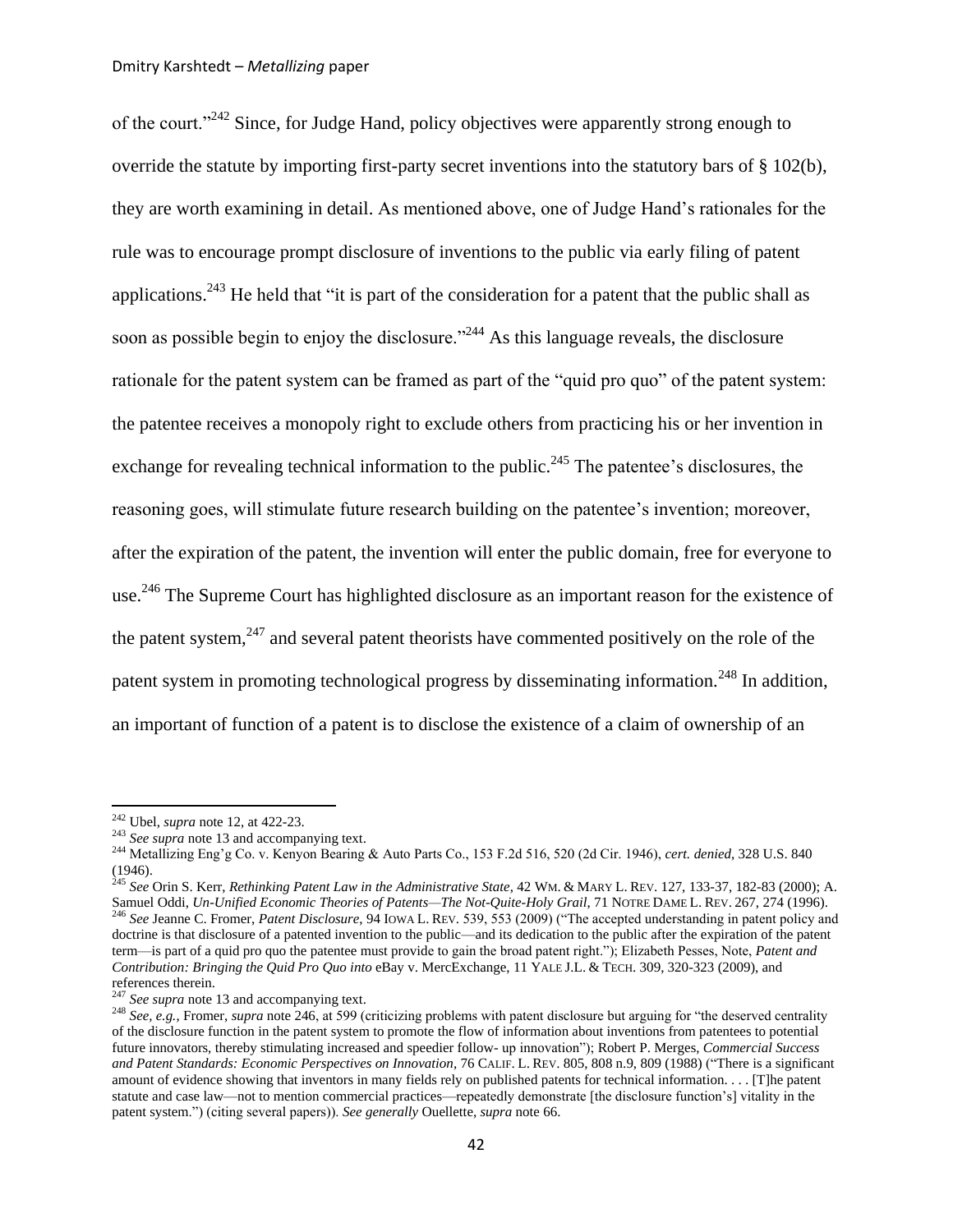invention to the public, particularly to the patentee's competitors who might wish to design around the patent.<sup>249</sup>

<span id="page-42-4"></span><span id="page-42-2"></span><span id="page-42-1"></span><span id="page-42-0"></span>In the last several years, however, commentators have begun to question whether patent disclosures actually provide significant informational benefits to the public,<sup>250</sup> both in terms of teaching those skilled in the art to practice the invention<sup>251</sup> and in terms of providing notice of a claim of ownership over the invention.<sup>252</sup> Mark Lemley argued that "the Federal Circuit has permitted a number of vague general disclosures that don"t in fact communicate very much to anyone, and patent lawyers often have incentives to write those vague disclosures.<sup>2253</sup> In an earlier paper, he had noted that, especially in the information technology industry, companies appear to ignore patents completely, even when significant investment decisions are made and goals of corporate research and development are formulated.<sup>254</sup> The reasons for ignoring patents are complex: in addition to the problem of relatively unhelpful disclosures, which plague the high-tech industry in particular,  $255$  inventors who read patents might worry that they would be charged with willful infringement for practicing the invention with knowledge that it is covered by another's patent,<sup>256</sup> leading to possible trebling of monetary damages.<sup>257</sup> The notice-of-

<span id="page-42-3"></span>l

<sup>249</sup> *See* [Pennwalt Corp. v. Durand-Wayland, Inc., 833 F.2d 931, 945-46 \(Fed. Cir. 1987\)](http://web2.westlaw.com/find/default.wl?referencepositiontype=S&serialnum=1987138946&referenceposition=945&rp=%2ffind%2fdefault.wl&sv=Split&rs=WLW11.04&db=350&tf=-1&findtype=Y&fn=_top&tc=-1&vr=2.0&pbc=D6922B9E&ordoc=0110349571) (en banc) (Bennett, J., dissenting in part). <sup>250</sup> Timothy R. Holbrook, *Possession in Patent Law*, 59 S.M.U. L. REV. 123, 146 (2006); Mark A. Lemley, *Ignoring Patents*, 2008 MICH. ST. L. REV. 19, 21; Note, *The Disclosure Function of the Patent System (or Lack Thereof)*, 118 HARV. L. REV. 2007, 2015 (2005). Critiques of the importance of disclosure in the patent system are not limited to recent commentators, however. *See, e.g.*, Alfred E. Kahn, *The Role of Patents*, *in* COMPETITION, CARTELS AND THEIR REGULATION 308, 317 (John P. Miller ed., 1962) (cited in Merges, *supra* note [248](#page-41-1), at 809 n.10); JOHN W. SCHLICHER, PATENT LAW: LEGAL AND ECONOMIC PRINCIPLES § 1.04[3], at 1-26 (2001) (the quid pro quo rationale is a "conceptual error" that "predisposes the court to try to reward the act of disclosure rather than the act of inventing"). *But see* Lefstin, *supra* note [183,](#page-31-1) at 872-73 (discussing court decisions that approached patent claims as contracts between the patentee and the government, implying strong influence of the quid pro quo rationale on judges). <sup>251</sup> *See, e.g.*, Fromer, *supra* not[e 246;](#page-41-0) Sean B. Seymore, *The Teaching Function of Patents*, 85 NOTRE DAME L. REV. 621 (2010) <sup>252</sup> *See generally* Dan L. Burk & Mark A. Lemley, *Fence Posts or Sign Posts? Rethinking Patent Claim Construction*, 157 U. PA. L. REV. 1743 (2009); *see also* Tun-Jen Chiang, *Fixing Patent Boundaries*, 108 MICH. L. REV. 523, 529 (2010) (discussing "the

public notice function of [patent] claims"). <sup>253</sup> Mark A. Lemley, *The Myth of the Sole Inventor*, *available at* http://papers.ssrn.com/sol3/papers.cfm?abstract\_id=1856610, manuscript at \*49.

<sup>254</sup> Lemley, *supra* not[e 250,](#page-42-0) at 21-22.

 $^{255}$   $\overline{Id}$ .

<sup>&</sup>lt;sup>256</sup> See id. at 21 ("Companies and lawyers tell engineers not to read patents in starting their research, lest their knowledge of the patent disadvantage the company by making it a willful infringer.").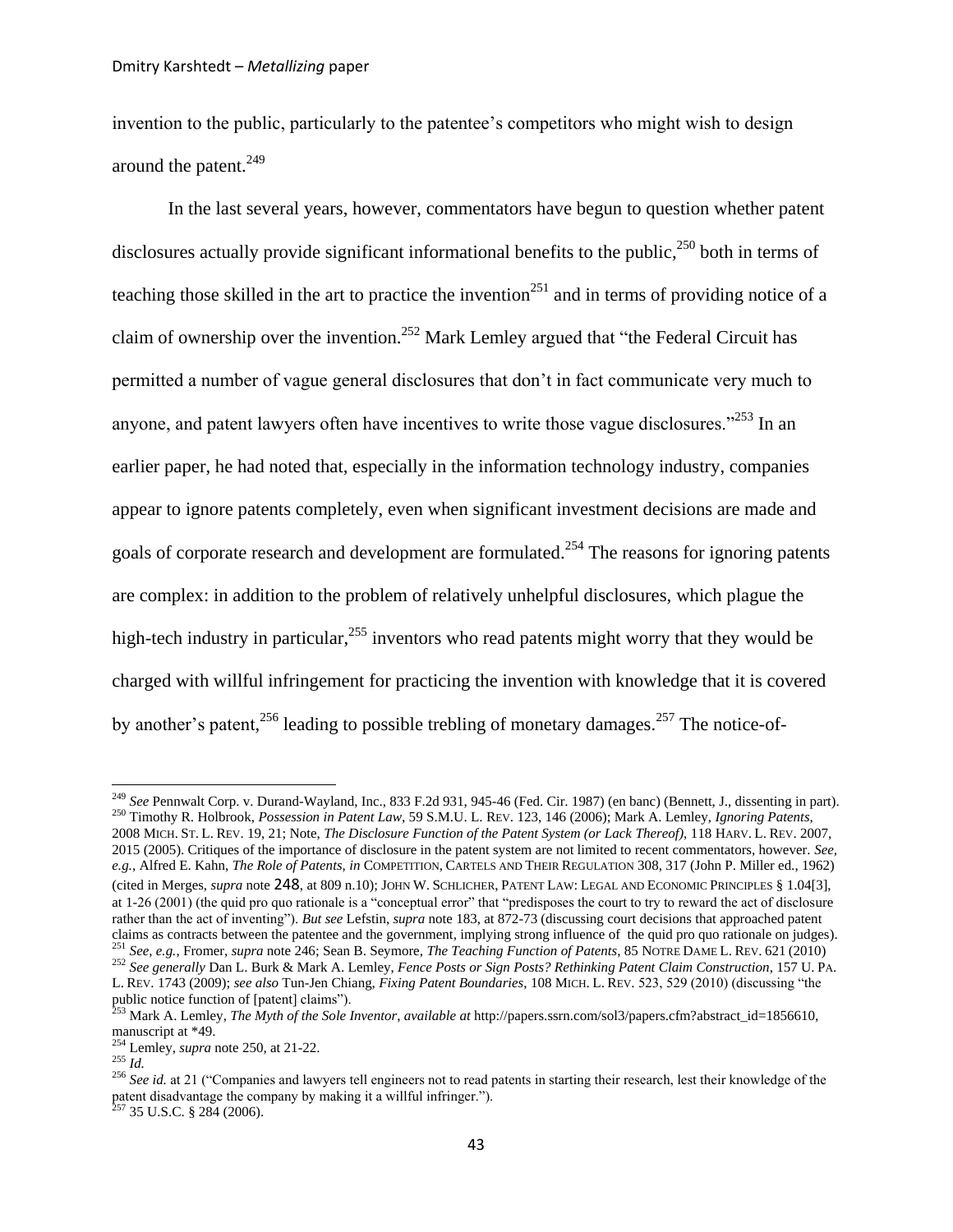ownership function of patent disclosure has fared no better, as the academic literature makes clear.<sup>258</sup> Even when inventors are willing to risk willfulness and decide to read a patent, they might have great trouble figuring out whether the claims cover their products, as meaning and scope of patent claims can often be difficult to determine<sup>259</sup> until an infringement suit has been filed and the case has reached the claim construction stage.<sup>260</sup> Yet another problem with the disclosure rationale is that relevant patents can sometimes be very difficult to find with currently available search techniques, <sup>261</sup> so that even those who seek to read patent literature might never come across patents that would be useful to them.

<span id="page-43-2"></span><span id="page-43-1"></span><span id="page-43-0"></span>Moreover, researchers appear to consider patents generally unhelpful as sources of technical information,  $262$  turning instead to the more familiar peer-reviewed publications,  $263$  or perhaps even to "product manuals or products embodying the patents"<sup>264</sup> when they are available. To remedy the problem of patent disclosures that lack useful examples, are ridden with jargon, and are generally inaccessible to scientists, Sean Seymore proposed reforming the enablement requirement of the Patent Act<sup>265</sup> so that disclosures associated with patents would more useful to the scientific community.<sup>266</sup> But even if those reforms are adopted—certainly not

<sup>258</sup> For an insightful analysis of notice problems in patent law, see Timothy R. Holbrook, *Patents, Presumptions, and Public Notice*, 86 IND. L.J. 779 (2011).<br><sup>259</sup> S<sub>AL</sub>D 1.6 -

<sup>259</sup> *See* Burk & Lemley, *supra* note [252,](#page-42-1) at 1744 ("Despite repeated efforts to set out the rules for construing patent claims . . . , parties and courts seem unable to agree on what particular patent claims mean. Patent law has provided none of the certainty associated with the definition of boundaries in real property law. Literally every case involves a fight over the meaning of multiple terms, and not just the complex technical ones.") (citation omitted).

<sup>260</sup> *See* Markman v. Westview Instruments, Inc*.*, 52 F.3d 967 (Fed. Cir. 1995) (en banc), *aff"d*, 517 U.S. 370 (1996).

<sup>261</sup> Alan Devlin, *The Misunderstood Function of Disclosure in Patent Law*, 23 HARV.J.L. & TECH. 401, 403 (2010); Herbert Hovenkamp, Response, *Notice and Patent Remedies*, 88 TEX. L. REV. SEE ALSO 221, 225 (2011).

<sup>&</sup>lt;sup>262</sup> Lemley, *supra* not[e 250,](#page-42-0) at 22 ("Empirical research suggests that scientists don't in fact gain much of their knowledge from patents, turning instead to other sources." (citing Wesley M. Cohen et al., *R&D Spillovers, Patents and the Incentives to Innovate in Japan and the United States*, 31 RES. POL"Y 1349, 1362-64 (2002)). *But see* Ouellette, *supra* not[e 66,](#page-11-1) manuscript at \*25-41 (finding that researchers do glean some useful information from patents).

<sup>263</sup> *See* Seymore, *supra* note [251,](#page-42-2) at 625 ("[S]cientists and engineers are not trained to read patents. In college and graduate school they learn that research funding, reputation, and tenure decisions turn on publications in peer-reviewed technical journals.")  $\frac{1}{264}$  (footnotes omitted).

<sup>&</sup>lt;sup>4</sup> See Ted Sichelman, *Commercializing Patents*, 62 STAN, L. REV. 341, 378 (2010).

<sup>265</sup> *See* 35 U.S.C. § 112 ¶ 1 (2006).

<sup>266</sup> *See generally* Seymore, *supra* note [263;](#page-43-0) *see also* Fromer, *supra* note [246.](#page-41-0) Also, as I have noted elsewhere, there is some tension between the enablement requirement of patent law scientific norms of reproducibility and verifiability. *See* Dmitry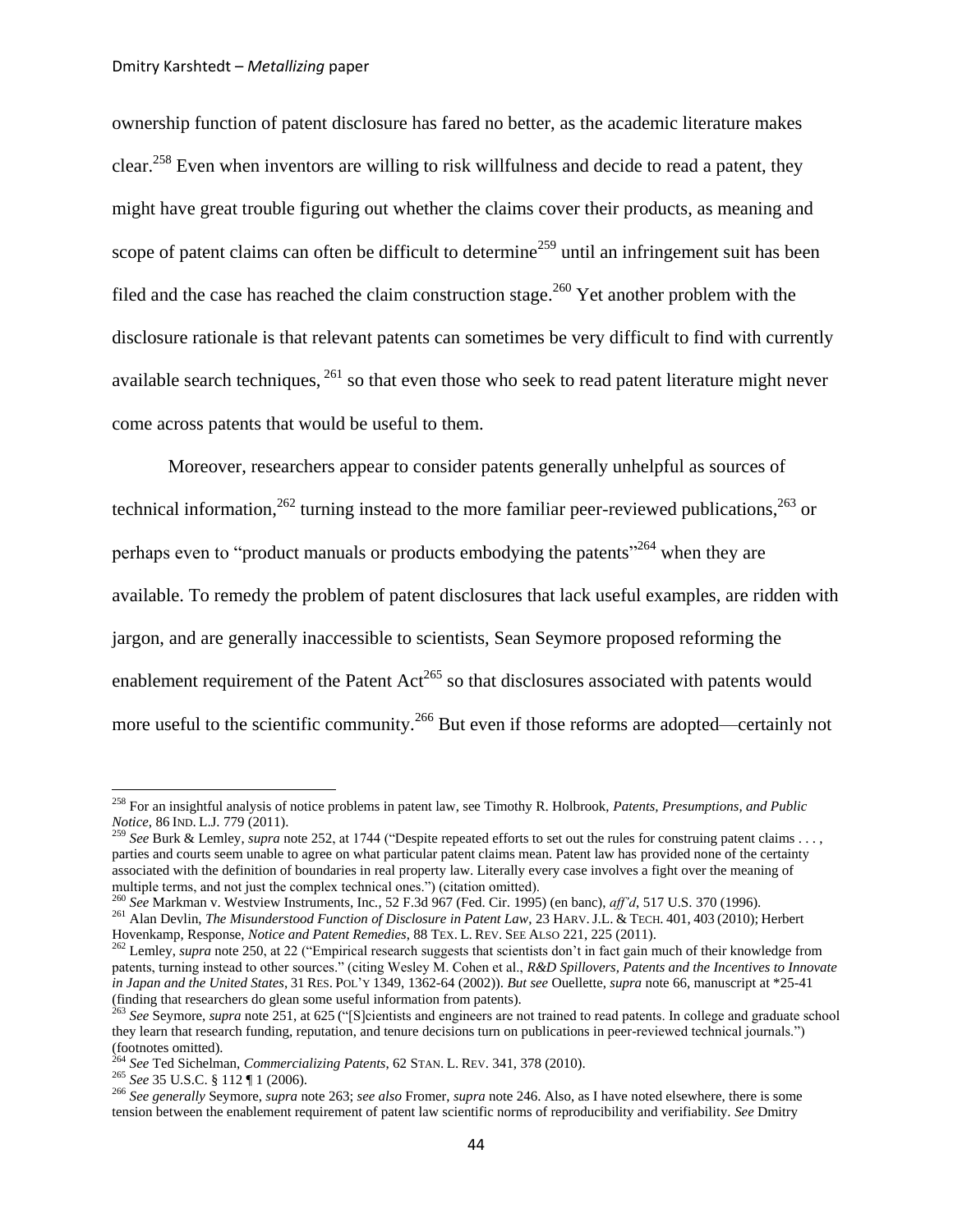a guarantee since implementing the proposals will likely require legislative action—the problems of willfulness<sup>267</sup> and difficulties of finding the right patents<sup>268</sup> will remain. In addition, as Tun-Jen Chiang argued in a sweeping attack on the disclosure rationale for the patent system, the very notion of the quid pro quo may be "an illusion" since patents tend to claim much more than they actually disclose.<sup>269</sup>

<span id="page-44-2"></span><span id="page-44-0"></span>Of course, by hypothesis the information in a secret invention falling under the rule of *Metallizing* cannot be gleaned from its commercial products. Also, it is assumed that the invention cannot be learned from other sources like peer-reviewed publications, which would defeat trade secret rights in the invention as a legal matter<sup>270</sup> and defeat the patent rights as well on the theory of anticipation by prior art.<sup>271</sup> Given the total secrecy shrouding such inventions, isn"t some disclosure via a patent, imperfect though it may be, better for the public than no disclosure at all? The answer, suggested in a recent paper by Alan Devlin, starts with the realization that the value of patent disclosure must always be balanced against the effect of mandated disclosure on incentives to engage in inventive activities.<sup>272</sup> Indeed, Devlin argued forcefully for the proposition that disclosure is distinctly subordinate to the role of the patent

<span id="page-44-1"></span>Karshtedt, *Limits on Hard-To-Reproduce Inventions: Process Elements and Biotechnology"s Compliance with the Enablement Requirement*, 3 HASTINGS SCI. & TECH. L.J. 109, 109-117 (2011).<br><sup>267</sup> See surve and 255. S

<sup>267</sup> *See supra* not[e 256.](#page-42-3) Seymore argues, however, that willful infringement will not be as strong of a deterrent to reading patents after *In re Seagate Tech., LLC*, 497 F.3d 1360 (Fed. Cir. 2007), which made it more difficult to prove willfulness. Seymore, *supra* not[e 263,](#page-43-0) at 625. Ouellette's empirical work suggests that researchers' worries about willful infringement are "extremely minor." Ouellette, *supra* note [66,](#page-11-1) manuscript at 390-40. However, the percentage of industry as opposed to academic researchers in her study is very small, suggesting perhaps that academics don"t fear infringement suits in general. *See id.* at 64. Another recent empirical paper found that willfulness findings did not significantly diminish after *Seagate*. *See* [Christopher B. Seaman,](http://www.kentlaw.edu/faculty/cseaman/) *[Willful Patent Infringement and Enhanced Damages After](http://ssrn.com/abstract=1751831)* In re Seagate*: An Empirical Study*, forthcoming IOWA L.R., *available at* [http://papers.ssrn.com/sol3/papers.cfm?abstract\\_id=1751831,](http://papers.ssrn.com/sol3/papers.cfm?abstract_id=1751831) manuscript at \*1.

<sup>&</sup>lt;sup>268</sup> See supra not[e 261](#page-43-1) and accompanying text.

<sup>269</sup> Tun-Jen Chiang, *The Levels of Abstraction Problem in Patent Law*, forthcoming 105 NW. U. L. REV. \_ (2011), *available at*  http://papers.ssrn.com/sol3/papers.cfm?abstract\_id=1434465, manuscript at \*6. For Chiang's own proposal for making disclosure more commensurate with claim scope, see Tun-Jen Chiang, *The Patentee"s Contribution*, work in progress on file with author. <sup>270</sup> *See* UNIFORM TRADE SECRETS ACT § 1(4) (1985) (""Trade secret" means information . . . that: (i) derives independent economic value, actual or potential, *from not being generally known to, and not being readily ascertainable by proper means by*, other persons who can obtain economic value from its disclosure or use, and (ii) is the *subject of efforts* that are reasonable under the circumstances *to maintain its secrecy*.") (emphases added).

<sup>271</sup> *See* 35 U.S.C. § 102(a) (2006).

<sup>272</sup> Devlin, *supra* not[e 261,](#page-43-1) at 404; *see also* SCHLICHER, *supra* not[e 250,](#page-42-0) at § 1.04[3], at 1-26.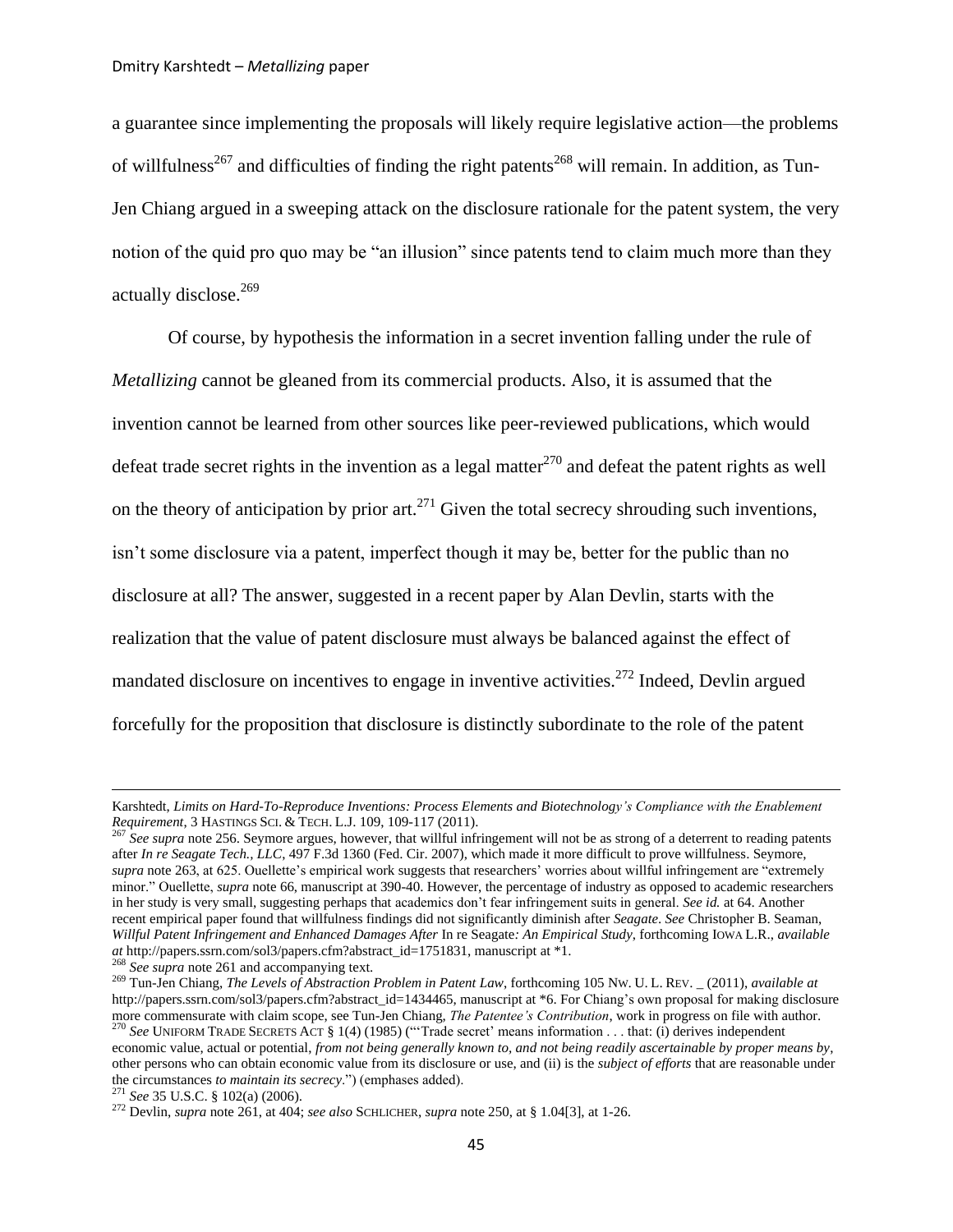<span id="page-45-3"></span>system in providing an incentive to invent.<sup>273</sup> Inventors, the argument continued, most logically choose to opt for the patent system in cases where inventions tend to be "self-revealing,"<sup>274</sup> such as the paradigmatic example of the paper clip.<sup>275</sup> Without patent protection, the paper clip invention would be an easily appropriable "public good,"<sup>276</sup> with others easily able to free-ride on the research efforts of the first inventor after figuring out how the paper clips works simply upon visual inspection of a commercial embodiment. For inventions that are more readily "concealable,"<sup>277</sup> such as the secret machines and processes governed by the rule of *Metallizing*, the Patent Act's disclosure requirements<sup>278</sup> place a significant cost on the researcher, who is understandably averse to revealing the details of such inventions to the world.<sup>279</sup>

<span id="page-45-2"></span>Applying Devlin"s arguments to *Metallizing*-type inventions, it becomes clear that the researcher in this scenario faces Hobson"s choice of 1) patenting the invention and revealing its workings in the patent's specification or 2) keeping it "suppressed or concealed" as a noninforming trade secret and risk the patenting of the invention by a third party that would turn the original inventor into an infringer,  $^{280}$  or at least risk losing the trade secret right if the invention becomes generally known.<sup>281</sup> This state of affairs might chill the development and commercial

<span id="page-45-1"></span><span id="page-45-0"></span><sup>&</sup>lt;sup>273</sup> *Id.* at 425 ("[T]he normative implications of disclosure and incentive-to-invent principles point in opposing directions. The former suggests that patentability should be broader than what is minimally required to spur innovation. The latter cuts against such broad reach. The incentive-to-invent rationale, however, should carry the day.").

<sup>274</sup> *Id.* at 426.

<sup>275</sup> Mark A. Lemley, *The Surprising Virtues of Treating Trade Secrets as IP Rights*, 61 STAN. L. REV. 311, 338-39 (2008); *see also* Katherine J. Strandburg, *What Does the Public Get? Experimental Use and the Patent Bargain*, 2004 WISC. L. REV. 81, 104- 07.

<sup>276</sup> Devlin, *supra* not[e 261,](#page-43-1) at 442.

<sup>277</sup> *Id.* at 417.

<sup>278</sup> *See* 35 U.S.C. § 112 (2006).

<sup>279</sup> Devlin, *supra* not[e 261,](#page-43-1) at 420.

<sup>280</sup> *See supra* note 82; *see also infra* not[e 298.](#page-49-0)

<sup>&</sup>lt;sup>281</sup> *Id.* ("If an inventor would prefer patent protection but chooses trade secrecy instead due to the cost associated with the § 112 requirements, then we know something important: the inventor would gain more utility from patent protection with no disclosure requirements than she would from trade secret. Greater utility translates into a larger ex post reward. Such enhanced ex post value means greater ex ante incentives to innovate. The "incentive to disclose" may therefore at times be in tension with the utilitarian "incentive to invent" foundation of the patent system. . . . [R]egarding the patent regime"s creation of incentives as superior to any disclosure function is the better view."). Devlin ultimately concludes that inventors of concealable inventions seek patent protection because their reverse engineering is possible, justifying the Patent Act"s disclosure requirements. *Id.* at 421-22. But by hypothesis, however, reverse engineering of *Metallizing*-type inventions is not possible, leaving independent discovery as the only fear of the inventor subject to the rule of *Metallizing*.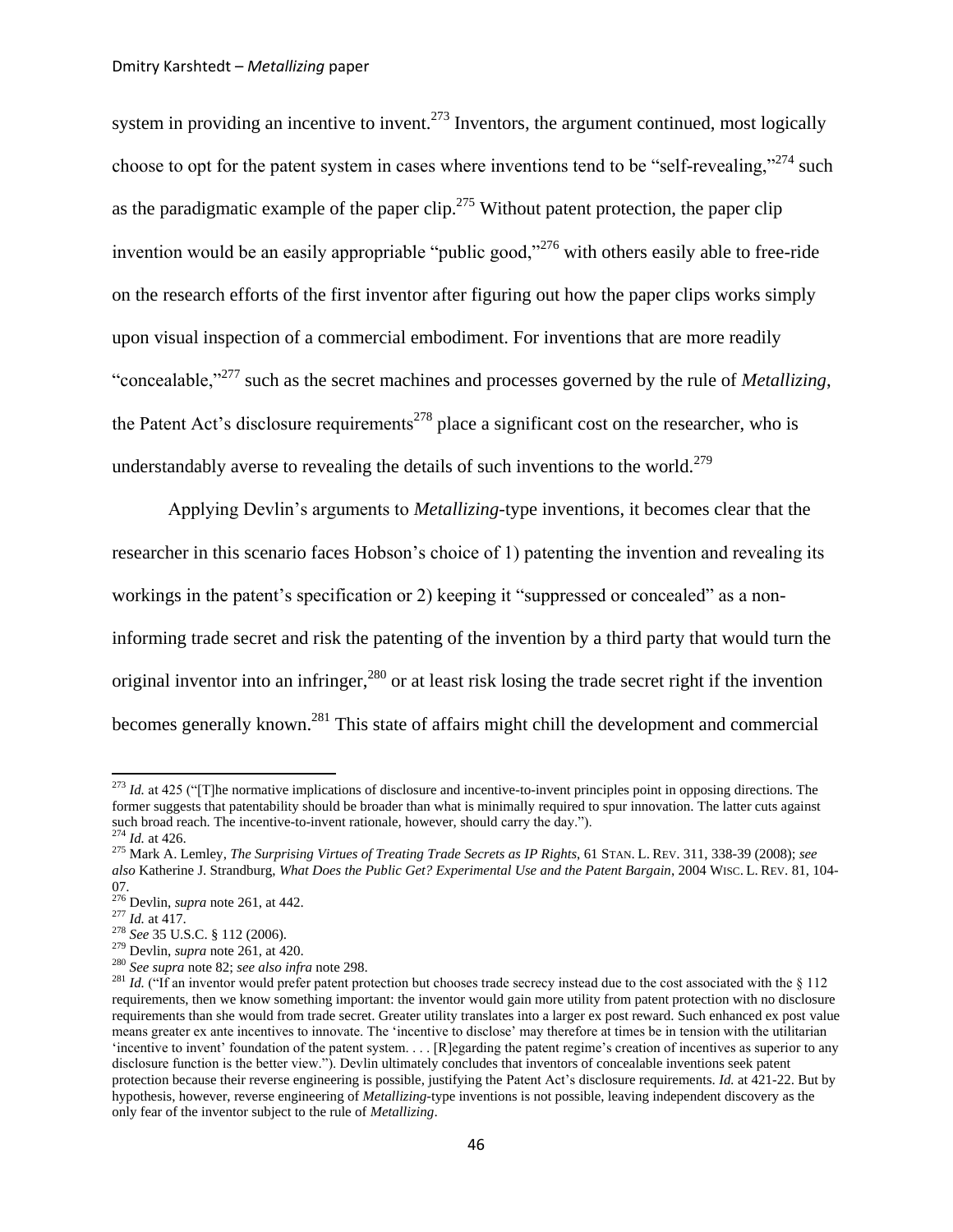application of concealable inventions, and Devlin comes to the interesting conclusion that, to incentivize such inventions, we might in theory be better off with patents that do not require an enabling disclosure.<sup>282</sup> To put it in a concrete context, it is possible that the *Metallizing* rule, which essentially forces an inventor to opt into the patent system and disclose his or her secret inventions within a year of their commercial exploitation, may do more harm than good to society as a whole if it results in significant chilling of certain kinds of inventive activity. This result may obtain, for example, if the inventor contemplating the development of a secret process or machine whose commercial products it plans to sell would prefer taking more than one year before deciding whether to opt for trade secret rather than patent protection.

Of course, this is not the way the law stands right now, and the *Metallizing* rule forces inventors to make the tough trade secret/patent choice<sup>283</sup> within a year of first commercialization. But how would additional time result in a greater ex ante incentive to invent? As an initial matter, it seems intuitive that, the more time the inventor has to make the trade secret/patent choice, the more likely he or she is to figure out correctly which of the two methods of intellectual property protection is more advantageous.<sup>284</sup> The ability to choose can be viewed as a "call option"; in economic terms, the longer the term during which an option can be exercised,

<span id="page-46-0"></span><sup>282</sup> *Id.* at 419-20.

<sup>283</sup> *See* Andrew Beckerman-Rodau, *The Choice Between Patent Protection and Trade Secret Protection: A Legal and Business Decision*, 84 J. PAT. & TRADEMARK OFF. SOC"Y 371 (2002).

<sup>&</sup>lt;sup>284</sup> The downside of allowing the inventor to take time to make the trade secret/patent decision is that the public will have to wait longer for the disclosure of the invention if it is finally patented. On the other hand, the patentee's delay also means that the burdening of the public with a patent monopoly is at least delayed and possibly foregone if intervening discoveries will make the invention at issue anticipated or obvious. (Indeed, this is a major risk that an inventor takes by delaying patenting. *See infra* notes [298,](#page-49-0) [321](#page-52-0) and accompanying text; *see infra* note[s 306](#page-50-0)[-310](#page-50-1) and accompanying text for an explanation how more robust trade secret protection can be salutary for society because of concomitant avoidance of monopoly.) More importantly, if one accepts Devlin"s (and Judge Newman"s, *see infra* not[e 294](#page-48-0) and accompanying text) proposition that the incentive to invent is more important than disclosure as a justification for the patent system, perhaps the harm of delayed disclosure is offset by the benefit of increased ex ante incentive to invent facilitated by the rule that gives inventors more time to decide. This position is buttressed by problems with patent disclosures. *See supra* note[s 242](#page-41-2)[-269](#page-44-0) and accompanying text. Finally, the law accepts the outcome where the public will never learn of some patentable inventions by allowing trade secret protection to such inventions. *See* Kewanee Oil Co. v. Bicron Corp., 416 U.S. 470, 489-91 (1974); *see also id.* at 490-91 ("Nor does society face much risk that scientific or technological progress will be impeded by the rare inventor with a patentable invention who chooses trade secret protection over patent protection. The ripeness-of-time concept of invention, developed from the study of the many independent multiple discoveries in history, predicts that if a particular individual had not made a particular discovery others would have, and in probably a relatively short period of time.").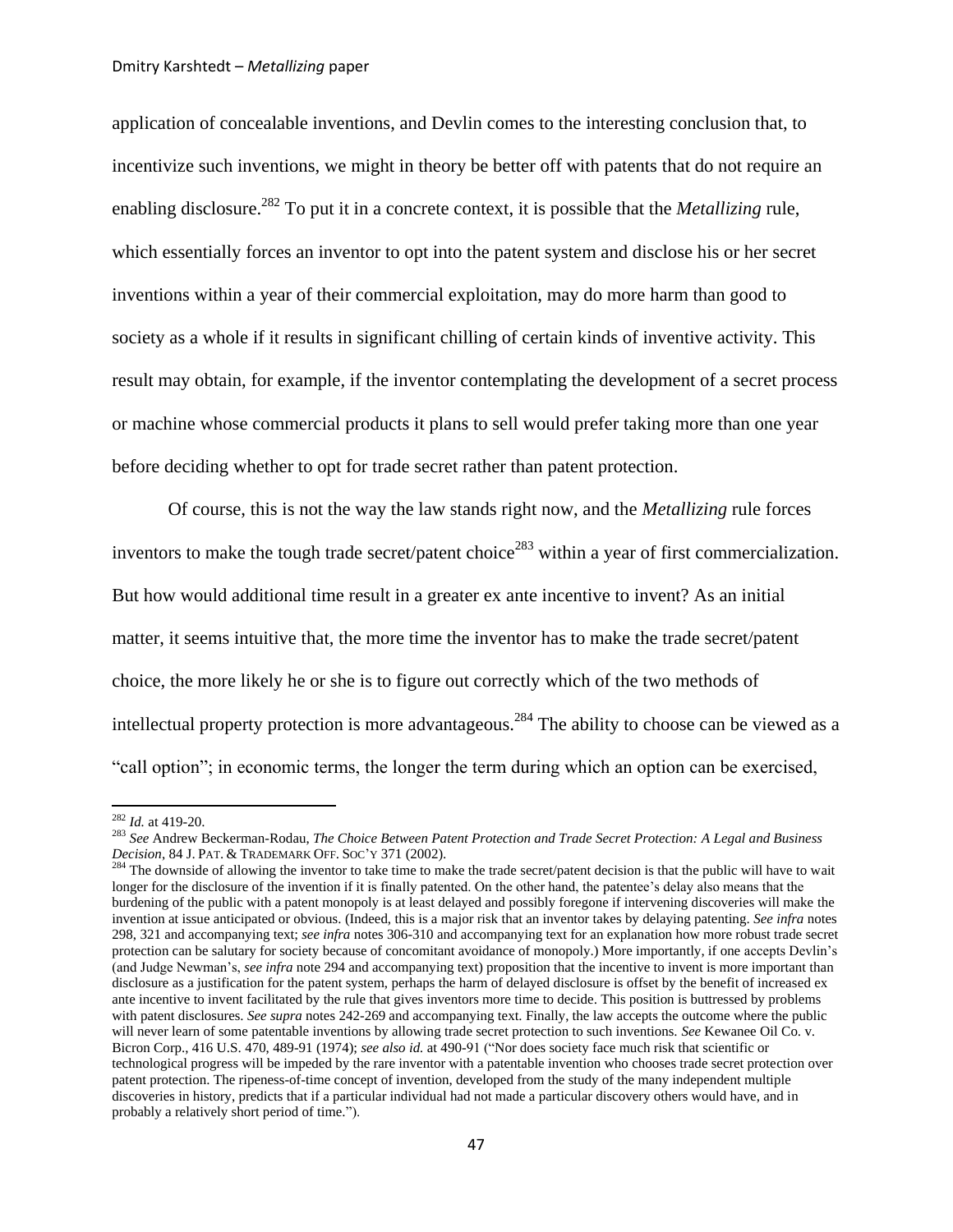<span id="page-47-0"></span>the greater its value.<sup>285</sup> Formally, the increased option value that comes with having more time to choose between patent and trade secret protection lies in enabling inventors to make the less costly of the two choices in a greater number of cases, which would overall increase the incentive to invent.<sup>286</sup> To be sure, even though giving the inventor an option of longer than one year might be preferable to the *Metallizing* rule, an infinitely long option is also undesirable because of high costs it might impose on society. One has to guard against "submarine patenting"<sup>287</sup> and other strategic abuses of the patent system, like those that led the *Macbeth*  court to correctly invalidate the patent it considered.<sup>288</sup> Indeed, the doctrine of prosecution laches, which protects accused infringers who have relied on the absence of patents in a certain technology space,  $289$  is a subset of common-law "equitable forfeiture" of a patent authorized by the *Pennock* dicta.<sup>290</sup> But the inquiry into whether the patentee has acted in bad faith is of necessity case-specific,<sup>291</sup> and Judge Hand's strict, faux-legislative one-year rule takes away the courts" ability to figure out whether or not an inventor imposed unwarranted externalities on society by waiting as long as possible to patent a secret invention.<sup>292</sup>

<span id="page-47-1"></span>The determination of whether possible disclosure benefits of the *Metallizing* rule outweigh the costs of the rule imposed on inventors is an empirical question, and one that has

<sup>285</sup> *See Using Black-Scholes To Put a Value on Stock Options,* ABOUT.COM, http://beginnersinvest.about.com/lw/Business-Finance/Personal-finance/Using-Black-Scholes-to-Put-a-Value-on-Stock-Options.htm ("Under the Black-Scholes model, an option with a longer life span is more valuable than an otherwise identical option that expires sooner. This makes logical sense: With more time to trade, a stock has a greater chance of surpassing its target price.") (last visited May 1, 2011).

<sup>286</sup> *Cf.* Christopher A. Cotropia, *The Folly of Early Filing in Patent Law*, 65 HASTINGS L.J. 61, 108-113 (2009) (analyzing patents  $\frac{1}{287}$  call options).

<sup>287</sup> Symbol Techs., Inc. v. Lemelson Med., Educ. & Research Found., 277 F.3d 1361, 61 U.S.P.Q.2d 1515 (Fed. Cir. 2002), *cert. denied*, 537 U.S. 825 (2002); *see also* David L. Marcus, Note, *Is the Submarine Patent Torpedoed?:* Ford Motor Co. v. Lemelson *and the Revival of Continuation Application Laches*, 70 TEMP. L. REV. 521 (1997).

<sup>288</sup> *See supra* notes [118-](#page-20-1)[124](#page-21-1) and accompanying text.

<sup>289</sup> *See supra* not[e 122.](#page-21-0)

<sup>&</sup>lt;sup>290</sup> *See supra* not[e 154-](#page-26-0)[166](#page-28-0) and accompanying text.

<sup>&</sup>lt;sup>291</sup> See infra not[e 398](#page-64-0) and accompanying text for a proposed rule that would replace the purely case-specific analysis in cases like *Woodbridge* and *Macbeth*. The rule might simplify patent validity determinations in court and would likely be more easily administrable by the USPTO than the common-law equitable forfeiture inquiry.

 $292$  To be sure, such concealment might be difficult to detect, though this whole area of law deals with secret inventions and concealment can be a problem under the one-year rule as well. One expects, however, that vigorous discovery practice will enable ferreting out secret machines or processes used to make commercially available products, giving courts a full picture of the facts on which to decide whether a patent should be forfeited.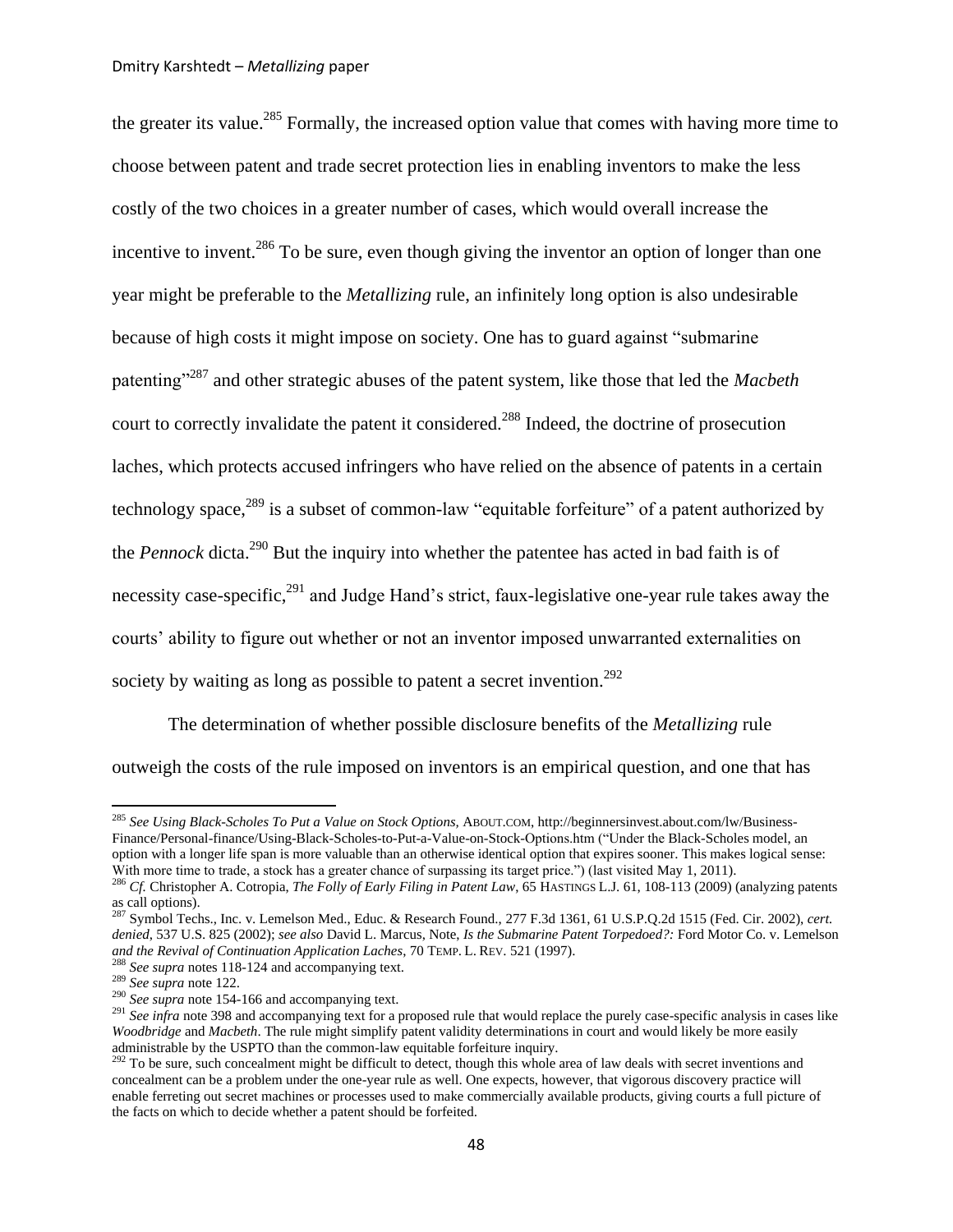not, to my knowledge, been answered. Perhaps the strict one-year bar is the right rule from the point of view of costs and benefits, though limited value of patent disclosures makes this highly doubtful.<sup>293</sup> Be that as it may, given that the one-year rule has the flavor of a legislative determination, the fatal flaw of the opinion is that it is completely devoid of the discussion of the incentive to invent. It is as if Judge Hand simply forgot to use one side of the scale—weighing only the benefits of disclosure without the costs it imposes on innovators. The Federal Circuit, it might be noted, has long been attuned to the tension between the utilitarian principles of the patent system and the disclosure rationale, having articulated it very clearly in an important en banc opinion: "The obligation to disclose is not the principal reason for a patent system . . . . The reason for the patent system is to encourage innovation and its fruits: new jobs and new industries, new consumer goods and trade benefits."<sup>294</sup> Unfortunately, like the *Metallizing* opinion itself, the Federal Circuit's *Metallizing* rule jurisprudence does not engage in the necessary balancing.<sup>295</sup>

<span id="page-48-0"></span>In addition, even if one accepts Judge Hand"s position that apparently elevates the value of disclosure to an absolute status in the patent system, the disclosure-based argument for the one-year bar might, in some circumstances, fail on its own terms. An unsuspecting inventor who "fails" the one-year bar and thereafter comes to see an attorney about a patent—perhaps not such an unlikely scenario—will be told that he or she can never get the patent under the *Metallizing* rule, and will keep the invention a secret in perpetuity. Thus, like the famed Coca-Cola formula, the invention might never see the light of day,  $296$  and the public will never get its benefit unless someone independently discovers the machine or process at issue.

<sup>293</sup> *See supra* notes [250-](#page-42-0)[269](#page-44-0) and accompanying text.

<sup>294</sup> Paulik v. Rizkalla, 760 F.2d 1270, 1276 (Fed. Cir. 1985) (en banc).

<sup>295</sup> *See supra* Part II.D.2.

<sup>296</sup> Perhaps the Coca-Cola formula is no longer secret. *See* MARK PENDERGAST, FOR GOD, COUNTRY AND COCA-COLA: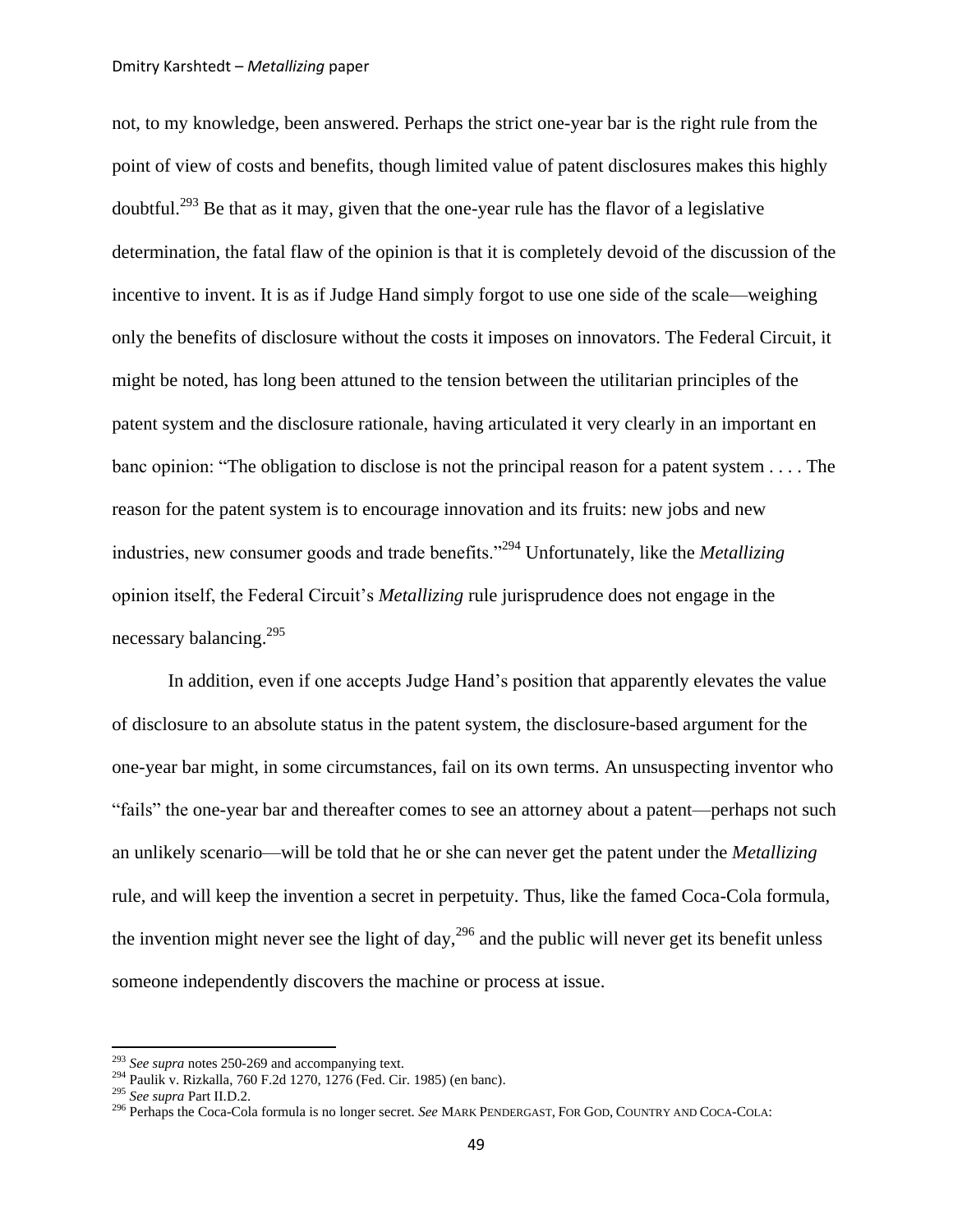## *2. The problem of overpatenting*

<span id="page-49-0"></span>Even if the system worked as Judge Hand had intended and inventors of secret processes or machines promptly filed patent applications within a year of their first commercial application, this very end result might not be socially desirable. In a sweeping critique of various doctrines that promote the early filing of patents, such as the statutory bars, Chris Cotropia argued that inventors often lack market information that that might enable them to appraise the value of their inventions.<sup>297</sup> In the climate of uncertainty associated with early filing and the fear of forfeiting the patent right or being preempted by another inventor, <sup>298</sup> inventors often "err on the side of filing."<sup>299</sup> This practice overwhelms the PTO with patent applications, leads to too many patents of dubious quality, and creates a situation where many patented inventions are underdeveloped.<sup>300</sup> This last consequence of early filing is particularly adverse to the goals of the patent system "because it can only hamper, as opposed to promote, technological progress"; uncommercialized patents "do not generate a social benefit on their own," "drag down the development of other technologies," and "contribute to the patent thicket."<sup>301</sup> But given the uncertainty about the value of many inventions at the time that patent applications are filed, it is axiomatic that, thanks in part to the doctrines encouraging early filing, many patents will not be commercialized.<sup>302</sup> And while one argument for prompt patenting is that inventions are sooner

THE DEFINITIVE HISTORY OF THE GREAT AMERICAN SOFT DRINK AND THE COMPANY THAT MAKES IT 456 (2000) (claiming to reproduce the original Coca-Cola recipe).

<sup>297</sup> *See* Cotropia, *supra* not[e 286,](#page-47-0) at 93-95.

<sup>&</sup>lt;sup>298</sup> *Id.* at 97 ("Either file for a patent with the little technical and market information available or wait while more information becomes available and the value of a patent right becomes more certain. The patent rules make it risky to wait, with each additional day increasing the risk that the inventor loses the right to her invention. If she loses her patent rights because of delaying filing, they are lost forever, and she possibly becomes subservient to another"s patent rights." (footnotes omitted)); *see also supra* note[s 280-](#page-45-0)[281](#page-45-1) and accompanying text.

<sup>299</sup> *Id.*

<sup>300</sup> *See generally* Michael Abramowicz, *The Danger of Underdeveloped Patent Prospects*, 92 CORNELL L. REV. 1065 (2007).

<sup>301</sup> *See* Cotropia, *supra* not[e 286,](#page-47-0) at 122. *But see* Edmund W. Kitch, *Elementary and Persistent Errors in the Economic Analysis of Intellectual Property*, 53 VAND. L. REV. 1727 (2000) (arguing that patent licensing may effectively solve the "patent thicket" problem).

<sup>302</sup> Sichleman, *supra* not[e 264,](#page-43-2) at 383.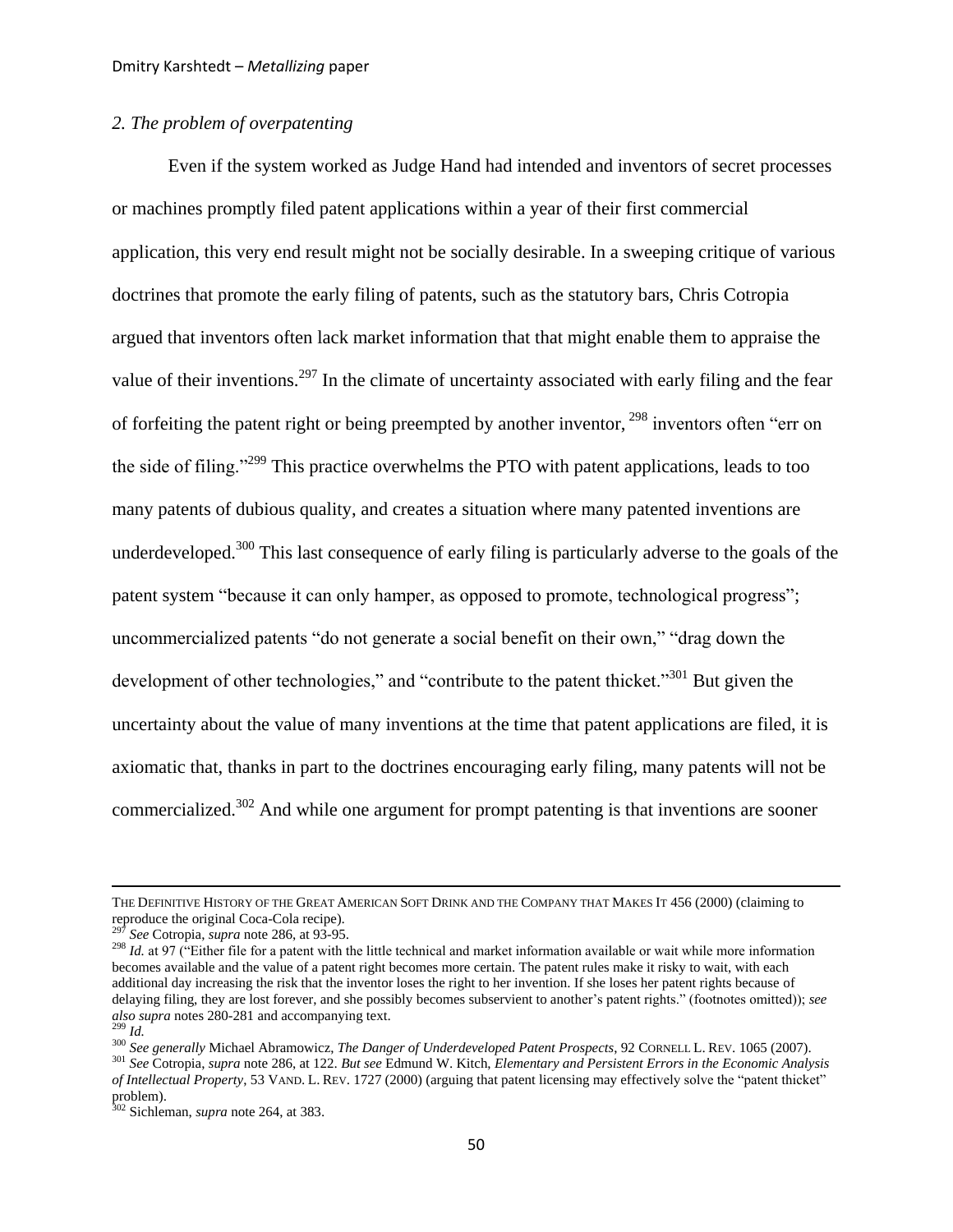returned to the public domain,<sup>303</sup> Cotropia's catalogue of problems with the consequences of the "file early, file often"<sup>304</sup> mentality suggests that the harms of prompt disclosure might outweigh its benefits.

<span id="page-50-2"></span><span id="page-50-0"></span>Consistent with Cotropia's intuitions, and with those of Devlin,<sup>305</sup> Jonas Anderson observed in a recent paper that robust trade secret protection can give inventors better incentives to create relative to the patent system for inventions that are difficult to reverse engineer.<sup>306</sup> He argued that intellectual property law should encourage secrecy in some scenarios and called for a reversal of some doctrines against secrecy.<sup>307</sup> Echoing Cotropia's conclusions, Anderson went on to argue one increased benefit of trade secrecy relative to patenting, in addition to the incentives it creates for the trade secret owner,<sup>308</sup> is "increased competition for innovative ideas"<sup>309</sup> enabled by a reduced volume of patenting.

<span id="page-50-1"></span>Cotropia"s solution to the problem of early filing focused on improving what he viewed as overly permissive disclosure rules, and he proposed a requirement of actual reduction to practice for patenting.<sup>310</sup> However, the rules that affirmatively promote early filing also clearly contribute to the problem of overpatenting. The question, again, is whether such rules do more

<sup>303</sup> *See* John F. Duffy, *Rethinking the Prospect Theory of Patents*, 71 U. CHI. L. REV. 439, 440 (2004). *See generally* Edmund W. Kitch, *The Nature and Function of the Patent System*, 20 J.L. & ECON. 265 (1977).

Cotropia, *supra* note [286,](#page-47-0) at 101.

<sup>305</sup> *See supra* notes [272-](#page-44-1)[279](#page-45-2) and accompanying text.

<sup>306</sup> *See generally* J. Jonas Anderson, *Secret Inventions*, forthcoming 25 BERKELEY TECH. L.J. \_ (2011), manuscript on file with author.

<sup>&</sup>lt;sup>307</sup> *Id.*, manuscript at \*39 ("[P]olicy makers ought to be more concerned with encouraging the use of secrecy, rather than discouraging it."); *cf. supra* note[s 279](#page-45-2)[-281](#page-45-1) and accompanying text.

<sup>&</sup>lt;sup>308</sup> The notion that the chief purpose behind trade secret law, like that of patent law, is to create incentives to invent is now well established. *See* Kewanee Oil Co. v. Bicron Corp., 416 U.S. 470, 493 (1974). ("Trade secret law . . . permits the individual inventor to reap the rewards of his labor . . . . "); *see also id.* at 482 (commenting with a approval on a state supreme court decision that touted the "importance of trade secret protection to the subsidization of research and development and to increased economic efficiency within large companies through the dispersion of responsibilities for creative developments" (quoting [Wexler v. Greenberg, 160 A.2d 430, 434-435 \(Pa. 1960\)\)](http://web2.westlaw.com/find/default.wl?referencepositiontype=S&serialnum=1960106378&referenceposition=434&rp=%2ffind%2fdefault.wl&sv=Split&rs=WLW11.04&db=162&tf=-1&findtype=Y&fn=_top&tc=-1&vr=2.0&pbc=CA0C6D77&ordoc=1974127179)); Gregory A. Sidak, *Trade Secrets and Involuntary Exchange*, unpublished manuscript, *available at* http://papers.ssrn.com/sol3/papers.cfm?abstract\_id=577244, manuscript at \*10 ("[T]he majority of American jurisdictions now agree on the core principles of trade secret law, including the *ex ante* view of innovation.").

<sup>309</sup> Anderson, *supra* not[e 306,](#page-50-0) at \*24 (citing Robert P. Merges & Richard R. Nelson, *On the Complex Economics of Patent Scope*, 90 COLUM. L. REV. 839, 908 (1988)); *see also infra* note[s 326](#page-53-0)[-342](#page-55-0) and accompanying text. <sup>310</sup> *Id.* at 122.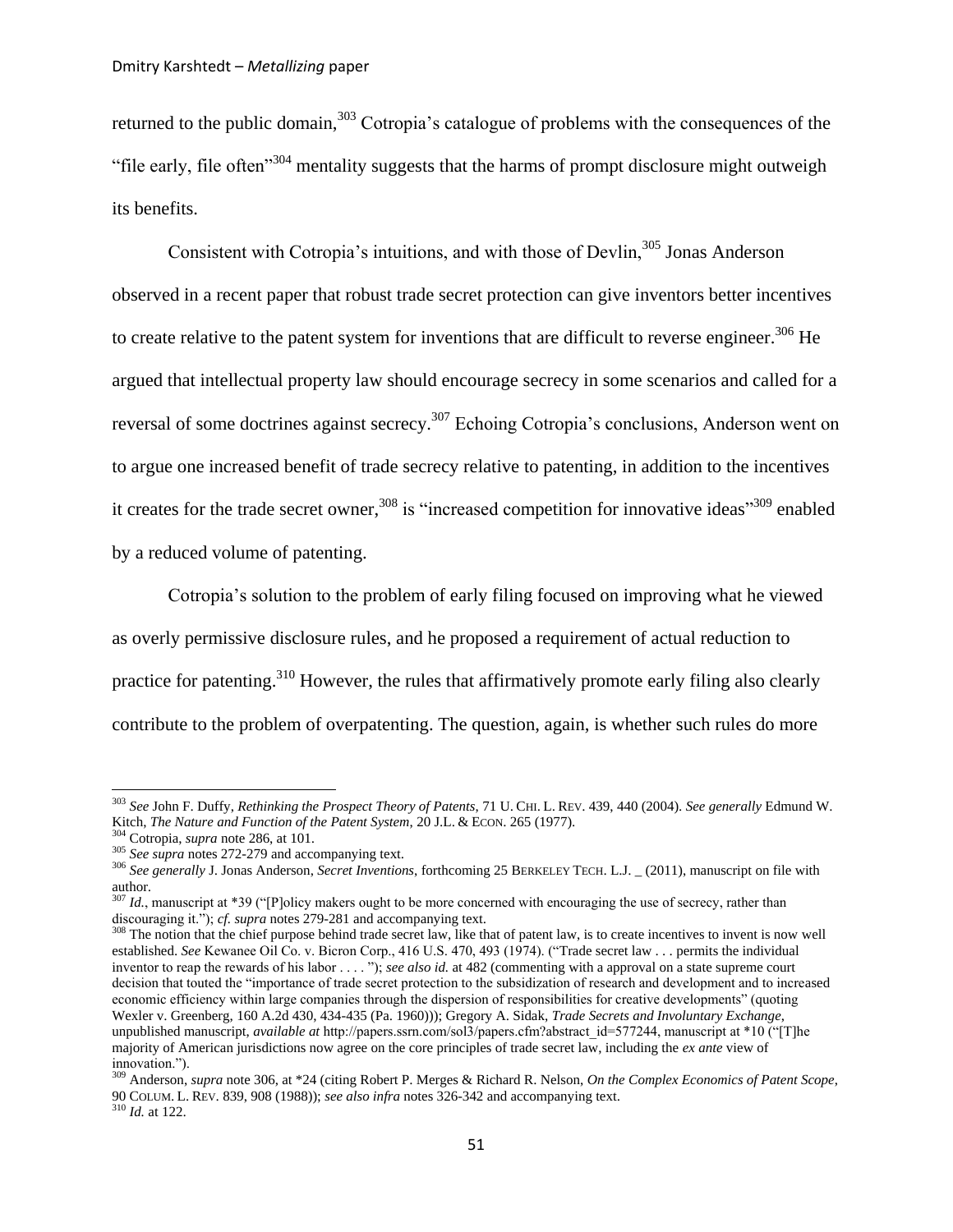<span id="page-51-0"></span>harm than good. Among the features of the Patent Act that promote early filing are the statutory bars that are actually rooted in the text of the statute—the public use and on-sale bars.<sup>311</sup> While they have not escaped criticism, the statutory bars do serve a very important purpose: by displaying a product embodying an invention publicly<sup>312</sup> or placing it into the stream of commerce, inventors at least in theory give others an opportunity to learn how to practice the invention unprotected by a patent. Since subsequent patenting has the highly undesirable effect of withdrawing the invention from the public domain, $313$  the bright-line one-year rule makes sense in situations where the invention is actually disclosed to the public.<sup>314</sup> Third parties will know that, if an invention was, say, exhibited publicly at a trade show $^{315}$  and no patent application was ever filed, $316$  they are free to practice the invention that they have learned from the display.<sup>317</sup> In contrast, again by hypothesis, a sale of a commercial product of a truly secret invention does not teach the public anything about the invention, so the powerful rationale of preventing withdrawal of inventions form the public domain is simply not present.<sup>318</sup> It is curious, indeed, that in many countries the policy of preventing the patenting of publicly

<sup>311</sup> 35 U.S.C. § 102(b) (2006).

<sup>312</sup> The meaning of "public" in this context, to be sure, is "theoretically accessible to the public." *See* Egbert v. Lippmann, 104 U.S. 333 (1881); *see also* SCHECHTER & THOMAS, *supra* not[e 14,](#page-3-2) at 89; *supra* note [167](#page-28-1) and accompanying text.

<sup>313</sup> *See* Patrick J. Barrett, Note, *New Guidelines for Applying the On Sale Bar to Patentability*, 24 STAN. L. REV. 730, 733 (1972) ("[A]ctual or attempted sales of an invention may cause the public to reasonably rely on the belief that the information disclosed is in the public domain. If, on the basis of such disclosure, members of the public do start making, using, or selling the invention, the granting of a patent on the invention will be to their detriment." (footnotes omitted)).

<sup>&</sup>lt;sup>314</sup> Note, however, that for the actual statutory bars to apply, there must be public *use* of the invention or a sale or an offer for sale of the invention. Mere public *knowledge* is not sufficient to trigger a statutory bar, though the invention might still be invalidated under § 102(a) in this situation. *See* Motionless Keyboard Co. v. Microsoft Corp., 486 F.3d 1376 (2007); Shashank Upadhye, *To Use or Not To Use: Reforming Patent Infringement, the Public Use Bar, and the Experimental Use Doctrine As Applied to Clinical Testing of Pharmaceutical and Medical Device Inventions*, 4 MINN. INTELL. PROP. REV. 1, 11 (2002); *see also* Moleculon Research Corp. v. CBS, Inc., 793 F.2d 1261 (Fed. Cir. 1986), *cert. denied*, 479 U.S. 1030 (1987).

<sup>315</sup> *See, e.g.*, Plumtree Software, Inc. v. Datamize, LLC, 475 F.3d 1152 (Fed. Cir. 2006).

<sup>&</sup>lt;sup>316</sup> Because patent applications are usually not published until 18 months after the invention, however, third parties will not know of whether the application was filed within a year of the public use or sale.

<sup>&</sup>lt;sup>317</sup> Unless, of course, an earlier inventor owns a patent on the same invention.

<sup>&</sup>lt;sup>318</sup> A different harm of dispensing with the *Metallizing* rule is that its absence might encourage inventors to keep secrets that they would otherwise disclose. But as Anderson and Devlin suggested, the harms of increased trade secrecy might be outweighed by increased incentives to invent and reduced monopoly burdens. *See supra* note[s 305-](#page-50-2)[310](#page-50-1) and accompanying text; *see also supra*  not[e 284.](#page-46-0)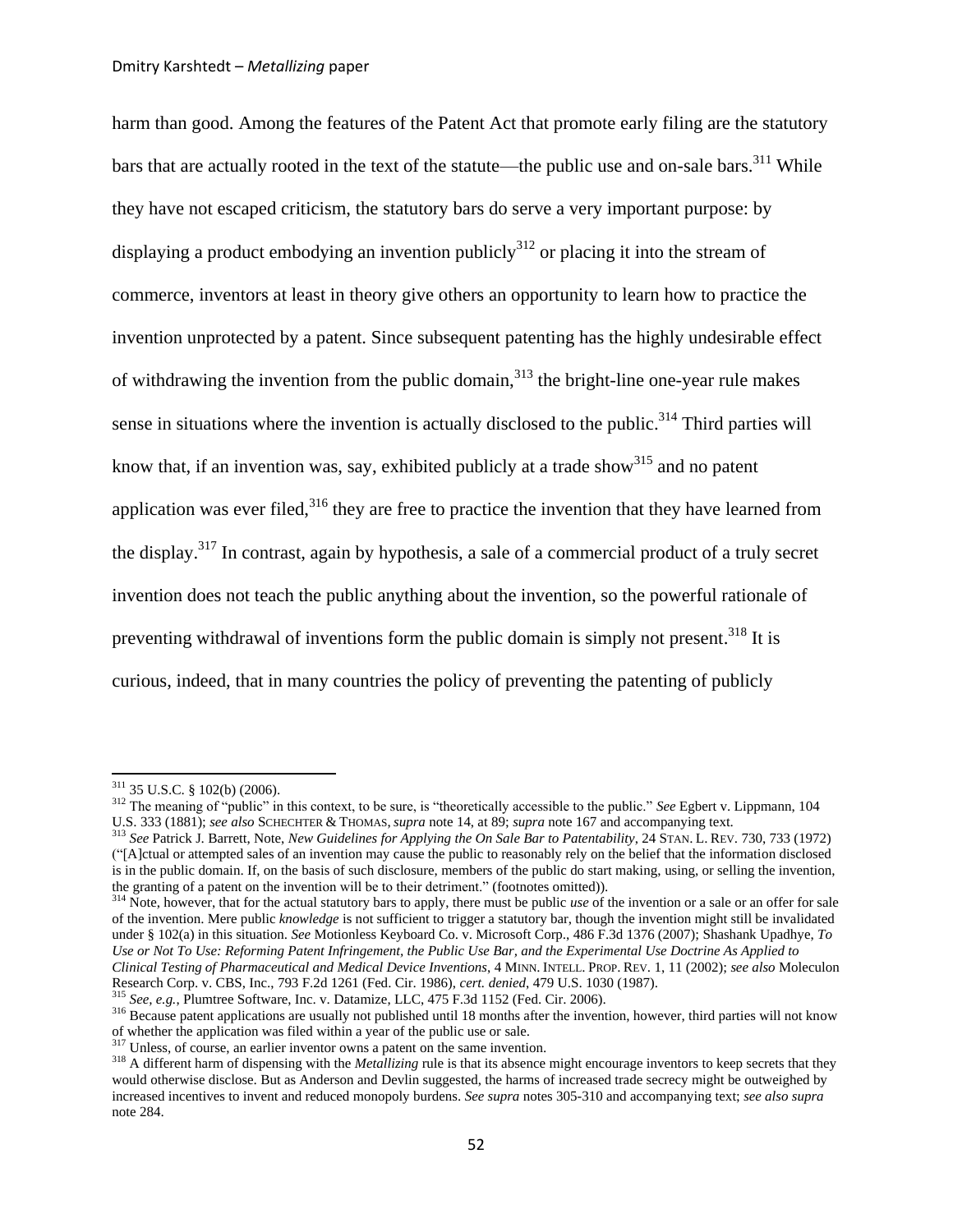available inventions is so strong that they adhere to the absolute novelty rule,<sup>319</sup> forgoing the one-year grace period afforded to inventors who file for U.S patents. But no country has anything like our *Metallizing* rule.<sup>320</sup>

<span id="page-52-0"></span>So as it stands, the *Metallizing* rule contributes to early patenting and imposes costs on inventors, while providing little in the way of corresponding benefit if one accepts the argument that patent disclosure fails to deliver enough information to the public to make up for these harms. Of course, as Cotropia and others have noted, many legal and practical forces combine to encourage early patenting.<sup>321</sup> If the Federal Circuit or the Supreme Court overturns the *Metallizing* rule, or Congress abrogates it, it is unlikely that we will see a sudden increase in the number of quality patents that lead to commercial products. But perhaps a change in the rule will at least alleviate some of the problems with early patenting that Cotropia discussed. After all, inventors who make products of secret inventions commercially available may be in the process of figuring out whether the underlying patents would have any economic value independent of the right to sue.<sup>322</sup> This is precisely what Meduna was doing when he was filling his orders for refurbished machine parts—that, and trying to make a living.<sup>323</sup> For Meduna, and perhaps for many other small inventors, good-faith efforts to learn the market for the invention and obtain funding to apply for a patent and commercialize it on a large scale may well take more than a year. Are these really the kinds of inventors we want to punish with a judge-made forfeiture rule, even though, unlike those who violate the actual § 102(b) bars, they withdraw nothing from the

<span id="page-52-1"></span><sup>319</sup> *See* NARD, THE LAW OF PATENTS, *supra* note [40,](#page-7-1) at 319 (discussing the "absolute novelty" rule of the European Patent Convention).

<sup>320</sup> Sharon R. Barner & Harold C. Wegner, *Second Generation Chinese Patent Sophistication: Lessons from* Chint v. Schneider, FOLEY & LARDNER PUBS. (2007), *available at* http://www.ipeg.eu/blog/wp-content/uploads/second-generation-chinese-patentsophistication-lessons-from-chint-vs-schneider2.pdf, at \*5 n.8 ("Only the United States adopted the unique bar against patenting an applicant"s secret invention. No other country has followed the lead of Learned Hand in *Metallizing Engingeering*.").

 $321$  For example, the later one attempts to patent something, the more prior art there is out there that might anticipate the claims to the invention. *See* Cotropia, *supra* note [286,](#page-47-0) at 78-79. *See generally* Sichelman, *supra* note [264.](#page-43-2)

<sup>322</sup> Such inventors, to borrow Cotropia"s words, may need patents to "clear commercialization space." Cotropia, *supra* not[e 286,](#page-47-0) at 114.

<sup>323</sup> *See supra* notes [78-](#page-13-1)[87](#page-14-5) and accompanying text.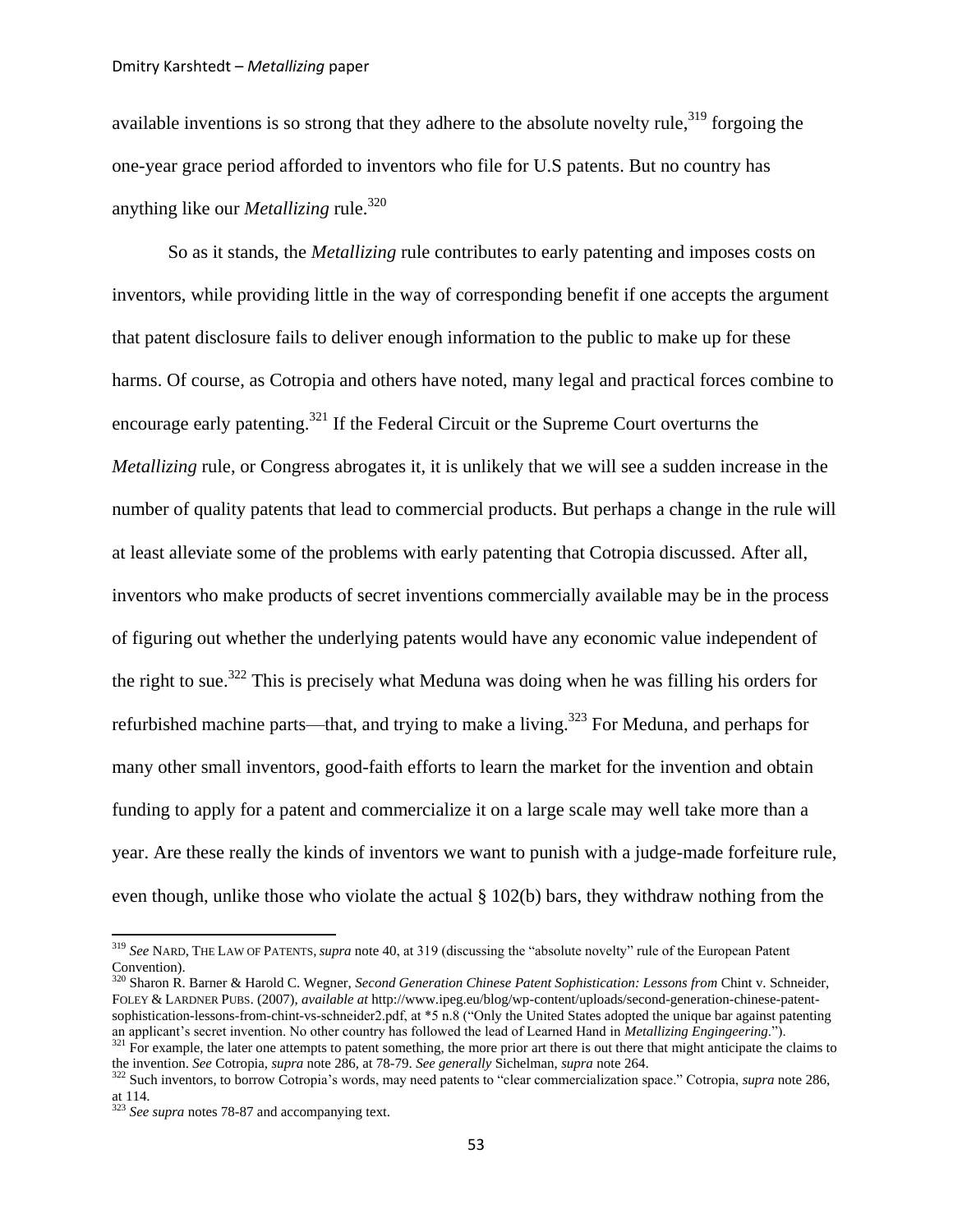public domain by patenting? Instead, why not give them time to develop solid patents that will support their business activities? Cotropia noted that the prevalence of uncommercialized patents tends to foster "trolling" activities, defining trolls as those "who use the patent to simply extract rents" by actual or threatened litigation, "as opposed to clear commercialization space."<sup>324</sup> But no matter how one feels about trolls, non-practicing entities, patent-holding entities, patentassertion entities, or however else non-commercializing patent owners have been described, I think all can agree that an inventor like Meduna and his assignee, Metallizing Engineering Co., which both actively practiced the invention and put it to commercial use, are not trolls. Of course, the concept of "trolls" was not known in 1946.<sup>325</sup> Perhaps, a judge in 2011 would have treated today"s version of Metallizing Engineering Co. better than Judge Hand treated Meduna"s assignee in 1946.

## <span id="page-53-1"></span>B. Monopoly

#### *1. Trade secrets are not monopoly rights*

<span id="page-53-0"></span>Judge Hand"s "extension of monopoly" rationale for the *Metallizing* rule is even less convincing than the disclosure rationale. When an inventor decides to patent a secret invention, there is no "monopoly" to "extend," since the owner of a non-informing trade secret<sup>326</sup> has, up to that point, proceeded at the risk of being sued for infringement if another person were to patent

<sup>324</sup> Cotropia, *supra* note [286,](#page-47-0) at 114.

<sup>325</sup> In contrast, a bigger concern in 1946 was that patentees maintained "monopolies," as Part III.B will further explore. *See, e.g.*, Mercoid Corp. v. Mid-Continent Inv. Co., 320 U.S. 661 (1944). The focus of public opprobrium has shifted today, with "trolls" held by many in lower regard than, say, Microsoft Corporation, which has been charged with monopolistic behavior. *See, e.g.*, [United States v. Microsoft Corp., 87 F. Supp. 2d 30, 44 \(D.D.C. 2000\),](http://web2.westlaw.com/find/default.wl?referencepositiontype=S&serialnum=2000090714&referenceposition=44&rp=%2ffind%2fdefault.wl&rs=WLW11.04&db=4637&tf=-1&findtype=Y&fn=_top&tc=-1&vr=2.0&pbc=EA358607&ordoc=0289943196) *aff"d in part, rev"d in part*[, 253 F.3d 34 \(D.C. Cir. 2001\)](http://web2.westlaw.com/find/default.wl?serialnum=2001535245&tc=-1&rp=%2ffind%2fdefault.wl&rs=WLW11.04&db=506&tf=-1&findtype=Y&fn=_top&vr=2.0&pbc=EA358607&ordoc=0289943196) (per curiam) (en banc), *cert. denied*[, 534 U.S. 952](http://web2.westlaw.com/find/default.wl?serialnum=2001698026&tc=-1&rp=%2ffind%2fdefault.wl&rs=WLW11.04&db=708&tf=-1&findtype=Y&fn=_top&vr=2.0&pbc=EA358607&ordoc=0289943196) (2001). Even if one views the *Metallizing* case from the point of view of antimonopoly mores of the first half of the twentieth century, Meduna was not exactly Rockefeller, and Metallizing Engineering Company was no Standard Oil.

<sup>326</sup> It is safely assumed that a secret invention within the meaning of *Metallizing* meets the legal definition of a trade secret. *See supra* not[e 270.](#page-44-2) UNIFORM TRADE SECRETS ACT § 1(4) (1985).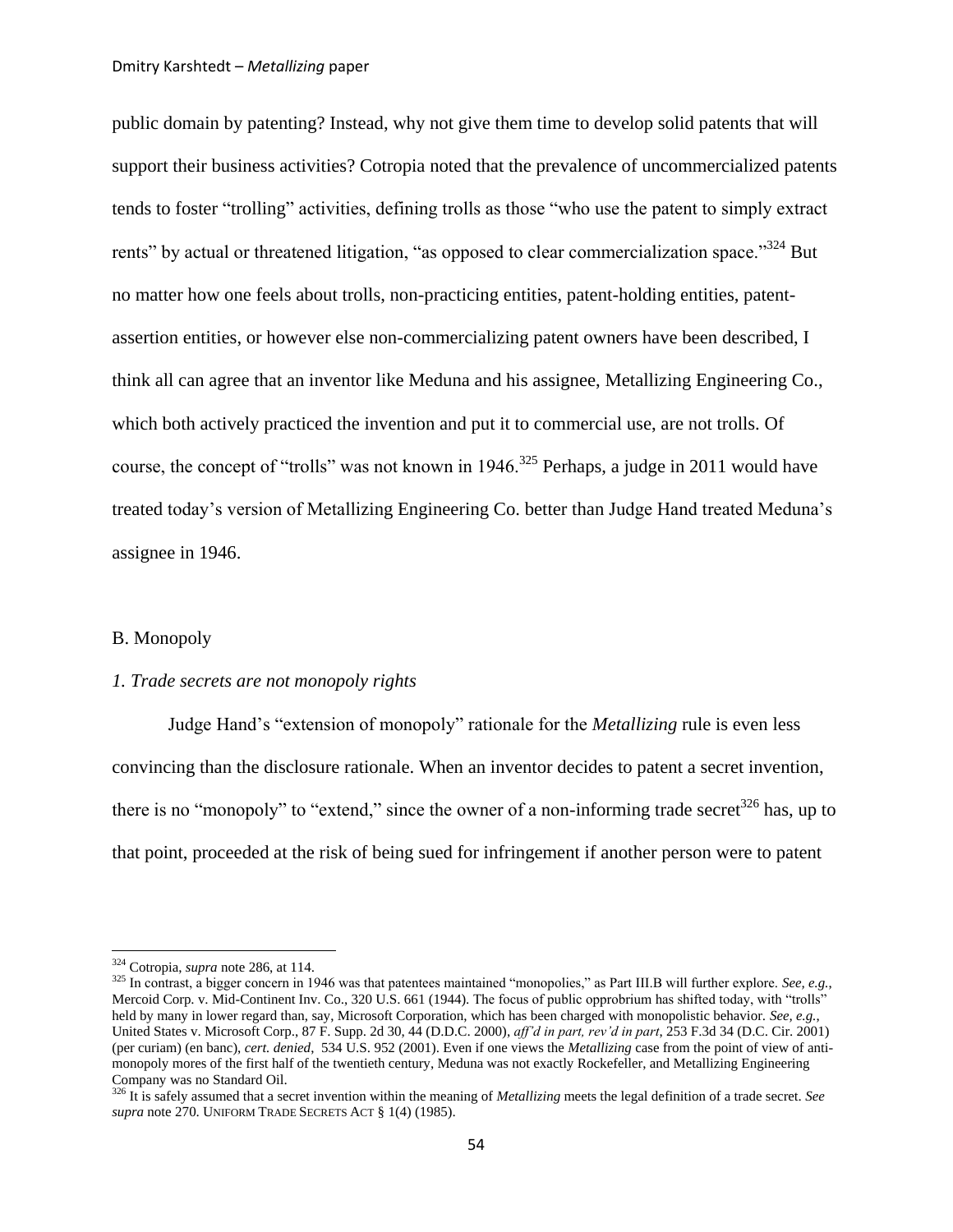the same invention. $327$  To be sure, the owner of a trade secret often has powerful remedies against a departing employee<sup>328</sup> or a competitor who found a creative approach to gathering information about its production knowhow.<sup>329</sup> Nevertheless, as discussed extensively above, the trade secret "monopoly" can be extinguished by reverse engineering and independent invention,  $330$  by appearance of information in the public domain that makes the secret "generally known" or "readily ascertainable," as well as by the trade secret owner's own failure to take reasonable precautions in protecting the secret.<sup>331</sup> These scenarios are not all that unlikely; indeed, given that near-simultaneous independent inventions of significant technologies are quite common,  $332$  it is sensible to posit that, a fortiori, others stand a good chance of independently discovering processes or machines that the first inventor attempts to keep secret for years.<sup>333</sup> While such discoveries will not always extinguish the trade secret, since more than one company can own rights to the same technology without it becoming "generally known" within the meaning of trade secret law,<sup>334</sup> the first inventor will lose both trade secret and patent rights if the latter researcher publishes or patents the invention. This is a harsh penalty for an attempt to delay

<span id="page-54-0"></span><sup>327</sup> *See supra* not[e 298](#page-49-0) and accompanying text; *see also supra* note [280](#page-45-0) and accompanying text.

<sup>328</sup> *See, e.g.*, PepsiCo, Inc. v. Redmond, 54 F.3d 1262 (7th Cir. 1995).

<sup>329</sup> *See, e.g.*, E.I. du Pont de Nemours & Co v. Christopher, 431 F.2d 1012 (5th Cir. 1970).

<sup>&</sup>lt;sup>330</sup> *See supra* not[e 281](#page-45-1) and accompanying text.

 $331$  UNIFORM TRADE SECRETS ACT  $\S$  1(4) (1985).

<sup>&</sup>lt;sup>332</sup> Lemley, *supra* not[e 253,](#page-42-4) at \*1 ("[S]urveys of hundreds of significant new technologies show that almost all of them are invented simultaneously or nearly simultaneously by two or more teams working independently of each other.").

<sup>333</sup> The *Kewanee* Court, for one, was optimistic in its belief that independent inventions would dissipate potentially anticompetitive effects of trade secret protection: "[S]ociety [does not] face much risk that scientific or technological progress will be impeded by the rare inventor with a patentable invention who chooses trade secret protection over patent protection. The ripeness-of-time concept of invention, developed from the study of the many independent multiple discoveries in history, predicts that if a particular individual had not made a particular discovery others would have, and in probably a relatively short period of time. If something is to be discovered at all very likely it will be discovered by more than one person. Even were an inventor to keep his discovery completely to himself, something that neither the patent nor trade secret laws forbid, there is a high probability that it will be soon independently developed. If the invention, though still a trade secret, is put into public use, the competition is alerted to the existence of the inventor's solution to the problem and may be encouraged to make an extra effort to independently find the solution thus known to be possible." Kewanee Oil Co. v. Bicron Corp., 416 U.S. 470, 490-91 (1974) (citations and footnotes omitted); *see also* Michael Risch, *Why Do We Have Trade Secrets?*, 11 MARQ. INTELL. PROP. L. REV. 1, 39 (2007) (""[D]uplicate innovation" . . . may lead to improvements better than the first secret.").

<sup>334</sup> Risch, *supra* not[e 333,](#page-54-0) at 12 ("[T]rade secret laws allow for the protection of identical information if two parties independently discover the information. Two companies can own the same trade secret, though they arguably would never know it." (citations omitted)).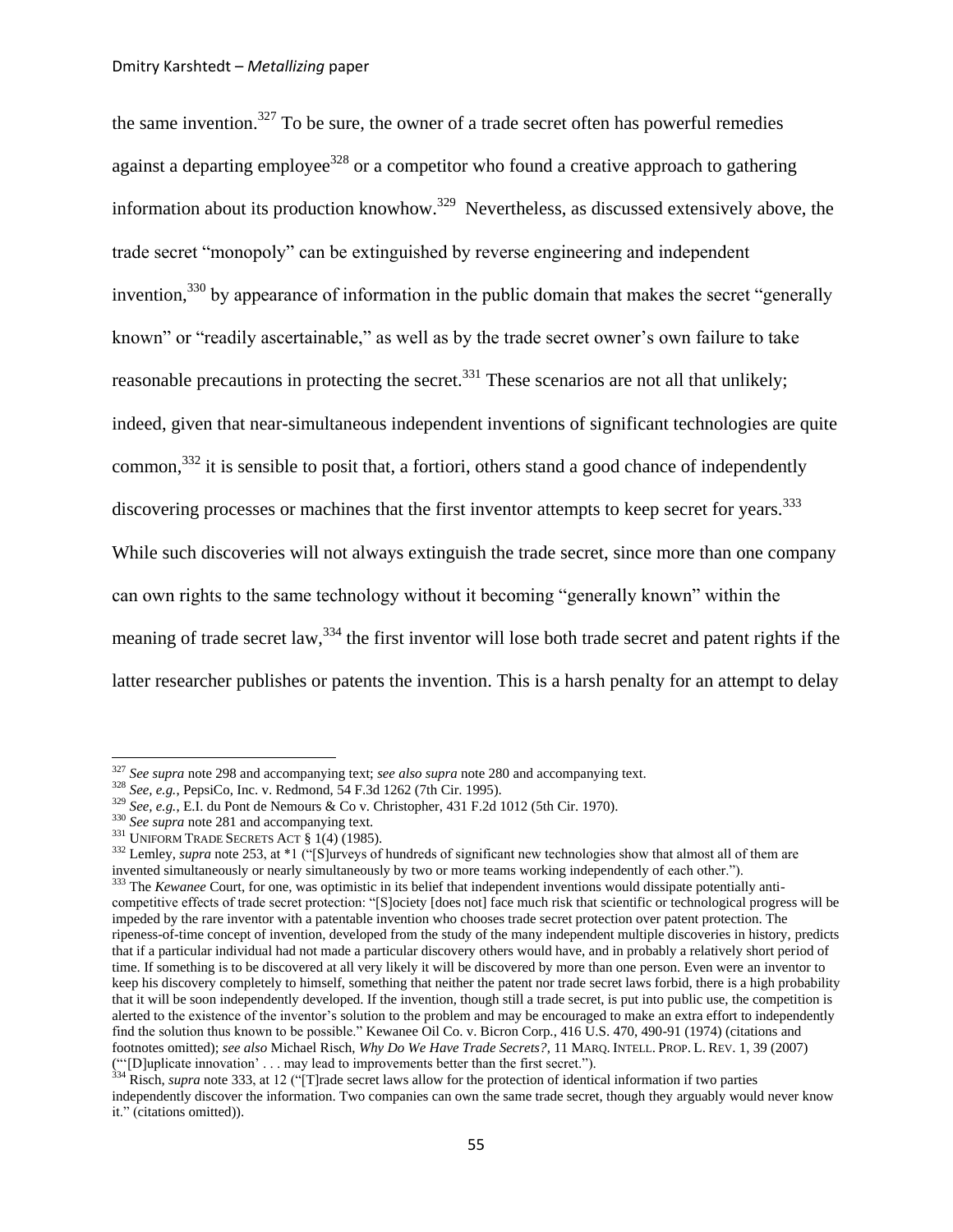<span id="page-55-2"></span>patent monopoly,<sup>335</sup> and one wonders if the punitive rule of *Metallizing* is necessary if the powerful threat of independent discovery already hangs over the first inventor like the sword of Damocles.<sup>336</sup>

<span id="page-55-1"></span>Stated simply, trade secret protection is weaker than patent protection precisely because it provides the owner no right to exclude others from practicing the invention. It only provides the owner with monetary and injunctive relief for converting the secret through conduct that rises to the level of misappropriation.<sup>337</sup> And if the misappropriator's conduct has caused the trade secret to become publicly available, the owner cannot get an injunction against its further dissemination.<sup>338</sup> Even though the owner of the trade secret might get monetary relief from the misappropriator in such a scenario, the intellectual property right of the trade secret has simply ceased to exist through wrongful public dissemination.<sup>339</sup> In sum, even though trade secrets have clearly come to be recognized a species of a property right,  $340$  and, as such, offer significant benefits to their owners,  $341$  they are a weak property right at best.  $342$  And even though, by

<span id="page-55-0"></span> $335$  If the problem is better characterized as "delay" rather than "extension" of the patent term, the right solution would be simply to reduce the patent term by the number of years that the trade secret was commercially exploited, with one year of grace period added back. Thus, if the trade secret was commercially exploited for six years, at which time the application for a patent was filed, the patent term would be only 15, rather than 20, years from the application date. It is as if the patentee is allowed to choose how to split the 20-year term between patent and trade secret protection. The author thanks Professor Lemley for proposing this legislative solution to the problems posed by *Metallizing*. For another legislative-type solution to patent delay, *see infra* not[e 398.](#page-64-0)  $336$  So what of inventions that do not easily get discovered independently? One might argue that the first inventor in this scenario, who gambles and wins on the possibility that someone else does not come up with the same discovery, is perhaps entitled to the opportunity to delay his or her monopoly. After all, the fact that others are unable to come up with the same invention for years might indicate that it is powerfully non-obvious, and we might let such inventors reap the added benefits of their unique discoveries by allowing them to "extend" their monopolies—first, by enjoying the first-mover advantage, and later, by acquiring a patent. A better view, and one that I take, is that such strategic use of the patent system is not acceptable and uses of secret inventions for a long period time, followed by strategic patenting, should lead to a loss of the patent right either through equitable case-by-case analysis or through a new rule that creates a presumption of forfeiture after a certain number of years of delay of patenting. *See supra* note [291;](#page-47-1) *infra* note [398.](#page-64-0) *But see* Karl F. Jorda, *Patent and Trade Secret Complimentariness: An Unsuspected Synergy*, 48 WASHBURN L.J. 1, 7 (2008) ("[O]ne may consider trade secrets as "wasting assets," whose average life is only about three to five years.").

 $\int$ <sup>7</sup> *Id.* § 1(2), 2, 3.

<sup>338</sup> *See, e.g.*, DVD Copy Control Assn., Inc. v*.* Bunner, 75 P.3d 1 (Cal. 2003).

<sup>339</sup> *Id.* at 10.

<sup>340</sup> *See, e.g.*, Ruckelshaus v. Monsanto Co., 467 U.S. 986, 1001-04 (1984)

<sup>341</sup> *See generally* Lemley, *supra* not[e 275.](#page-45-3)

<sup>&</sup>lt;sup>342</sup> See Bridgestone Americas Holding, Inc. v. Mayberry, 878 N.E.2d 189, 192 n.2 (Ind. 2007) ("One of the biggest distinctions between a trade secret and ordinary property is the lack of a right to exclude others from a trade secret's use. Thus, trade secrets may be thought of as a weaker form of property."); *see also* [Kewanee Oil Co. v. Bicron Corp.,](http://web2.westlaw.com/find/default.wl?serialnum=1974127179&tc=-1&rp=%2ffind%2fdefault.wl&sv=Split&rs=WLW11.04&db=708&tf=-1&findtype=Y&fn=_top&vr=2.0&pbc=AB1AB43E&ordoc=2014387555) 416 U.S. 470, 489-90 (1974); Nuno Pires de Carvalho, *The Theorem of the Social Value of Patented Inventions and the Happiness Machine Patent Syndrome—*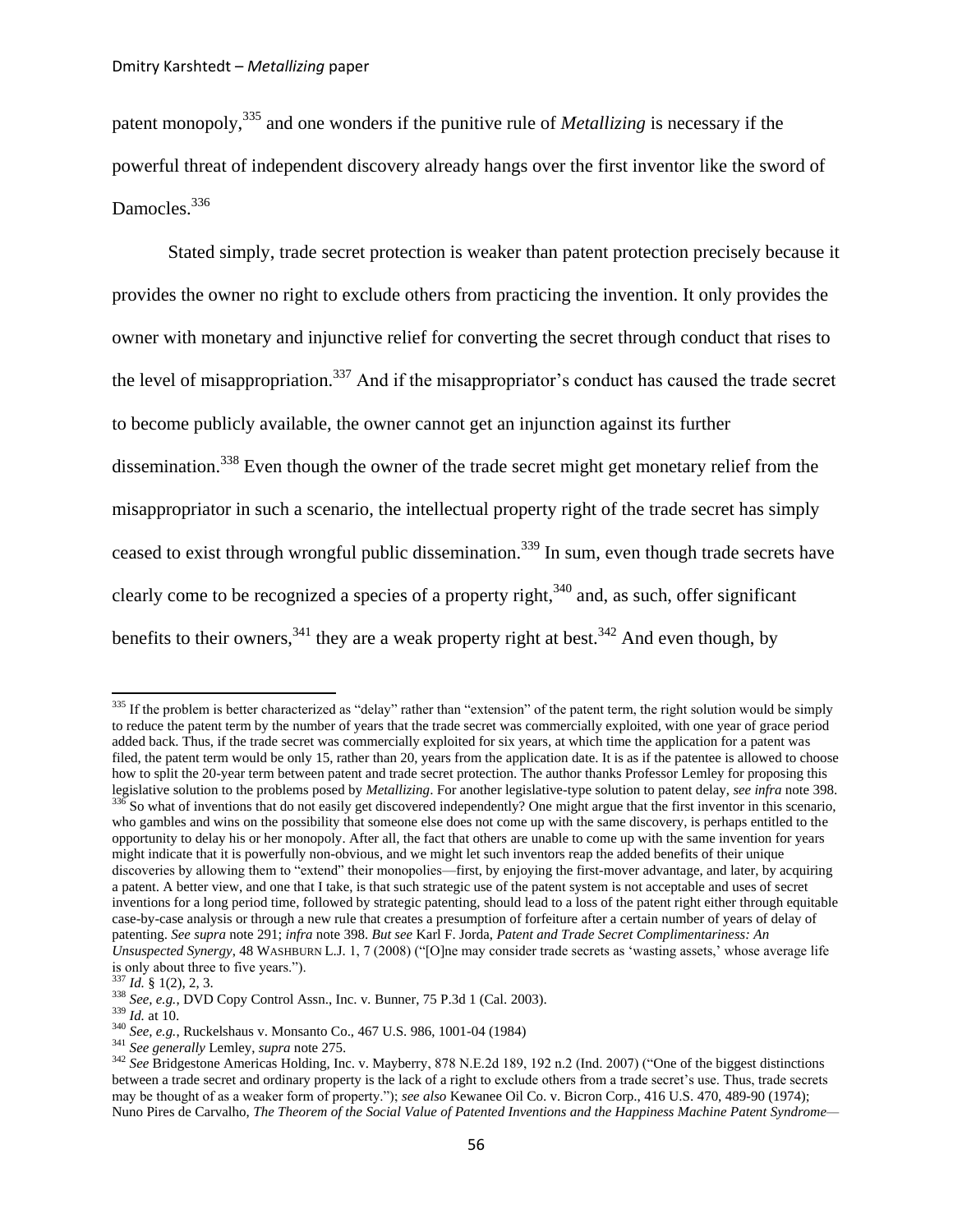keeping an invention secret, the inventor delays disclosure,  $343$  the public still receives some benefit of the invention by being able to purchase a commercial product made possible with the aid of the secret invention.<sup>344</sup>

The *Metallizing* court spoke of owners of secret inventions as having "practical monopoly by means of secrecy,"<sup>345</sup> but failed to analyze what this so-called "monopoly" means in practice under the trade secret law of the time, which arguably treated invasions of trade secret rights as torts rather than trespasses against property in any event.<sup>346</sup> In addition, Judge Hand entertained no charge that Meduna"s assignee had ever behaved monopolistically within the meaning of the antitrust laws, on a theory of "misuse" of an intellectual property right or otherwise.<sup>347</sup> There is a reason why Judge Hand cited no patent misuse or indeed any antitrust cases in his opinion. Although the Supreme Court has shown a great deal of interest in the intersection of antitrust and intellectual property laws in the years preceding the *Metallizing*

<span id="page-56-0"></span>*Why Society Lets Fundamental Patents To Be Intensely Attacked*, *in* REV. ELETR. DO IBPI NO. 3 (Dec. 2010), at 126, 128 *available at* http://www.wogf4yv1u.homepage.t-online.de/media/c1cd349287c9c15affff802bffffffef.pdf ("In the case of secret inventions, inventors are still able to capture revenue from their exploitation, but their exclusivity is weak, for barriers resulting from secrecy can be legally circumvented by reverse engineering or incidental disclosure.").

<sup>343</sup> *Cf. supra* not[e 284.](#page-46-0)

<sup>&</sup>lt;sup>344</sup> *Cf.* Dunlop Holdings Ltd. v. Ram Golf Corp., 524 F.2d 33, 37 (7th Cir. 1975) ("[E]ven such a [non-informing] use gives the public the benefit of the invention. If the new idea is permitted to have its impact in the marketplace, and thus to "promote the Progress of Science and useful Arts,' it surely has not been suppressed in an economic sense." (quoting U.S. CONST., art. I, § 8, cl. 8)). Even though an alternative rationale for the *Dunlop Holdings* decision is that the secret chemical was actually in the commercially available golf balls designed by Wagner, thereby making reverse engineering at least possible, *see supra* note [88,](#page-14-1) the "benefit of the invention" language appears to sweep in fully secret inventions whose products are placed in the stream of commerce. *But see Dunlop Holdings*, 524 F.2d at 37 (distinguishing *Gillman v. Stern* because that case "involved a patent on a machine; the benefits of using the machine were not made available to anyone except the inventor" and because "the case arose out of an interference proceeding in which the dispute was between two applicants for a patent"). *See also* Jorda, *supra* not[e 336,](#page-55-1) at 6-7 (arguing that "trade secrets are not secret only in a limited legal sense and the term "trade secret" is a constricted term of art" because trade secret confer benefits upon the public through commercialization, "alert the competition to the existence of the inventor"s solution to the problem," and may often dissipate because of employee mobility).

<sup>345</sup> Metallizing Eng"g Co. v. Kenyon Bearing & Auto Parts Co., 153 F.2d 516, 519 (2d Cir. 1946), *cert. denied*, 328 U.S. 840 (1946).

<sup>346</sup> *Compare* RESTATEMENT (FIRST) OF TORTS § 757 (1938) (trade secret misappropriation liability attaches for wrongful disclosure or use *but not wrongful acquisition* of a trade secret), *with* UNIFORM TRADE SECRETS ACT § 1(2) (1985) (wrongful *acquisition* of a trade secret falls within a definition of "misappropriation"). To be sure, there is no discussion whatsoever of trade secret law in the *Metallizing* opinion. For a helpful analysis of various conceptions of trade secret law, see Lemley, *supra* note [275,](#page-45-3) at 319-29.

<sup>347</sup> *See* Mercoid Corp. v. Mid-Continent Inv. Co., 320 U.S. 661 (1944); Morton Salt Co. v. G.S. Suppiger Co., 314 U.S. 488 (1942).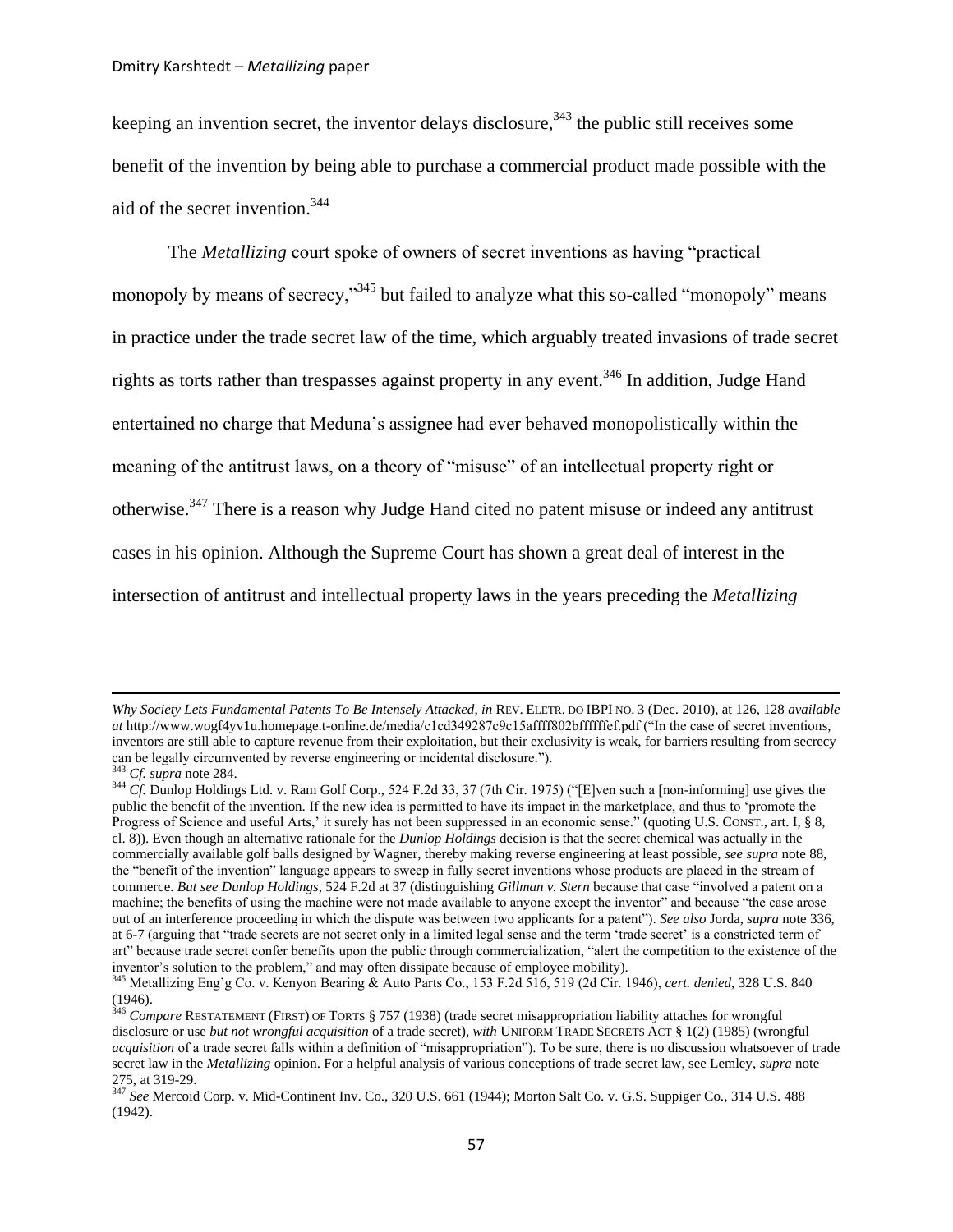<span id="page-57-1"></span><span id="page-57-0"></span>decision,  $348$  none, to my knowledge, ever spoke of a misuse of a trade secret.  $349$  The plaintiff was charged with trying to extend its monopoly<sup>350</sup> even though, before the grant of the patent, it had neither legal monopoly over the process of metalizing, nor a commercial monopoly in the field of refurbishing machine parts that the antitrust laws would have covered.

# *2. Policy against commercial exploitation is weaker for secret inventions relative to inventions actually placed on sale in true on-sale bar cases*

Some commentators have argued that, antitrust law aside, what Judge Hand was really concerned about was consumer welfare in another sense. For example, consumers who get used to paying a certain price for a product made with the aid of an invention protected by a trade secret might be "unfairly surprised" when the manufacturer received a patent on that invention and started charging a higher price. This "policy against commercial exploitation" sometimes serves as a reason for barring patentability independently of the rationale against withdrawing inventions from the public domain—after all, the on-sale bar applies even when the invention was not publicly disclosed.<sup>351</sup> Echoing Judge Hand's "extension of monopoly" language, an influential commentary on the policies behind statutory bars justified the on-sale bar as follows: "An inventor would certainly have the best of two worlds if he could commercially exploit his

<sup>348</sup> *See supra* not[e 347.](#page-56-0)

<sup>&</sup>lt;sup>349</sup> JULIAN O. VON KALINOWSKI ET AL., ANTITRUST AND TRADE REGULATION § 75.04 (2d ed. rel. 57, 2010) ("The misuse doctrine has little impact on trade secrets and know-how. Unlike patented products, which possess exclusive monopoly power for a limited duration, the rights granted to owners of trade secrets and know-how are non-exclusive. As a result, the potential anticompetitive impact of a misuse of a trade secret is minimal."); *see also* HERBERT HOVENKAMP, MARK D. JANIS & MARK A. LEMLEY, IP AND ANTITRUST: AN ANALYSIS OF ANTITRUST PRINCIPLES APPLIED TO INTELLECTUAL PROPERTY LAW § 3.5 (2004 supp.). For further analysis of the relationship between antitrust law and trade secrets, see Harry First, *Trade Secrets and Antitrust Law*, *in* THE LAW AND THEORY OF TRADE SECRECY: A HANDBOOK OF CONTEMPORARY RESEARCH (Rochelle C. Dreyfuss & Katherine J. Strandburg eds., 2011), *available at* http://papers.ssrn.com/sol3/papers.cfm?abstract\_id=1765244, manuscript at \* 9-38; Katarzyna A. Czapracka, *Antitrust and Trade Secrets: The U.S. and the E.U. Approach*, 24 SANTA CLARA COMPUTER & HIGH TECH. L.J. 207 (2008).

<sup>&</sup>lt;sup>350</sup> To be sure, the issue here might be more accurately characterized as "delay" of patent monopoly. *See supra* note [335](#page-55-2) for an analysis and a possible solution of the specific problem of delay of patent monopoly. <sup>351</sup> Barrett, *supra* note [313,](#page-51-0) at 734.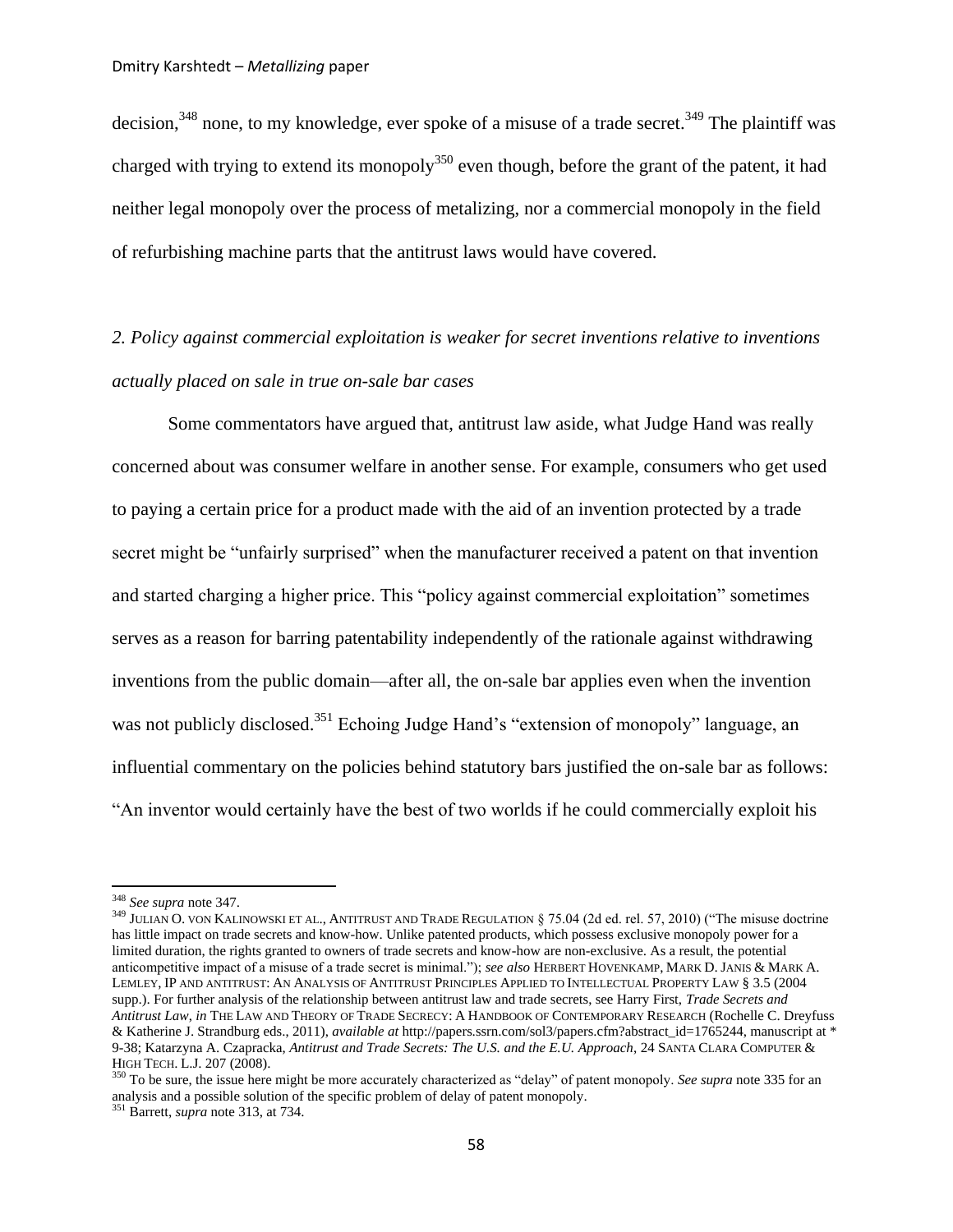invention without disclosing it for an indefinite amount of time before he applied for a patent,

giving him an additional seventeen years of exclusive rights."<sup>352</sup>

This "non-antitrust monopoly" concept dates back to *Pennock v. Dialogue*, <sup>353</sup> which of course predated the country's first antitrust statute by many years,<sup>354</sup> and for that matter predated the development of modern secret law as well.<sup>355</sup> The operative quote from *Pennock*, however, clearly captures both the disclosure and monopoly rationales that Judge Hand used to create the rule in *Metallizing*:

<span id="page-58-0"></span>If an inventor should be permitted to hold back from the knowledge of the public the secrets of his invention; if he should *for a long period of years retain the monopoly*, and make, and sell his invention publicly, and thus gather the whole profits of it, relying upon his superior skill and knowledge of the structure; and then, and then only, when the danger of competition should force him to secure the exclusive right, he should be allowed to take out a patent, and thus exclude the public from any farther use than what should be derived under it during his fourteen years; it would materially retard the progress of science and the useful arts, and give a premium to those who should be least prompt to communicate their discoveries.<sup>356</sup>

Of course, Judge Hand had to selectively omit the phrase "for a long period of years" because he sought to reach the result of a bright-line one-year bar rather than engage in a casespecific equitable forfeiture determination, <sup>357</sup> quoting *Pennock* as saying only that ""[i]f an inventor should be permitted to hold back from the knowledge of the public the secrets of his invention; if he should . . . make and sell his invention publicly, and thus gather the whole profits  $\ldots$ <sup>358</sup> Even if one buys the argument that, by delaying patenting, the trade secret owner

<span id="page-58-1"></span>l <sup>352</sup> *Id.*

<sup>353</sup> 27 U.S. (2 Pet.) 1 (1829).

<sup>354</sup> The Sherman Antitrust Act became law in 1890. *See* Sherman Act, July 2, 1890, ch. 647, 26 Stat. 209.

<sup>355</sup> Cases containing the beginnings of modern trade secret cases appear in 1860s. *See, e.g.*, Peabody v. Norfolk, [98 Mass. 452](http://web2.westlaw.com/find/default.wl?serialnum=1868010008&tc=-1&rp=%2ffind%2fdefault.wl&sv=Split&rs=WLW11.04&db=521&tf=-1&findtype=Y&fn=_top&vr=2.0&pbc=97C4AC90&ordoc=0108867074)  [\(1868\)](http://web2.westlaw.com/find/default.wl?serialnum=1868010008&tc=-1&rp=%2ffind%2fdefault.wl&sv=Split&rs=WLW11.04&db=521&tf=-1&findtype=Y&fn=_top&vr=2.0&pbc=97C4AC90&ordoc=0108867074) (cited in Robert G. Bone, *A New Look at Trade Secret Law: Doctrine in Search of Justification*, 86 CALIF. L. REV. 241, 252-53 (1998)). It is sometimes argued, *see* First, *supra* note [349,](#page-57-0) manuscript at \*10, that the "first reported trade secrets case" is *Vikery v. Welch*, 36 Mass. 523 (1837), but the "trade secret" in that case was also protected by an explicit agreement not to use or disclose. *See* Bone, *supra*, at 252. But even the 1837 *Vickery* case post-dated *Pennock*.

 $<sup>6</sup> Pennock$ , 27 U.S. at 19 (emphasis added).</sup>

<sup>357</sup> *See supra* not[e 154-](#page-26-0)[166](#page-28-0) and accompanying text.

<sup>358</sup> Metallizing Eng"g Co. v. Kenyon Bearing & Auto Parts Co., 153 F.2d 516, 518 (2d Cir. 1946), *cert. denied*, 328 U.S. 840 (1946) (quoting *Pennock*, 27 U.S. at 19) (first ellipsis in original).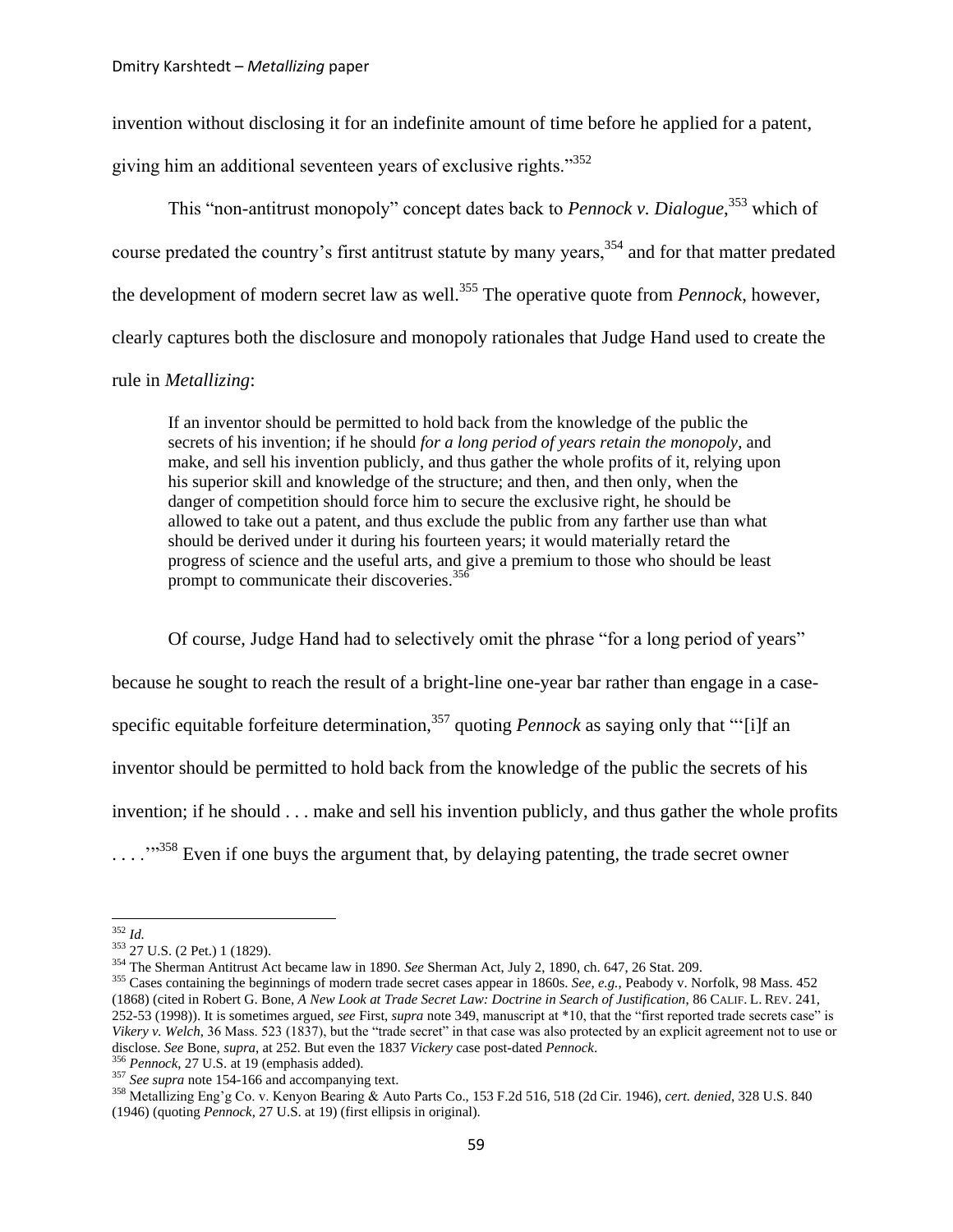commercially exploits the invention to the detriment of consumers, the full quotation from *Pennock* suggests that the Court's concern was limited to those who kept their invention secret for a long time and perhaps even meant to limit the forfeiture policy to those who affirmatively intended to conceal it as for long as possible.

Putting my ongoing quibbles with Judge Hand"s reasoning in *Metallizing* to one side, the policy against commercial exploitation has remained a powerful justification for the statutory bars, which of course have a strict one-year limit written into them.<sup>359</sup> In an important case, the Federal Circuit articulated the view that policy justifications are the lens through which the bars of § 102(b) should be viewed:

<span id="page-59-0"></span>In order to determine whether an invention was on sale or in public use, we must consider how the totality of the circumstances comports with the policies underlying the on sale and public use bars. This approach is necessary because "the policies or purposes underlying the on sale bar, in effect, define it.<sup>5360</sup>

<span id="page-59-1"></span>The court went on to name the already familiar rationales of "discouraging the removal of inventions from the public domain which the public justifiably comes to believe are freely available, *prohibiting an extension of the period for exploiting the invention*, and favoring prompt and widespread disclosure of inventions<sup>3561</sup> as the guideposts for understanding the statutory bars. Although the Supreme Court case of *Pfaff v. Wells*<sup>362</sup> repudiated the "totality of the circumstances" test for applying the on-sale bar mentioned in *Manville*, <sup>363</sup> it continued to rely on the policies behind § 102(b) in formulating the new, yet familiar, "ready for patenting" test:

<sup>359</sup> *See generally* Barrett, *supra* note [313.](#page-51-0)

<sup>&</sup>lt;sup>360</sup> Manville Sales Corp. v. Paramount Sys., Inc., 917 F.2d 544, 549-550 (Fed. Cir. 1990) (quoting Envirotech Corp. v. Westech Eng"g, Inc.[, 904 F.2d 1571, 1574](http://law.justia.com/cases/federal/appellate-courts/F2/904/1574/) (Fed. Cir. 1990)).

<sup>361</sup> *Manville*, 917 F.2d at 550 (quotin[g King Instrument Corp. v. Otari Corp.,](http://web2.westlaw.com/find/default.wl?serialnum=1985132442&tc=-1&rp=%2ffind%2fdefault.wl&sv=Split&rs=WLW11.04&db=350&tf=-1&findtype=Y&fn=_top&vr=2.0&pbc=6A708350&ordoc=1990151121) 767 F.2d 853, 860 (Fed. Cir.1985), *cert. denied*, [475](http://web2.westlaw.com/find/default.wl?serialnum=1986210857&tc=-1&rp=%2ffind%2fdefault.wl&sv=Split&rs=WLW11.04&db=708&tf=-1&findtype=Y&fn=_top&vr=2.0&pbc=6A708350&ordoc=1990151121)  [U.S. 1016 \(1986\)\)](http://web2.westlaw.com/find/default.wl?serialnum=1986210857&tc=-1&rp=%2ffind%2fdefault.wl&sv=Split&rs=WLW11.04&db=708&tf=-1&findtype=Y&fn=_top&vr=2.0&pbc=6A708350&ordoc=1990151121).

 $362$  525 U.S. 55 (1998).

<sup>363</sup> *See* Invitrogen Corp. v. Biocrest Mfg., L.P., 424 F.3d 1374, 1380 (Fed. Cir. 2005) (dismissing *Manville* as a pre-*Pfaff* opinion); *see also* Margaret L. Begalle, Student Note, *Eliminating the Totality of the Circumstances Test for the Public Use Bar Under Section 102(b) of the Patent Act*, 77 CHI.-KENT L. REV. 1359, 1361 (2002).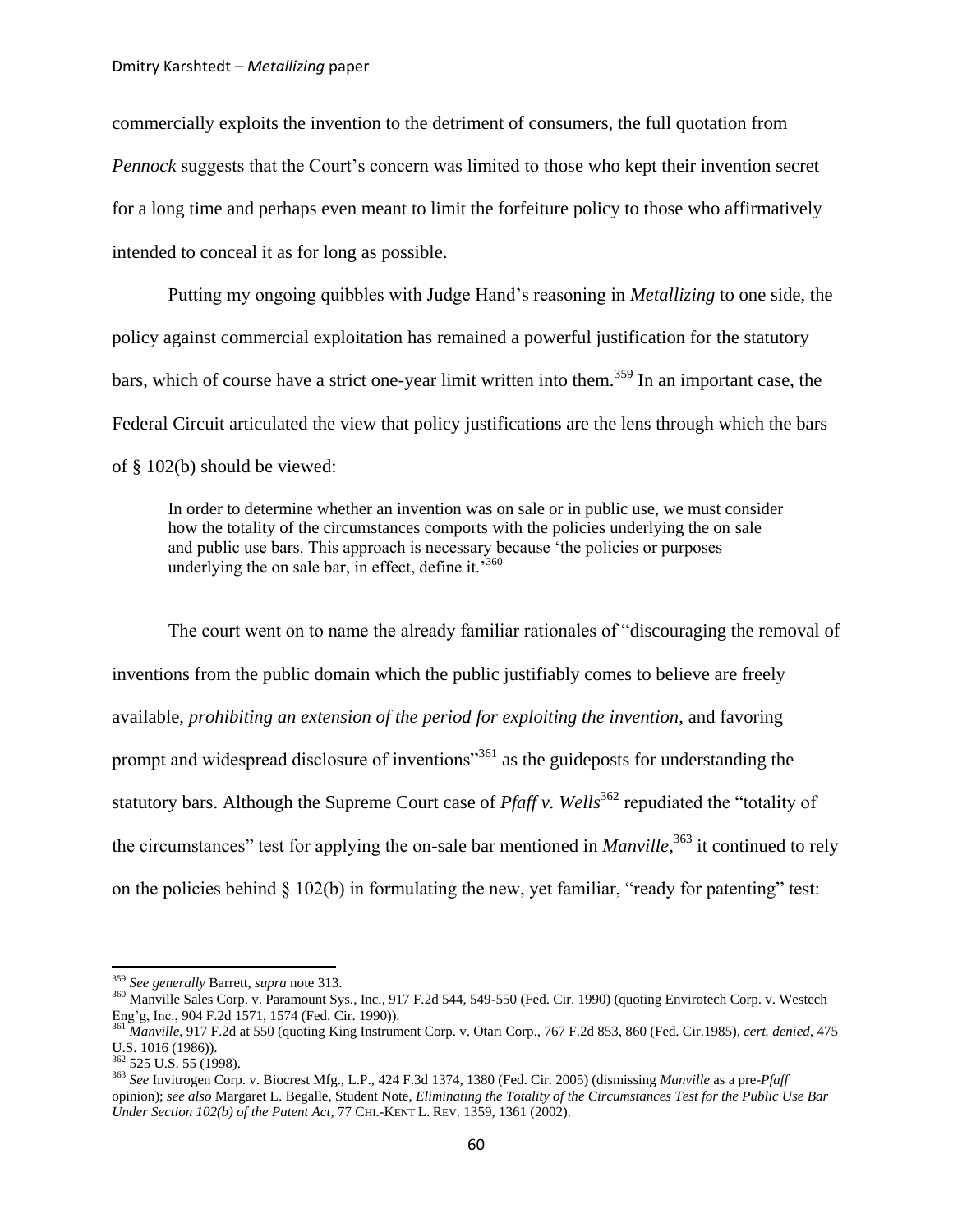the Court quoted *Metallizing* for the proposition that "is a condition upon an inventor's right to a patent that he shall not exploit his discovery competitively after it is ready for patenting."<sup>364</sup>

<span id="page-60-0"></span>But the *Pfaff* Court was careful to note that the on-sale bar applied only to a sale or an offer for sale of an actual invention, stating that the sockets made with the engineering designs for which the patentee accepted the invalidating purchase order "contained all the elements of the invention claimed in the [patent-in-suit]."<sup>365</sup> In contrast, in *Metallizing*, the invention at issue was one step removed from the sale, as the sales transactions involved products enabled by the invention and not the invention itself. Thus, while *Pfaff* relied on the formulation of *Metallizing*  for determining the developmental stage of the invention that triggered the on-sale bar, the Court did not approve the case"s extra-statutory bar. Moreover, it seemed important to the *Pfaff* Court that the engineering designs actually communicated the nature of the invention to the prospective buyers: "the second condition of the on-sale bar [the condition being "ready for patenting"] is satisfied because the drawings Pfaff sent to the manufacturer before the critical date *fully disclosed the invention*."<sup>366</sup> While other case law suggests that such disclosure is not required to trigger the on-sale bar,<sup>367</sup> it would appear that under the first prong of the *Pfaff* test, which requires "a commercial offer for sale,"<sup>368</sup> both the buyer and the seller must at least contemplate the subject matter of the invention being sold in order for the "meeting of the minds"<sup>369</sup> required to form a contract to be possible.<sup>370</sup> The *Metallizing* bar ventures far beyond the confines of the

<span id="page-60-1"></span><sup>&</sup>lt;sup>364</sup> Pfaff, 525 U.S. at 68 (quoting Metallizing Eng'g Co. v. Kenyon Bearing & Auto Parts Co., 153 F.2d 516, 520 (2d Cir. 1946)). <sup>365</sup> *Pfaff*, 525 U.S. at 68.

<sup>366</sup> *Id*. (emphasis added).

<sup>367</sup> *See* 2 CHISUM ON PATENTS, *supra* note [14,](#page-3-2) § 6.02[6][c], at 6-79 (""Public" in Section 102(b) modifies "use" and not "on sale."") (collecting cases).

<sup>368</sup> *Pfaff*, 525 U.S. at 67.

<sup>369</sup> *See* RESTATEMENT (SECOND) OF CONTRACTS § 17 cmt. c (1981).

<sup>370</sup> Federal Circuit cases interpreting *Pfaff* held that, for the first prong of *Pfaff* to be satisfied, there must be a "commercial offer for sale" in the sense contemplated by contract law. *See* Timothy R. Holbrook, *The Risks of Early Commercialization of an Invention: The On-Sale Bar to Patentability*, *in* 2 INTELLECTUAL PROPERTY AND INFORMATION WEALTH: PATENTS AND TRADE SECRETS 37, 38-42 (Peter K. Yu ed. 2007).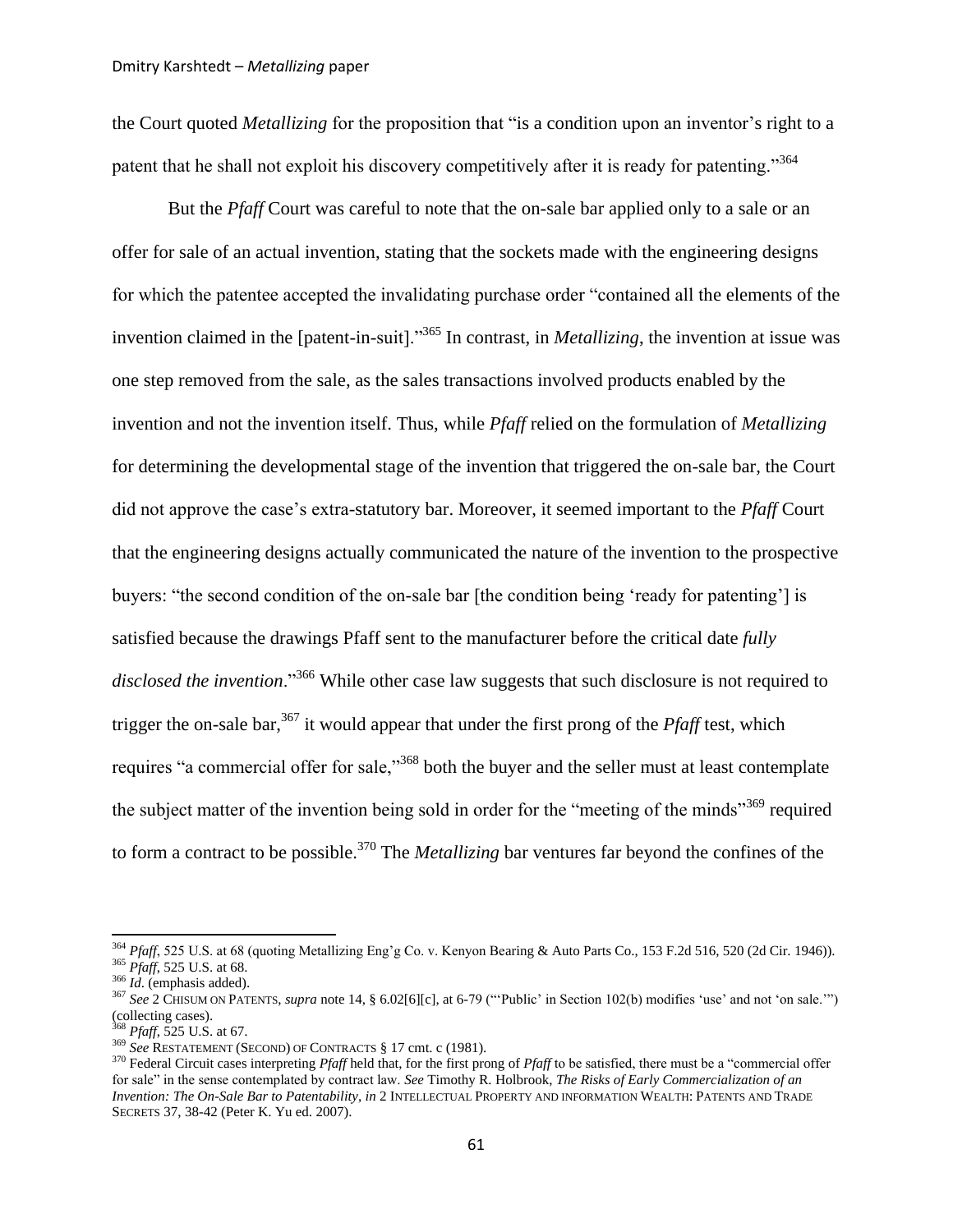*Pfaff* test, requiring forfeiture of a patent on a secret process or machine of which the buyer is not even aware.<sup>371</sup>

It appears, then, that the *Metallizing* rule takes the policy against commercial exploitation a bit too far. As discussed above, all the internally operated inventions of a for-profit entity are designed to increase its competitive position in some way;<sup>372</sup> the *Kinzenbaw* and *Invitrogen* cases reveal the courts' struggle to place judicially cognizable limits on this doctrine lest it swallow up all of a firm"s secret activities—an undesirable result since not all "commercial exploitations" are the same, and treating all internal uses, even ones greatly attenuated from actual sales, equally for the purpose of the patentability bar makes very little sense.<sup>373</sup> The statutory requirement that "*the invention*" be placed "on sale,"<sup>374</sup> elaborated by the judicial "all-elements" gloss,<sup>375</sup> reflects a legislative determination of the reach of the policy.<sup>376</sup> The *Metallizing* rule upsets this balance and captures an indeterminate range of inventions beyond the purview of § 102(b),<sup>377</sup> undermining the certainty that the *Pfaff* rule was meant to provide<sup>378</sup> and punishing commercializing inventors.<sup>379</sup>

## *3*. *Patent term "extension" may be salutary in some situations*

Moreover, this punitive policy is questionable in any event. First, as already argued, it is difficult to see how the patent provides an "additional" term of protection on top of the time that an invention was protected as a trade secret; the two kinds of property rights are so different that

<sup>371</sup> The Federal Circuit refined the *Pfaff* on-sale bar test for the unique situation of sales of method claims. *See supra* note [18](#page-4-3) and accompanying text.

<sup>372</sup> *See supra* not[e 216](#page-36-2) and accompanying text.

<sup>373</sup> *See supra* Parts II.D.2.b, II.E.

<sup>374</sup> 35 U.S.C. § 102(b) (2006) (emphasis added).

<sup>375</sup> *See supra* not[e 365](#page-60-0) and accompanying text.

<sup>376</sup> To be sure, the *Pfaff* two-part test has at times been challenging to apply. *See generally* Holbrook, *supra* not[e 370.](#page-60-1)

<sup>377</sup> *See supra* Parts II.D.2.b; *supra* notes [235](#page-39-0)[-241](#page-40-1) and accompanying text.

<sup>378</sup> *See* Holbrook, *supra* not[e 370,](#page-60-1) at 38.

<sup>379</sup> *See supra* notes [322-](#page-52-1)[325](#page-53-1) and accompanying text.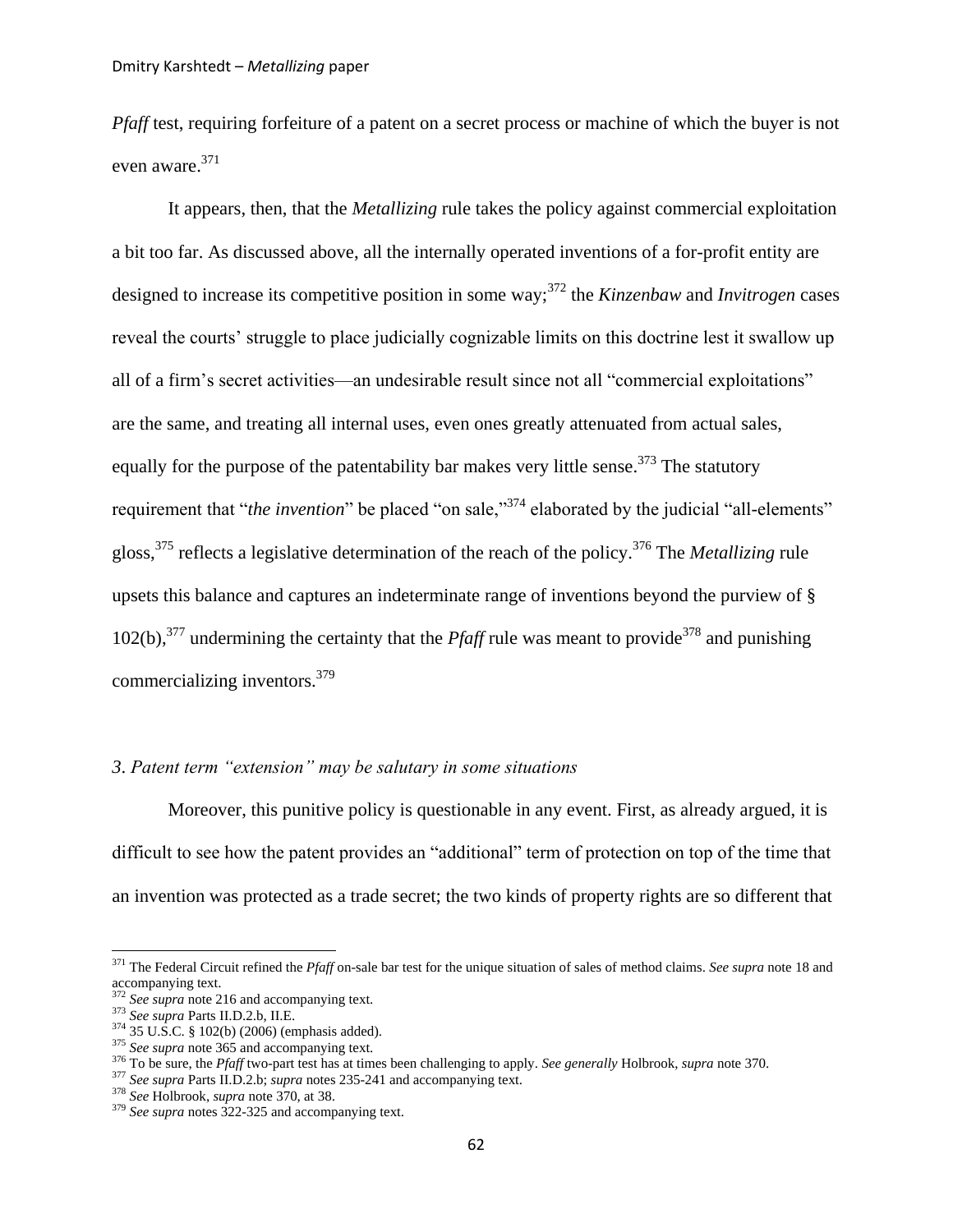<span id="page-62-0"></span>there is no reasonable argument for any kind of "tacking" between them.<sup>380</sup> Second, recent work by Benjamin Roin explained that society may sometimes benefit from "modulation" of the length of the patent term.<sup>381</sup> Roin pointed to a strange result that patents on drugs that are the hardest to develop, and for which Food and Drug Administration approval takes a long time, effectively receive relatively shorter terms of protection during the commercial life of the drug than "easier" drugs.<sup>382</sup> Because of the legal and practical reasons described above,  $383$  drug manufacturers tend to follow the early patenting route, and by the time the developmental and regulatory delays are cleared and the drug goes on the market, there may not be much time left in the patent term to recoup the manufacturer's R&D investment.<sup>384</sup>

<span id="page-62-1"></span>Roin suggested that this mismatch between the resources needed to develop "ambitious" drugs and the short effective term of patent protection that such drugs often receive may lead to the undesirable result of underinvestment into drugs that might benefit society the most.<sup>385</sup> Roin"s proposal for solving this problem is to provide variable patent length for different kinds of drugs, since currently available patent term extensions that account for regulatory delay may not result in a patent term long enough to justify R&D investments into cures for certain diseases.<sup>386</sup> But what of the patentee's own "modulation" of the patent term by first opting for

<sup>380</sup> *See supra* notes [326-](#page-53-0)[348](#page-57-1) and accompanying text.

<sup>381</sup> *See* Benjamin Roin, *Drug Patent Length* (Feb. 19, 2010), *available at* http://www.law.stanford.edu/display/images/dynamic /events\_media/Benjamin%20Roin%20-%20Drug%20Patent%20Length.pdf, manuscript at \*3.

<sup>382</sup> *Id.* at \*4.

<sup>383</sup> *See supra* notes [280-](#page-45-0)[281,](#page-45-1) [321](#page-52-0) and accompanying text.

<sup>&</sup>lt;sup>384</sup> Roin, *supra* note [381,](#page-62-0) at \*19-28. This scenario, however, does not obtain in other industries. In the software industry, for example, the patent term is arguably too long and gives patentees a windfall for the amount of R&D that field generally requires. *See* Allen Clark Zoracki, Comment, *When Is an Algorithm Invented? The Need for a New Paradigm for Evaluating an Algorithm for Intellectual Property Protection*, 15 ALB. L.J. SCI. & TECH. 579, 594-95 (2005) (explaining why a 20-year term is too long for software patents). Thus, under equitable considerations, courts should be much less tolerant of attempts to "extend" the patent term in fields where this is unnecessary to get an adequate return on investment.

<sup>385</sup> Roin, *supra* note [381,](#page-62-0) at \*48-53. By "ambitious" drugs, I mean those drugs that Roin argued might be used to treat fairly refractory diseases, and might therefore take relatively longer than other drugs to get FDA approval. <sup>386</sup> *Id.* at \*53-72.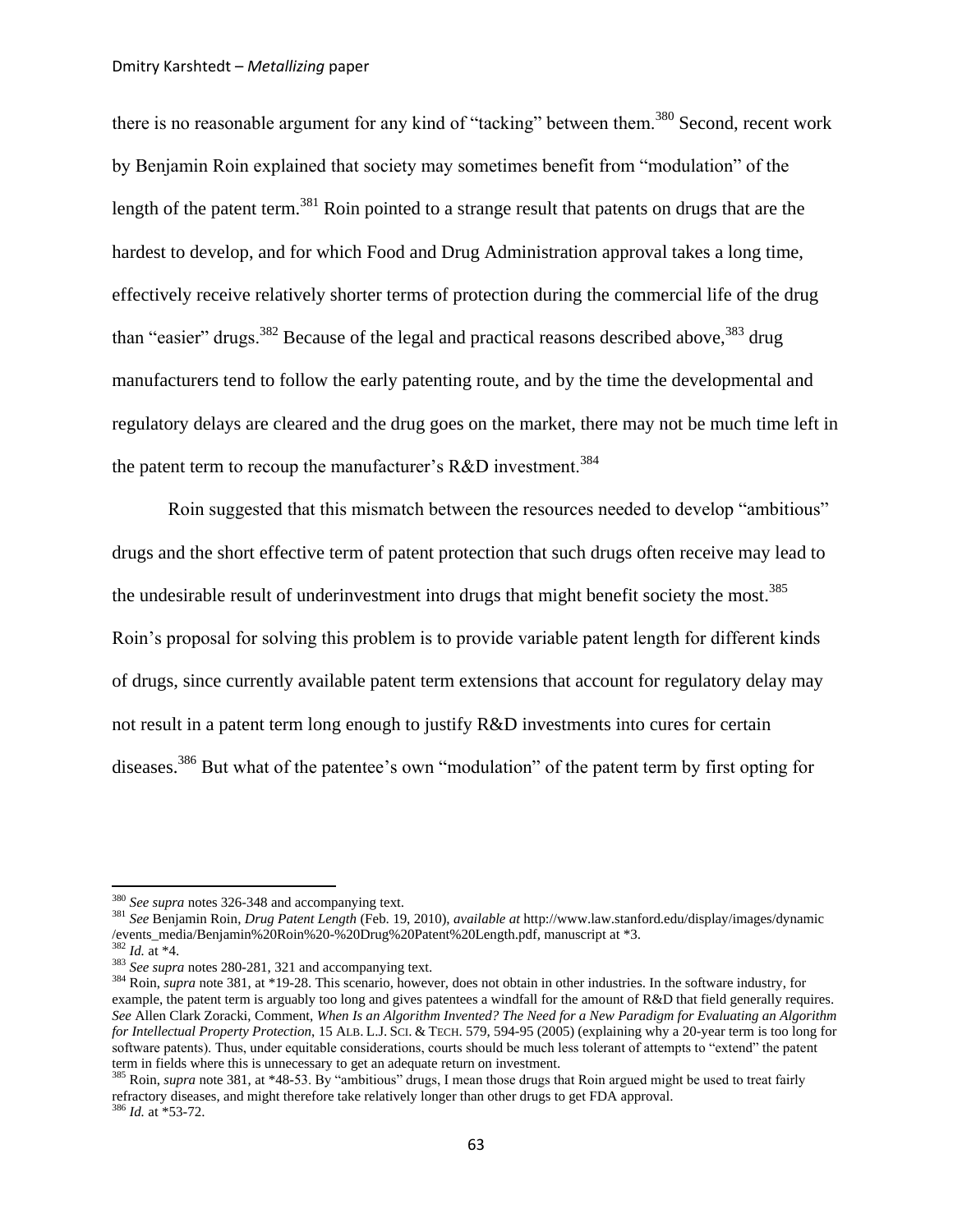trade secrecy? In the pharmaceutical context, it might be tough for manufacturers to "extend"<sup>387</sup> the patent term through trade secret protection because molecular structures of drug candidates inevitably become revealed to external researchers conducting various phases of clinical trials,<sup>388</sup> human trial institutional review boards<sup>389</sup> and FDA's advisory committees,  $390$  and even to the public via Freedom of Information Act requests.<sup>391</sup> As Rebecca Eisenberg argued,<sup>392</sup> the "patent" term mismatch" in the pharmaceutical context might be better solved through regulatory exclusivity provisions rather than through changes in the Patent Act. Given how difficult how it is to keep the structures of molecules secret through the regulatory process, trade secret law is unlikely to help fix the mismatch for this industry.

But one can easily imagine other R&D-intensive industries where it might be salutary, under the incentive-to-invent rationale, to allow the patentee to "extend" the patent term through later patenting of a secret invention from which it has derived a commercial benefit.<sup>393</sup> The longer the "term," the more of its investment such a patentee can recoup. As argued earlier, one must keep in mind that the patentee is in no way getting a "free lunch" here because a trade secret owner proceeds at a substantial risk of his or her invention being independently discovered, made public, and perhaps even patented by others in scenarios when the first

<sup>387</sup> Of course, for reasons stated above, trade secret protection is not patent term extension. *See supra* notes [326](#page-53-0)[-342](#page-55-0) and accompanying text.

<sup>388</sup> *See generally* 21 C.F.R. § 312 (2009).

<sup>389</sup> *See generally* 21 C.F.R. § 56 (2009).

<sup>390</sup> *See generally* 21 C.F.R. § 14 (2009).

<sup>391</sup> *See, e.g.* Public Citizen Health Research Group v. Food and Drug Admin., 704 F.2d 1280 (D.C. Cir. 1983). Moreover, the *Metallizing* bar will likely not apply in the pharmaceutical context in any event since the researchers would not be selling any products of secret inventions during the clinical trial stages. *See* Invitrogen Corp. v. Biocrest Mfg., L.P., 424 F.3d 1374, 1380 (Fed. Cir. 2005); *see also supra* Part II.D.

<sup>392</sup> *See generally* Rebecca Eisenberg, *Patents and Regulatory Exclusivity*, unpublished manuscript, *available at* http://www.law.harvard.edu/programs/petrie-flom/workshop/pdf/eisenberg.pdf.

<sup>&</sup>lt;sup>393</sup> One example of such an industry is cleantech. A startup company the author consults for, which seeks to convert methane into higher hydrocarbons with the aid of new chemical catalysts, is a good example. The field is extremely R&D-intensive, and it is possible to keep both the catalyst compositions and the processes for using them secret within the meaning of *Metallizing*, since catalysts are separated away from the hydrocarbon products and only the products of catalysis go on sale. Unlike the software industry, for which the 20-year term is arguably too short, some inventions in the cleantech industry might be more "deserving" of a longer patent term if a court is to take an equitable approach to the delay of patenting. *See supra* note [384;](#page-62-1) *see also infra* note [398](#page-64-0) and accompanying text.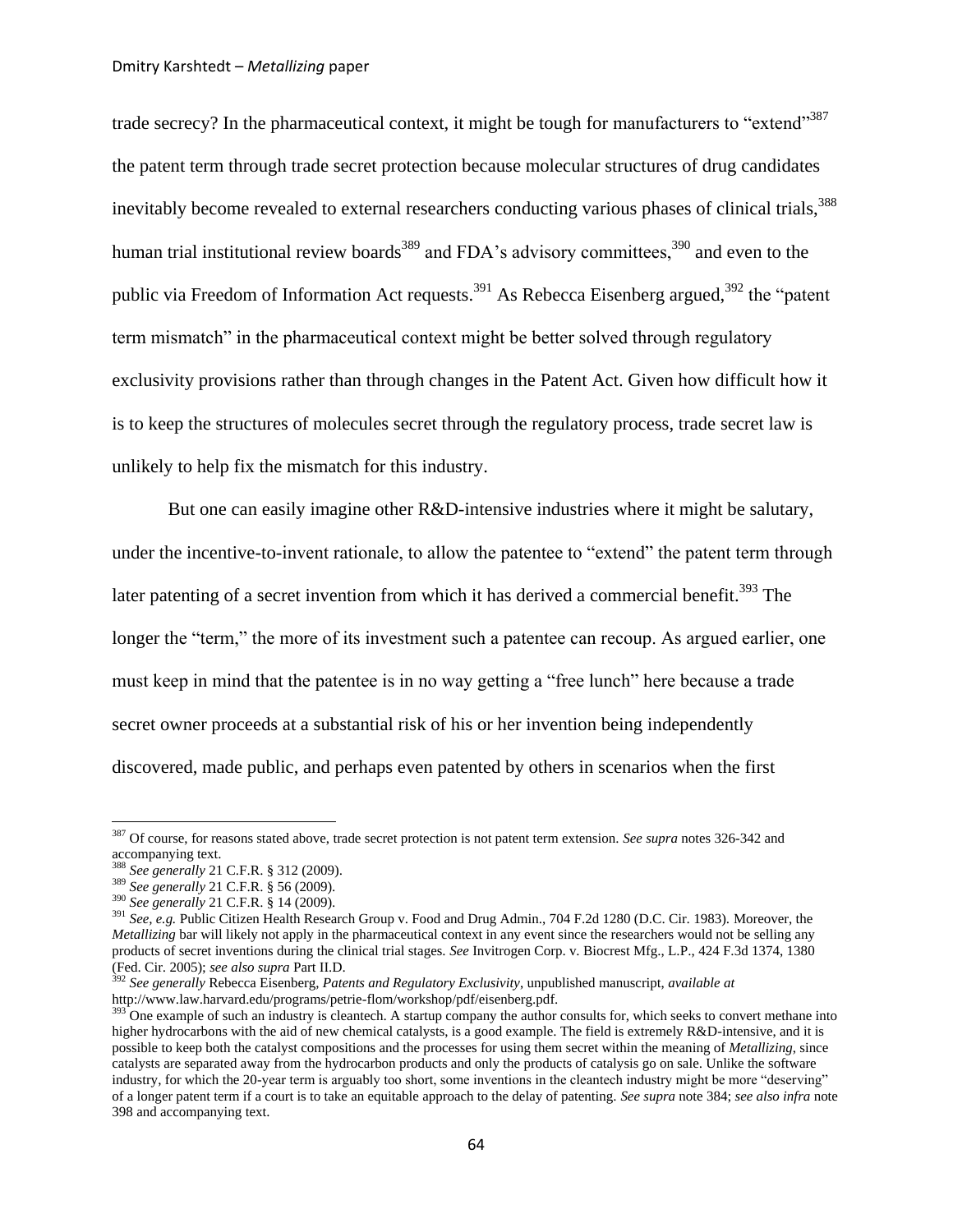inventor is adjudged to have abandoned, suppressed, or concealed the invention.<sup>394</sup> It has often been said that the policy rationales behind the statutory bars in effect define the bars;<sup>395</sup> but because the "commercial exploitation" rationale is not without its weaknesses, it makes sense to limit the statutory bars to the actual language of the statute<sup>396</sup> until Congress says otherwise.<sup>397</sup> At the very least, the judge-made bar against the patenting of secret inventions should not be a strict one-year year bar; as argued before, if the patentee behaves strategically or abusively, the courts always have the option of invalidating the patent on the equitable rationales of *Pennock* or *Macbeth*. 398

## <span id="page-64-0"></span>IV. CONCLUSION

The patent forfeiture rule of *Metallizing* is unsupported by precedent or statute, and is inequitable on the actual facts of the case. The policy rationales for the rule are questionable, and all the more so because perhaps the most important policy reason for the existence patent system—to provide an incentive to engage in inventive activity—might not be well-served by the *Metallizing* rule. In addition, the rule encourages overpatenting, which can contribute to the patent thicket that stifles competition. Other appellate courts, including the Federal Circuit, have adopted the rule in seeming deference to Judge Hand and without serious analysis. While the

<sup>394</sup> *See supra* not[e 88.](#page-14-1)

<sup>395</sup> *See supra* notes [360-](#page-59-0)[361](#page-59-1) and accompanying text.

<sup>396</sup> *See supra* notes [14-](#page-3-2)[18](#page-4-3) and accompanying text.

<sup>&</sup>lt;sup>397</sup> I am firmly convinced that, if courts don't get to it first, Congress should abrogate the *Metallizing* bar for reasons discussed *supra* in Part III.A—namely, because it contributes to overpatenting and discourages otherwise valuable trade secret protection. And if the Supreme Court"s patent law guidance is to be taken seriously, the rule is unsupported by *Pfaff* and is against the spirit of *Pennock* because it is can produce inequitable results. *But see* Sichelman, *supra* note [55.](#page-10-0)

<sup>398</sup> *See supra* notes [160-](#page-27-1)[165,](#page-28-2) [356](#page-58-0)[-358](#page-58-1) and accompanying text. USPTO may also deny a patent on these grounds, with the caveat that "equitable" determinations might be difficult to conduct at the PTO (though presumably the PTO can deny patents on the grounds of § 102(c) abandonment). Perhaps, the best route here is legislative action. For example, a new subsection can be added to § 102 stating that delay of patenting of a commercialized secret invention for three years (for example) is prima facie evidence for equitable forfeiture, which can be rebutted by the patentee with a good excuse for delay. Something like this already exists in trademark law, which provides that "nonuse of a trademark for three consecutive years shall be prima facie evidence of abandonment." 17 U.S.C. § 1127. *Cf. supra* not[e 335](#page-55-2) for an alternative legislative proposal for handing patents on previously commercialized secret inventions.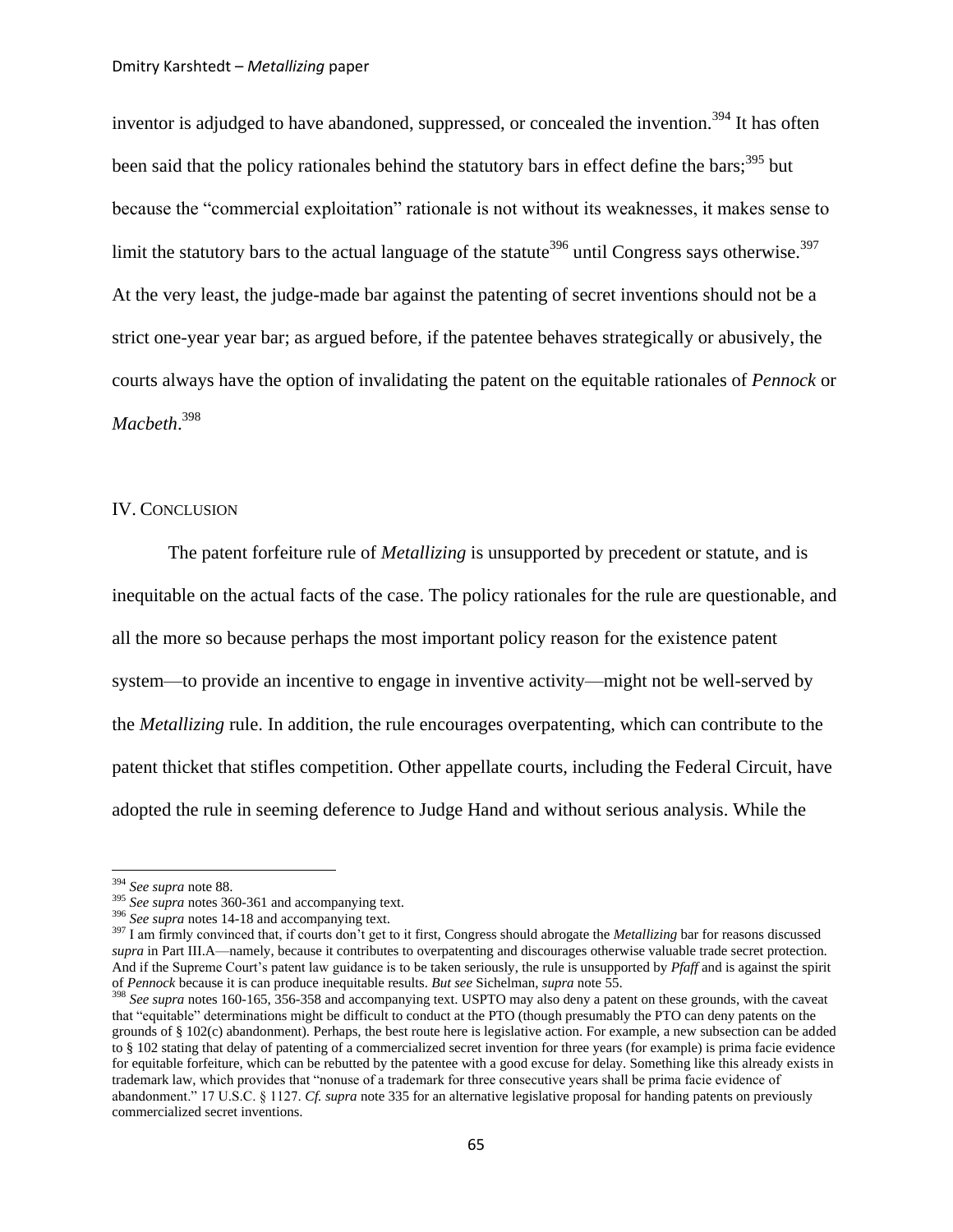Supreme Court cited the *Metallizing* case in three separate cases,<sup>399</sup> it has never endorsed the rule. Moreover, the Supreme Court in recent patent cases has hewed closely to the language of the Patent Act and accepted judge-made modifications to the patent statutes only as long as they have been supported by long-standing Supreme Court precedent.<sup>400</sup> There are no such precedents for the *Metallizing* rule—*Pennock v. Dialogue* and *Woodbridge v. United States* are clearly distinguishable from *Metallizing* on their facts and *Bates v. Coe* speaks directly against the rule. The influential Sixth Circuit *Macbeth* decision likewise does not support *Metallizing*, if for no other reason that it warned (in language approved in *Woodbridge*) that patent forfeiture is never favored, and should be reserved for those cases where the patentee has behaved strategically or abusively. In addition, the textualist orientation of the current Court seems to militate against the "policy polymorphism" of distinguishing first and third parties in a statute that, in its plain language, makes no such distinction.<sup>401</sup> It appears that the *Metallizing* rule, whose justification and scope courts and commentators are still trying to understand,  $402$  has remained on the books for as long as it did because of respect for a great judge. But should we defer to Judge Learned Hand? Perhaps not. In the biting words of Judge Kozinski, Judge Hand "was very knowledgeable about everything except how the world works."<sup>403</sup> Indeed, it was Judge Carroll Hincks, the trial

<sup>399</sup> *See supra* not[e 13;](#page-3-0) *see also* [Kewanee Oil Co. v. Bicron Corp.,](http://web2.westlaw.com/find/default.wl?serialnum=1974127179&tc=-1&rp=%2ffind%2fdefault.wl&sv=Split&rs=WLW11.04&db=708&tf=-1&findtype=Y&fn=_top&vr=2.0&pbc=AB1AB43E&ordoc=2014387555) 416 U.S. 470, 484 n.13 (1974) (citing Metallizing Eng"g Co. v. Kenyon Bearing & Auto Parts Co., 153 F.2d 516, 520 (2d Cir. 1946)).

<sup>400</sup> *See, e.g.*, Bilski v. Kappos, 130 S. Ct. 3218 (2010) (holding that abstract ideas, laws of nature, and physical phenomena are unpatentable on the reasoning of Supreme Court opinions dating back to the nineteenth century and because statutory text justifies the three exceptions). "*The Court"s precedents* provide three specific exceptions to [§ 101"](http://web2.westlaw.com/find/default.wl?tc=-1&docname=35USCAS101&rp=%2ffind%2fdefault.wl&sv=Split&rs=WLW11.04&db=1000546&tf=-1&findtype=L&fn=_top&mt=Westlaw&vr=2.0&pbc=F1ED286D&ordoc=2022394590)s broad patent-eligibility principles: "laws of nature, physical phenomena, and abstract ideas." While these exceptions are not required by the statutory text, *they are consistent with the notion that a patentable process must be "new and useful."* And, in any case, these exceptions have defined the reach of the statute as a matter of statutory *stare decisis* going back 150 years." *Id.* at 3225 (emphases added) (citing Diamond v. Chakrabarty, 447 U.S. 303, 309 (1980) and Le Roy v. Tatham, 55 U.S. [\(14 How.\) 156, 174-175 \(1853\)\)](http://web2.westlaw.com/find/default.wl?referencepositiontype=S&serialnum=1852194692&referenceposition=174&rp=%2ffind%2fdefault.wl&sv=Split&rs=WLW11.04&db=780&tf=-1&findtype=Y&fn=_top&mt=Westlaw&vr=2.0&pbc=F1ED286D&tc=-1&ordoc=2022394590). <sup>401</sup> *See supra* not[e 192](#page-33-0) and accompanying text.

<sup>402</sup> *See e.g.*, Invitrogen Corp. v. Biocrest Mfg., L.P., 424 F.3d 1374, 1380 (Fed. Cir. 2005) (attempting to divine the limits of the *Metallizing* rule); Ubel, *supra* not[e 12,](#page-3-1) at 416 n.48 (asserting that "the *Metallizing* decision is a non-statutory bar" which is not subject to the "in this country" limitation of  $\S 102(b)$ ).

<sup>403</sup> *See* OVERLAWYERED[, http://overlawyered.com/2010/06/june-25-roundup-2/.](http://overlawyered.com/2010/06/june-25-roundup-2/)